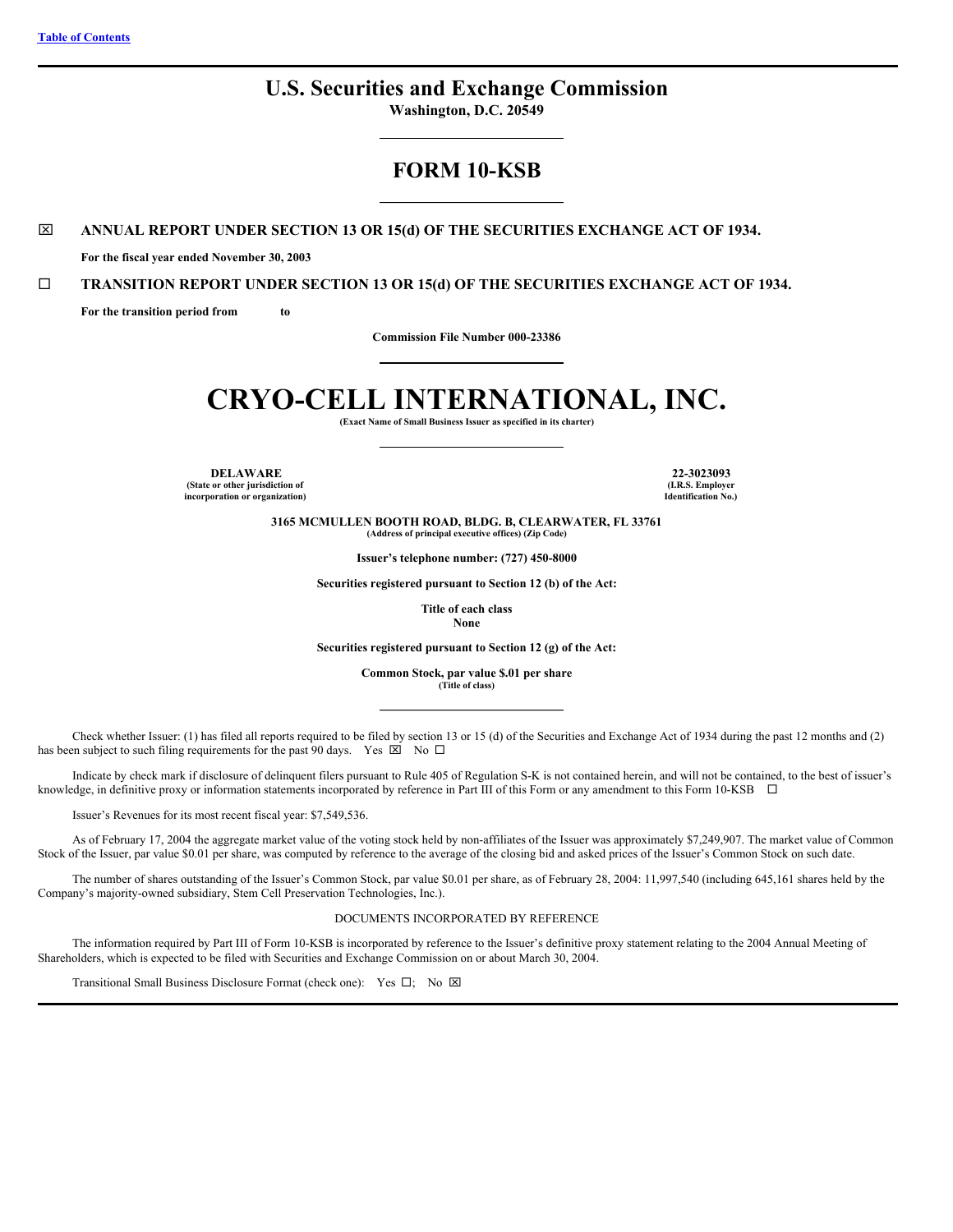## **FORWARD LOOKING STATEMENTS**

This Form 10-KSB, press releases and certain information provided periodically in writing or orally by the Company's officers or its agents may contain statements which constitute "forward-looking statements" within the meaning of Section 27A of the Securities Act of 1933, as amended and Section 21E of the Securities Exchange Act of 1934. The terms "CRYO-CELL International, Inc.," "CRYO-CELL" "Company," "we," "our" and "us" refer to CRYO-CELL International, Inc. The words "expect," "believe," "goal," "plan," "intend," "estimate" and similar expressions and variations thereof, if used, are intended to specifically identify forward-looking statements. Those statements appear in a number of places in this Form 10-KSB and in other places, particularly, "Management's Discussion and Analysis of Financial Condition or Plan of Operation," and include statements regarding the intent, belief or current expectations of the Company, its directors or its officers with respect to, among other things:

- (i) our legal proceedings;
- (ii) our anticipated future cash flows;
- (iii) our liquidity and capital resources;
- (iv) our future operating plans; and
- (v) our future performance and operating results;

Investors and prospective investors are cautioned that any such forward-looking statements are not guarantees of future performance and involve risks and uncertainties, and that actual results may differ materially from those projected in the forward-looking statements as a result of various factors. The factors that might cause such differences include, among others, the following:

- (i) any material inability to successfully optimize the opportunities available to us from our licensing agreements or to enforce our licensing agreements;
- (ii) any material reductions in our liquidity and working capital;
- (iii) any adverse effect or limitations caused by any governmental regulations, proceedings or actions, foreign and domestic;
- (iv) any continued or increased losses, or any inability to obtain acceptable financing, where desirable in the future, in connection with our operating or growth plans;
- (v) any increased competition in our business;
- (vi) any decrease or slow down in the number of people seeking to store umbilical cord blood stem cells or decrease in the number of people paying annual storage fees;
- (vii) the effect of any future reduced cash position and future inability to access borrowings;
- (viii) any adverse impacts on our revenue or operating margins due to the costs associated with increased growth in our business;
- (ix) any adverse developments impacting our continued relationship with and success of our licensees, foreign affiliates or investments in, or relationships with, foreign companies;
- (x) any inability to achieve increases in revenue or earnings from umbilical cord blood stem cell storage;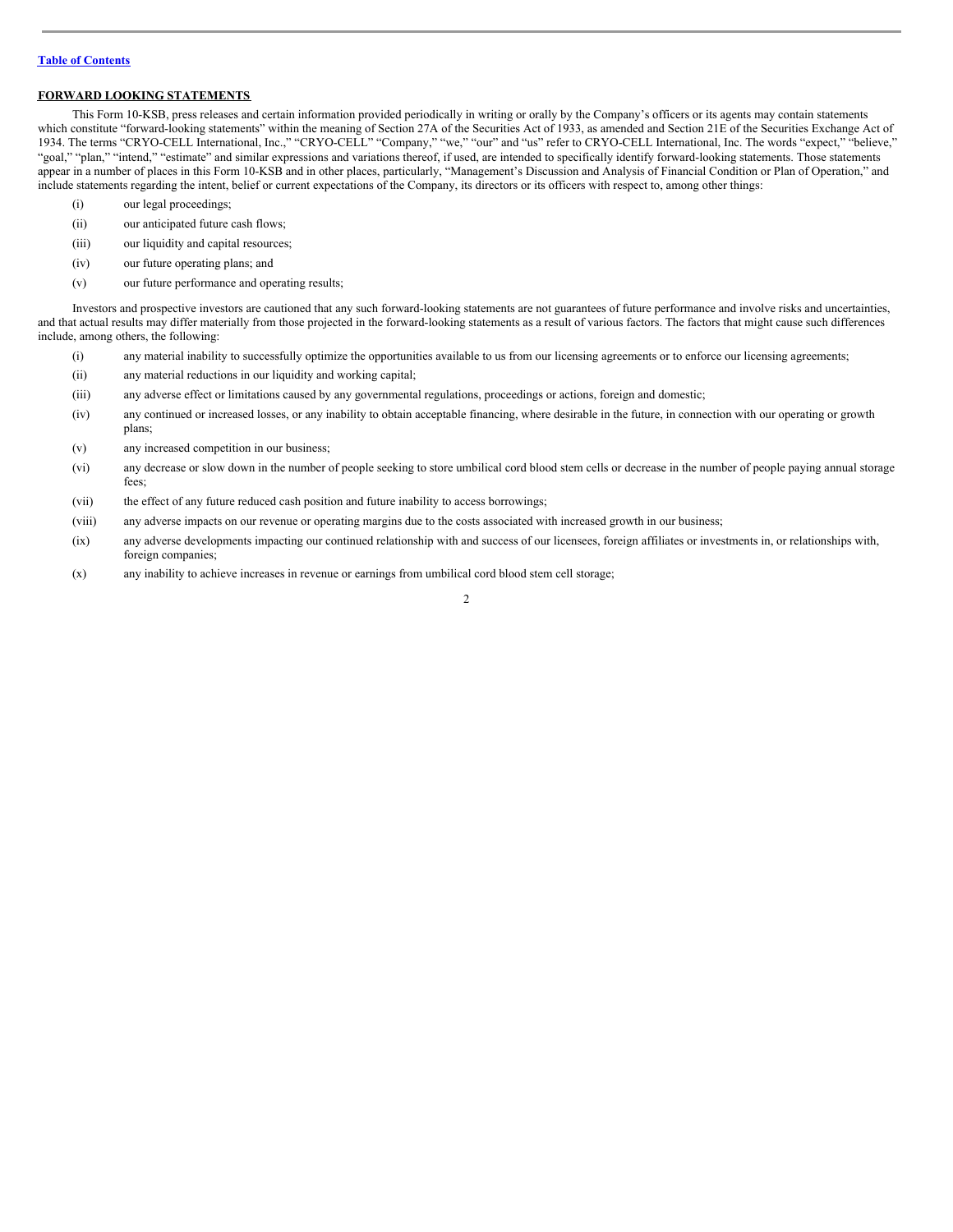- (xi) any future inability to substantially achieve the objectives expected from the successful implementation of our strategy;
- (xii) any decline in public market interest in the Company's business sector;
- (xiii) any added requirements imposed on us by new laws or SEC regulations and costs thereof;
- (xiv) any technological breakthrough or medical breakthrough that would render the Company's business of stem cell preservation obsolete;
- (xv) general economic and market conditions and combined general downturn in the economy;
- (xvi) any material failure or malfunction in our storage facilities;
- (xvii) continued losses, future negative cash flows and inability to obtain anticipated future positive cash flows;
- (xviii) any natural disaster such as a tornado, other disaster (fire) or act of terrorism that adversely affects stored specimens;
- (xix) the potential impact of negative market influences on the Company's portfolio of cash, cash equivalents and marketable securities;
- (xx) any inability to successfully prosecute, or defend against, claims and litigation matters or enforce agreements with domestic or foreign entities;
- (xxi) the costs associated with defending or prosecuting litigation matters and any material adverse result from such matters;
- (xxii) decreases in asset valuations;
- (xxiii) any continued negative effect from adverse publicity in the past year regarding the Company's business operations;
- (xxiv) any new technology rendering the Company's patented equipment or business obsolete;
- (xxv) any performance failures related to the Company's equipment or operations;
- (xxvi) any negative consequences resulting from deriving, shipping and storing specimens at a second location; and
- (xxvii) any negative effect from the filed class action shareholder lawsuits.

Readers are cautioned not to place undue reliance on these forward-looking statements, which reflect management's analysis only as of the date hereof. CRYO-CELL International, Inc. (the "Company") undertakes no obligation to publicly revise these forward-looking statements to reflect events or circumstances that arise after the date hereof. Readers should carefully review the risk factors described in other documents the Company files from time to time with the Securities and Exchange Commission, including the Quarterly Reports on Form 10-QSB filed by the Company and any Current Reports on Form 8-K filed by the Company.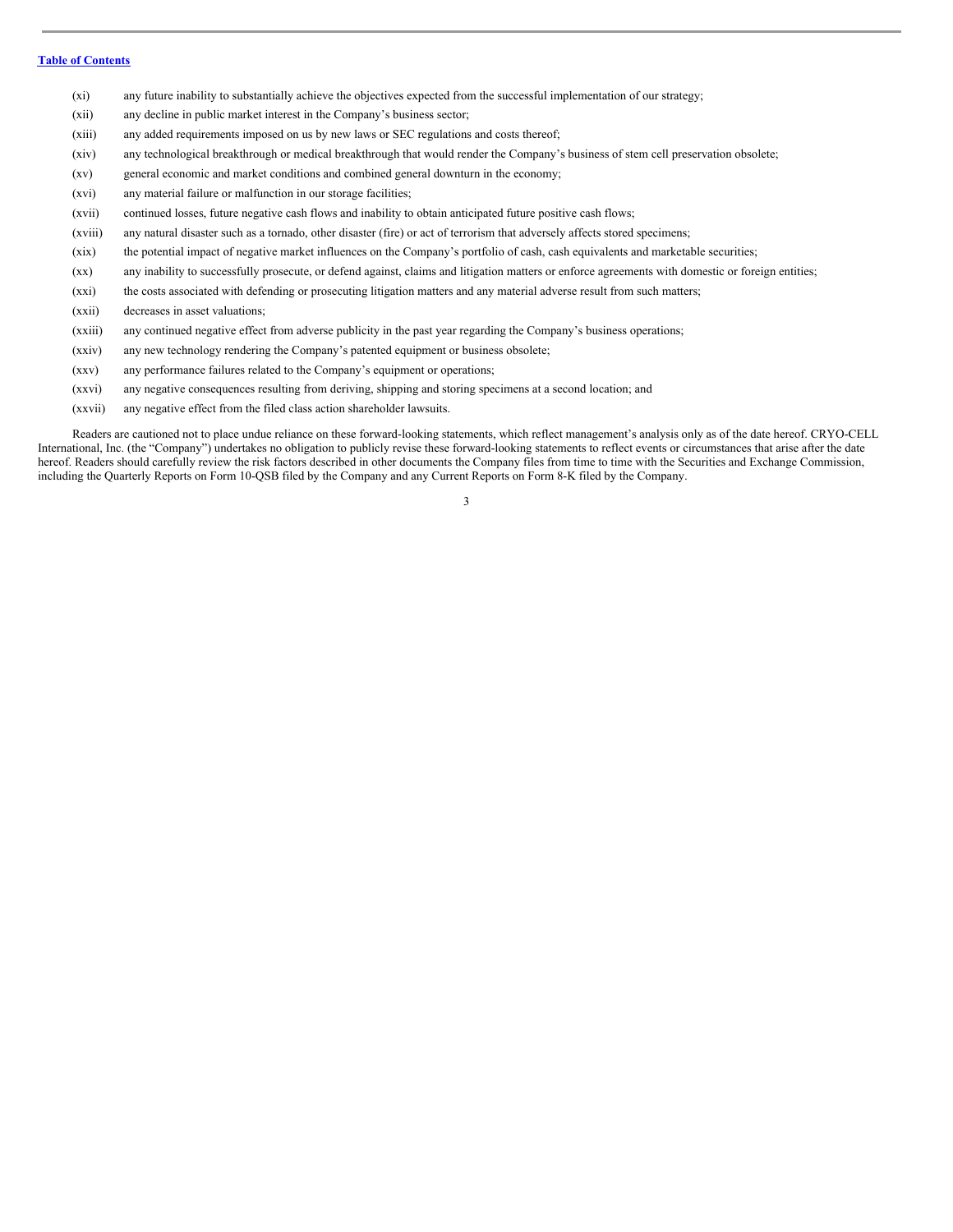#### **Part I**

# **ITEM 1. DESCRIPTION OF BUSINESS**

## **Introduction**

CRYO-CELL International, Inc. ("the Company" or "CRYO-CELL") was incorporated on September 11, 1989 in the state of Delaware. The Company is engaged in cryogenic cellular storage, with a focus on the processing and preservation of umbilical cord (U-Cord™) blood stem cells for autologous/sibling use. The Company believes that it is the largest commercial firm currently specializing in separated umbilical cord blood stem cell preservation. Its headquarters facility in Clearwater, Florida handles all aspects of its business operations including the processing and storage of specimens. In October 2002 the Company introduced a dual storage program whereby a portion of newly processed specimens are stored in the Company's Clearwater, Florida facility and the balance of the collected specimen are stored at a facility in Arizona (See Safti-Cell, Inc.). The specimens are stored in commercially available cryogenic storage equipment. Several other companies involved in commercial cell banking rely on shipping their specimens elsewhere for processing and storage.

It is the Company's mission to make expectant parents aware of the potential medical benefits from preserving stem cells and to provide them the means and processes for collection and storage of these cells. Today, stem cell transplants are known and accepted treatments for a number of life-threatening diseases. With continued research in this area of medical technology, other avenues for their potential use and expansion are being explored. A vast majority of expectant parents are simply unaware that umbilical cord blood contains a rich supply of stem cells and that they can be collected, processed and stored for the potential future use of the newborn and possibly related family members. A baby's stem cells will remain a perfect match for the baby throughout its life and have a 1-in-4 chance (or better) of being a perfect match for a sibling. There is no assurance, however, that a perfect match means the cells could be used to treat certain diseases. Today, it is still common for the cord blood (the blood remaining in the umbilical cord and placenta) to be discarded at the time of birth as medical waste.

Despite the potential benefits of U-Cord™ stem cell preservation, the number of parents of newborns participating in stem cell preservation is still relatively small compared to the number of births (four million per annum) in the United States. Some reasons for this low level of market penetration are the misperception of the high cost of stem cell storage and a general lack of awareness of the benefits of stem cell preservation programs. However, evolving medical technology could significantly increase the utilization of the U-Cord™ blood for transplantation and/or other types of treatments. A number of competitors in this market have been charging upwards of \$1000 - \$1700 for stem cell preservation plus higher annual fees for storage than the Company charges. The cost is usually not covered by insurance. The Company believes it offers the highest quality, highest value service targeted to broad base of the addressable market. The Company anticipates the growth and profitability of the Company should come from increases in stem cell specimen storage volume driven by its value-driven competitive leadership position; a fast-growing embedded client base; expanded consumer and professional channels; increased public awareness and accelerated market penetration.

#### **Background**

Nearly fifty years ago researchers discovered that cells could be cryopreserved at extremely low temperatures and all cellular activity would cease until the specimens were thawed. Historically, cryopreservation was required for organ transplants, blood banking and medical research. Today, cryopreservation of umbilical cord blood stem cells gives expectant parents the opportunity to potentially take advantage of evolving cellular therapies and other medical technologies.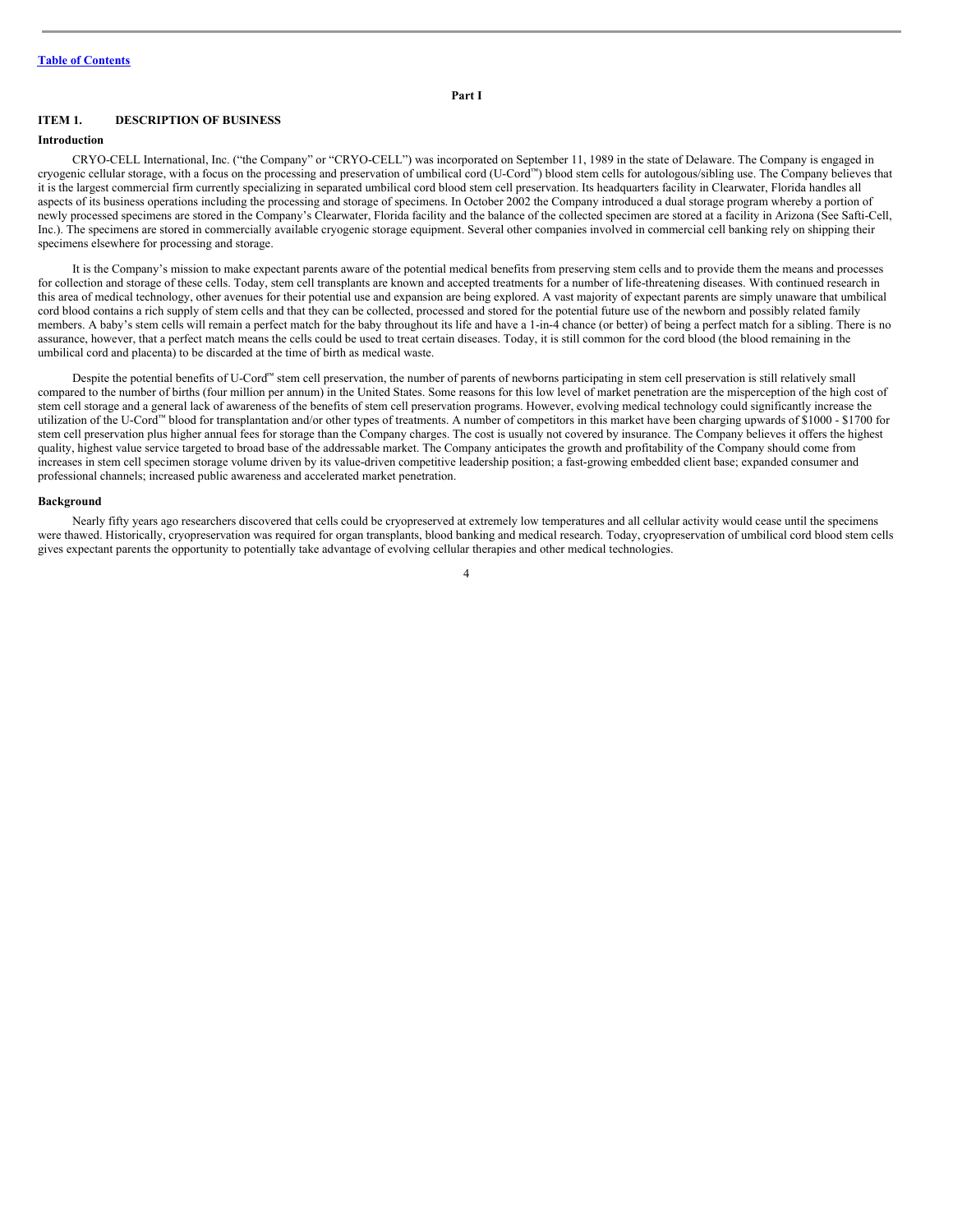#### **Cell Banking**

Hematopoeitic stem cells are the building blocks of our blood and immune systems. They form the white blood cells that fight infection, red blood cells that carry oxygen throughout the body and platelets that promote healing. Stem cells are found in bone marrow where they continue to generate cells throughout our lives. Stem cells can be stored in a cryogenic environment, and upon thawing, infused into a patient. They can be returned to the individual from whom they were taken (autologous) or donated to someone else (allogeneic). The opportunity to use an individual's own bone marrow for a transplant is dependent upon whether the cancer has entered the marrow system (metastasized). Otherwise, a marrow donor needs to be identified to provide the needed bone marrow. The availability of a marrow donor or matched stem cell specimen allows physicians to administer larger doses of chemotherapy or radiation in an effort to eradicate the disease. Stem cell therapies and transplants are used for both cancerous and noncancerous diseases.

Stem cells are found in umbilical cord blood and placental blood ("cord blood stem cells") that can be collected and stored after a baby is born. Recent advances have provided the techniques to separate the stem cells found in these two sources. Over 3,000-cord blood stem cell transplants have been performed to date. The Company believes that parents will want to save and store these cells for potential future use by their family. These stem cells also have at least a one in four chance of being compatible for use by a sibling. Moreover, researchers believe they may be utilized in the future by parents for treating diseases that currently have no cure as a result of evolving cellular expansion technologies.

The Company believes that the market for cord blood stem cells is enhanced by the current focus on reducing prohibitive health care costs. With the increasing costs of bone marrow matches and transplants, a newborn's U-Cord™ cells are stored as a precautionary measure. Medical technology is constantly evolving which may provide new uses for cryopreserved cord blood stem cells.

#### **CCEL Cellular Storage Systems**

The Company pioneered several technologies that allow for the processing and storage of specimens in a cryogenic environment.These technologies include the storage of fractionated (separated) U-Cord™ stem cells and the development and patenting of the first computer controlled, robotically operated cryogenic storage system ("CCEL Cellular Storage System"). During the fourth quarter of fiscal 2003, the Company made the strategic decision to terminate further utilization of the CCEL Cellular Storage System and abandon further construction of the units. The Board of Directors formally approved this decision in January 2004. This decision was based on the conclusion that the Company's resources are best utilized for market development and expansion of services. The decision to terminate utilization of the technology resulted in a \$771,000 impairment charge in fiscal 2003 in order to reflect the CCEL Cellular Storage System at fair value. This impairment charge is included in impairment of assets in the accompanying consolidated statements of operations and comprehensive loss. The Company intends to dispose of this equipment during 2004. In February 2004, the Company requested the Food and Drug Administration to cancel its device manufacturer registration and device listing. The Company currently stores all specimens in commercially available cryogenic equipment.

## **Marketing Cellular Storage Services**

The Company currently stores over 60,000 cord blood stem cell specimens in Clearwater, Florida for the exclusive use of those families who have elected to preserve them with CRYO-CELL. Approximately 15,000 of these specimens are split specimens, for which we store a duplicate specimen at a secondary storage facility in Sedona, Arizona. The Company believes it is the world's largest private cord blood stem cell bank in terms of the number of specimens preserved. The Company utilizes a strategy of offering its high quality U-Cord™ service at superior value to its clients. The Company provides several other key competitive advantages: a safe, secure and monitored storage environment, the extra protection of dual-location storage, demonstrated success in the transplant of processed specimens, 7 day per week processing capability, and a 24 hour, 7 day per week clinical support staff to assist clients and medical caregivers.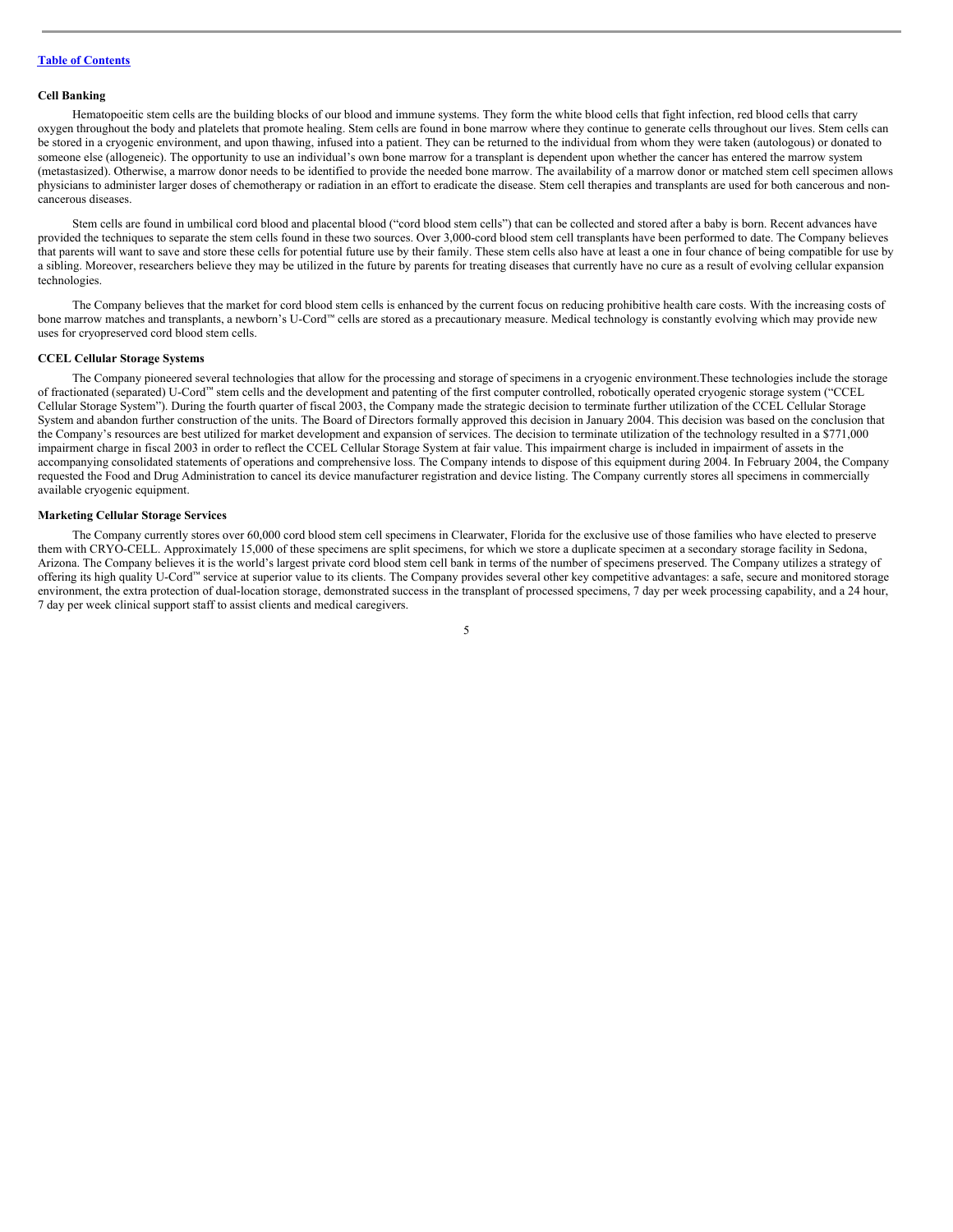The Company's growth has been facilitated by a variety of referral sources, resulting from a high degree of customer satisfaction. Sources of new expectant parent referrals during 2003 were provided by physicians, midwives and childbirth educators, and by client-to-client referrals and repeat clients storing the stem cells of their additional children. This strong referral base has permitted the Company to grow without some of the traditional, more expensive marketing approaches such as a dedicated field sales force. The Company invests in marketing strategies that serve to increase the awareness of its services with expectant parents and to other groups who provide advice to expectant parents such as medical caregivers and hospital personnel.

The Company markets its preservation services directly to expectant parents and by distributing information through obstetricians, pediatricians, Lamaze instructors and other childbirth educators, certified nurse-midwives and other related healthcare professionals. The Company's clinical support team of specially trained R.N.s and L.P.Ns. are available 24 hours, 7 days a week to enroll clients and educate both expectant parents and the medical community on the life-saving potential of cord blood stem cell preservation.

The Company enters into storage agreements with its customers under which the Company charges a fee for the initial blood collection kit sent to the expectant parents, the processing of the umbilical cord blood and the extraction of the stem cells for storage, and the first year's storage of the stem cells. An additional fee is charged for dual storage, where the specimen is split and one of the specimens is sent to a second storage facility for added security. Thereafter, the client is charged an annual fee to store the specimen.

During 2003, the Company increased its marketing activities with its clinical referral sources, including physicians, midwives and hospitals. Promotional activities were launched that included advertisements in several clinical journals and telemarketing activities. In addition, the Company exhibited at conferences, trade shows and other meetings attended by medical professionals. A significant portion of client referrals to the Company are from medical caregiver professionals.

The Company continues to use its Web site, www.cryo-cell.com, to market its services and to provide resource information to expectant parents. The site, which is continually being updated and improved, is divided into areas of interest, including sections for expectant parents, medical caregivers and investors. Expectant parents may request and receive information about the U-Cord™ service and download enrollment forms. Viewers may also tour CRYO-CELL facilities, read about CRYO-CELL's successful transplants, and other topical information.

To increase awareness among expectant parent audiences, the Company continues to promote its service in several national targeted prenatal magazines including American Baby, Fit Pregnancy, and ePregnancy, as well as several magazines distributed during childbirth classes. Expectant parents have also received information via emails and newsletter links through BabyCenter.com, an important on-line educational resource for expectant mothers and fathers.

During 2003, the Company also announced the appointment of Michael Trigg, M.D. as Chairman of its Medical and Scientific Advisory Board. Dr. Trigg is Chief, Division of Blood & Bone Marrow Transplantation, Alfred I. duPont Hospital for Children (Wilmington, DE) and Professor of Pediatrics, Jefferson Medical College of Thomas Jefferson University. Dr. Trigg is an internationally-renowned pediatric marrow transplant surgeon, distinguished for his ability to treat very high-risk patients. He also chairs the Acute Lymphoblastic Leukemia (ALL) Open Trials Committee, a sub-group of the ALL Strategy Group, for the Children's Oncology Group, the largest worldwide cooperative group for the treatment of children with cancer and leukemia. The Company believes that Dr. Trigg's expertise and leadership in pediatric bone marrow transplantation will serve to strengthen public awareness and education related to cord blood preservation and will contribute to the Company's expansion of client and professional channels as well the Company's establishment of new strategic alliances.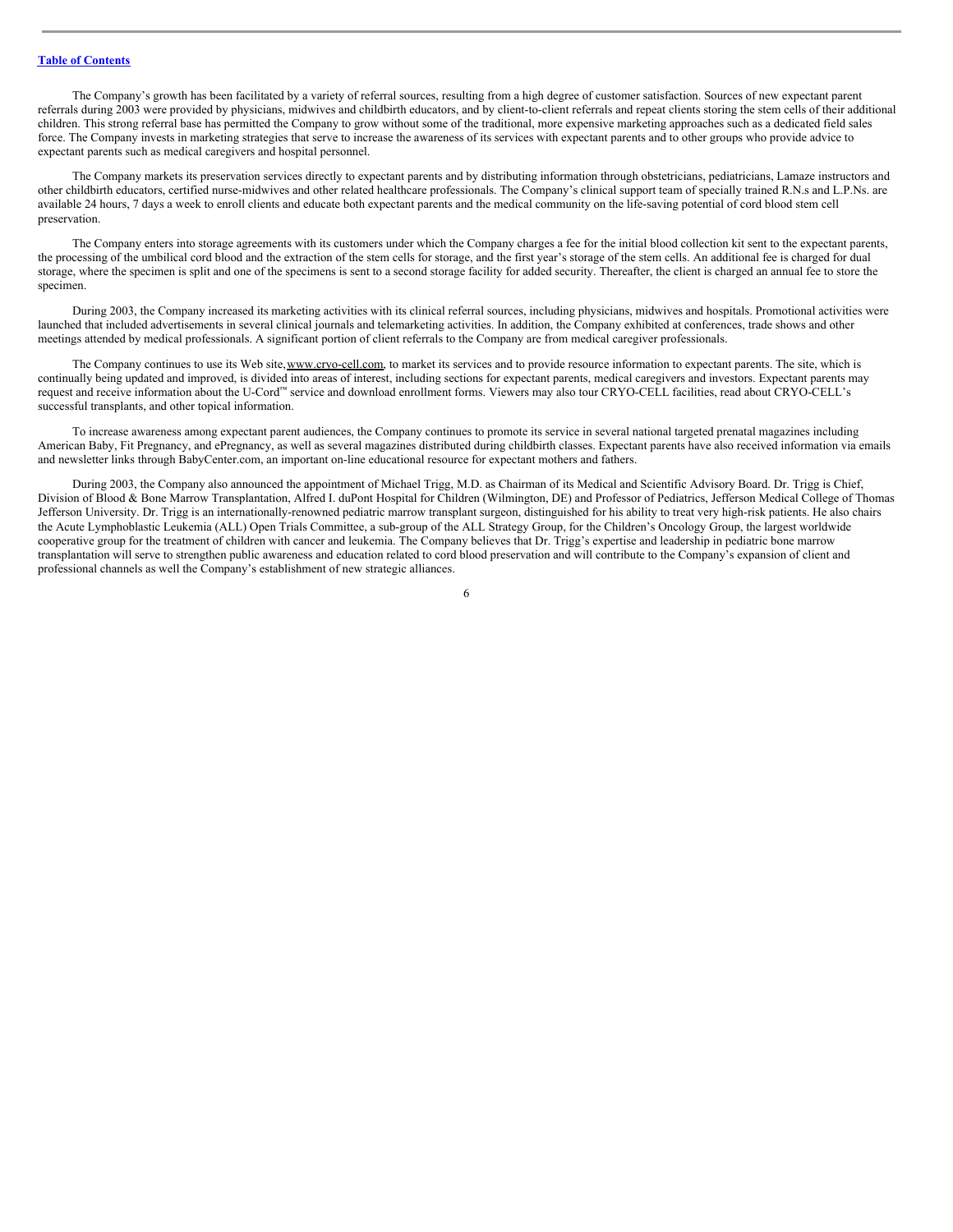#### **Subsidiaries and Joint Ventures**

Since its inception, CRYO-CELL has entered into a number of business activities through subsidiaries and joint ventures, including the following activities and those described under "International" below. CRYO-CELL has discontinued or de-emphasized certain of these activities in recent periods in connection with the Board of Directors' strategic decision that CRYO-CELL should focus on its core business of marketing cord blood stem cell preservation services.

*Stem Cell Preservation Technologies, Inc.* In 2001, CRYO-CELL announced the decision to spin off its subsidiary, Stem Cell Preservation Technologies, Inc. ("SCPT"), through the distribution of shares of SCPT common stock to CRYO-CELL's stockholders of record on August 31, 2001. SCPT was a development stage company, which was to be involved in the development of marketing programs for the collection and preservation of adult stem cells.

On January 29, 2004, CRYO-CELL announced the decision to close SCPT, following the resignation of SCPT's Board of Directors and management, and advised the CRYO-CELL shareholders that the distribution of SCPT shares would not be completed. CRYO-CELL rejected restructuring proposals made by SCPT's management. SCPT's management proposed to repurchase the SCPT stock held by CRYO-CELL, so that SCPT would no longer be a subsidiary of CRYO-CELL. CRYO-CELL's Board of Directors formed a special sub-committee to consider the restructuring proposals presented by SCPT's management. CRYO-CELL concluded that SCPT required significant additional funding to complete the repurchase and to remain in operation, and SCPT's proposals all would have required CRYO-CELL to make significant cash expenditures. In rejecting the SCPT proposals, CRYO-CELL's investment to date in SCPT, the failure of SCPT management to submit acceptable business plans, and the need for CRYO-CELL to conserve its capital for its core business were all considered. At November 30, 2003 and 2002, CRYO-CELL owned 11,500,000 (86.6%) shares of SCPT.

CRYO-CELL intends to pursue every available option to minimize the losses incurred from the terminated spin-off. CRYO-CELL may pursue the SCPT business opportunity in the future.

*Safti-Cell, Inc.* In October 2001, the company sold 90% of Safti-Cell, Inc. ("Safti-Cell"), an inactive subsidiary of the Company, to Red Rock Partners, an Arizona general partnership. Mr. Charles Nyberg, a current member of the Board of Directors of the Company, owns an interest in Red Rock Partners. The sale took place prior to the time that Mr. Nyberg became a member of the Company's Board of Directors. The sale required that Red Rock Partners invest sufficient capital in land, buildings, equipment and personnel to complete a facility in Sedona, Arizona, to provide back-up dual cryogenic storage of umbilical cord stem cells as part of the Company's service offering. CRYO-CELL and Safti-Cell entered into a twenty-year storage agreement under which CRYO-CELL pays fees to Safti-Cell for each specimen stored in the facility for CRYO-CELL customers. In October 2002, Safti-Cell brought the facility into service, and CRYO-CELL began offering dual storage service to its customers. The Company currently stores approximately 15,000 split specimens at a the secondary storage facility. An expanded building and facilities program is expected to be implemented over the next 18 months to facilitate increased dual cryogenic storage capacity for the Company.

*Saneron CCEL Therapeutics, Inc.*In February 2000, the Company, through its subsidiary CCEL BIO-THERAPIES, Inc., entered into a research agreement with the University of South Florida at Tampa ("the University") to collaborate on a technology for the potential treatment of a number of debilitating degenerative diseases. The research project is to be conducted at the University's laboratory facilities. In March 2000, the Company transferred \$200,000 to CCEL BIO-THERAPIES, Inc. to meet its funding commitment. The Company and the University were co-assignees of a filed patent application covering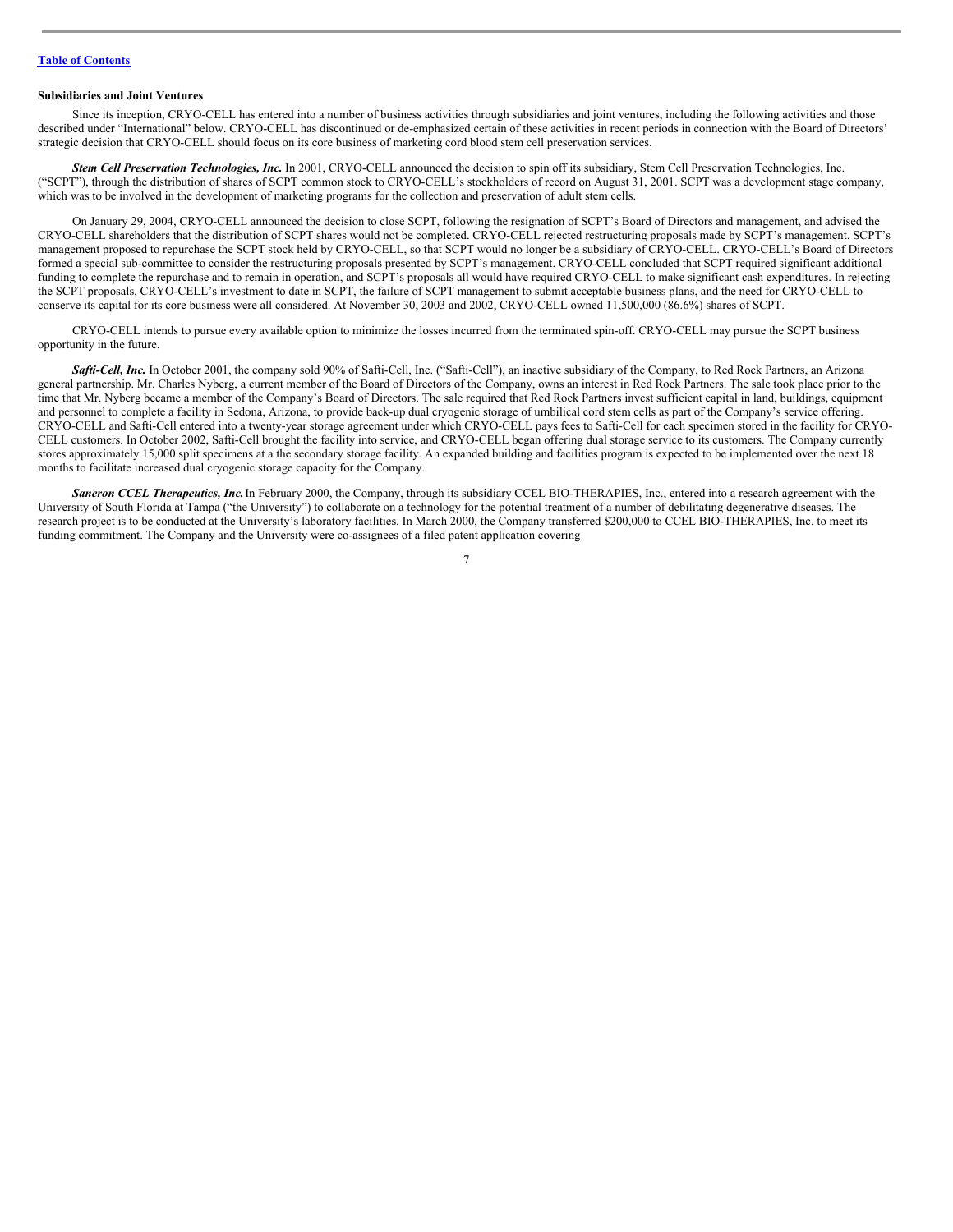the technology. The Company was granted worldwide marketing rights for any product developed as a result of this research program. Under the terms of the agreement, the University will receive standard royalty payments on any future product sales. In February 2001, the Company paid the University an initial \$100,000 license payment with the issuance of 15,000 shares of the Company's common stock. In May 2001, the Company paid the University the first two benchmark payments totaling \$200,000 with the issuance of 50,000 shares of the Company's common stock. The University was awarded a Florida matching grant in the amount of \$100,000. In September 2001, CCEL BIO-THERAPIES was awarded a federal research grant in the amount of \$107,000.

In October 2001, Saneron Therapeutics, Inc. merged into CCEL Bio-Therapies, Inc., which then changed its name to Saneron CCEL Therapeutics, Inc. ("Saneron"). As part of the merger, the Company contributed 260,000 shares of its common stock and 195,000 shares of common stock of SCPT. The world marketing rights granted through licenses to Saneron and CCEL BIO-THERAPIES, INC. have been assigned to the merged company. Saneron has exclusively licensed from the University patents and patent applications in many countries throughout the world for the therapeutic use of Sertoli cells. The Company's right in the intellectual property for human cord blood as a source of stem cells jointly filed by the University and the Company has been assigned to Saneron as part of the merger agreement. At the conclusion of the merger the Company retained a 43.42% minority interest in Saneron.

In September 2002, Saneron and the University were awarded a Florida High Tech Corridor grant in the amount of \$131,000 to conduct research on the use of Sertoli cells and collagen matrices to treat peripheral nerve injury. Also in September 2002, Saneron, StemCo Biomedical, Inc. and the University were awarded a Florida High Tech Corridor grant to conduct research on the use of a subset population of umbilical cord to treat Lou Gehrig's disease. In September 2003 Saneron was awarded two grants, Sertoli Cell-Treated Umbilical Cord Blood for Stroke and Spinal Cord Repair with Human Umbilical Cord Blood Cells. The two grants total approximately \$285,000.

See Impairment of Assets discussion within Item 6. Management's Discussion and Analysis or Plan of Operation.

#### **Revenue Sharing Agreements**

The Company has entered into Revenue Sharing Agreements ("RSAs") with various third parties. The Company's RSAs provide that in exchange for a non-refundable up-front payment, the Company would share for the duration of the contract a percentage of its future revenue derived from the annual storage fees charged related to a certain number of specimens that originated from specific geographical areas. The RSAs have no definitive term or termination provisions. The sharing applies to the storage fees for all specified specimens in the area up to the number covered in the contract. When the number of specimens is filled, any additional specimens stored in that area are not subject to revenue sharing. As there are empty spaces resulting from attrition, the Company agrees to fill them as soon as possible. The parties typically pay the Company an up-front fee for the rights to these future payments. The Company reflects these up-front payments as long-term liabilities on the accompanying consolidated financial statements. Before the restatement described in Note 17 to the Consolidated Financial Statements, the Company recorded the sale of the RSAs as revenue. The Company does not intend to enter into additional RSAs. As described below, SCPT also entered into revenue sharing agreements, including one with the Company.

*Florida*. On February 9, 1999, the previous agreements with the Company's Arizona Revenue Sharing investors were modified and replaced by a revenue sharing agreement for the state of Florida for a price of \$1,000,000. Under the terms of this agreement the Company credited the \$450,000 investors had previously paid toward the purchase of the revenue sharing agreement. The balance of \$550,000 was recorded as a receivable and the receivable will be reduced through revenue sharing entitlements to their share of net storage revenues. As of November 30, 2003 and 2002, the balance of the receivable is \$100,525 and \$332,895, respectively. The revenue sharing agreement applies to net storage revenues originating from specimens from within the state of Florida. The revenue sharing agreement entitles the investors to net revenues from a maximum of 33,000 storage spaces. Mr. Charles Nyberg, currently a member of the Board of Directors of the Company, is a 50% owner of this revenue sharing agreement. Mr. Nyberg purchased this RSA prior to the time he became a member of the Board.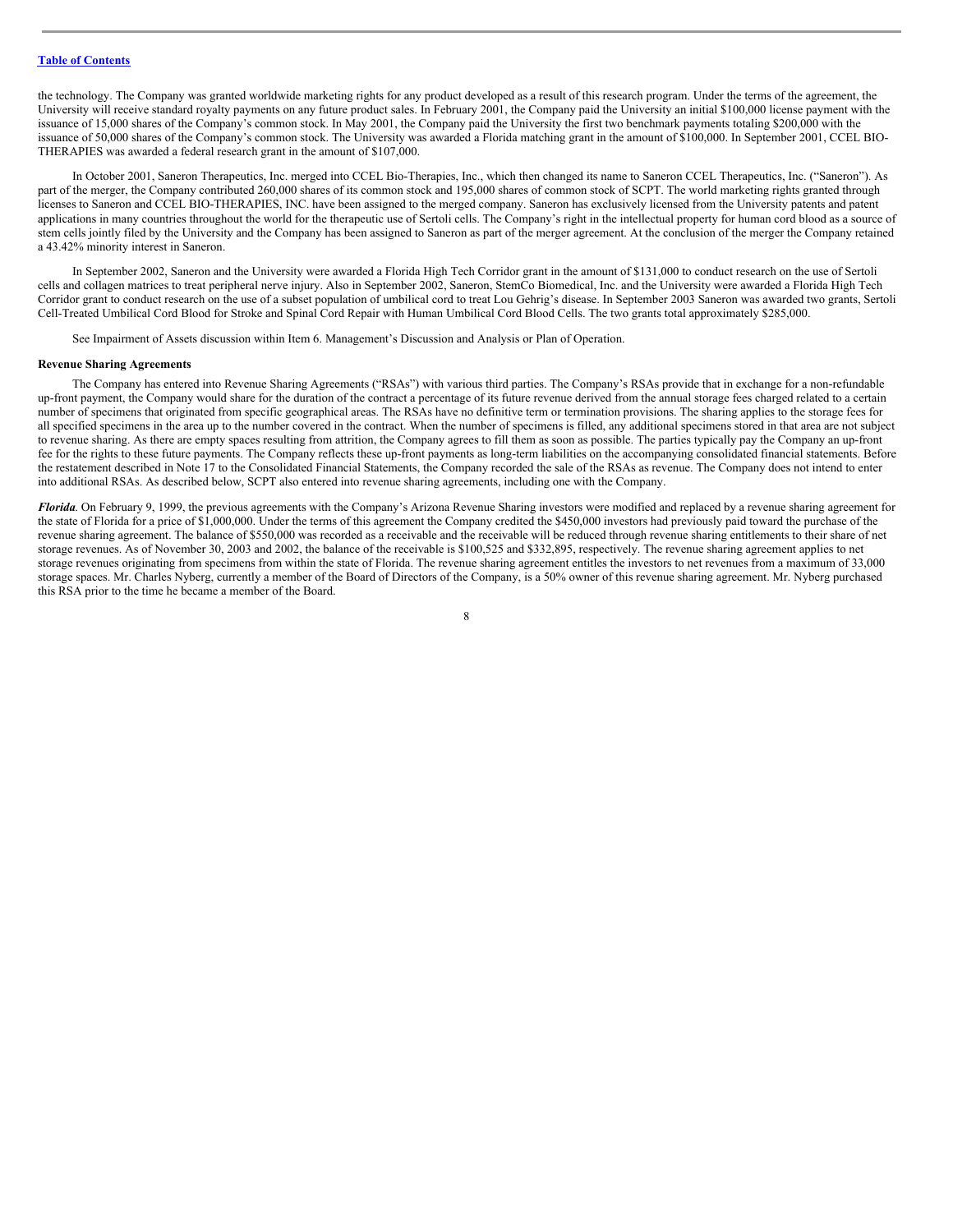*Illinois*. In 1996, the Company signed agreements with a group of investors entitling them to an on-going 50% share in the Company's portion of net storage revenues generated by specimens stored in the Illinois Masonic Medical Center for a price of \$1,000,000. The agreements were modified in 1998 to entitle the investors to a 50% share of the Company's portion of net revenues relating to specimens originating in Illinois and its contiguous states and stored in Clearwater, Florida for a maximum of up to 33,000 spaces.

*Tenet Health System Hospitals, Inc.* On November 30, 1996, the Company signed agreements with OrNda HealthCorp. Two "one-third" revenue sharing agreements were purchased in which OrNda paid the Company a total of \$666,666. OrNda was acquired by Tenet Healthcare Corporation ("Tenet"), which agreed to be bound by the terms of the OrNda agreements. The agreements were renegotiated and the Company can store all Tenet originated specimens at its laboratory in Clearwater, Florida while paying Tenet a revenue sharing entitlement. In September 2003, a signed agreement was received from Tenet acknowledging the rescission of the two revenue sharing agreements with Tenet affiliates. This allowed the Company to eliminate the long-term liability related to the Tenet agreements, in the aggregate amount of \$666,666 and record this amount in other income as extinguishment of revenue sharing agreements in fiscal 2003.

*New York.* On February 26, 1999, the Company entered into a modified revenue sharing agreement with Bio-Stor International, Inc. ("Bio-Stor") for the state of New York. The Company will credit the \$900,000 Bio-Stor had previously paid toward the purchase of 90% of the Company's 50% portion of net storage revenues generated from the specimens originating from the Company's clients in the state of New York for up to 33,000 shared spaces. This agreement supersedes all other agreements between Bio-Stor and the Company.

On November 5, 1998 an agreement previously entered into by the Company with a private investor was revised. Per the terms of the original agreement, the investor had purchased 10% of a revenue sharing agreement in the state of New Jersey. The new agreement has transferred the \$100,000 investment to the state of New York. Under the revised agreement the investor will receive 10% of the 50% share in the Company's portion of net storage revenues generated by the specimens originating from the Company's clients in the state of New York for up to 33,000 spaces.

*New Jersey.* On November 30, 1999, the Company entered into agreements with two parties entitling them to on-going shares in a portion of CRYO-CELL's net storage revenue generated by specimens originating from within the state of New Jersey for a price of \$500,000. Deposits totaling \$50,000 were received upon signing of the agreements and the remaining \$450,000 was originally due in May 2000. As of August 31, 2002, the Company received \$130,000. The agreement originally required the notes to be paid in full by May 31, 2000. The Company had extended the payment terms of these notes to August 31, 2002. The Company did not receive the final payment due. In conversations with the two investors, the Company was informed that they were unable to pay the notes. The Company foreclosed on the notes and deemed the \$370,000 receivable to be uncollectible. The original liability of \$500,000 was reversed and the payments made under the contract were recognized as revenue in fiscal 2002. In May 2003 the two parties requested that the Company return the \$130,000 that had previously been paid to the Company. In June 2003 the Company agreed to settle the dispute and return \$86,000 to the two parties.

*Texas*. On May 31, 2001, the Company entered into an agreement with two investors one of whom is an affiliate with the Company entitling them to on-going shares in a portion of CRYO-CELL's net storage revenue generated by specimens originating from within the State of Texas for a price of \$750,000. An initial deposit of \$50,000 was received upon signing of the agreement and the remaining balance of \$700,000 was paid in cash on August 30, 2001. The investors are entitled to a 37.5% share of net storage revenues originating in the State of Texas to a maximum of 33,000 storage spaces. Mr. Charles Nyberg, currently a member of the Board of Directors of the Company, is a 50% owner of this revenue sharing agreement. Mr. Nyberg purchased this revenue sharing agreement prior to the time he became a member of the Board.

 $\overline{Q}$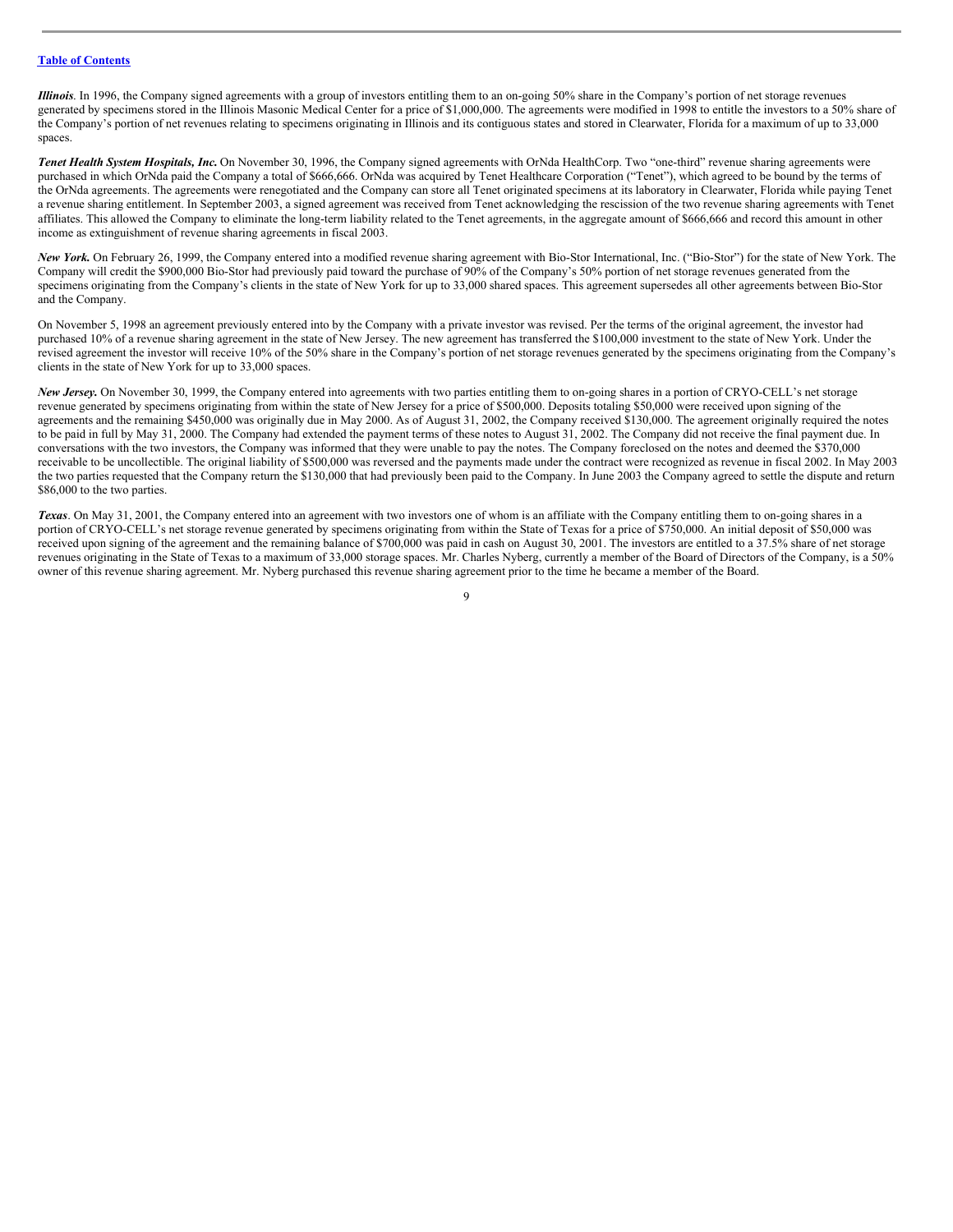*SCPT Revenue Sharing Agreements.* On August 9, 2002, the Company agreed to enter into RSAs with SCPT. The Company paid an up-front one-time fee of \$3,000,000 to SCPT in exchange for the right to receive a \$17.50 payment for each primary specimen stored by SCPT originating from Illinois or New York for each year the specimen remains in storage with SCPT or its storage provider, up to a maximum of 50,000 stored specimens per state. Of the \$3,000,000 aggregate fee paid by the Company, \$600,000 was paid in cash and the balance in 645,161 shares of the Company's common stock whose fair market value at the date of sale was \$2,400,000 as determined by the average of the Company's stock bid and ask prices.

In May 2003, SCPT, entered into a Revenue Sharing Agreement (RSA) with an independent limited liability company ("LLC"). The RSA provided that the LLC would pay a total of \$2,000,000 to SCPT in varying installments through March 2007 with interest at 4%. SCPT received an initial installment payment from the LLC when the RSA was executed. The LLC was entitled to receive, for an indefinite period of time, a fee of \$17.50 per year for each adult stem cell specimen stored by SCPT for persons located in the State of California up 75,000 specimens. As a result of the execution of the RSA, the Company recorded a state income tax provision of \$140,000 in the quarter ended May 2003. Currently, the LLC is in default under the RSA due to non-payment of three required installment payments totaling \$450,000. In September 2003, a representative of the LLC advised CRYO-CELL that it did not intend to honor its obligations under the agreement. As a result, the Company has reversed all prior entries associated with the RSA. This resulted in a reversal of the \$140,000 tax provision and the recognition of the \$50,000 non-refundable initial payment as other income in fiscal 2003.

As described under "Stem Cell Preservation Technologies, Inc." above, the Company has determined to close SCPT's business.

#### **Competition**

Growth in the number of families banking their newborn's cord blood stem cells has been accompanied by an increasing landscape of competitors. The Company competes against numerous local, regional and national companies. Some of these companies, such as Corcell, California Cryo-Bank, Cord Blood Registry, Inc. and Viacord are competitors who as privately owned entities, can leverage considerable resources to market and sell their services. These companies, along with other competitors, charge substantially more for comparable quality service. In some instances competitors charge up to nearly three times the price of similar service offered by the Company. With its industry recognized American Association of Blood Banks (AABB) accreditation and differentiated dual-location storage program, the Company believes it offers the most superior value of highest quality cryo-preservation processing and storage in the industry.

The Company also competes with various public cord blood banks that encourage parents to donate their newborn's cord blood rather than privately bank it. Although this option is generally no-cost to the parents, there is no assurance that the newborn's cells would be available to the family, if they were needed. The Company believes that the distinctive benefits of private cord banking clearly differentiate its service offer from that of public cord banks.

The Company believes that the compelling dimensions of its longevity, value-based pricing strategy; superior customer service supported by a 24/7 professional nurse staff; premiere technical and operational expertise; high-quality facilities; dual-location storage program; innovative marketing programs and its expansive client base will serve to sustain and accelerate the Company's market leadership. For these reasons, the Company believes it has a formidable competitive position that will continue to grow stronger over time.

The Company relies heavily on referrals from its clients and medical caregivers, including physicians, midwives and childbirth educators. It also believes that its innovative marketing programs will serve to accelerate market penetration and strengthen its current position as market leader.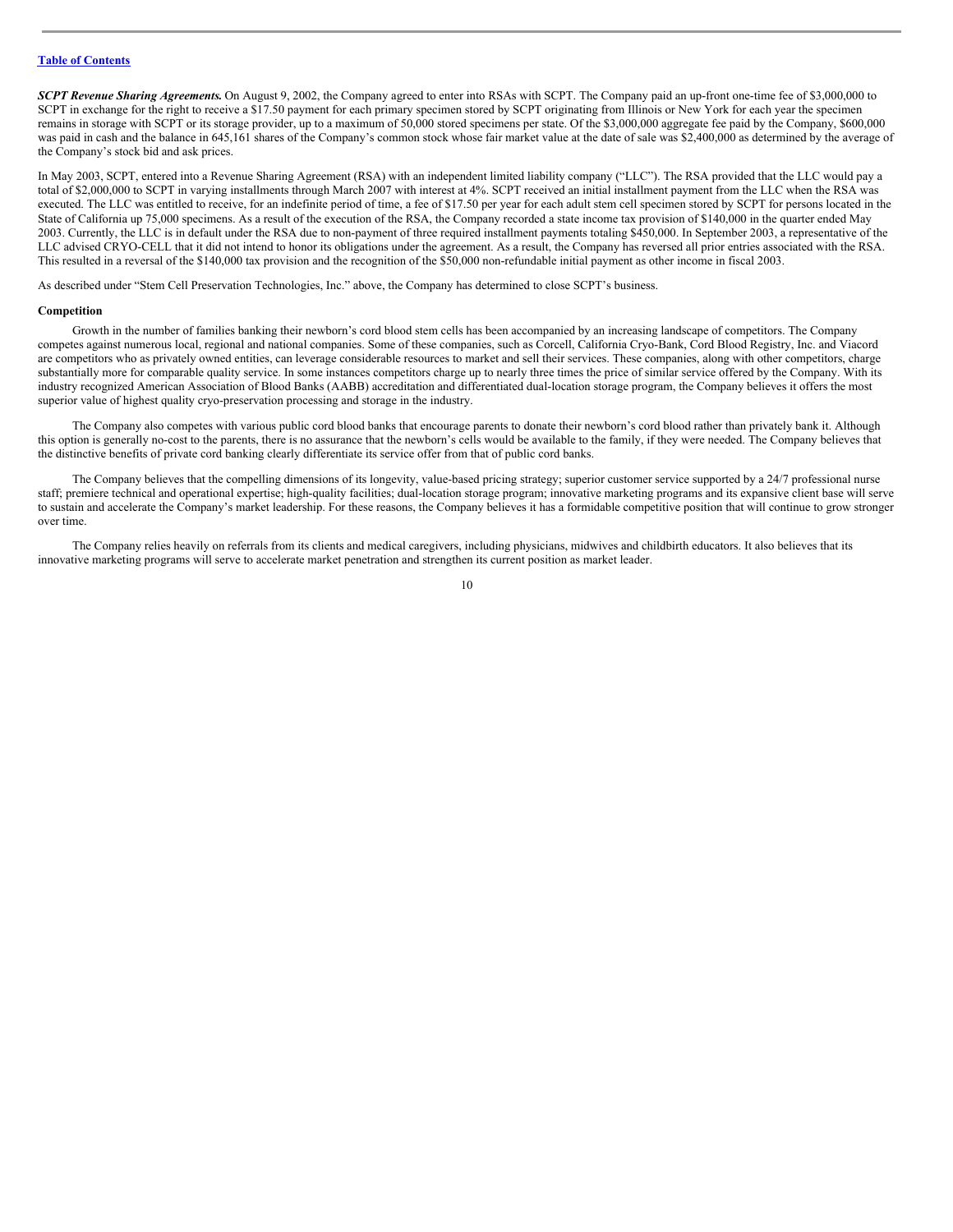## **Research, Development and Related Engineering**

The Company has incurred costs of \$226,679 during fiscal 2003, compared to \$219,659 during fiscal 2002, on research, development and related engineering expenses.

#### **Government Regulation**

The Company believes it has until recently been subject to regulation as a medical device manufacturer because of its development and manufacture of its proprietary CCEL Cellular Storage Systems technology. Cellular storage systems intended to be used for stem cell storage are categorized by the Food and Drug Administration (FDA) as a "Blood Storage Refrigerator/Freezer," a Class II medical device. These devices are exempt from the FDA's 510(k) notification requirements but manufacturer's are required under the Federal Food, Drug, and Cosmetic Act to register their medical device manufacturing establishments with the FDA, list the devices in commercial distribution, and manufacture the storage system in compliance with the quality system and other regulations. In October 2001, the Company listed the CCEL Cellular Storage System with the FDA as a Class II medical device. As a result of the Board of Directors' decision in January 2004 to discontinue investment in and utilization of the CCEL Cellular Storage System technology, the Company does not believe it continues to be a medical device manufacturer. After this decision was made, but before the Company had notified FDA and requested a cancellation of its registration and listing the Company underwent a previously-scheduled routine inspection by the FDA in early February 2004. The Company received an FDA Form 483, a written list of inspectional observations. The formal response to the list of observations was sent to the Florida District Director, on February 23, 2004, with a complete description of corrective actions undertaken. In February the Company requested FDA to cancel its device manufacture registration and device listing.

The Company is also required to register with the FDA under the Public Health Service Act because of its ongoing cellular storage business. This requirement applies to all establishments engaged in the recovery, processing, storage, labeling, packaging, or distribution of any Human Cells, Tissues, and Cellular and Tissue-Based Products (HCT/Ps) or the screening or testing of a cell or tissue donor. The Company voluntarily registered with the FDA in January 2003 and has successfully updated that registration for 2004, thus meeting this compliance requirement.

In June 1998, the Company was granted a license to operate in the state of New York. The New York Department of Health approved the Company's application to operate as a comprehensive tissue procurement service, processing and storage facility. This license allows the Company to offer its cord blood stem cell storage services to the residents of New York.

In September 1999, the Company was granted a Blood Bank license to operate in the State of New Jersey. The Company believes that it is now authorized to operate in all 50 states.

Evolving legislation and regulations governing private cord blood banking in various jurisdictions throughout the world may impact the Company's international licensees.

#### **Employees**

At February 11, 2004, there are 31 full-time and 13 part-time employees on the staff of the Company. Additional employees and staff will be hired on an "as needed" basis. The Company believes its relationship with its employees is good.

#### **International**

In fiscal 2000 the Company began entering into licensing agreements with certain parties in various international areas in an attempt to capitalize on the Company's technology. The following details the background and current status of the significant agreements. The Company will continue to support its current international licensees, however in August 2003 the CRYO-CELL Board of Directors has made the strategic decision to place international expansion on-hold in favor of the Company focusing on its core business of marketing cord blood stem cell preservation services in the United States.

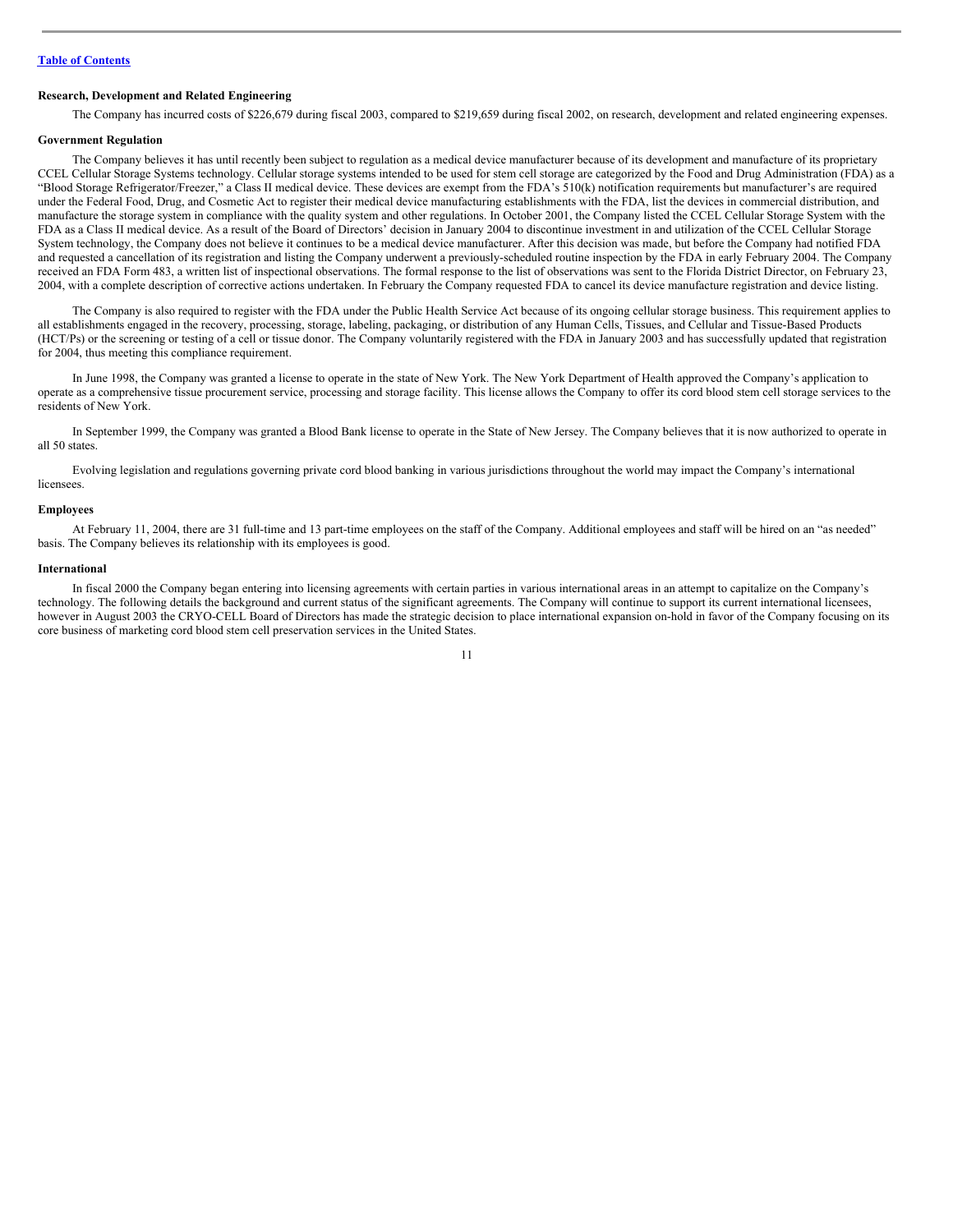**Europe**. On April 6, 2000, the Company entered into a renewable agreement with COLTEC, Ltd., a holding company, for the exclusive license to market the Company's U-Cord™ program in Europe. The marketing rights allowed COLTEC, Ltd. and its affiliates to directly market the U-Cord™ program, sell revenue sharing agreements or further sub-license the marketing rights throughout Europe. The Company received \$1,400,000 in cash for the marketing license and was entitled to receive royalties of 10.5% to 18% of adjusted U-Cord™ processing and storage revenues, respectively, to be generated in Europe. The Company also granted COLTEC, Ltd. a three-year option to purchase 100,000 shares of the Company's common stock (\$8.00 exercise price) and issued 100,000 additional options (\$10.00 exercise price) to facilitate sales of sub-licensing and/or revenue sharing agreements in Europe. Subsequent to the licensing agreement date, COLTEC, Ltd. formed affiliated corporations, including CRYO-CELL Europe, N.V., now known as Life Sciences Group, NV ('CCEU') to engage in the cryogenic cellular storage business under the agreement. In September 2000, the Company entered into an agreement to purchase approximately 6% of CCEU. In October and November 2000, the Company paid \$1,000,000 for 38,760 shares of the capital stock of CCEU. In October 2001, SCPT purchased 1% of CCEU's capital stock for \$150,000. On August 28, 2001 CCEU effectively exercised its options to purchase 200,000 shares of the Company's common stock by issuing to the Company a 21.9% interest in CRYO-CELL Italia, Srl, a subsidiary of CCEU (see "Italia" below). The Company had recorded a reserve against the value of the Company's SCPT's combined 7% CCEU investment ("CCEU Investment") during fiscal 2002 in the amount of \$145,000 and is included in equity of losses of affiliates in the accompanying consolidated statements of operations and comprehensive loss. The Company had an independent appraisal performed in February 2003 to determine the fair market value of the CCEU Investment. As a result of this appraisal, the Company determined that the value of the CCEU Investment had been impaired. Accordingly, the Company had charged \$265,333 to operations and is included in impairment of assets in the accompanying consolidated statements of operations and comprehensive loss for the year ended November 30, 2002. In fiscal 2003, the Company evaluated its investment in CCEU taking into consideration declines in CCEU's financial results through December 31, 2002, independent valuations performed on CCEU through May 2003, and verbal representations from CCEU management to Company management regarding the current value of the Company's investment in CCEU and CCEU's requirements for additional financing to meet obligations in the normal course of business in 2004. As a result, the Company recorded a \$739,670 charge, in 2003, included in impairment of assets, to write-off the investment due to a decrease in the fair value.

On October 3, 2001, the Company issued CCEU 17,750 shares of the Company's common stock for payment of an option to acquire an additional 60% interest in CCEU for \$13,500,000. The Company elected not to exercise the option and charged the option's cost of \$112,713 to operations in fiscal 2002.

On September 26, 2002, the Company sent a letter to CCEU advising that CCEU was in default under the terms of the license agreement. Based upon CCEU's actual revenues since inception through August 2002, the Company calculated that it had earned royalties of \$380,743. Two payments were made in fiscal 2001 to the Company totaling \$57,181 leaving a balance due of \$323,562. On October 2, 2002, the Company received a letter from CCEU stating that the Company had not fulfilled its obligations under the licensing agreement, which the Company disputes. As of November 30, 2002, a reserve of approximately \$129,000 was taken to offset the current royalty receivable. Following unsuccessful settlement discussions, in March 2003, CCEU was served with a termination letter. In April 2003, the Company commenced legal proceedings against CCEU and an affiliated corporation, Cryo-Cell Switzerland AG, now known as Life Sciences AG. On February 17, 2004, the Company settled the litigation with CCEU and Life Sciences AG. See "Item  $3 -$  Legal Proceedings".

**Italia.** On August 28, 2001, the Company entered into an agreement with CCEU to purchase 21.9% of CRYO-CELL Italia, Srl ('CCI') from CCEU's equity for \$1,800,000. In October 2001 SCPT purchased 2.19% of CCI for \$150,000 in cash. The Company was to receive a portion of the processing and storage fees generated by CCI's operations. The Company's equity purchase of \$1,800,000 was facilitated by the exercise of previously issued stock options from CCEU (see "Europe" above.)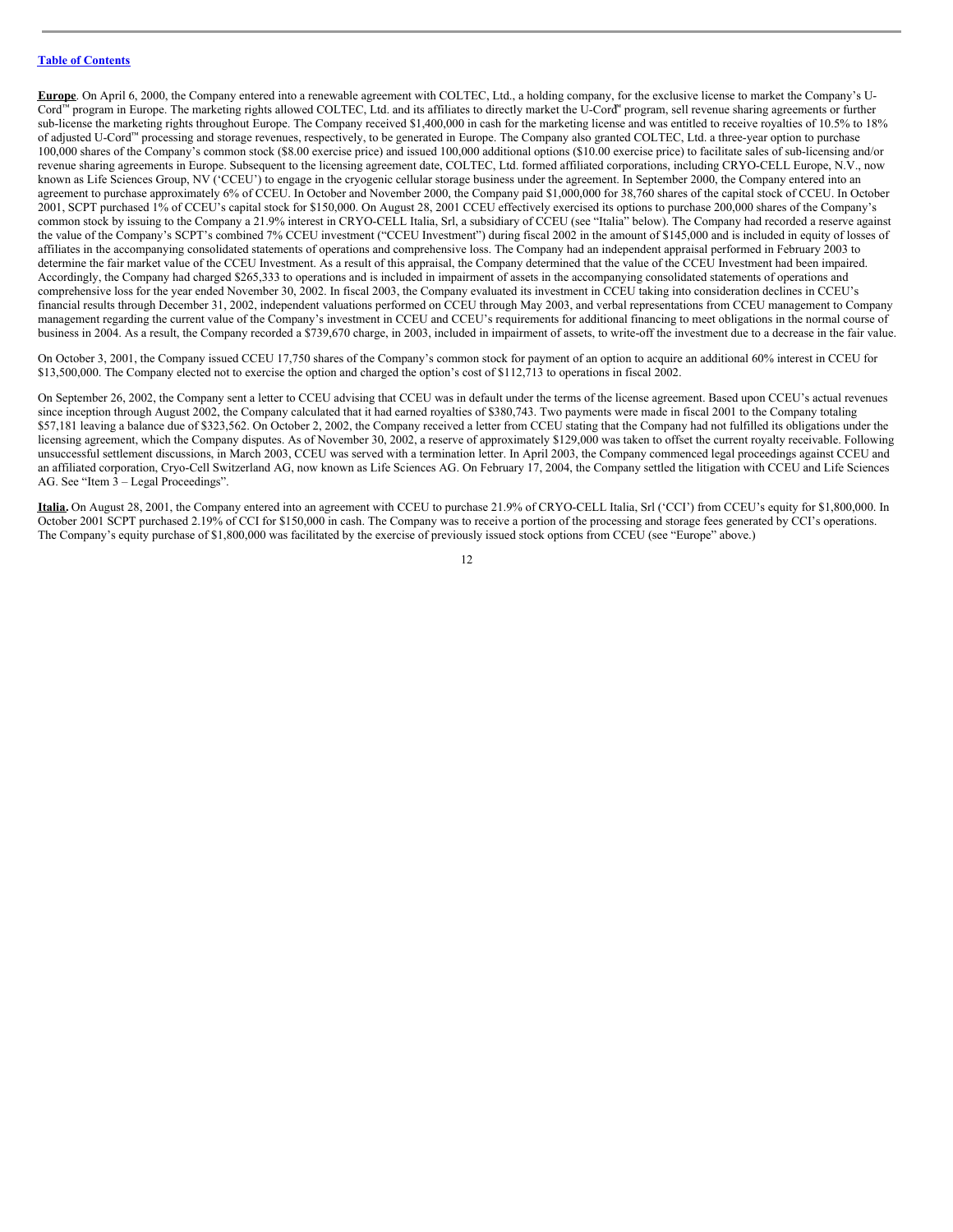In February 2002, the Italian Ministry of Health issued an ordinance restricting private cord blood collection. The statutory basis under Italian law for this action was Section 107 of the Regulation of Transfusion and Production of Blood Products, which requires that these activities be conducted by duly licensed organizations. In April and May 2002 petitions against the ordinance were brought by CCI and three mothers in separate actions. CCI and the mothers prevailed in all circumstances resulting in the court permitting the collection and export of the cord blood specimens. The decisions of the lower courts, however, were upheld upon appeal by the Regional Tribunal. In January 2003, the Italian Ministry of Health extended the previously issued ordinance for an additional year. Draft blood product and banking legislation is currently pending in the Italian Parliament which includes a provision that expressly allows private cord blood banking activities within the country. There can be no assurances that such legislation will be enacted in the future. Absent additional financings, CCI was not able to fund or continue its operations. An independent appraisal of the Company's effective 24% interest (on a combined basis with SCPT) was performed in February 2003 to determine the fair market value of this investment. As a result of the appraisal, the Company determined that the value of this investment had been impaired. In May 2003 the Company was informed that CCI was being forced to liquidate. Accordingly, the Company reduced its investment in CCI to \$0, charging \$1,876,575 to operations and is included in impairment of assets in the accompanying consolidated statements of operations and comprehensive loss in fiscal 2002.

Mexico. On June 13, 2001, the Company entered into an agreement, as amended in October 2001, for the exclusive license to market the Company's U-Cord™ program in Mexico. The license allows CRYO-CELL de Mexico to directly market and operate the U-Cord™ program throughout Mexico, Central America and Ecuador. The initial upfront cost of the license was \$600,000 and the Company will receive licensing fees of 15% and 25% of the adjusted U-Cord™ processing and storage revenues, respectively, generated in Mexico and Central America. The original agreement required CRYO-CELL de Mexico to purchase 100,000 warrants at \$1.00 each to purchase 100,000 shares of the Company's common stock at an exercise price of \$8.00 per share, of which the warrants were subsequently cancelled in the October 2001, amended agreement. As of November 30, 2003, the up-front license fee of \$600,000 is paid in full. The Company recorded royalties and sub-license fees from CRYO-CELL de Mexico in the amount of \$261,494 and \$104,995 for the years ended November 30, 2003 and 2002, respectively, and this is reflected in other income in the accompanying consolidated statements of operations and comprehensive loss.

**Israel/Middle East.** In October 2001 the Company finalized a renewable three-year contract with CRYO-CELL Middle East, Inc. ("CCEL ME") for the exclusive license to market the Company's U-Cord™ program in Israel, the Middle East and Turkey. The agreement provides for the Company to receive \$1,000,000, (allocated \$500,000 to Israel and \$500,000 to Turkey and the Middle East). The Company is also entitled to licensing fees of 10.5% to 18% of adjusted U-Cord™ processing and storage revenues, respectively, to be generated in the licensed area as well as 10% from the money received by CCEL ME for the granting of sublicenses. The Company received \$100,000 in fiscal 2001 and the balance was to be paid in three installments. Per the agreement the licensee had the right to cancel the Middle East and Turkey portion of the agreement and apply all of the \$100,000 initial deposit toward the Israel portion of the contract. The licensee opted to cancel the Middle East and Turkey license. CCEL ME subsequently informed the Company that they will not be able to pay the remaining portion of the license fee. In October 2002, the Company modified the terms of the license. The Company forgave the remaining balance due in exchange for the surrender of the previously purchased warrants, which were purchased at \$100,000, to acquire 100,000 shares of the Company's common stock at an exercise price of \$9.00 per share which were previously issued to CCEL ME. The Company and CCEL ME agreed to terminate these warrants and apply their current value aggregating \$100,000 toward the remaining portion of the license fee.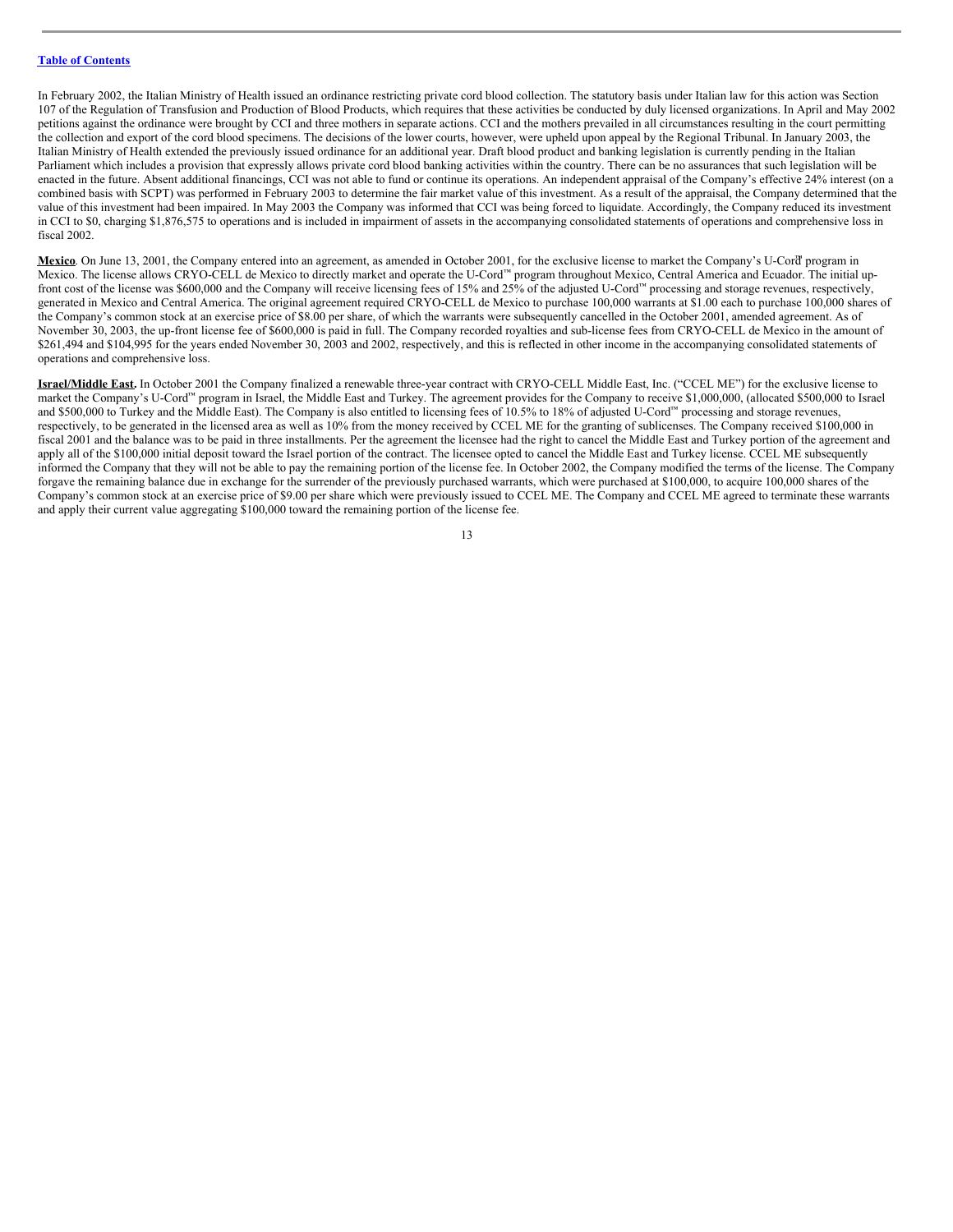On February 27, 2004, the Company sent a letter to CCEL ME advising that CCEL ME was in default under the terms of the license agreement. The Company has not received any royalties to date under the agreement with CCEL ME. CCEL ME has thirty days from the date of the notice of default to cure the breaches and defaults under the terms of the agreement.

## **ITEM 2. DESCRIPTION OF PROPERTY**

The Company entered into a seven-year lease in September 1997 for its 7,500 square foot corporate headquarters in Clearwater, Florida for rent of approximately \$159,000 annually. The facility contains the Company's executive offices, its conference and training center, its laboratory processing and cryogenic storage facility and its supporting scientific offices. In October 2002 the Company entered into a two-year lease for 2,500 square feet of additional office and storage space located in Clearwater, Florida for approximately \$32,000 annually. The lease on the Company's headquarters expires in September 2004. The Company is currently in the process of evaluating the current lease situation to determine its future needs.

## **ITEM 3. LEGAL PROCEEDINGS**

The Company is periodically involved in litigation and regulatory proceedings incidental to the conduct of business and the Company expects that it will be involved in such litigation and regulatory proceedings from time to time. While the Company believes that any adverse outcome of such pending matters will not materially affect our business or financial condition, there can be no assurance that this will be the case. In addition to the forgoing, the Company is currently involved in the following:

I. On February 22, 2002 the Company was named as a defendant in a complaint filed by Pharmastem Therapeutics, Inc. in the United States District Court of Delaware (Wilmington), Case No. 02-148-GMS, alleging patent infringement. Pharmastem, a Delaware corporation, named eight companies (three of which are now out of business) involved in cord blood banking. The suit sought an injunction against the companies, an unspecified amount of damages or royalties, treble damages and attorney's fees. The trial was held in October 2003 and pursuant to a jury verdict entered on October 30, 2003, a judgment has been entered against the Company in the amount of \$957,722 for revenues generated for specimens processed and stored from April 11, 2000 through August 31, 2003. The Company recognized a liability in fiscal year ended 2003 in the amount of the judgment and recorded this as an accrued expense in the accompanying consolidated financial statements. The Company accrued an additional expense in the amount of \$145,000 for the fiscal year ended 2003 for revenues generated for specimens processed and stored during the fourth quarter of fiscal 2003 and will continue to accrue an expense at the rate of 6.125% of future revenue derived from the processing of new umbilical cord blood collections and for the storage of cord blood units, until the resolution of pending post-trial motions, recognizing that it is probable that damages will continue to accrue at that rate should the judgment remain in effect. In December 2003, the Company transferred \$957,722 into an escrow account. The defendants, including the Company, have filed motions for post-trial relief, and execution of the judgment has been stayed pending disposition of those motions. The plaintiff has also filed motions seeking an award of approximately \$2,800,000 for enhanced damages, counsel fees and interest, as well as for a permanent injunction against future infringement. Such an injunction, if granted and not stayed or reversed on appeal, would have a material adverse effect on the Company, and could require the Company to enter into an unfavorable license agreement. The Company has not accrued the \$2,800,000 as of November 30, 2003, as the Company feels the likelihood of this judgment is remote. Briefing on the post-trial motions of both sides is complete. The Company believes that its motions for post-trial relief are meritorious, but no assurance can be given as to how the Court will rule on the motions. An appeal is likely to follow disposition of those motions.

II. As described in Item 1 above under "International-Europe", following unsuccessful settlement discussions, in March 2003, CCEU was served with a letter terminating the Company's license agreement with a CCEU affiliate. On April 15, 2003, the Company commenced legal proceedings against CCEU and an affiliated corporation in the Hague, Netherlands, for a preliminary injunction restraining CCEU from using the "CRYO-CELL" name. On or about May 30, 2003, the Company voluntarily withdrew its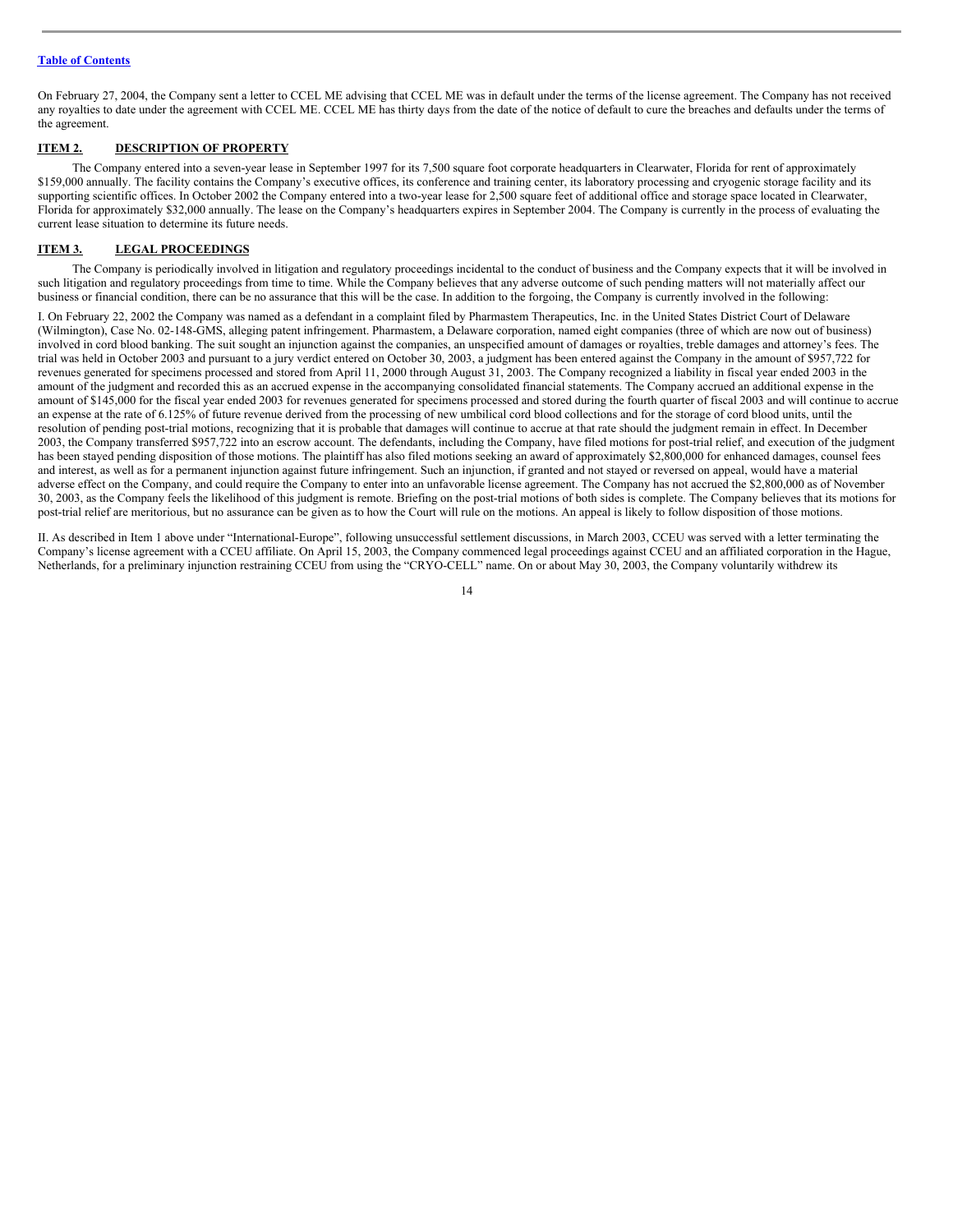preliminary injunction application. In July 2003, the Company commenced legal proceedings against CCEU and a affiliated corporation in the Hague, Netherlands, for a preliminary injunction restraining CCEU from using the "CRYO-CELL" name. In September 2003, the Company and CCEU reached a settlement of the issues in the Dutch proceedings, whereby CCEU agreed to stop using "CRYO-CELL" in its name and the names of its affiliates, and to transfer its related internet domain names to the Company.

The Company has settled its lawsuit against CCEU, and its affiliate CRYO-CELL Switzerland AG, now known as Life Sciences AG (collectively, "Life Sciences"), which was pending in the Circuit Court of the Sixth Judicial District in the State of Florida. In the lawsuit, the Company had sought to recover money damages, unpaid royalty payments due under a license agreement with the Company, and other relief. The license agreement granted COLTEC, Ltd. and its affiliates an exclusive license to market the Company's U-Cord program in Europe and allowed them to directly market the U-Cord program, sell revenue sharing agreements or further sub-license the marketing rights throughout U-Cord program, sell revenue sharing agreements or fur Europe. Life Sciences assumed COLTEC's rights and obligations under the license agreement. The Company had previously advised Life Sciences that, by the Company's calculation, it owed the Company \$323,562 in unpaid royalties. Life Sciences denied liability and asserted a counterclaim for damages and rescission of the license agreement. The Company recognized as an expense in fiscal 2002, a provision for doubtful accounts of approximately \$129,000 as an estimate of that portion of the royalty that may not be paid. On February 17, 2004, the Company settled the litigation with Life Sciences. The terms of the settlement are confidential. As a result of the settlement, the claims and counterclaim in the lawsuit will be dismissed with prejudice.

III. Between May and July 2003, ten putative class action complaints were filed in the United States District Court of the Middle District of Florida against the Company, certain current and former officers and directors of the Company and two accounting firms who previously audited the Company's consolidated financial statements. All ten complaints allege violations of federal securities laws, including improper recognition of revenue in the consolidated financial statements presented in certain public reports of the Company. The complaints generally seek, among other things, certification of a class of persons who purchased the Company's common stock between March 16, 1999 and May 20, 2003 and unspecified damages. On October 22, 2003, all ten complaints were consolidated (Case No. 03-CV-1011). On February 17, 2004, the court appointed lead plaintiffs. Pursuant to the court's scheduling order, the lead plaintiffs have 45 days from February 17, 2004 to file an amended complaint, after which the Company will respond to the amended allegations. The Company believes the litigation is without merit and intends to defend the litigation vigorously. The Company's maximum deductible under its Directors and Officers insurance policy for this claim is \$175,000.

# **ITEM 4. SUBMISSION OF MATTERS TO A VOTE OF SECURITY HOLDERS**

None.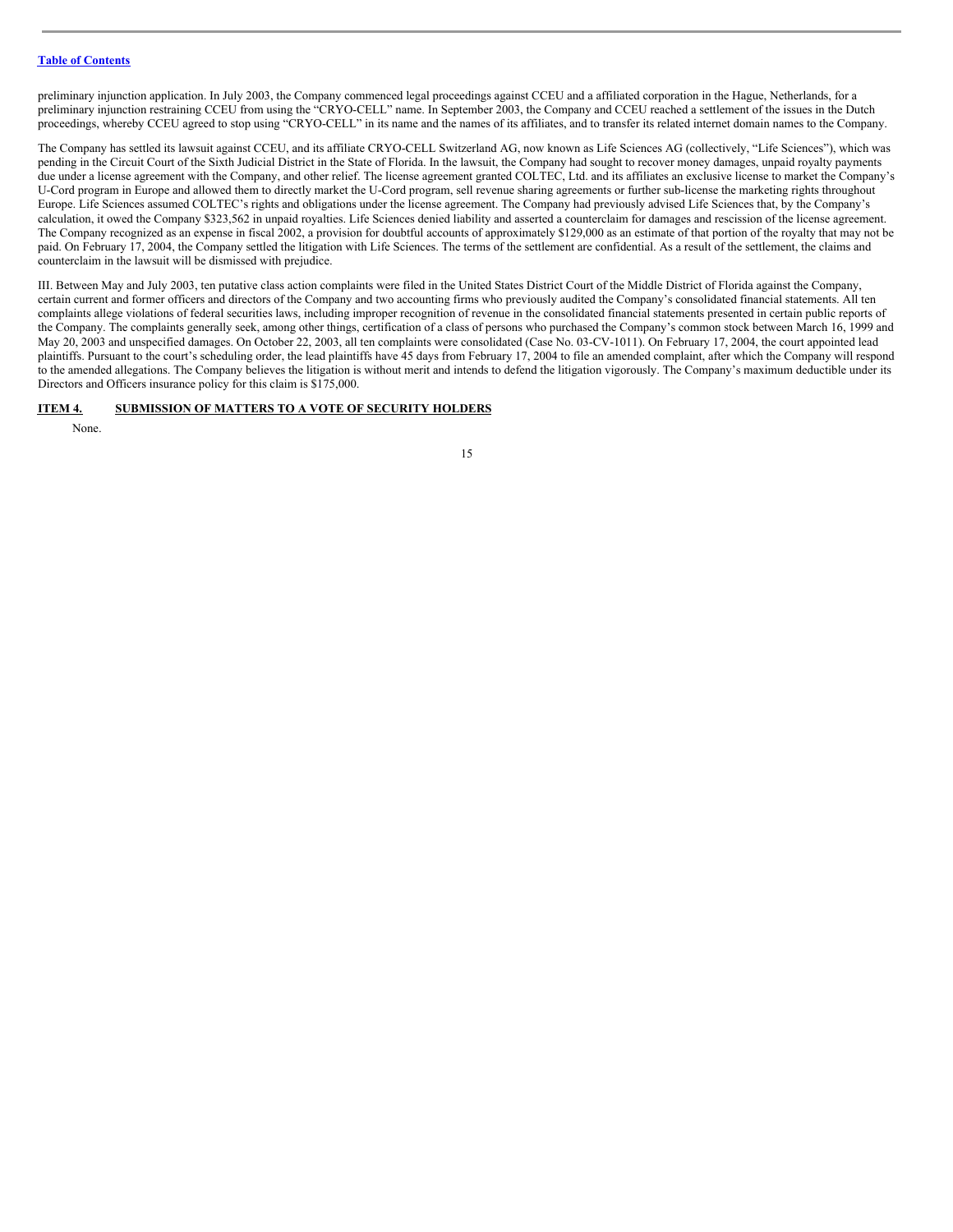# **PART II**

# **ITEM 5. MARKET FOR THE REGISTRANT'S COMMON EQUITY AND RELATED STOCKHOLDER MATTERS**

The Company's common stock traded on the Over-The-Counter market since January 10, 1991, the date of the Company's initial public offering. In January 1997, the Company's stock began trading on the NASDAQ Small Cap market. Effective July 24, 2003, the Company's common stock was delisted from The Nasdaq SmallCap Market under a decision of the Nasdaq Listing Qualifications Panel. At that time, the Company's common stock began trading on the Over-the-Counter Bulletin Board under the symbol "CCEL". The following table shows, for the calendar periods indicated, the high and low closing bid quotations for the Company's common stock as reported by the Dow Jones Retrieval Service. The quotations represent inter-dealer prices without retail mark-up, markdown or commission and may not represent actual transactions.

|                   | High | Low  |
|-------------------|------|------|
|                   |      |      |
| 2002              |      |      |
| February 28, 2002 | 6.15 | 4.65 |
| May 31, 2002      | 4.70 | 2.24 |
| August 31, 2002   | 5.62 | 2.95 |
| November 30, 2002 | 3.04 | 1.56 |
|                   |      |      |
| <u> 2003 </u>     |      |      |
| February 28, 2003 | 1.94 | 1.00 |
| May 31, 2003      | 1.64 | .73  |
| August 31, 2003   | 1.12 | .48  |
| November 30, 2003 | .89  | .60  |

The Company has not declared any cash dividends on its common stock and does not expect to do so in the near future.

As of January 15, 2004 the Registrant had 383 shareholders of record, and management believes there are approximately 5,000 additional beneficial holders of the Company's common stock.

## **ITEM 6. MANAGEMENT'S DISCUSSION AND ANALYSIS OR PLAN OF OPERATION**

The following discussion and analysis of the financial condition and results of operations of the Company for the two years ended November 30, 2003, should be read in conjunction with the consolidated financial statements and related notes as well as other information contained in this Annual Report on Form 10-KSB.

#### **Overview**

The Company is engaged in cryogenic cellular storage, with a focus on the processing and preservation of umbilical cord (U-Cord™) blood stem cells for autologous/sibling use. During its history, the Company has engaged in a number of other business activities outside of its core business area, such as development of cellular storage systems, treatment of certain diseases and international operations. During the past several years, the Company has suffered losses, related in large part to impairment of assets related to these non-core businesses, expenses of these non-core businesses and significant litigation expenses.

Going forward, the Company intends to focus on its core business of marketing the U-Cord storage program and increasing the number of customers enrolled, with an emphasis in the U.S. market.

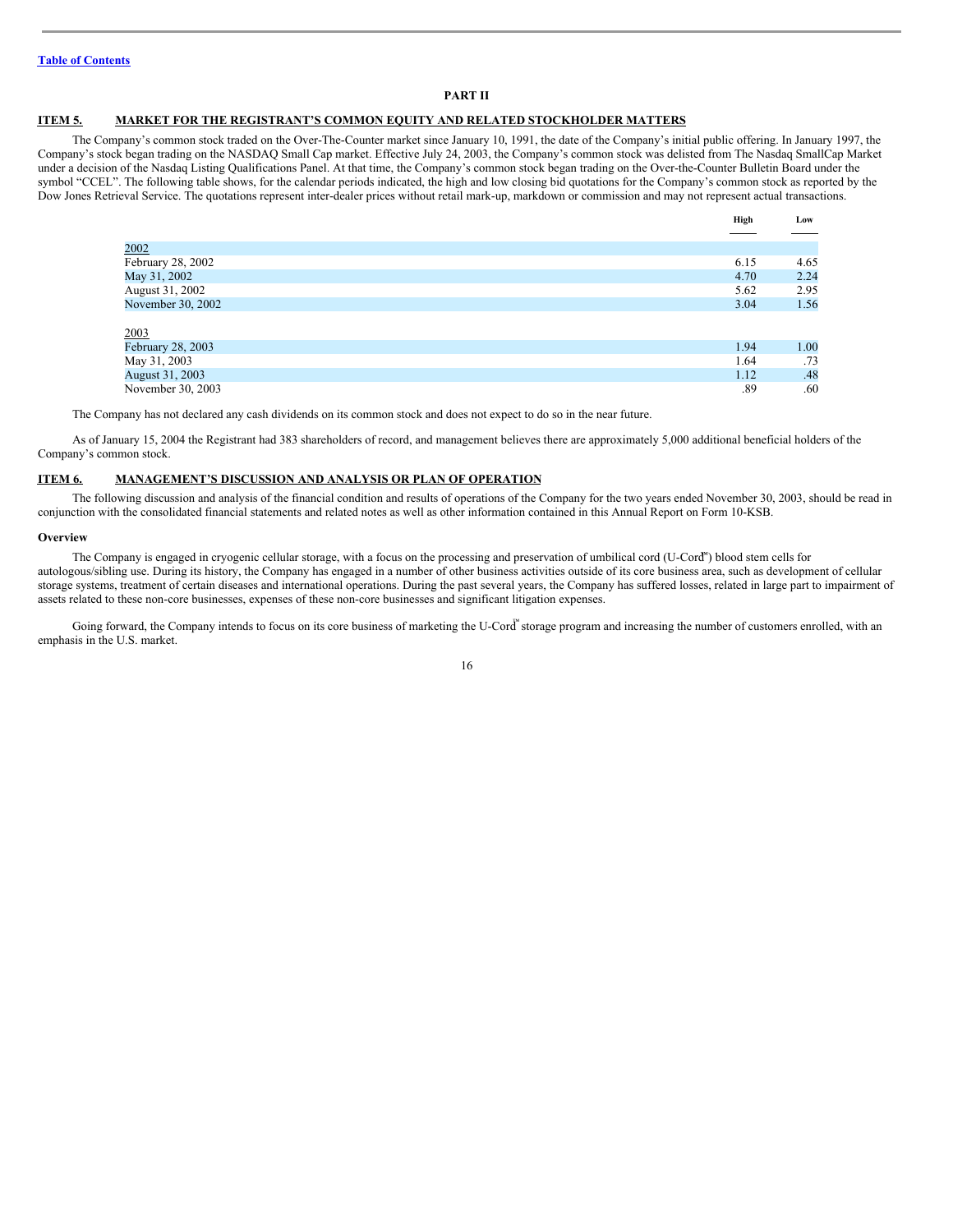Management is currently working to control costs and stabilize the Company's business by continuing to resolve the disputes facing the Company and by directing resources to the core business. In order to return to profitability, the Company needs to achieve increases in revenue from its U-Cord™ storage programs and reduce expenses. The Company has attempted to increase revenue through two price increases in its storage and processing fees in the past year. These price increases were offset by decreases in the number of new specimens in 2003. The Company cannot assure whether or when it will return to profitability or whether it will be able to sustain profitability, if achieved.

#### **Restatement**

Subsequent to the issuance of the Company's 2002 consolidated financial statements, the Company's management determined that revisions to the 2002 consolidated financial statements were required. In April 2003, upon the advice of its then auditors, management reviewed its policy of recognition of revenue from the sale of the RSAs and annual storage fees. Management along with its prior auditors, who had previously opined upon the Company's consolidated financial statements, sought the guidance of the Office of the Chief Accountant of the Securities and Exchange Commission. Based on discussions among the parties, management determined that the RSAs and storage revenue policies should be changed and its previously issued consolidated financial statements restated. Additionally, certain other items were restated due to facts that had become known since the issuance of the Company's consolidated financial statements for fiscal 2002. The Company became aware that its investment in CCI and Saneron suffered further impairment and that certain pending litigation at November 30, 2002 was settled in May 2003. The cost of the legal settlements aggregating approximately \$219,000, the temporary impairment to the investment in Saneron of \$218,000, and the additional impairment to the investment in CCI of \$478,000 have been reflected in the restated financial statements for fiscal 2002 as required by accounting principles generally accepted in the United States of America

A summary of the significant effects of the restatement is as follows:

| <b>As Previously Reported</b> | <b>As Restated</b> |
|-------------------------------|--------------------|
|                               |                    |
|                               |                    |
| 1,218,167                     | 739,667            |
|                               | 332,895            |
| 2,132,505                     | 1,914,826          |
| 5,066,589                     | 4,703,306          |
| 1,128,975                     | 1,217,407          |
|                               | 4,416,666          |
| 1,018,346                     | 2,228,164          |
| (170, 318)                    | (387,997)          |
| 9,569,018                     | 3,707,165          |
|                               |                    |
| 7,073,094                     | 6,693,777          |
| 2,495,131                     | 2,404,570          |
| 2,637,665                     | 3,262,165          |
| (5,537,043)                   | (5,963,061)        |
| 58,854                        | 391,034            |
| (5,327,485)                   | (6,048,025)        |
|                               |                    |

The consolidated financial statements for the year ended November 30, 2002 contained herein have been restated to reflect all of these adjustments and reclassifications.

1.) The Company has historically generated revenue through the sale of the U-Cord™ storage program to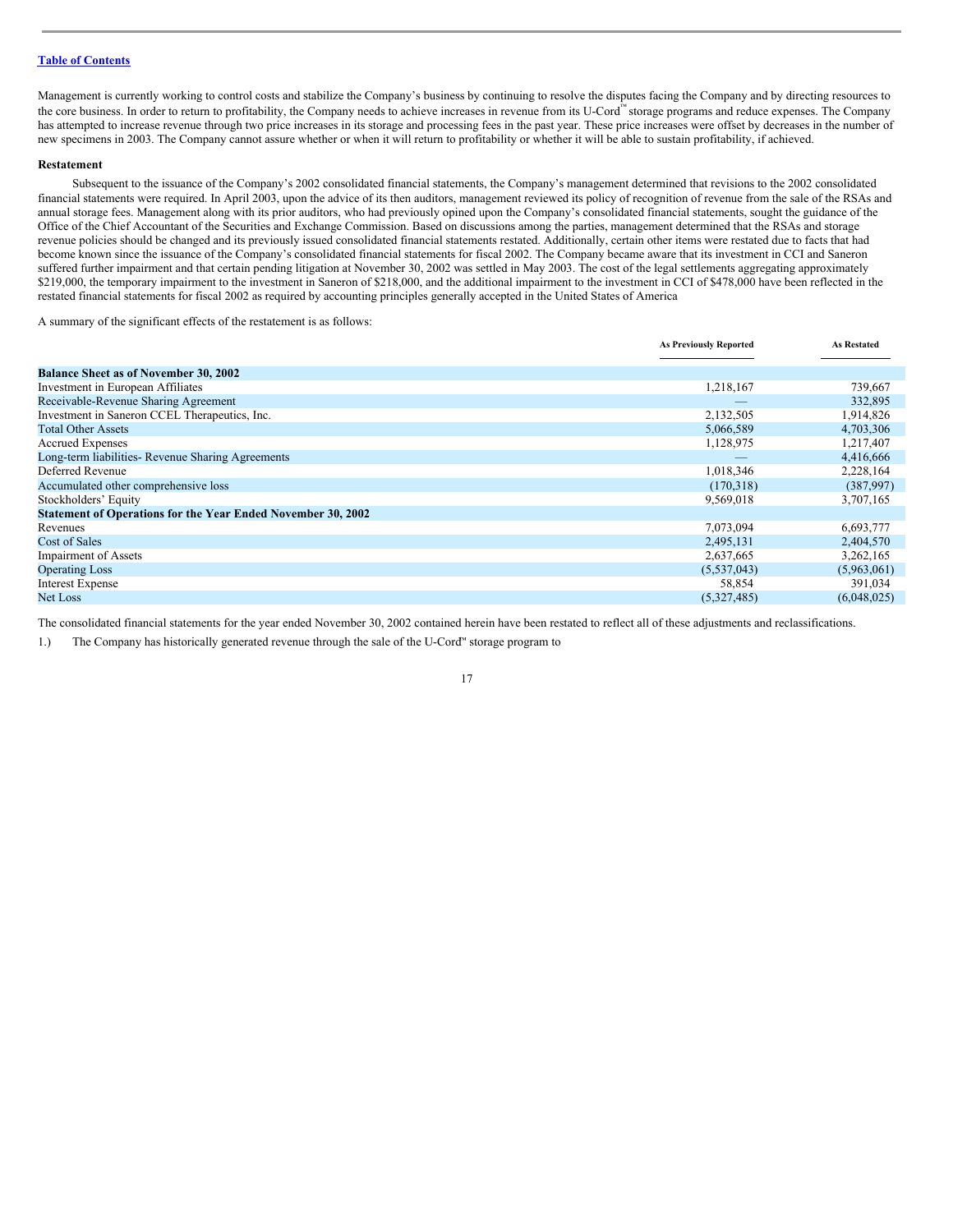customers including annual renewal fees. The Company charges a fee for the initial blood collection kit sent to the expectant parents, the processing of the umbilical cord blood and the extraction of the stem cells for storage, and the first year's storage of the stem cells. Thereafter, the client is charged an annual fee to store the specimen. In the Company's prior report the Company recognized the revenue from the first year's storage and the recurring annual storage fee at the time of receipt. The Company is amending and restating the prior report to initially record the annual storage fees as a deferred liability and to recognize the revenue over the twelve-month period covered by the annual storage fee.

2.) The Company has entered into RSAs with individuals and entities for specific geographic areas. The Company's RSAs provide that in exchange for an up-front payment, the Company would share in perpetuity a percentage of its future revenue derived from the annual storage fees charged related to a certain number of specimens that originated from specific areas. To date, the Company has entered into four RSAs covering the following states: New York, Texas, Florida and Illinois (including contiguous states) and Tenet. The Company did not enter into any RSAs in fiscal 2002 and there is no assurance that the Company will enter into any RSAs in the future. In the Company's prior reports the up-front payment received for each RSA was recognized as revenue when the RSA was entered into and the payment under the agreement was reasonably assured. Based upon guidance sought by management from the Office of the Chief Accountant of the SEC, the Company amended and restated fiscal 2002 to record this up-front payment as a long-term liability.

While the Company may not enter into additional RSAs or receive any further up-front payments from entering into RSAs, its earnings is expected to be impacted by the payments it is obligated to make under the existing RSAs. For the year ended November 30, 2002, the Company incurred expenses of \$332,180, under the RSAs.

Reclassification of \$370,000 that was recorded as an allowance for doubtful accounts from an uncollectible receivable associated with a RSA to a reduction in the longterm liability due to the new accounting treatment for RSAs.

- 3.) On May 9, 2003 the Company was advised that CCI was liquidating. Accordingly, the remaining balance of the investment was recorded as an additional asset impairment in the amount of \$478,500 as of November 30, 2002 to reduce the Company's consolidated investment to \$0.
- 4.) Reclassification of certain depreciation for certain assets as of November 30, 2001 to impairment of assets as of November 30, 2002.
- 5.) The Company recorded a receivable for the remaining balance due for the revenue sharing agreement for the state of Florida. The receivable will be reduced through revenue sharing entitlements to their share of net storage revenues. As of November 30, 2002, the balance of the receivable was \$332,895.
- 6.) The Company restated accrued expenses as of November 30, 2002 to reflect a settlement on litigation that occurred in May 2003, subsequent to the balance sheet date.
- 7.) The Company recognized further unrealized losses of \$217,679 in 2002 attributable to its investment in Saneron.
- 8.) Reclassification of payments made under the RSAs from cost of sales to interest expense.

#### **Results of Operations**

Revenues. For the fiscal year ended November 30, 2003, the Company had revenues of \$7,549,536 compared to \$6,693,777 in the prior fiscal year, representing a 13% increase. The Company recognized a

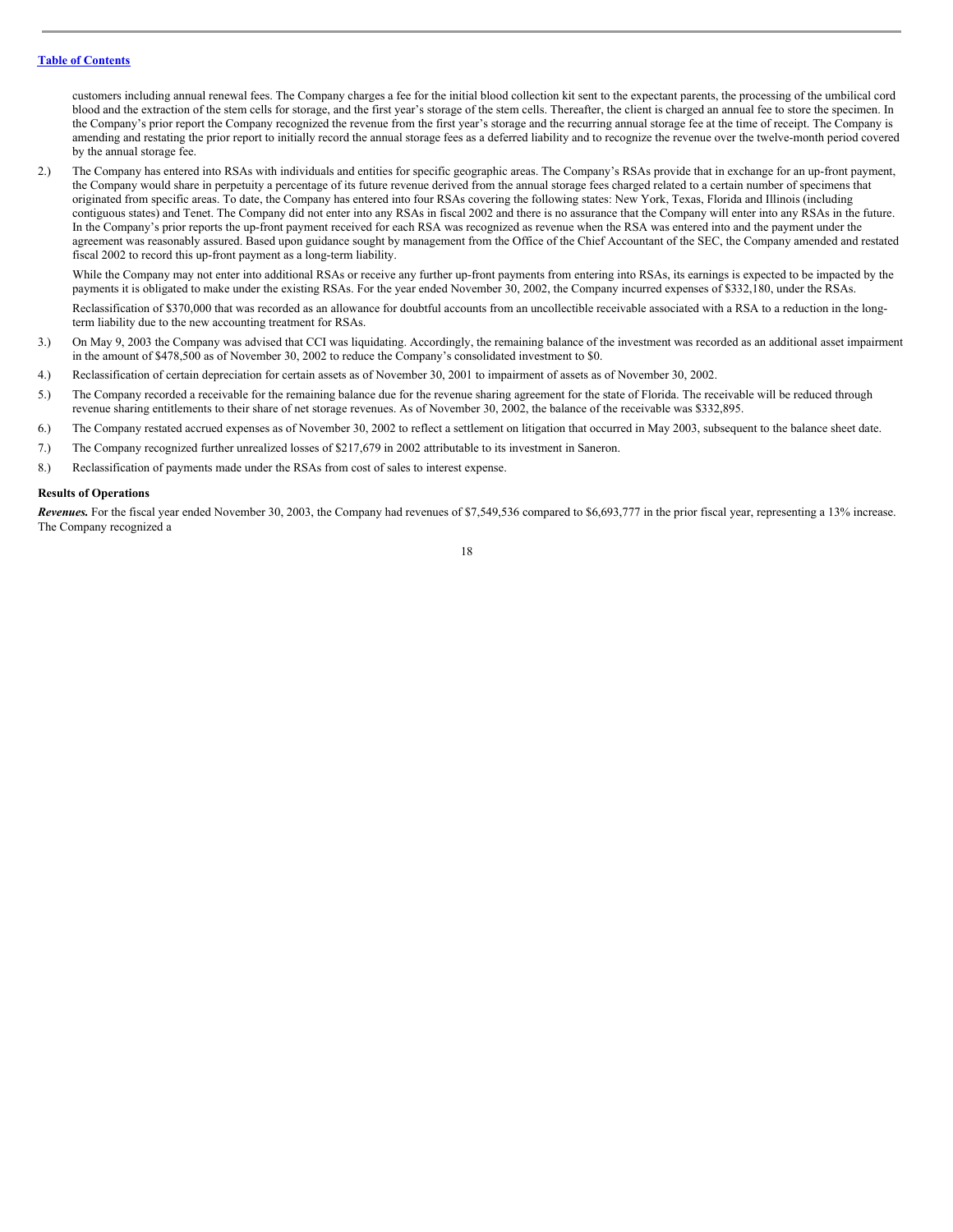79% year-over-year increase in recurring annual storage fee revenue from the customer base. New specimens processed during fiscal 2003 decreased 18% compared to fiscal 2002. This unit decrease was offset by the increase in recurring annual storage fees and by two price increases. On May 5, 2003, the Company implemented a price increase of \$140 affecting its enrollment, processing and testing fees ("Initial Fee"). This increase began to have a positive impact on revenue and gross profit during the fiscal 2003 third quarter. On September 3, 2003, the Company implemented an additional price increase of \$230 to the Initial Fee—this increase had minimal impact on fiscal 2003, but is expected to positively impact fiscal 2004. It is also management's opinion that certain incorrect rumors and other negative publicity relative to the Company and its operations affected revenues for fiscal 2003. The Company has and will continue to proactively work to correct the misstated items within the marketplace.

During the first quarter of 2003, the Company changed its method of recognizing enrollment fee revenue. Through November 30, 2002, the Company recognized enrollment fees upon completion of the enrollment into the U-Cord storage program. Beginning December 1, 2002, enrollment fees are deferred and recognized once the processing of the specimens is completed. Had the accounting treatment been in effect, the accumulated deficit would have been \$102,000 greater than previously reported as of November 30, 2002. The cumulative impact is reflected in the twelve months ended November 30, 2003. Management does not believe that the impact of this adjustment is material to the November 30, 2002 consolidated financial statements (as restated), or the operating results and earnings for the year ending November 30, 2003, or to prior years.

Cost of Sales. For the fiscal year ended November 30, 2003, cost of sales was \$2,625,123, as compared to \$2,404,570 in 2002, representing 35% and 36%, respectively, of revenues. Cost of sales includes wages and supplies associated with new process enhancements to the existing production procedures and quality systems in the processing of cord blood specimens at the Company's laboratory in Clearwater, Florida and the costs associated with storage of specimens at the Safti-Cell facility (a related party) in Arizona, which commenced in October 2002.

*Marketing, General and Administrative Expenses.* Marketing, general and administrative expenses during the fiscal year ended November 30, 2003, were \$9,712,342 as compared to \$6,163,056 in 2002, an increase of \$3,549,286 or 58%. Marketing, general and administrative expenses were 129% of revenues in fiscal 2003 compared to 92% for the same period in fiscal 2002. This increase is primarily the result of an increase in legal fees of approximately \$965,000, an accrual that was recorded in the amount of \$1,103,000 pursuant to a jury verdict entered in October 2003 for the Pharmastem litigation (See Item 3. Legal Proceedings) and the write-off of a deferred consulting agreement with the founder and prior Chairman and Chief Executive Officer of the Company in the amount of approximately \$1,288,000. The increase in legal fees is attributable to litigation involving the Company. The Company cannot provide assurance that legal fees will be reduced in the foreseeable future. Marketing, general and administrative expenses relating to SCPT during fiscal 2003 were \$634,939 compared with \$583,561 for fiscal 2002. These expenses related primarily to salaries, professional fees and consulting fees associated with the continuing development of SCPT. As described under Item 1, the Company has determined to close SCPT, which will result in a decrease in these expenses for 2004. The deferred consulting agreement was written off because during the fourth quarter 2003, the Company made the decision that the prior Chairman and CEO was no longer able to provide advisory services to the Board. As a result of this determination, the unamortized present value of the agreement recorded as a deferred consulting fee asset was expensed in fiscal year ended November 30, 2003.

*Research, Development and Related Engineering Expenses.*Research, development and related engineering expenses for the fiscal year ended November 30, 2003, were \$226,679 as compared to \$219,659 in 2002, an increase of 3%. As a percentage of revenues, research, development and related engineering expenses were 3% in both 2003 and 2002.

*Impairment of Assets*. The Company pioneered several technologies that allow for the processing and storage of specimens in a cryogenic environment.These technologies include the storage of fractionated (separated) U-Cord™ stem cells and the development and patenting of the first computer controlled, robotically operated cryogenic storage system CCEL Cellular Storage System. During the fourth quarter of fiscal 2003, the Company made the strategic decision to terminate further utilization of the CCEL Cellular Storage System and abandon further construction of the units. The Board of Directors formally approved this decision in January 2004. This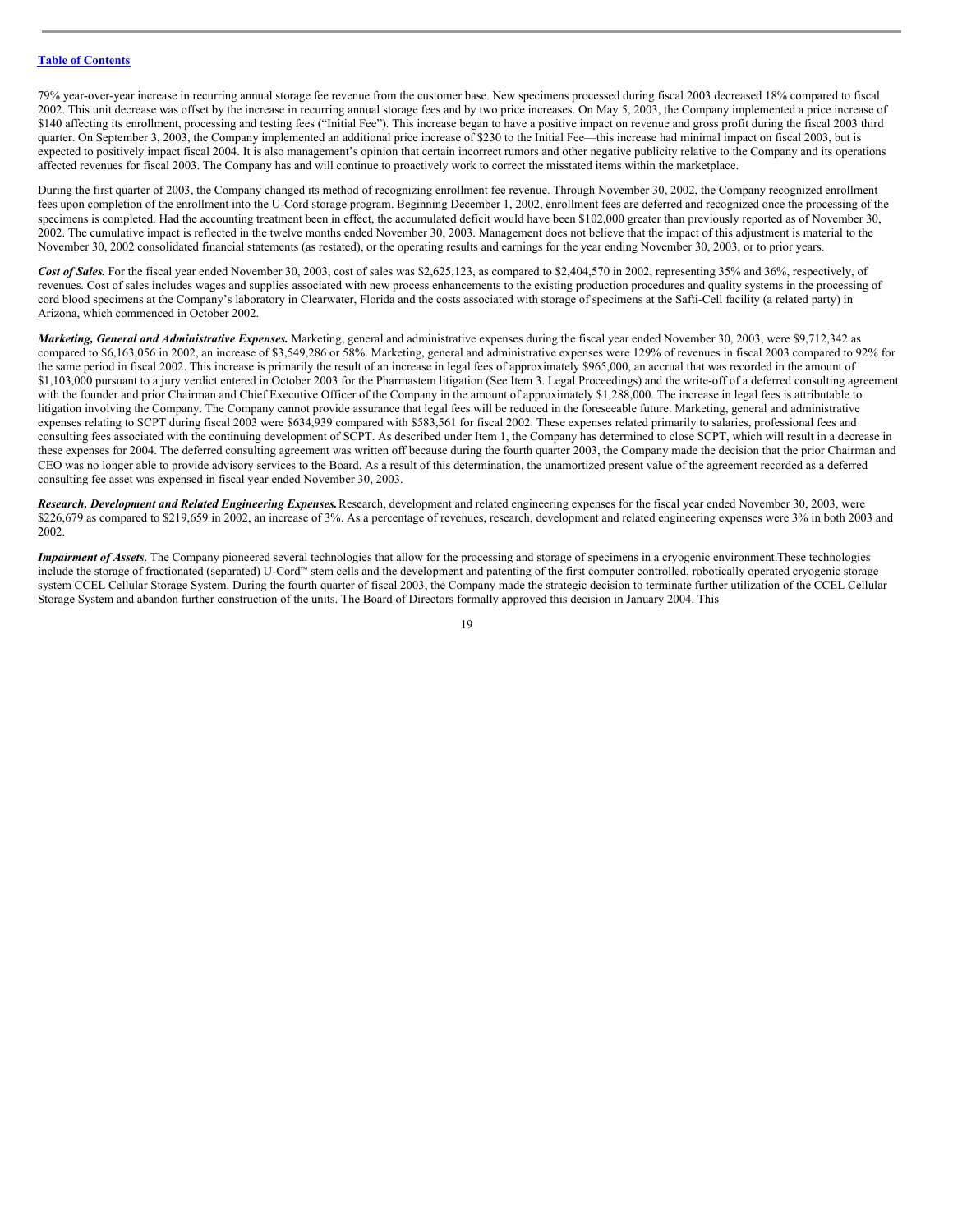decision was based on the conclusion that the Company's resources are best utilized for market development and expansion of services. The decision to terminate utilization of the technology resulted in a \$771,000 impairment charge in fiscal 2003 in order to reflect the CCEL Cellular Storage System at fair value. This impairment charge is included in impairment of assets in the accompanying consolidated statements of operations and comprehensive loss. The Company intends to dispose of this equipment during 2004. As a result of this decision, the Company has withdrawn its registration as a medical device manufacturer with the Food and Drug Administration. The Company currently stores all specimens in commercially available cryogenic equipment.

In fiscal 2003, the Company evaluated its investment in CCEU taking into consideration declines in CCEU's financial results through December 31, 2002, independent valuations performed on CCEU through May 2003, and verbal representations from CCEU management to Company management regarding the current value of the Company's investment in CCEU and CCEU's requirements for additional financing to meet obligations in the normal course of business in 2004. As a result, the Company recorded a \$739,670 charge, in 2003, included in impairment of assets, to write-off the investment due to a decrease in the market value that is considered to be other than temporary.

For the year ended November 30, 2002 and 2003, the Company has ownership interest of approximately 43% in Saneron, which is accounted for under the equity method of accounting, along with approximately \$1,300,000 and \$684,000, respectively, that represents goodwill and is reflected in the investment balance. In February 2003 and as of November 30, 2003, independent valuations appraised the Company's approximate 43% interest in Saneron at \$3,000,000 and \$900,000, respectively. As of November 30, 2003, the decline was considered other than temporary. Due to the permanent decline in the value of the Company's 43% interest in 2003, the Company recorded a charge of approximately \$616,000 to impairment of assets in 2003, to properly reflect the investment balance as of November 30, 2003. As of November 30, 2003 and 2002, the net Saneron investment, which includes goodwill of approximately \$684,000 and \$1,300,000, respectively, is reflected on the consolidated balance sheets at approximately \$799,300 and \$1,915,000, respectively.

In fiscal 2002 the following investments were reduced by the amount indicated to reflect their fair market value as of November 30, 2002: CCI - \$1,876,575, and CCEU - \$268,130. Also during fiscal 2002 management reviewed its long-lived assets and determined that certain equipment was not being fully utilized and would not be utilized in the foreseeable future and had suffered permanent impairment in value. The aggregate charge to operations was \$1,117,461 of which \$679,678 related to the Company's abandonment of its third-generation cryogenic preservation equipment. The additional \$437,783 charge to operations is for the reduction in value of certain other equipment.

*Interest Expense.* Interest expense during the fiscal year ended November 30, 2003, was \$655,731 compared to \$391,034 in 2002. Interest expense is mainly comprised of payments made to the other parties to the Company's RSAs based on the Company's storage revenue. Prior to fiscal 2002, the Company entered into RSAs with individuals and entities for specific geographic areas. The Company's RSAs provide that in exchange for an up-front payment, the Company would share in perpetuity a percentage of its future revenue derived from the annual storage fees charged related to a certain number of specimens that originated from specific areas. To date, the Company has entered into five RSAs covering the following states: New York, Texas, Florida and Illinois (including contiguous states) and Tenet. Also included in interest expense is the amortization of the present value of a deferred consulting agreement in the amount of \$84,030 and \$38,346 for the years ended November 30, 2003 and 2002, respectively.

*Other Income.* Other income for the fiscal year ended November 30, 2003, was \$261,494 as compared to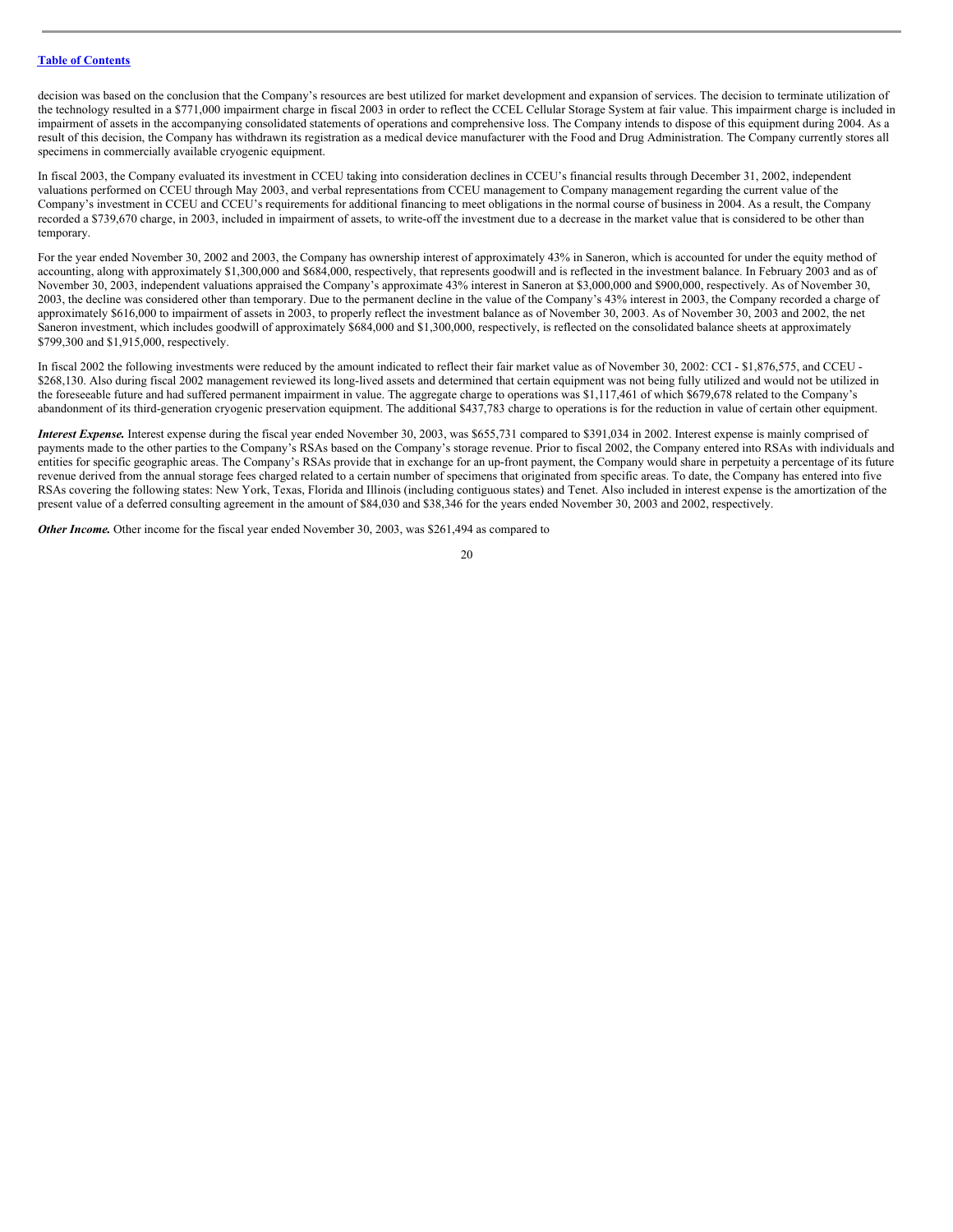\$900,185 in 2002. Other income decreased by approximately \$639,000 from 2002 to 2003. Other income for these periods was comprised of revenue recognized on the sale of license agreements, royalty income earned on the subsequent processing and storage of specimens in geographical areas where the Company has license agreements, and from the sale of sub-license agreements by licensees.

Approximately \$324,000 of the 2002 amount was associated with the license agreement with Europe, which has not been paid. The Company recognized as an expense in fiscal 2002, a provision for doubtful accounts of approximately \$129,000 as an estimate of that portion of the royalty that may not be paid. On February 17, 2004, the Company settled the litigation attempting to recover these royalties with Life Sciences. The terms of the settlement are confidential.

There can be no assurances that income from licenses and royalties will continue at the same rates as in the past.

*Extinguishment of Revenue Sharing Agreement*. In September 2003 the rescission of the two revenue sharing agreements with Tenet, which allowed the Company to eliminate the long-term liability related to the Tenet agreements resulted in the recognition of \$666,666 as other income in extinguishment of revenue sharing agreements.

*Equity in Losses of Af iliates.*Equity in losses of affiliates was \$344,840 for the fiscal year ended November 30, 2003 compared to a loss of \$521,814 in 2002. During fiscal 2003, the Company identified certain stock awards that were granted by Saneron at below fair market value to certain employees, consultants and members of Saneron management who represent owners of Saneron and serve on the board of directors. As a result, the Company recorded approximately \$257,000 in equity losses of affiliates related to compensation expense that resulted from the stock awards.

## **Liquidity and Capital Resources**

At November 30, 2003, the Company had cash and cash equivalents of \$2,452,006 as compared to \$1,935,532 in 2002. The increase in cash and cash equivalents was primarily attributable to the maturity of a bond investment that was sold and the proceeds were reclassified to cash and cash equivalents as of November 30, 2003. In December 2003, the Company transferred \$958,000 of its cash into an escrow account resulting from entry of a judgment in litigation brought by Pharmastem, described in Item 3, in which the Company is a defendant. The judgment is subject to post-trial motions, and an appeal is likely.

Cash used in operating activities in fiscal 2003 amounted to \$1,674,114 which was primarily attributable to the increased marketing, general and administrative expenses that were incurred during fiscal 2003.

Cash provided by investing activities amounted to \$1,929,188, which was primarily attributable to the maturity of a bond investment that was sold, and the proceeds were reclassified to cash and cash equivalents as of November 30, 2003.

Cash provided by financing activities in fiscal 2003 amounted to \$261,400, which consisted primarily of loans received by SCPT in the amount of \$145,000 from an officer, director and shareholder of SCPT. See SCPT's liquidity and capital resources discussion below.

The Company also has certain investments in marketable securities and certificates of deposit, totaling \$1,266,179 at November 30, 2003.

Through November 30, 2003, the Company's sources of cash have been from sales of its U-Cord™ program to customers, the sales of revenue sharing agreements and the sale of license agreements. The Company does not have a line of credit or other type of financing instrument.

The Company anticipates that its cash and cash equivalents, marketable securities and cash flows from operations will be sufficient to fund its operations for at least the next 12 to 18 months. Cash flows from operations will depend primarily upon increasing revenues from sales of its umbilical cord blood cellular storage services and controlling expenses. The Company has attempted to focus its capital resources on its core business of cellular storage services by de-emphasizing certain non-core business activities and through settlement of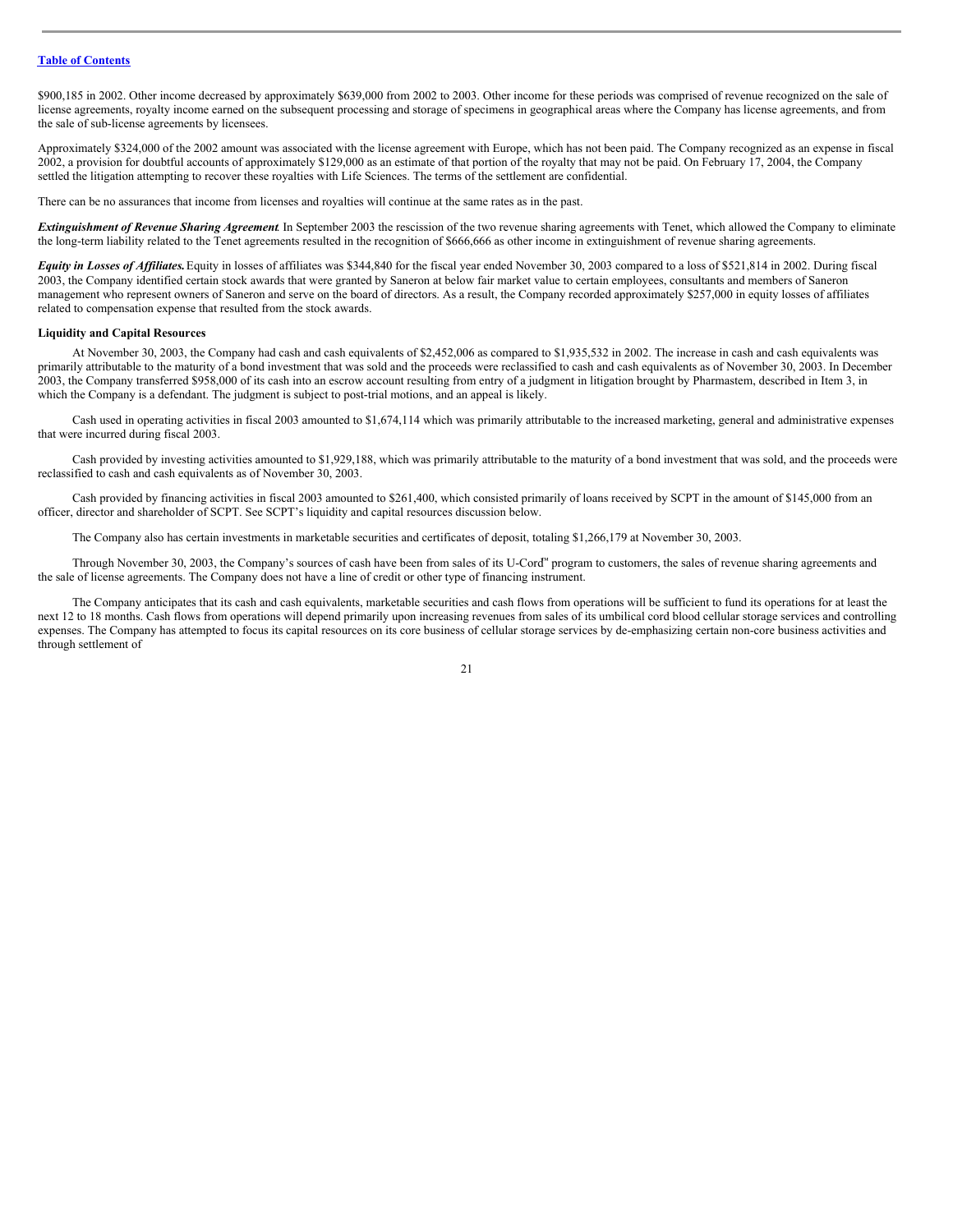some of its legal disputes. The adequacy of the Company's cash resources will depend to some extent on its ability to further reduce legal expenses resulting from continuing legal disputes and to minimize the impact of legal settlements or judgments from these disputes.

The Company currently believes that during the next twelve months, capital expenditures will be approximately \$1,300,000, principally for machinery, equipment, leasehold improvements, facilities and related expenses. The Company believes that its cash and cash equivalents, marketable securities and cash flows from operations will be sufficient to fund these capital expenditures. The Company will consider financing all or a portion of these capital expenditures through borrowings under a line of credit, vendor financing and other financing sources.

Since inception SCPT's costs and expenses were funded by capital contributions, advances for the purchase of revenue sharing agreements sold by SCPT, the sale of a promissory note for \$500,000, which was converted into SCPT's capital stock, and the sale of common stock. In August 2003, SCPT received a \$100,000 interest-bearing loan from an officer, director and shareholder of SCPT (and a shareholder of CRYO-CELL) to fund its operations. The note, including 4% interest, is due on September 5, 2004. On November 20, 2003, the loan agreement was amended to allow additional loans to SCPT of \$45,000. The amended loan agreement, including 4% interest, is due on September 5, 2004 SCPT has pledged 345,161 shares of the CRYO-CELL common stock held by SCPT to secure this note. On December 28, 2003, SCPT entered into an additional, separate loan agreement with the officer, director and shareholder of SCPT for up to \$50,000. The loan, including 5% interest, is due on demand or no later than December 31, 2004. To date, cash has been expended primarily for development stage expenses. On January 29, 2004, CRYO-CELL made the decision to close its majority-owned subsidiary, SCPT, following the resignation of SCPT's Board of Directors and management. CRYO-CELL rejected a restructuring proposal made by SCPT's management, which the Company concluded would have required substantial additional funding from CRYO-CELL to continue SCPT's operations, see Item 1.

#### **Critical Accounting Policies**

The preparation of consolidated financial statements and related disclosures in conformity with accounting principles generally accepted in the United States requires estimates and assumptions that affect the reported amounts of assets and liabilities, revenues and expenses and related disclosures of contingent assets and liabilities in the consolidated financial statements and accompanying notes. The SEC has defined a company's critical accounting policies as the ones that are most important to the portrayal of the company's financial condition and results of operations, and which require the company to make its most difficult and subjective judgments, often as a result of the need to make estimates of matters that are inherently uncertain. The Company believes that its estimates and assumptions are reasonable under the circumstances; however, actual results may vary from these estimates and assumptions. We have identified the following critical accounting policies that affect the more significant judgments and estimates used in the preparation of the consolidated financial statements. For further discussion of the Company's significant and critical accounting policies, refer to Note 1 - "Summary of Critical and Significant Accounting Policies" to the Consolidated Financial Statements contained in Item 7 of this document.

#### **Revenue Recognition**

During the first quarter of 2003, the Company changed its method of recognizing enrollment fee revenue. Through November 30, 2002, the Company recognized enrollment fees upon completion of the enrollment into the U-Cord storage program. Beginning December 1, 2002, enrollment fees and the related direct incremental costs associated with these fees are deferred and recognized once the processing of the specimens is completed. The cumulative effective of the change as of November 30, 2002, would have been a reduction of the accumulated deficit of approximately \$102,000. The cumulative impact of the change is reflected in the twelve months ended November 30, 2003. Management does not believe that the impact of this adjustment is material to the operating results and earnings for the year ending November 30, 2003 or to prior years.

The Company records revenue from processing and storage of specimens. The Company recognizes revenue from processing fees upon completion of processing and cellular storage fees ratably over the contractual storage period. The Company also records revenue from shipping and handling when earned and includes in revenue. Shipping and handling costs are expensed and included in cost of sales.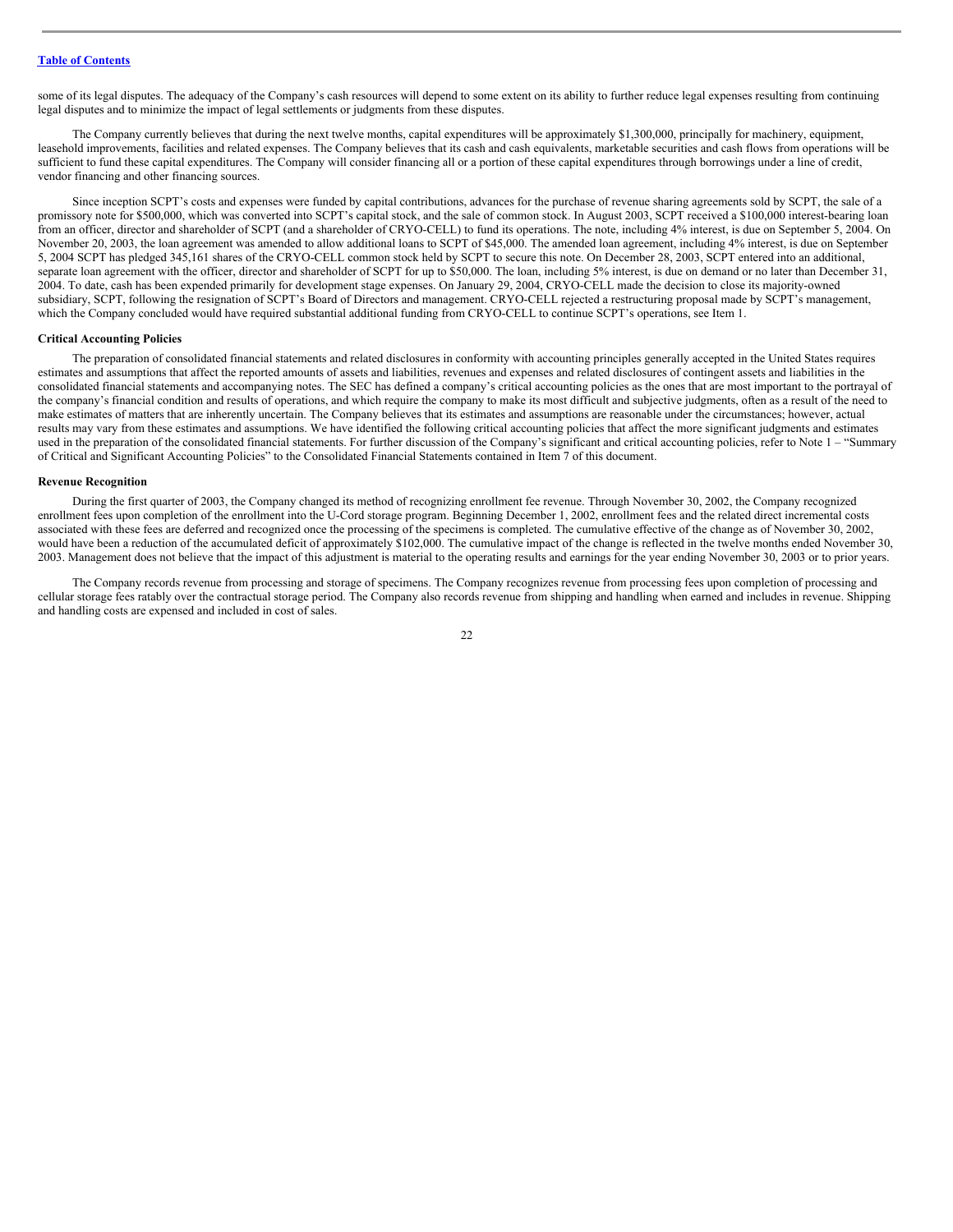#### **Investments**

The Company has made several significant investments in entities that operate in related businesses. The Company has made these investments in order to expand into international markets and be involved in the area of stem cell research. The Company accounts for these investments under either the cost or equity method, as applicable, and at least annually, reviews its investments for possible impairment and, if necessary, adjusts the carrying value of such investments.

## **Revenue Sharing Agreements**

The Company has entered into RSAs with various parties whereby these parties contracted with the Company for a percentage of future storage revenues the Company generates from clients in specific geographical areas. The parties typically pay the Company a non-refundable up-front fee for the rights to these future payments. The Company had recognized these non-refundable fees as revenue. The Company, after discussions with its prior auditors and the staff of the Office of the Chief Accountant at the SEC, presently records this up-front fee as a long-term liability. Given the criteria under which these RSAs are established, cash receipts from these contracts can fluctuate from period to period. The Company periodically, and at least annually, reviews its RSAs receivables for collectibility. All payments made to the other parties to the RSAs are recognized as interest expense. At such time as the total payments can be determined, the Company will commence amortizing these liabilities under the effective interest method.

## **License and Royalty Agreements**

The Company previously entered into licensing agreements with certain investors in various international markets in an attempt to capitalize on the Company's technology. The investors typically paid a licensing fee to receive Company marketing programs, technology and know-how in a selected area. The investor may be given a right to sell sub-license agreements as well. In addition to the license fee, the Company earns royalties on subsequent processing and storage revenues by the investor in the selected area and a fee on any sub-license agreements that are sold by the investor where applicable. The Company periodically, and at least annually, reviews license and royalty receivables for collectibility and, if necessary, will record an expense for an allowance for an uncollectible account.

#### **Marketable Securities and Other Investments**

The Company has certain investments in certificates of deposit, bond investments and equity securities, which are categorized as marketable securities and other investments. The Company believes these are conservative investments with a low risk for any loss of principal. The Company regularly assesses its marketable security investments for impairment and adjusts its investment strategy, as it deems appropriate.

#### **Litigation**

The Company is periodically involved in litigation and regulatory proceedings incidental to the conduct of our business and the Company expects that it will be involved in such litigation and regulatory proceedings from time to time. The Company regularly reviews any such litigation and regulatory proceedings for possible adverse outcomes, and provides estimates for the possible liability to the Company from such adverse outcomes, as it considers appropriate.

## **Deferred Consulting Fees**

The Company entered into a long-term consulting agreement with the founder and prior Chairman and Chief Executive Officer to provide future consulting services to the Company. The Company initially recognized the present value of this agreement as a deferred consulting fee with a

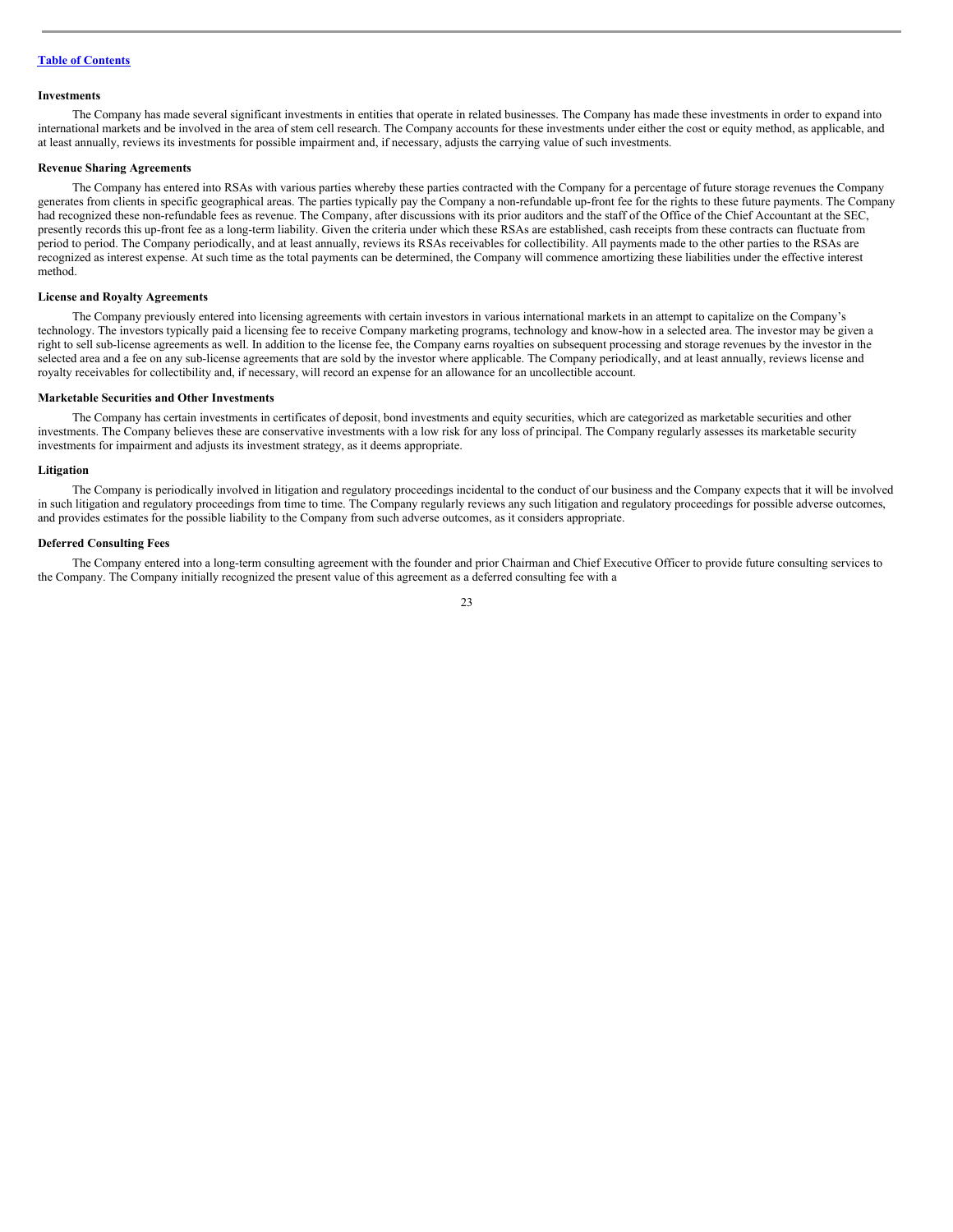related deferred consulting obligation. During the fourth quarter 2003, the Company determined that the prior Chairman and Chief Executive Officer was no longer able to provide advisory services to the Board. As a result of this determination, the unamortized present value of the deferred consulting fee asset was recognized as an expense for the year ended November 30, 2003.

#### **Off-Balance Sheet Arrangements**

The Company has no off-balance sheet arrangements that have or are reasonably likely to have a current or future effect on its financial condition, changes in financial condition, revenues or expenses, results of operations, liquidity, capital expenditures or capital resources that is material to investors.

#### **Risk Factors That May Affect Future Results**

We operate in a rapidly changing environment that involves a number of risks, some of which are beyond our control. A number of these risks are listed below. These risks could affect actual future results and could cause them to differ materially from any forward-looking statements we have made. You should carefully consider the risks described below, as well as the other information set forth in this Form 10-KSB. The risks and uncertainties described below are not the only ones we face. Any of the risks described below could significantly and adversely affect our business, prospects, financial condition or results of operations. In that case, the trading price of our common stock could fall and you may lose all or part of the money you paid to buy our common stock.

#### **Risks Related to Our Business**

#### **We have a history of losses and we may not achieve profitability.**

We have recently incurred significant losses. For the year ended November 30, 2003, we incurred a net loss of \$7,521,636. As of November 30, 2003 we have an accumulated deficit of \$26,552,758. We may incur additional losses as we continue to adjust our costs and expenses. As a result, we will need to generate significant additional revenues to achieve and maintain profitability. We cannot assure our stockholders that we will achieve significant additional revenues, or that we will become profitable and, if so, sustain profitability into the future. It is possible that we may encounter continued unexpected expenses. If the time required to generate significant revenues and achieve profitability is longer than anticipated, we may need to obtain working capital in the future. There can be no assurance that we will be able to successfully complete any such financing arrangements or that the amounts raised would meet our cash flow needs. We cannot assure our stockholders that additional capital will be available to us in the future on favorable terms, or at all. The various elements of our business strategies, including marketing activities and obtaining increased market acceptance, may require additional future capital. If adequate funds are not available or are not available on acceptable terms, our ability to fund those business activities essential to operate profitably, including further research and development and sales and marketing activities, would be significantly limited.

#### **Possible Need for Additional Capital**

The Company currently has approximately \$3,700,000 in cash, cash equivalents and liquid marketable securities and other investments. However, in December 2003, the Company transferred \$958,000 of its cash into an escrow account resulting from entry of a judgment in litigation brought by Pharmastem, described in Item 3, in which the Company is a defendant. The judgment is subject to post-trial motions, and an appeal is likely. The Company believes it has sufficient capital to fund its operations for at least the next 12 to 18 months. Cash flows from operations will depend primarily upon increasing revenues from sales of its umbilical cord blood cellular storage services and controlling expenses. The Company has attempted to focus its capital resources on its core business of cellular storage services by de-emphasizing certain non-core business activities and through settlement of some of its legal disputes. The adequacy of the Company's cash resources will depend to some extent on its ability to further reduce legal expenses resulting from continuing legal disputes and to minimize the impact of legal settlements or judgments from these disputes. There can be no assurance that sales will continue to increase or even maintain current levels. The Company currently believes that during the next twelve months, capital expenditures will be approximately \$1,300,000, principally for machinery, equipment, leasehold improvements, facilities and related expenses. The Company believes that its cash and cash equivalents, marketable securities and cash flows from operations will be sufficient to fund these capital expenditures. The Company will consider financing all or a portion of these capital expenditures through borrowings under a line of credit, vendor financing or other financing sources. There can be no assurance that such capital, if needed, will be available.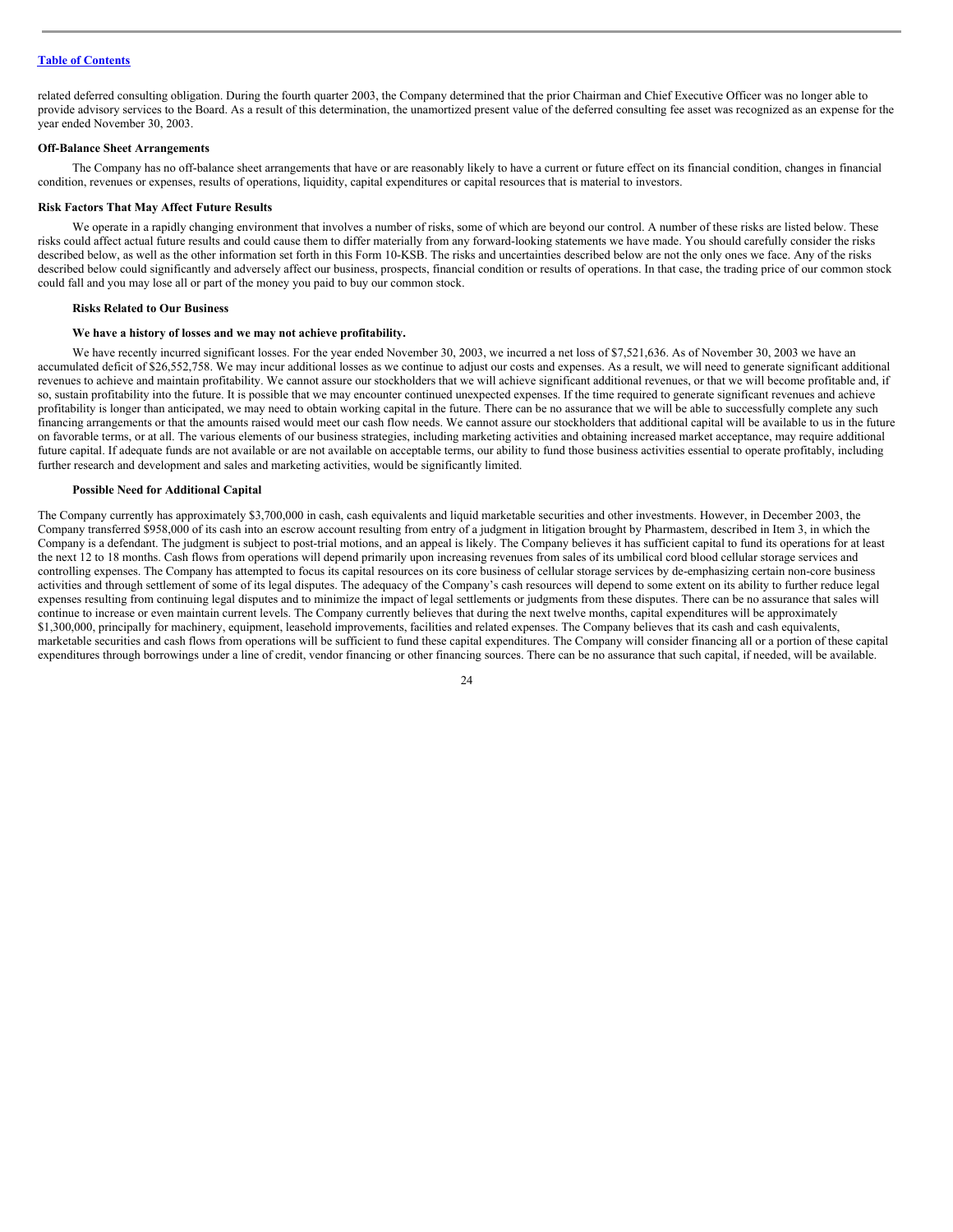## If our umbilical cord blood stem cell storage services do not achieve continued market acceptance we will not be able to generate revenue necessary to support **our business.**

We anticipate that service fees from the processing and storage of umbilical cord blood stem cells will comprise a substantial majority of our revenue in the future and, therefore, our future success depends on the successful and continued market acceptance of this service. Broad use and acceptance of our service requires marketing expenditures and education and awareness of consumers and medical practitioners, and the time and expense required to accomplish such education and awareness of our services and its potential benefits could adversely affect market acceptance. Successful commercialization of our services will also require that we satisfactorily address the needs of various medical practitioners that constitute a target market to reach consumers of our services and to address potential resistance to recommendations for our services. If we are unable to gain market acceptance of our services, we will not be able to generate enough revenue to be profitable.

## **We may not be able to successfully grow or operate our business.**

Our business may decline, may not grow or may grow more slowly than expected. There can be no assurance that we will be able to grow or effectively operate our business. To the extent we are unable to achieve growth in our business we may continue to incur losses. We cannot assure you that we will be successful or make progress in the growth and operation of our business. Our success will depend in large part on widespread market acceptance of cryopreservation of stem cells. Our current and future expense levels are based on our operating plans and estimates of future revenues and are subject to increase as we implement our strategy. We may be unable to adjust spending in a timely manner to compensate for any unexpected revenue shortfall. Accordingly, any significant shortfall in revenues would likely have an immediate material adverse effect on our business, operating results and financial condition. Further, if we should substantially increase our operating expenses to increase sales and marketing or to develop our technology and cord blood processing and storage systems, and such expenses are not subsequently followed by increased revenues, our operating performance and results would be adversely effected and if sustained could have a material adverse effect on our business. To the extent we implement cost reduction efforts to align our costs with revenue, our revenue could be adversely affected.

#### If we do not obtain and maintain necessary domestic regulatory registrations, approvals and comply with ongoing regulations, we may not be able to market our **services in the United States.**

Historically, the FDA has not regulated banks that collect and store cord blood for private or family use. Recent changes, however, require establishments engaged in the recovery, processing, storage, labeling, packaging or distribution of any Human Cells, Tissues, and Cellular and Tissue-Based Products (HCT/Ps) or the screening or testing of a cell tissue donor to register with the FDA in January 2004. We voluntarily registered with the FDA in January 2003 and have successfully updated that registration for 2004, thus meeting the compliance requirement. The FDA has proposed rules for that will regulate current Good Tissues Practices (cGTP), HCT/Ps and current CGTP. The final rules are to become effective during 2004. Also, the Company has been regulated as a medical device manufacturer under the FDA's regulations because of its development of stem cell storage systems. In February 2004, the Company requested the FDA to cancel its device manufacturer registration and device listing. Future FDA conditions or regulations could adversely impact or limit our ability to market or perform or services. Failure to comply with applicable regulatory requirements can result in, among other things, injunctions, operating restrictions, and civil fines and criminal prosecution. Delays or failure to obtain registrations could have a material adverse effect on the marketing and sales of our services and impair our ability to operate profitably in the future.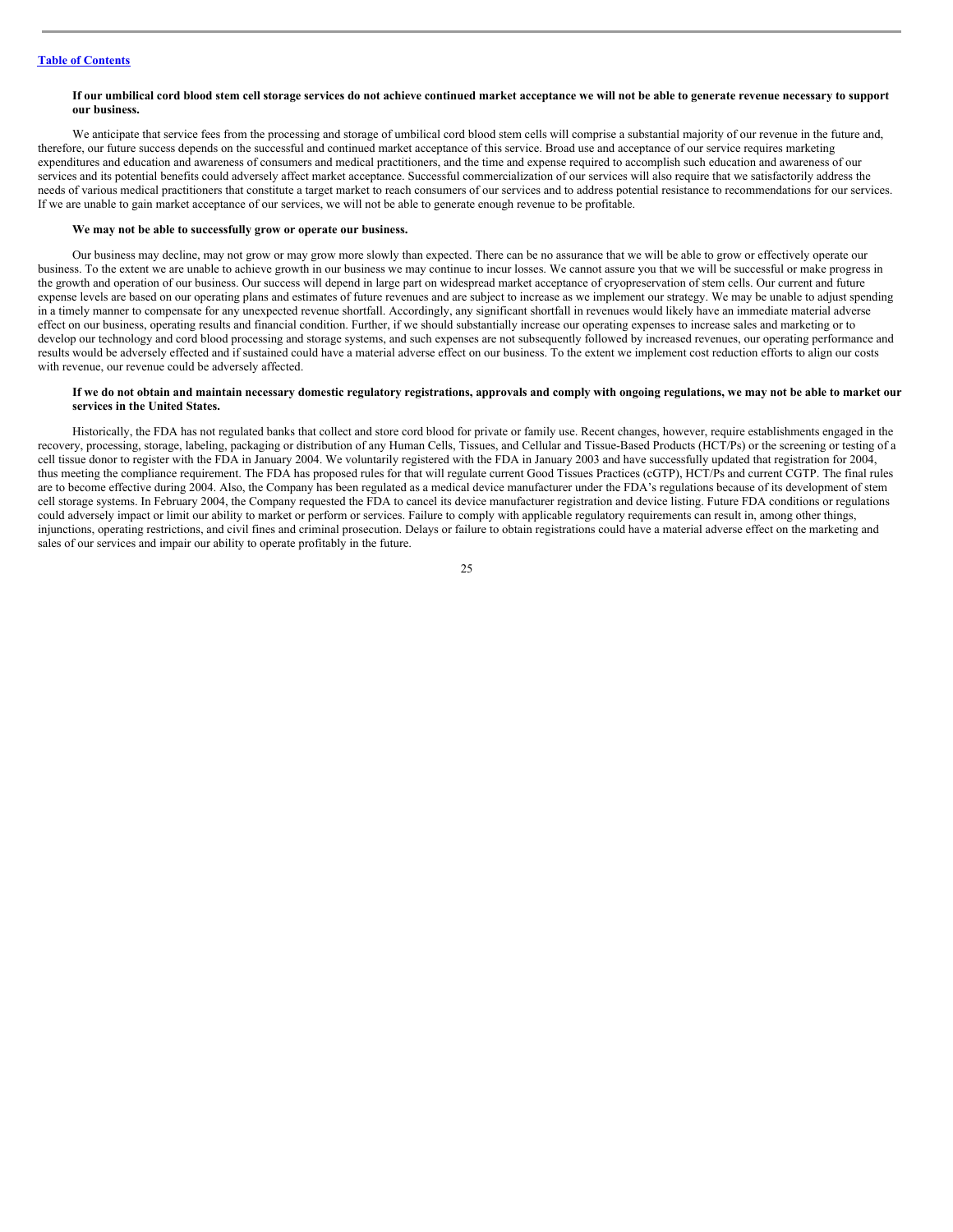## International licenses of our technology and services account for a portion or our other income and our international growth may be limited if we are unable to **successfully manage our international activities.**

Our licensing activities in Europe, Israel and Mexico/Central America, accounted for \$261,494 and \$900,185 of other income for the years ended November 30, 2003 and 2002 respectively. In addition, we have made direct equity investments in Cryo-Cell Europe NV (7%) and Cryo-Cell Italia, Srl. (24%). We are subject to a number of challenges that relate to our international business activities. Our growth and future license income and return on investments from these sources will be impacted by these challenges, which include:

- Our inability to derive any royalties to date from CCI due to Italian law limitations regarding the storage of umbilical cord blood which contributed to the commencement of liquidation proceedings of CCI in May 2003;
- Our modifications to the license agreement with CCEL ME from covering the entire Middle East to covering Israel;
- Failure of local laws to provide the same degree of protection against infringement of our intellectual property rights;
- Certain laws and business practices that could prevent our business from operating or favor local competitors, which could slow or limit our growth in international markets;
- Entering into licensing agreements with organizations capable of undertaking and sustaining operations; and
- The expense of entering into licensing and investment arrangements in new foreign markets.

Currently, the majority of our international license fees are denominated in U.S. dollars. As a result, an increase in the value of the U.S. dollar relative to foreign currencies could make our services less competitive in international markets. If we are unable to meet and overcome these challenges, our international operations may not be successful and may suffer. In fiscal 2002 we wrote down the carrying value of our investment in CCI (after reflecting our pro rata share of losses incurred in CCI of \$73,425) from \$1,876,575 to \$0, due to the regulatory difficulties encountered in Italy. In fiscal 2002 we wrote down \$128,540 of our royalty receivable from CCEU and the carrying value of our investment CCEU (after reflecting our pro rata share of losses incurred in CCEU of \$142,203) from \$1,002,797 to \$739,667. In fiscal 2003 we wrote down the remaining investment in CCEU in the amount of \$739,667. To the extent our international business activities do not significantly improve in the near future we could have further write-downs of receivables arising from our licensing agreements.

## If we are unable to protect our intellectual property from use by third parties, our ability to compete in the market will be harmed.

We rely, in part, on our ability to obtain and maintain patent protection for our products by filing United States and foreign patents related to our technology, inventions and improvements. However, there can be no assurance that third parties will not seek to assert that our devices, systems and services infringe their patents or seek to expand their patent claims to cover aspects of our technology. As a result, there can be no assurance that we will not become subject to future patent infringement claims or litigation in a court of law, interference proceedings, or opposition to a patent granted in a foreign jurisdiction. The defense and prosecution of such intellectual property claims are costly, time-consuming, divert the attention of management and technical personnel and could result in substantial cost and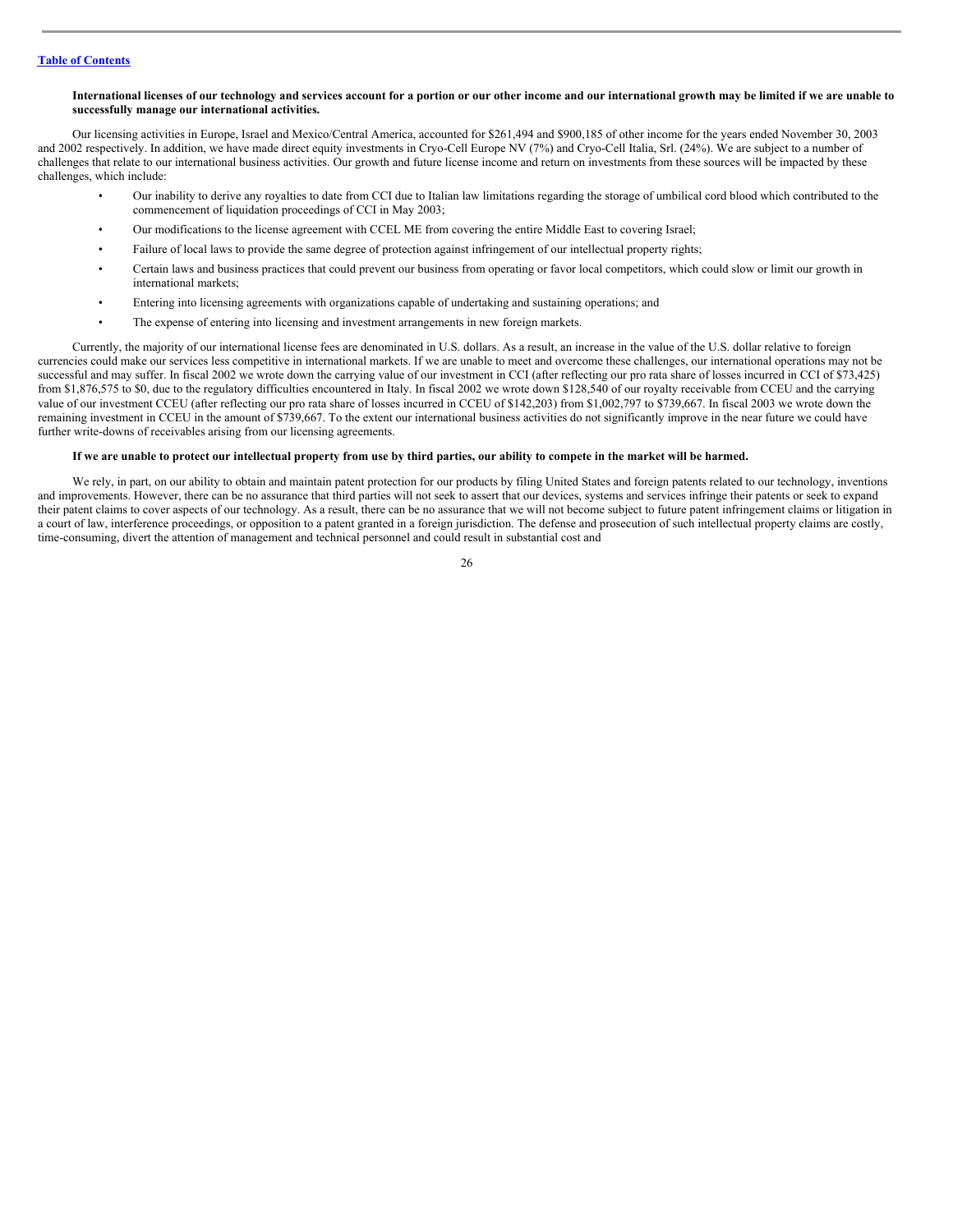uncertainty regarding our future viability. Future litigation or regulatory proceedings, which could result in substantial cost and uncertainty, may also be necessary to enforce our patent or other intellectual property rights or to determine the scope and validity of other parties' proprietary rights. Any public announcements related to such litigation or regulatory proceedings that we initiate, or that are initiated or threatened against us by our competitors, could adversely affect the price of our common stock. We also rely upon trade secrets, technical know-how and continuing technological innovation to develop and maintain our competitive position, and we typically require our employees, consultants and advisors to execute confidentiality and assignment of inventions agreements in connection with their employment, consulting or advisory relationships. There can be no assurance, however, that these agreements will not be breached or that we will have adequate remedies for any breach. Failure to protect our intellectual property would limit our ability to produce and/or market our products in the future and would likely have an adverse affect on the revenues generated by the sale or license of such intellectual property.

## We are involved in intellectual property litigation, which may hurt our business, may be costly to us and may prevent us from selling or licensing our products **or services.**

On February 22, 2002 the Company was named as a defendant in a complaint filed by Pharmastem the United States District Court of Delaware (Wilmington), Case No. 02-148-GMS, alleging patent infringement. Pharmastem, a Delaware corporation, named eight companies (three of which are now out of business) involved in cord blood banking. The suit sought an injunction against the companies, an unspecified amount of damages or royalties, treble damages and attorney's fees. The trial was held in October 2003 and pursuant to a jury verdict entered on October 30, 2003, a judgment has been entered against the Company in the amount of \$957,722 for revenues generated for specimens processed and stored from April 11, 2000 through August 31, 2003. The Company recognized a liability in fiscal year ended 2003 in the amount of the judgment and recorded this as an accrued expense in the accompanying consolidated financial statements. The Company accrued an additional expense in the amount of \$145,000 for the fiscal year ended 2003 for revenues generated for specimens processed and stored during the fourth quarter of fiscal 2003 and will continue to accrue an expense at the rate of 6.125% of future revenue derived from the processing and storage of new umbilical cord blood collections and for the storage of those cord blood units that were collected since April 11, 2000, until the resolution of pending post-trial motions, recognizing that it is probable that damages will continue to accrue at that rate should the judgment remain in effect. In December 2003, the Company transferred \$957,722 into an escrow account. The defendants, including the Company, have filed motions for post-trial relief, and execution of the judgment has been stayed pending disposition of those motions. The plaintiff has also filed motions seeking an award of approximately \$2,800,000 for enhanced damages, counsel fees and interest, as well as for a permanent injunction against future infringement. Such an injunction, if granted and not stayed or reversed on appeal, would have a material adverse effect on the Company, and could require the Company to enter into an unfavorable license agreement. The Company has not accrued the \$2,800,000 as of November 30, 2003, as the Company feels the likelihood of this judgement is remote. Briefing on the post-trial motions of both sides is complete. The Company believes that its motions for post-trial relief are meritorious, but no assurance can be given as to how the Court will rule on the motions. An appeal is likely to follow disposition of those motions. This litigation relates to an integral part of the services we provide which account for essentially all of the Company's revenues for the year ended November 30, 2003. If the Company loses the appeal against Pharmastem for the patent infringement claims, payments required to be made to the plaintiffs under the judgment would adversely affect the Company's cash resources. Further, the Company may be prevented from marketing our services as currently configured without first obtaining a license to the disputed intellectual property from the successful party or modifying the services the Company offers. Obtaining a license could be expensive and could result in serious harm to the Company's business. In the event that a successful party is unwilling to grant the Company a license, the Company will be required to stop marketing its services that are found to infringe the successful party's patents unless the Company can redesign them so they do not infringe these patents, which the Company may be unable to do. Whether or not the Company is successful in this lawsuit, the litigation could consume substantial amounts of the Company's financial and managerial resources. Further, because of the substantial amount of discovery often involved in connection with this type of litigation, there is a risk that some of our confidential information could be compromised by disclosure during the discovery process.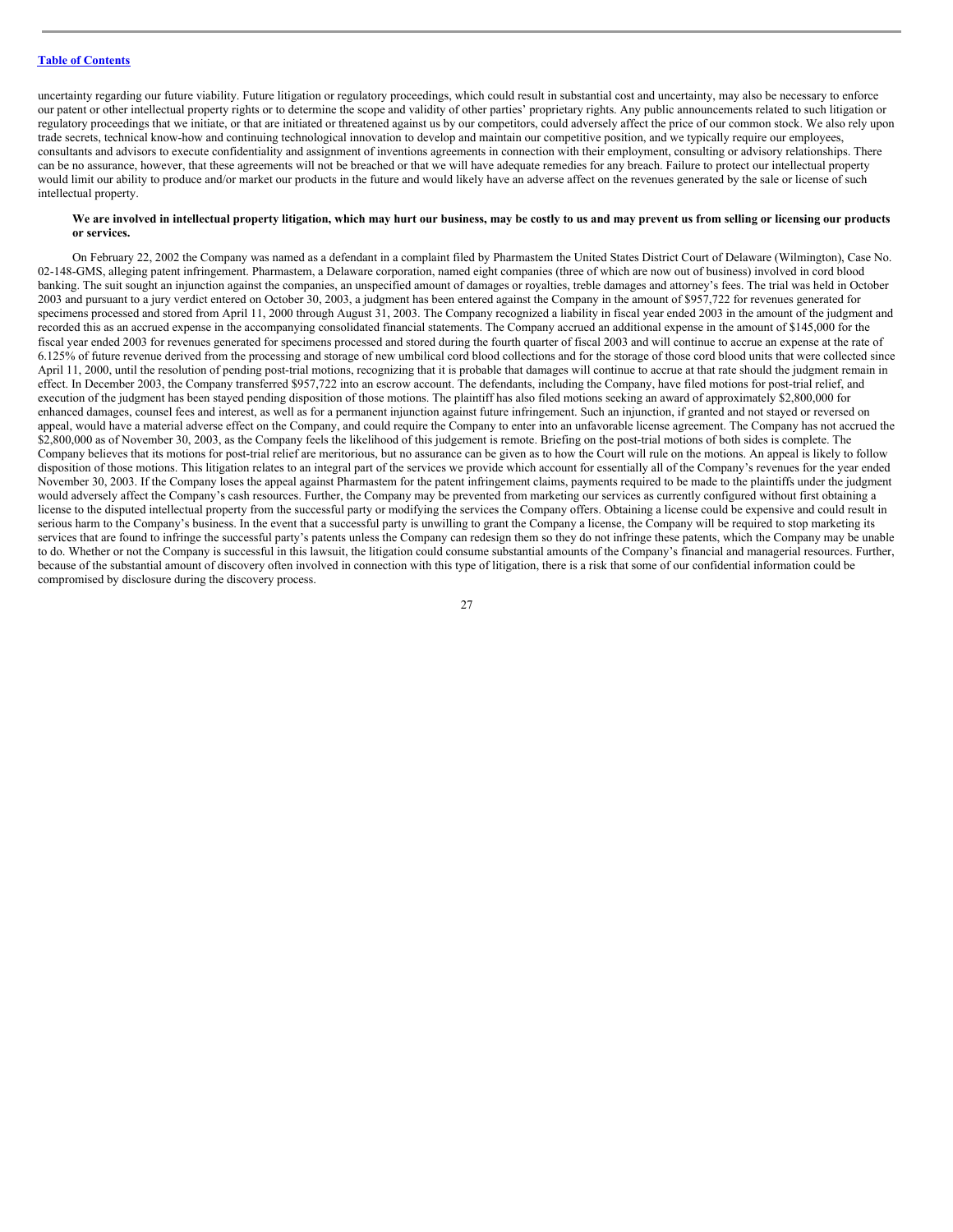#### A failure in the performance of our cryopreservation storage facility or systems could harm our business and reputation.

To the extent our cryopreservation storage service is disrupted, discontinued or the performance is impaired, our business and operations could be adversely affected. We store approximately 60,000 specimens in Clearwater, Florida and approximately 15,000 split specimens at a secondary storage facility in Sedona, AZ. Any failure, including network, software or hardware or equipment failure, that causes a material interruption or discontinuance in our cryopreservation storage of stem cell specimens could result in stored specimens being damaged and unable to be utilized. Specimen damage, including loss in transit to the Company or loss of bulk shipments to its secondary storage site, could result in litigation against us and reduced future revenue to us, which in turn could be harmful to our reputation. Our insurance may not adequately compensate us for any losses that may occur due to any failures in our system or interruptions in our ability to maintain proper, continued, cryopreservation storage services. Any material disruption in our ability to maintain continued uninterrupted storage systems could have a material adverse effect on our business, operating results and financial condition. Our systems and operations are vulnerable to damage or interruption from fire, flood, equipment failure, break-ins, tornadoes and similar events for which we do not have redundant systems or a formal disaster recovery plan and may not carry sufficient business interruption insurance to compensate us for losses that may occur.

#### Because our industry is subject to rapid technological and therapeutic changes and new developments, our future success will depend on the continued viability **of the use of stem cells.**

Our success will depend to a significant extent upon our ability to enhance and expand the use of and utility of our services so that they gain increased market acceptance. There can be no assurance that expectant parents will use our services or that our services will provide competitive advantages with current or future technologies. Failure to achieve increased market acceptance could have a material adverse effect on our business, financial condition and results of operations. The use of stem cells in the treatment of disease is subject to potentially revolutionary technological, medical and therapeutic changes. Future technological and medical developments could render the use of stem cells and our equipment obsolete and unmarketable. We may incur significant costs in replacing or modifying equipment in which we have already made a substantial investment prior to the end of its anticipated useful life. In addition, there may be significant advances in other treatment methods, such as genetics, or in disease prevention techniques, which could significantly reduce the need for the services we provide.

## We may be required to spend substantial amounts to comply with legislative and regulatory initiatives relating to patient privacy.

Regulations issued under the Health Insurance Portability and Accountability Act of 1996, or HIPAA, contain provisions that require us to adopt business procedures designed to protect the privacy of each of our patients' individual health information. The Department of Health and Human Services recently issued health privacy regulations, which required compliance by April 14, 2003 for most health care organizations, including us, and we may incur additional costs associated with compliance. We cannot predict the impact of these regulations on our business. Compliance with these regulations may require management to spend substantial time and effort on compliance measures. If we fail to comply with the new regulations, we could suffer civil penalties up to \$100 per violation with a maximum penalty of \$25,000 per each requirement violated per calendar year and criminal penalties with fines up to \$250,000 per violation.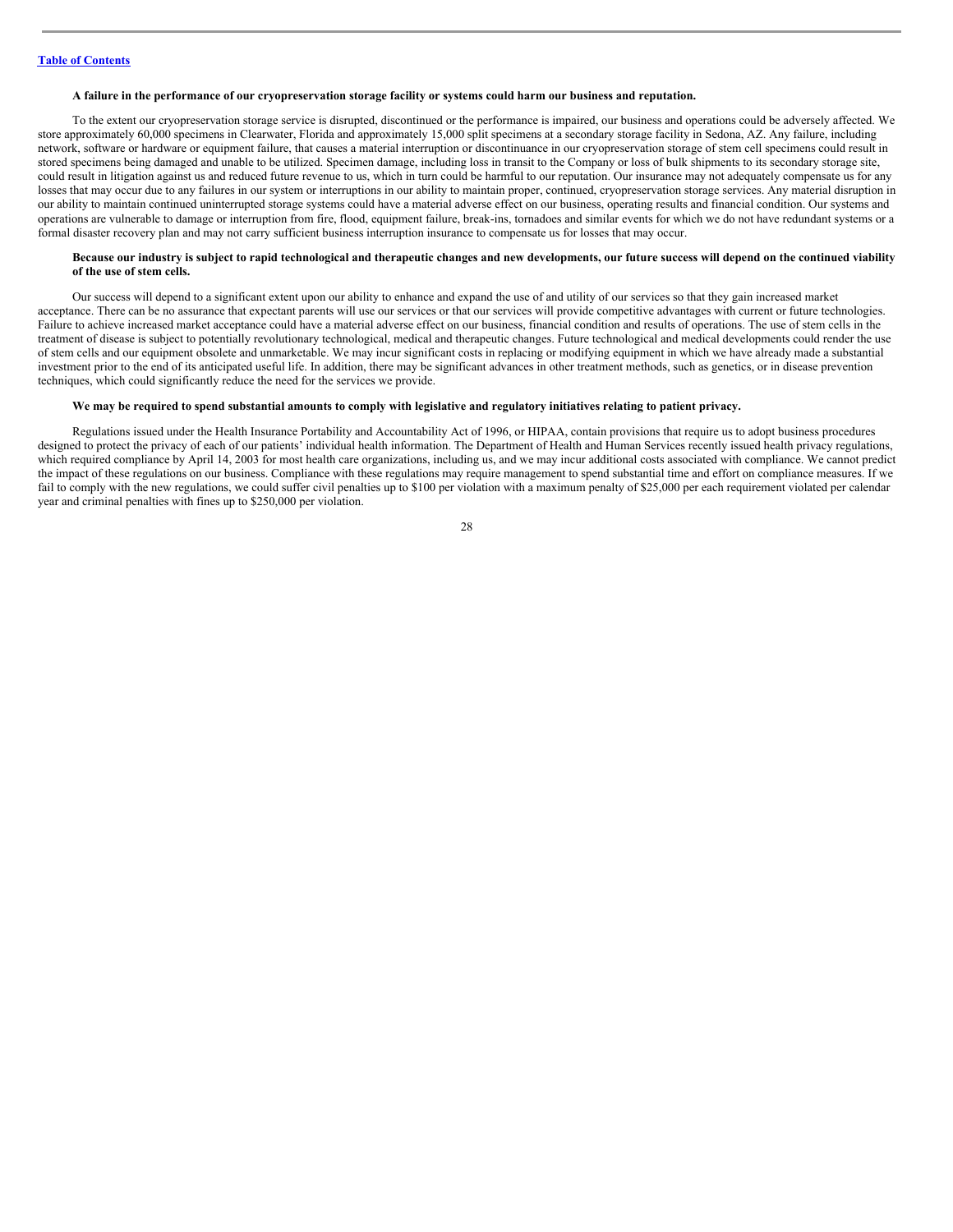#### Our information systems are critical to our business, and a failure of those systems could materially harm us.

We depend on our ability to store, retrieve, process and manage a significant amount of information. If our information systems fail to perform as expected, or if we suffer an interruption, malfunction or loss of information processing capabilities, it could have a material adverse effect on our business.

#### **The stem cell preservation market is increasingly competitive.**

Stem cell preservation is becoming an increasingly competitive business. Our business faces competition from other operators of stem cell preservation businesses and providers of stem storage services. Certain of our competitors may have greater financial and other resources than us. Competitors with greater access to financial resources may enter our markets and compete with us. In the event that we are not able to compete successfully, our business may be adversely affected and competition may make it more difficult for us to grow our revenue and maintain our existing business on terms that are favorable to us.

#### **Our failure to comply with laws related to hazardous materials could materially harm us.**

We are subject to state and federal laws regulating the protection of employees who may be exposed to hazardous material and regulating the proper handling and disposal of that material. Although we believe we are in compliance with all applicable laws, a violation of such laws, or the future enactment of more stringent laws or regulations, could subject us to liability, or require us to incur costs that would have an adverse effect on us.

#### **Risks Related to Our Stock**

### Sales of substantial amounts of our common stock, or the availability of those shares for future sale, could adversely affect our stock price and limit our ability to **raise capital.**

We are unable to predict the effect, if any, that future sales of common stock or the potential for such sales may have on the market price of the common stock prevailing from time to time. The market price of our common stock could decline as a result of sales of substantial amounts of our common stock in the public market or the perception that substantial sales could occur. These sales also may make it more difficult for us to sell common stock in the future to raise capital.

#### We have not paid cash dividends and do not expect to in the future, which means that the value of our shares cannot be realized except through sale.

We have never declared or paid cash dividends. We currently expect to retain earnings for our business and do not anticipate paying cash dividends on our common stock at any time in the foreseeable future. Because we do not anticipate paying cash dividends in the future, it is likely that the only opportunity to realize the value of our common stock will be through a sale of those shares. The decision whether to pay cash dividends on common stock will be made by the CRYO-CELL Board of Directors from time to time in the exercise of its business judgment. Furthermore, we may be restricted from paying dividends by the terms of any credit facility we enter into.

## Our common stock price may be volatile and you may not be able to resell your shares of our common stock at or above the price you paid.

The market price for our common stock is likely to be highly volatile and is likely to experience wide fluctuations in response to factors including the following:

actual or anticipated variations in our quarterly operating results;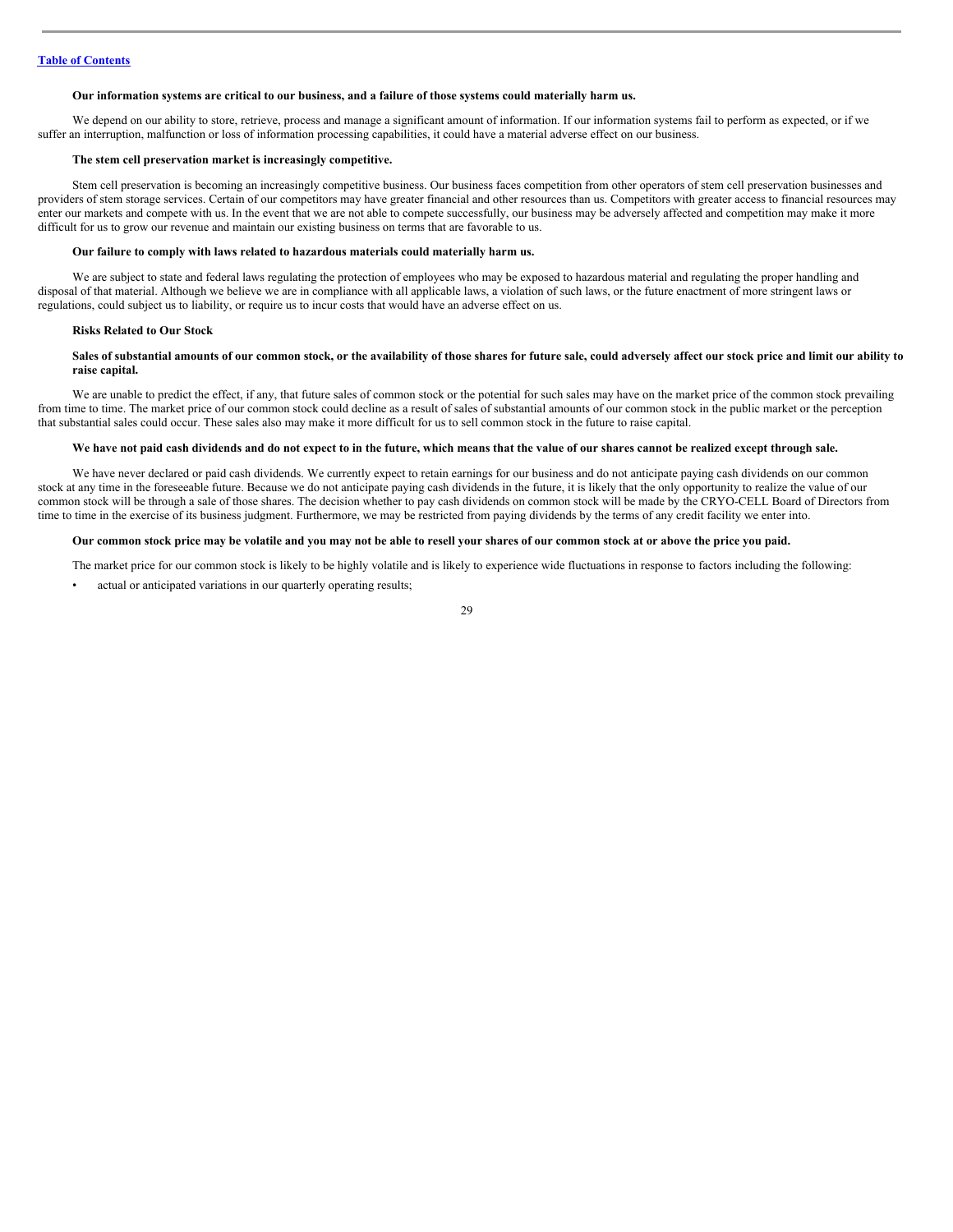- announcements of technological innovations or new services by us or our competitors;
- changes in financial estimates by securities analysts;
- conditions or trends in the stem cell preservation business;
- changes in the economic performance or market valuations of other stem cell storage companies;
- announcements by us or our competitors of significant acquisitions, strategic partnerships, joint ventures or capital commitments;
- additions or departures of key personnel;
- sales of additional shares of common stock by us;
- adverse results on existing or potential new litigation;
- investor perceptions of us and the stem cell preservation business;
- general economic trends and market conditions;
- adverse announcements by our competitors; and
- adverse publicity.

Broad market and industry factors may adversely affect the market price of our common stock, regardless of our actual operating performance. Over the past two years, our stock price has fluctuated from a high of \$6.15 to a low of \$.48. To the extent our stock price fluctuates and/or remains low, it could impair our ability to raise capital through the offering of additional equity securities. As a result, investors in our common stock may not be able to resell their stock at or above the price at which they purchase it. Our stock was delisted from the Nasdaq SmallCap market in July 2003 and now is traded on the Over-the-Counter Bulletin Board.

# Our Board of Directors has the authority to issue preferred stock, which could deter takeover bids even if those bids are in the stockholders' best interests.

We have 500,000 shares of authorized and unissued preferred stock, which could be issued to third parties selected by management or used as the basis for a stockholders' rights plan, which could have the effect of deterring potential acquirers. The ability of our Board of Directors to establish the terms and provisions of different series of preferred stock could discourage unsolicited takeover bids from third parties even if those bids are in the stockholders' best interests.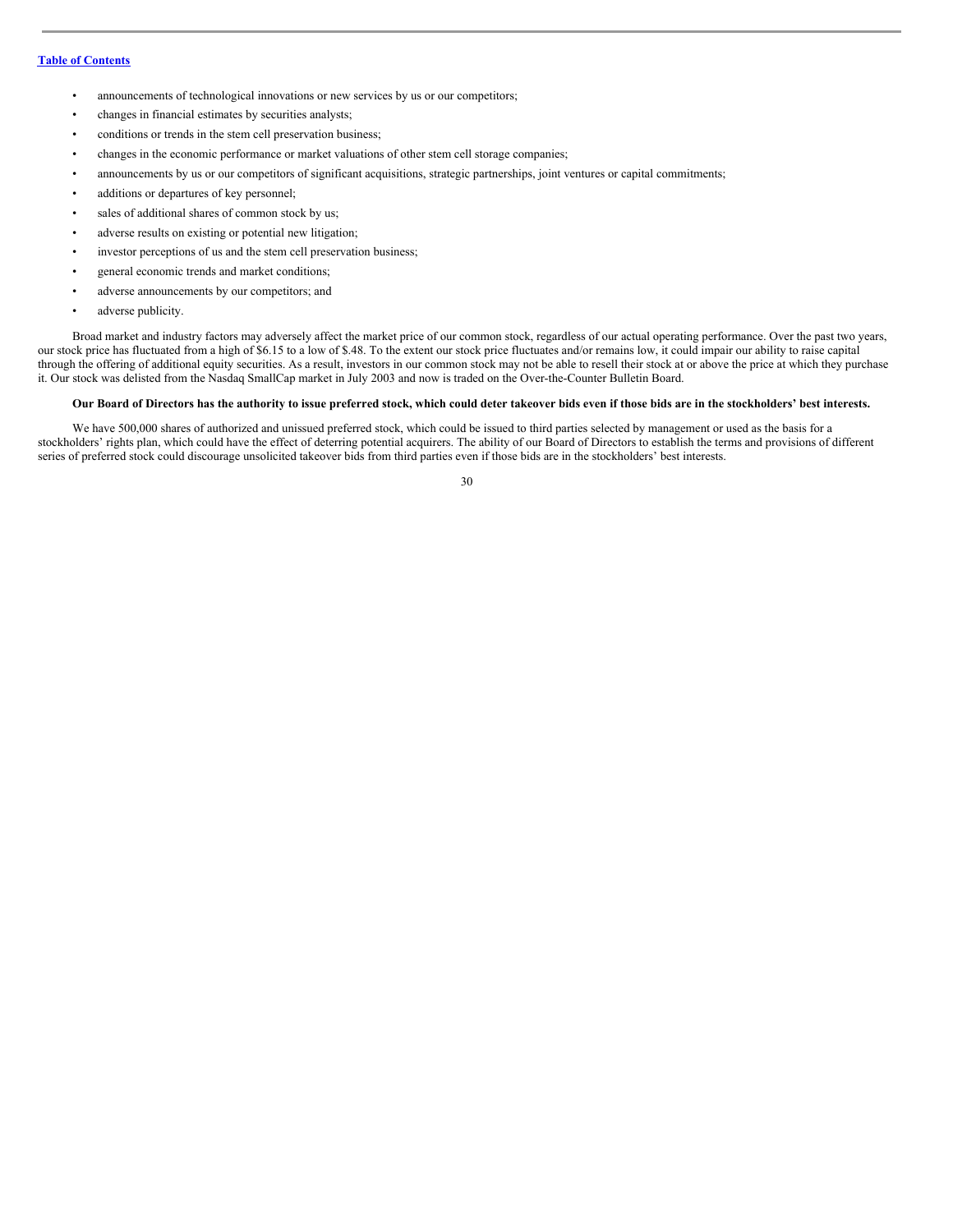# **ITEM 7. FINANCIAL STATEMENTS**

The consolidated financial statements and supplementary data listed in the accompanying Index to Consolidated financial statements are attached as part of this report.

# <span id="page-30-0"></span>**FINANCIAL STATEMENTS**

The following consolidated financial statements of CRYO-CELL International, Inc. are included in Item 7:

Report of [Independent](#page-31-0) Certified Public Accountant

Independent [Accountants'](#page-32-0) Report

[Consolidated](#page-33-0) Balance Sheets as of November 30, 2003 and 2002

Consolidated Statements of Operations and [Comprehensive](#page-34-0) Loss

For the Years Ended November 30, 2003 and 2002 [Consolidated](#page-35-0) Statements of Cash Flows

For the Years Ended November 30, 2003 and 2002

Consolidated Statements of [Stockholders'](#page-36-0) (Deficit) Equity for the Years Ended November 30, 2003 and 2002

Notes to [Consolidated](#page-37-0) Financial Statements

All other schedules for which provision is made in the applicable accounting regulation of the Securities and Exchange Commission are not required under the related instructions or are inapplicable, and therefore have been omitted.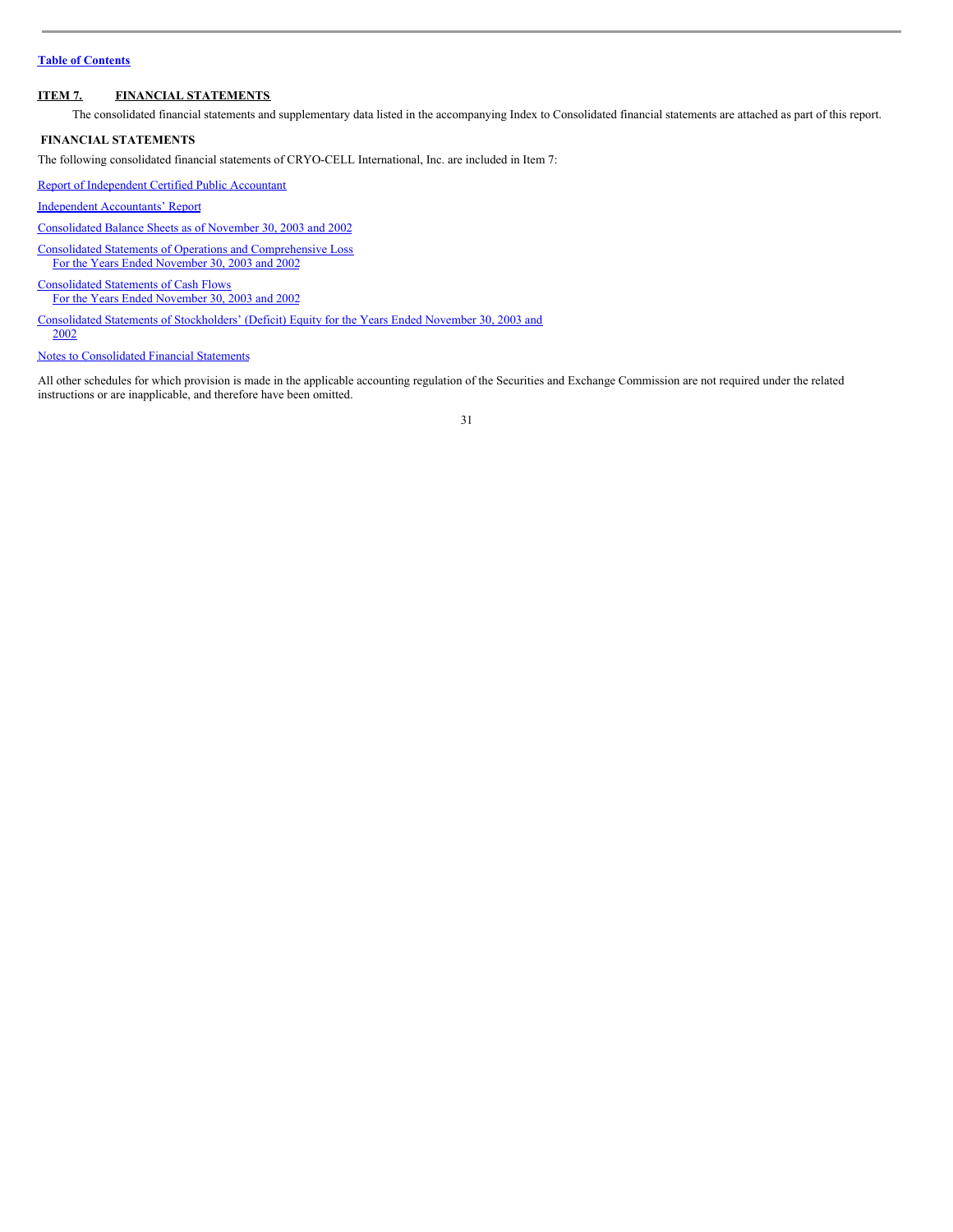# <span id="page-31-0"></span>Report of Independent Certified Public Accountants

To the Board of Directors and Shareholders of Cryo-Cell International, Inc.:

We have audited the accompanying consolidated balance sheet of Cryo-Cell International, Inc. and Subsidiaries (a Delaware corporation) as of November 30, 2003, and the related consolidated statements of operations and comprehensive loss, stockholders' deficit, and cash flows for the year then ended. These financial statements are the responsibility of the Company's management. Our responsibility is to express an opinion on these financial statements based on our audit.

We conducted our audit in accordance with auditing standards generally accepted in the United States of America. Those standards require that we plan and perform the audit to obtain reasonable assurance about whether the financial statements are free of material misstatement. An audit includes examining, on a test basis, evidence supporting the amounts and disclosures in the financial statements. An audit also includes assessing the accounting principles used and significant estimates made by management, as well as evaluating the overall financial statement presentation. We believe that our audit provides a reasonable basis for our opinion.

In our opinion, the consolidated financial statements referred to above present fairly, in all material respects, the financial position of Cryo-Cell International, Inc. and Subsidiaries as of November 30, 2003, and the results of its operations and its cash flows for the year then ended in conformity with accounting principles generally accepted in the United States of America.

GRANT THORNTON LLP

Tampa, Florida

February 25, 2004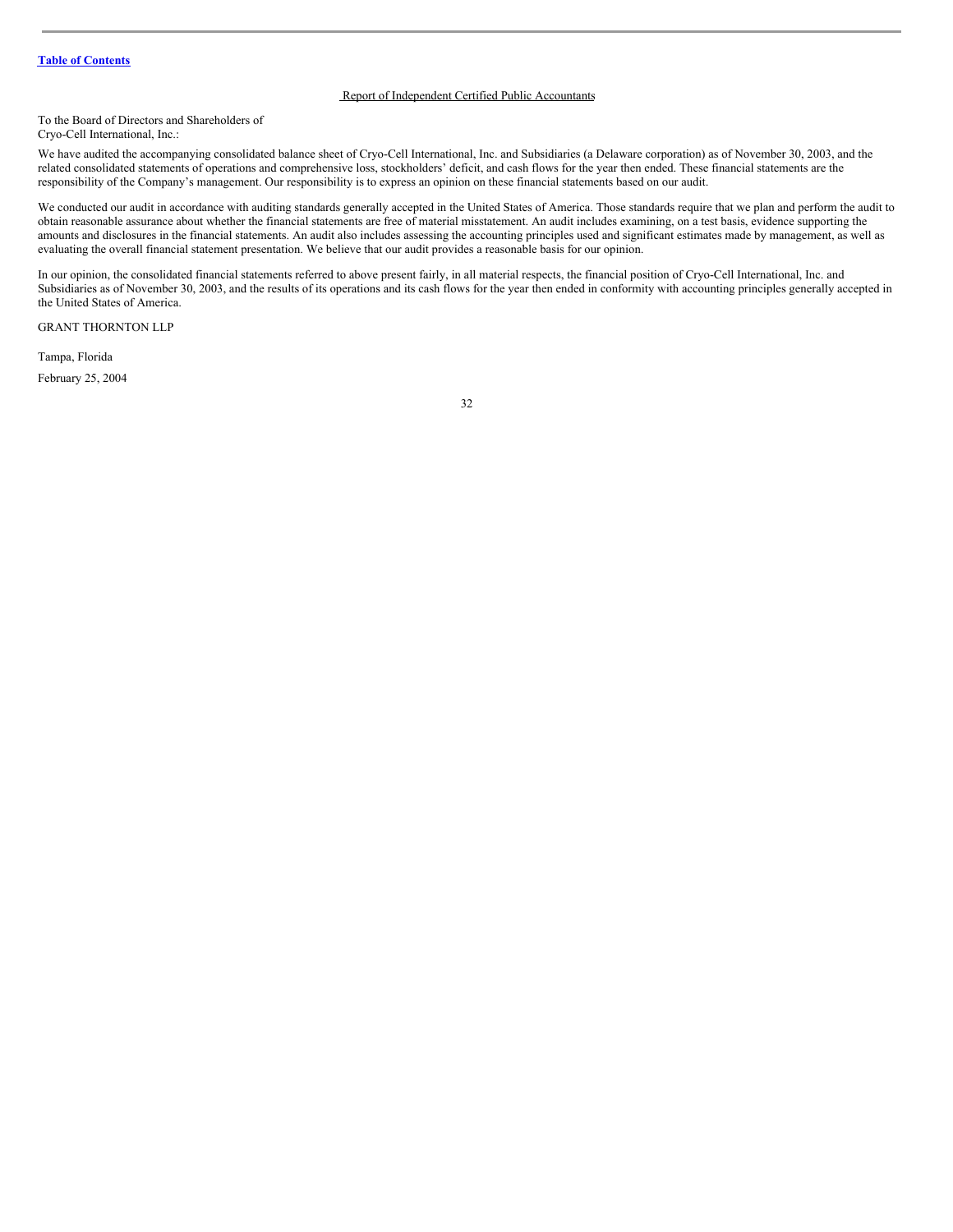

<span id="page-32-0"></span>**WEINICK SANDERS LEVENTHAL & CO., LLP**

CERTIFIED PUBLIC ACCOUNTANTS 212-869-3333

1375 BROADWAY NEW YORK, N.Y. 10018-7010

FAX: 212-764-3060 WWW.SLCO.COM

#### INDEPENDENT ACCOUNTANTS REPORT

To the Board of Directors CRYO-CELL International, Inc.

We have audited the accompanying consolidated balance sheets of CRYO-CELL International, Inc. and Subsidiaries as of November 30, 2002, and the related consolidated statements of operations and comprehensive income (loss), cash flows and stockholders' equity for the year then ended. These consolidated financial statements are the responsibility of the Company's management. Our responsibility is to express an opinion on these consolidated financial statements based on our audits.

We conducted our audits in accordance with auditing standards generally accepted in the United States of America. Those standards require that we plan and perform the audit to obtain reasonable assurance about whether the consolidated financial statements are free of material misstatement. An audit includes examining, on a test basis, evidence supporting the amounts and disclosures in the consolidated financial statements. An audit also includes assessing the accounting principle used and significant estimates made by management, as well as evaluating the overall financial statement presentation. We believe that our audits provide a reasonable basis for our opinion.

In our opinion, the consolidated financial statements referred to above present fairly, in all material respects, the consolidated financial position of CRYO-CELL International, Inc. and Subsidiaries as of November 30, 2002, and the consolidated results of their operations and their cash flows for the year then ended in conformity with accounting principles generally accepted in the United States of America.

As discussed in Note 1 of the consolidated financial statements, in 2002 the Company changed its method of accounting for intangible assets.

As discussed in Note 17 of the consolidated financial statements, the consolidated financial statements as at November 30, 2002 for the years then ended have been restated.

/s/ Weinick Sanders Leventhal & Co., LLP

New York, N. Y. February 20, 2003 (Except for Notes 17 and portions of Notes 1, 4, 5, 8, 10, 13, 14, and 16 as to which the date is June 13, 2003)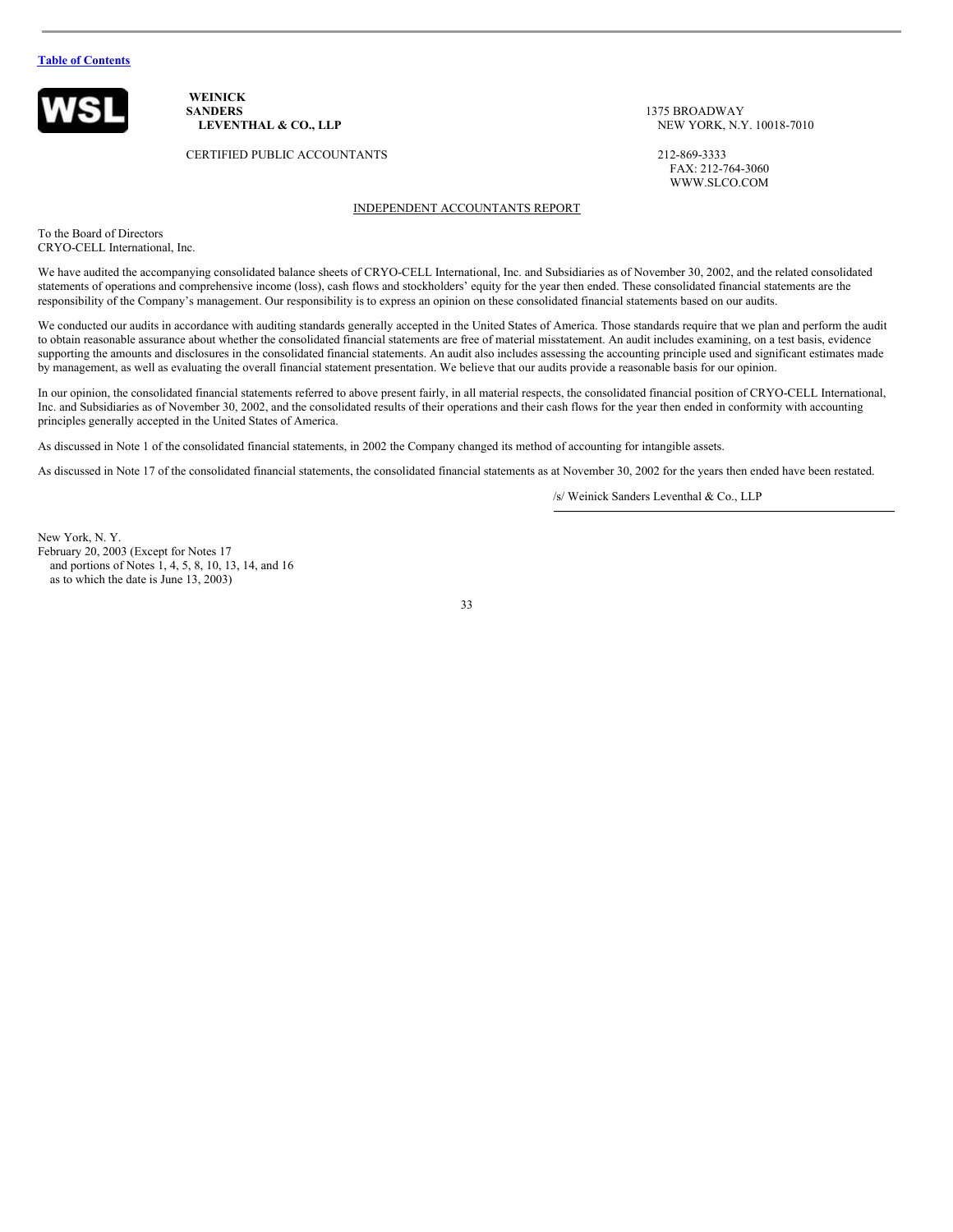**Item 1. Financial Statements**

#### <span id="page-33-0"></span>**CRYO-CELL INTERNATIONAL, INC. AND SUBSIDIARIES** CONSOLIDATED BALANCE SHEETS

|                                                                                                     | November 30,<br>2003 | November 30,<br>2002      |
|-----------------------------------------------------------------------------------------------------|----------------------|---------------------------|
| <b>ASSETS</b>                                                                                       |                      | (As Restated)             |
| <b>Current Assets</b>                                                                               |                      |                           |
| Cash and cash equivalents                                                                           | \$2,452,006          | $\mathbb{S}$<br>1,935,532 |
| Marketable securities and other investments                                                         | 798,077              | 3,127,843                 |
| Accounts receivable and advances (net of allowance for doubtful accounts of \$200,010 and \$89,010) | 483,926              | 281,911                   |
| Receivable - Affiliates (net of allowance for doubtful accounts of \$128,540)                       | 195,022              | 412,071                   |
| Notes receivable (net of allowance for doubtful accounts of \$41,000)                               | 100,000              | 210,750                   |
| Prepaid expenses and other current assets                                                           | 366,579              | 112,115                   |
| Total current assets                                                                                | 4,395,610            | 6,080,222                 |
| <b>Property and Equipment-net</b>                                                                   | 1,354,619            | 2,632,831                 |
| <b>Other Assets</b>                                                                                 |                      |                           |
| Marketable securities and other investments                                                         | 468,102              |                           |
| Receivable - Revenue sharing agreement                                                              | 100,525              | 332,895                   |
| Investment in Saneron CCEL Therapeutics, Inc.                                                       | 799,328              | 1,914,826                 |
| Investment in European Affiliates                                                                   |                      | 739,667                   |
| Deferred consulting fees                                                                            |                      | 1,438,412                 |
| Deposits and other assets                                                                           | 99,004               | 277,506                   |
| Total other assets                                                                                  | 1,466,959            | 4,703,306                 |
| <b>Total assets</b>                                                                                 | \$7,217,188          | \$13,416,359              |
| <b>LIABILITIES AND STOCKHOLDERS' (DEFICIT) EQUITY</b>                                               |                      |                           |
| <b>Current Liabilities</b>                                                                          |                      |                           |
| Accounts payable                                                                                    | \$<br>340,731        | 391,269<br><sup>\$</sup>  |
| Loan payable to related party                                                                       | 145,000              |                           |
| Accrued expenses                                                                                    | 1,637,540            | 1,217,407                 |
| Deferred revenue                                                                                    | 2,108,292            | 1,209,818                 |
|                                                                                                     |                      |                           |
| Total current liabilities                                                                           | 4,231,563            | 2,818,494                 |
| <b>Other Liabilities</b>                                                                            |                      |                           |
| Deferred revenue                                                                                    | 1,686,916            | 1,018,346                 |
| Long-Term Liability-Revenue sharing agreements                                                      | 3,750,000            | 4,416,666                 |
| Deferred consulting obligation                                                                      | 1,339,718            | 1,455,688                 |
| Total other liabilities                                                                             | 6,776,634            | 6,890,700                 |
| Minority Interest                                                                                   |                      |                           |
| Commitments and Contingencies (Note 10)                                                             |                      |                           |
| <b>Stockholders' Equity (Deficit)</b>                                                               |                      |                           |
| Preferred stock (\$.01 par value, 500,000 authorized and none issued)                               |                      |                           |
| Common stock (\$.01 par value, 20,000,000 authorized; 11,352,379 issued and outstanding)            | 113,524              | 113,524                   |
| Additional paid-in capital                                                                          | 23,295,659           | 23,012,760                |
| Treasury stock                                                                                      | (535, 912)           |                           |
| Accumulated other comprehensive loss                                                                | (111, 522)           | (387,997)                 |
| Accumulated deficit                                                                                 | (26, 552, 758)       | (19,031,122)              |
| Total stockholders' (deficit) equity                                                                | (3,791,009)          | 3,707,165                 |
|                                                                                                     | \$7,217,188          | \$13,416,359              |

The accompanying notes are an integral part of these consolidated financial statements.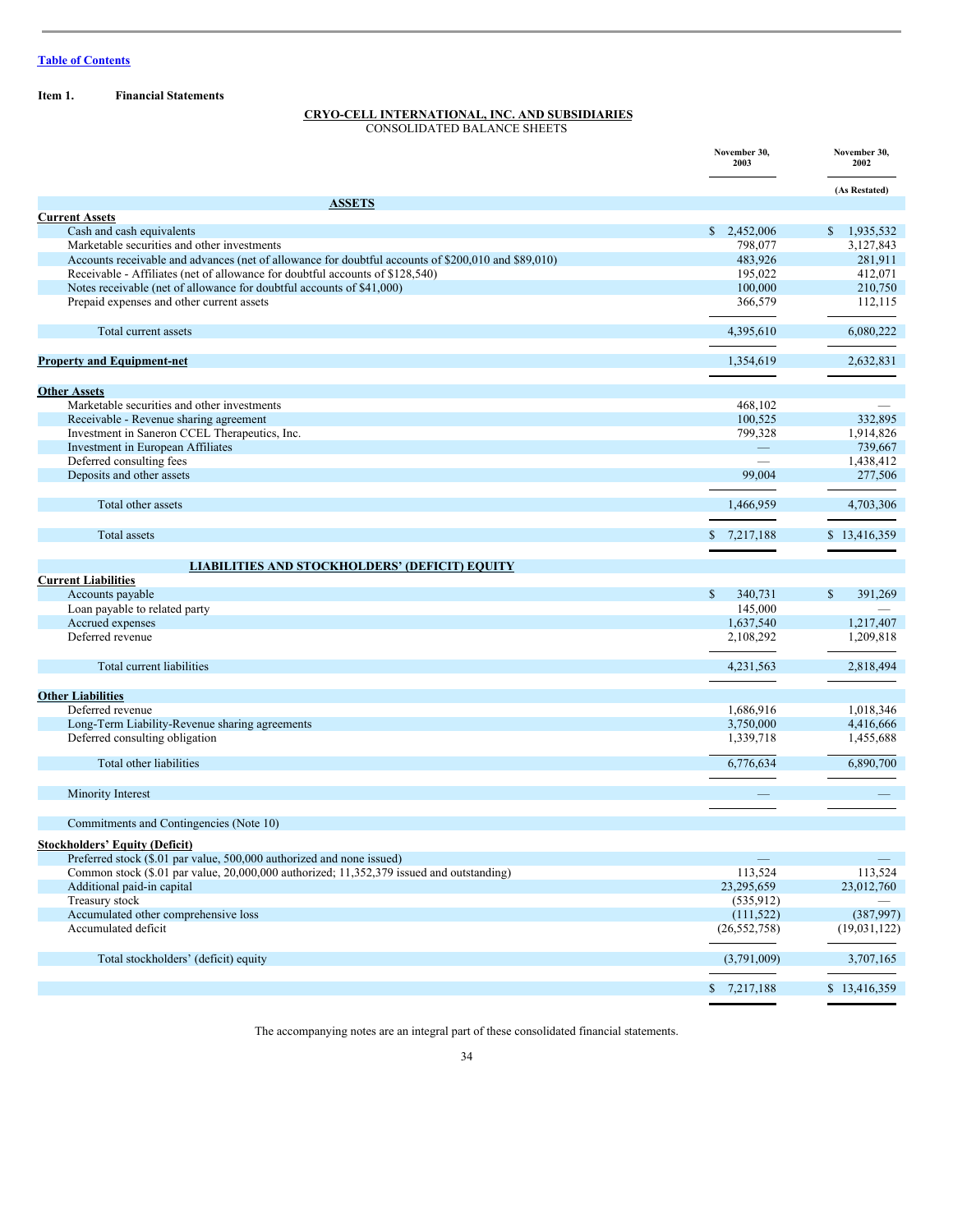# <span id="page-34-0"></span>**CRYO-CELL INTERNATIONAL, INC. AND SUBSIDIARIES**

CONSOLIDATED STATEMENTS OF OPERATIONS AND COMPREHENSIVE LOSS

|                                                                                | For the Years Ended      |                              |  |
|--------------------------------------------------------------------------------|--------------------------|------------------------------|--|
|                                                                                | November 30,<br>2003     | November 30,<br>2002         |  |
| Revenue                                                                        | \$7,549,536              | (As Restated)<br>\$6,693,777 |  |
|                                                                                |                          |                              |  |
| <b>Costs and Expenses:</b>                                                     |                          |                              |  |
| Cost of sales                                                                  | 2,625,123                | 2,404,570                    |  |
| Marketing, general & administrative expenses                                   | 9,712,342                | 6,163,056                    |  |
| Research, development and related engineering                                  | 226,679                  | 219,659                      |  |
| Impairment of assets                                                           | 2,154,246                | 3,262,165                    |  |
| Depreciation and amortization                                                  | 353,852                  | 607,388                      |  |
| Total cost and expenses                                                        | 15,072,242               | 12,656,838                   |  |
| <b>Operating Loss</b>                                                          | (7,522,706)              | (5,963,061)                  |  |
|                                                                                |                          |                              |  |
| <b>Other Income (Expense):</b>                                                 |                          |                              |  |
| Interest income                                                                | 53,244                   | 128,270                      |  |
| Interest expense                                                               | (655, 731)               | (391, 034)                   |  |
| Other income                                                                   | 261,494                  | 900,185                      |  |
| Extinguishment of revenue sharing agreements                                   | 666,666                  |                              |  |
| Other expense                                                                  | $\overline{\phantom{a}}$ | (112, 713)                   |  |
| Settlement on litigation                                                       | $\equiv$                 | (319, 175)                   |  |
| Gain on sale of fixed asset                                                    | 41,548                   |                              |  |
| Loss on sale of marketable securities                                          | (20, 210)                | <u>in d</u>                  |  |
| Total other income                                                             | 347.011                  | 205,533                      |  |
|                                                                                |                          |                              |  |
| Loss before income taxes, equity in losses of affiliates and minority interest | (7, 175, 695)            | (5,757,528)                  |  |
| Income taxes                                                                   | (1,101)                  | (161, 500)                   |  |
| Equity in losses of affiliates                                                 | (344, 840)               | (521, 814)                   |  |
| Minority interest                                                              |                          | 392,817                      |  |
|                                                                                |                          |                              |  |
|                                                                                | (345, 941)               | (290, 497)                   |  |
| <b>Net Loss</b>                                                                | \$(7,521,636)            | \$(6,048,025)                |  |
|                                                                                |                          |                              |  |
| Net loss per common share - basic and diluted                                  | $\mathbf{s}$<br>(0.66)   | \$<br>(0.53)                 |  |
|                                                                                |                          |                              |  |
| Number of Common Shares Used In Computation                                    |                          |                              |  |
| Basic and diluted                                                              | 11,352,379               | 11,342,584                   |  |
| Comprehensive loss:                                                            |                          |                              |  |
| Net loss:                                                                      | \$(7,521,636)            | \$(6,048,025)                |  |
| Other comprehensive loss:                                                      |                          |                              |  |
| Net change in unrealized loss                                                  | 256,265                  | (430, 493)                   |  |
| Reclassification adjustment for losses included in net loss                    | 20,210                   |                              |  |
| Comprehensive loss                                                             | \$(7,245,161)            | \$(6,478,518)                |  |
|                                                                                |                          |                              |  |

The accompanying notes are an integral part of these consolidated financial statements.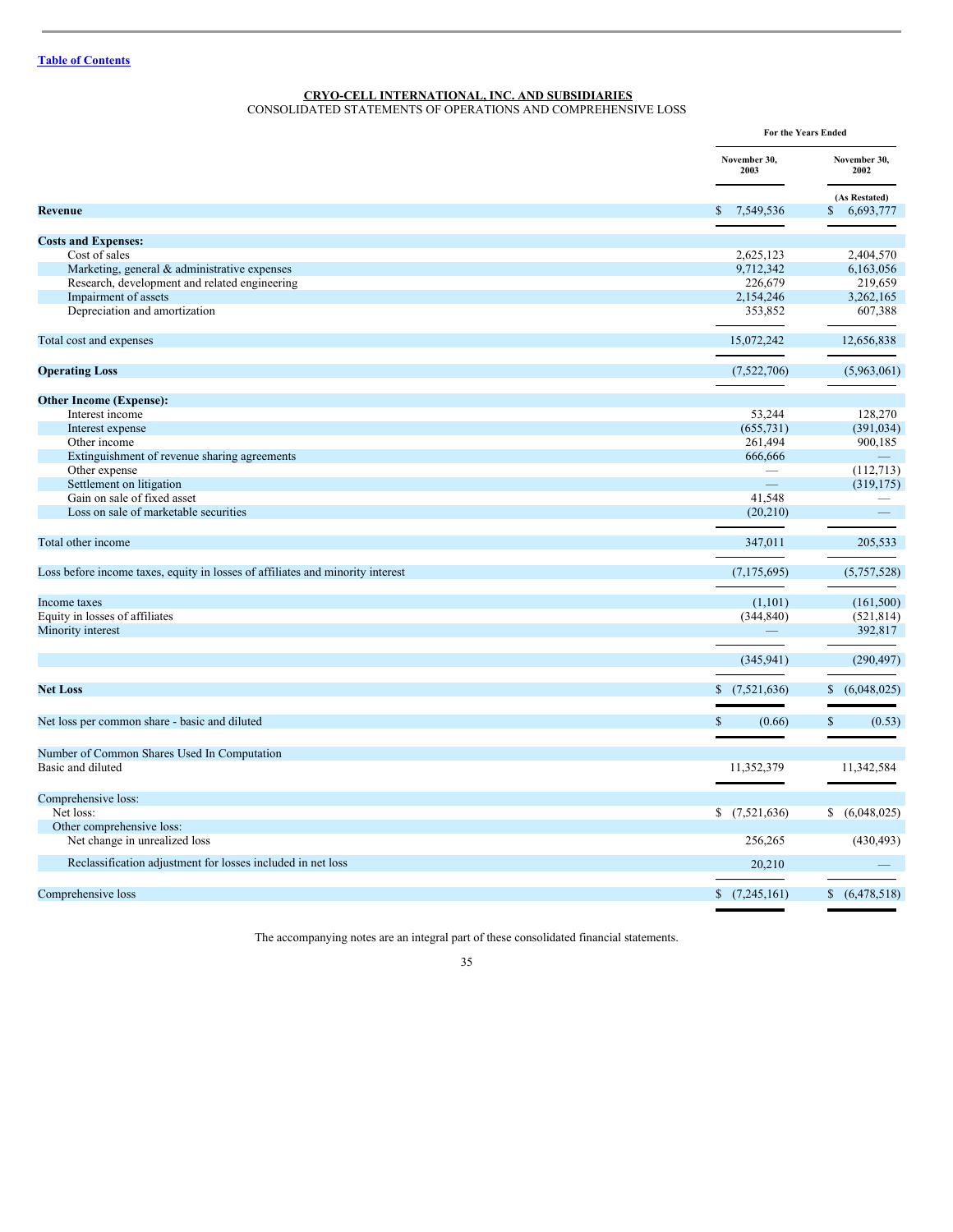# <span id="page-35-0"></span>**CRYO-CELL INTERNATIONAL, INC. AND SUBSIDIARIES**

CONSOLIDATED STATEMENTS OF CASH FLOWS

|                                                                                                       | For the Years Ended     |                      |                |
|-------------------------------------------------------------------------------------------------------|-------------------------|----------------------|----------------|
|                                                                                                       | November 30,<br>2003    | November 30,<br>2002 |                |
|                                                                                                       |                         |                      | (As Restated)  |
| <b>Cash Flows from Operating Activities</b>                                                           |                         |                      |                |
| Net Loss<br>Adjustments to reconcile net loss to cash (used) provided in operating activities:        | \$(7,521,636)           |                      | \$ (6,048,025) |
| Depreciation and amortization                                                                         | 452,577                 |                      | 802,446        |
| Loss on sale of marketable securities held to maturity                                                | 20,210                  |                      |                |
| Gain on sale of property and equipment                                                                | (41, 548)               |                      |                |
| Compensatory element of stock options                                                                 | 66,749                  |                      | 108,368        |
| Issuance of common stock for services rendered                                                        | 216,150                 |                      | 42,800         |
| Provision for doubtful accounts                                                                       | 241,750                 |                      | 224,540        |
| Charge for impairment of assets                                                                       | 2,337,122               |                      | 3,262,165      |
| Expired options                                                                                       |                         |                      | 212,713        |
| Dividend income reinvested in marketable securities                                                   | (4, 474)                |                      |                |
| Equity in losses of affiliates                                                                        | 86,758                  |                      | 521,814        |
| Minority interest                                                                                     |                         |                      | (392, 817)     |
| Extinguishment of Long-term liabilities-Revenue sharing agreements                                    | (666, 666)              |                      |                |
| Deferred consulting fees                                                                              | 1,438,412               |                      |                |
| Changes in assets and liabilities:                                                                    |                         |                      |                |
| Accounts receivable and advances                                                                      | (333,015)               |                      | (141, 603)     |
| Receivable - Affiliates                                                                               | 217,049                 |                      | 759,389        |
| Notes receivable                                                                                      |                         |                      | (180,000)      |
| Prepaid expenses and other current assets                                                             | (254, 464)              |                      | 51,494         |
| Deposits                                                                                              | 134,273                 |                      | 207,914        |
| Accounts payable                                                                                      | (50, 538)               |                      | 276,327        |
| Deferred revenue                                                                                      | 1,567,044               |                      | (506, 004)     |
| Accrued expenses                                                                                      | 420,133                 |                      | 991,412        |
| Net cash (used in) provided by operating activities                                                   | (1,674,114)             |                      | 192,933        |
| Cash flows from investing activities:                                                                 |                         |                      |                |
| Purchases of property and equipment                                                                   | (186, 349)              |                      | (1, 137, 885)  |
| Sale of property and equipment                                                                        | 116,761                 |                      |                |
| Payments for intangible assets                                                                        |                         |                      |                |
| Purchase of marketable securities and other investments                                               |                         |                      | (3,108)        |
| Proceeds from sale of marketable securities and other investments                                     | (300, 272)<br>2,299,048 |                      | (3,079,661)    |
| Net cash provided by (used in) investing activities                                                   | 1,929,188               |                      | (4,220,654)    |
|                                                                                                       |                         |                      |                |
| <b>Cash flows from financing activities</b>                                                           |                         |                      |                |
| Proceeds from the sale of subsidiary's securities                                                     |                         |                      | 391,830        |
| Long-term liability revenue sharing agreements                                                        |                         |                      | (130,000)      |
| Receivable - revenue sharing agreements                                                               | 232,370                 |                      | 130,940        |
| Proceeds from notes payable                                                                           |                         |                      | 33,000         |
| Proceeds from the exercise of stock options and sale of warrants                                      |                         |                      | 43,000         |
| Proceeds from loan payable to related party                                                           | 145,000                 |                      |                |
| Repayments of deferred consulting obligation                                                          | (115,970)               |                      | (46, 268)      |
| Net cash provided by financing activities:                                                            | 261,400                 |                      | 422,502        |
|                                                                                                       |                         |                      |                |
| Increase (decrease) in cash and cash equivalents                                                      | 516,474                 |                      | (3,605,219)    |
| Cash and cash equivalents - beginning of period                                                       | 1,935,532               |                      | 5,540,751      |
| Cash and cash equivalents - end of period                                                             | 2,452,006<br>\$.        | \$                   | 1,935,532      |
| Supplemental disclosure of cash flow information:                                                     |                         |                      |                |
| Interest                                                                                              | \$<br>655,731           | \$                   | 391,034        |
|                                                                                                       |                         |                      |                |
| Income taxes                                                                                          | \$<br>161,500           | \$                   |                |
| Supplemental schedules of non-cash investing and financing activities:                                |                         |                      |                |
| Change in unrealized net loss as a component of investment in Saneron                                 | \$<br>123,627           | \$                   |                |
| Change in unrealized net gain (loss) as a component of marketable securities and shareholders' equity | \$<br>152,848           | <sup>\$</sup>        |                |
|                                                                                                       |                         |                      |                |
| Conversion of debt and accrued interest into common stock                                             | \$                      | \$                   | 523,100        |
| Reclassification of company stock held by Saneron                                                     | \$<br>535,912           | $\$$                 |                |
|                                                                                                       |                         |                      |                |

The accompanying notes are an integral part of these consolidated financial statements.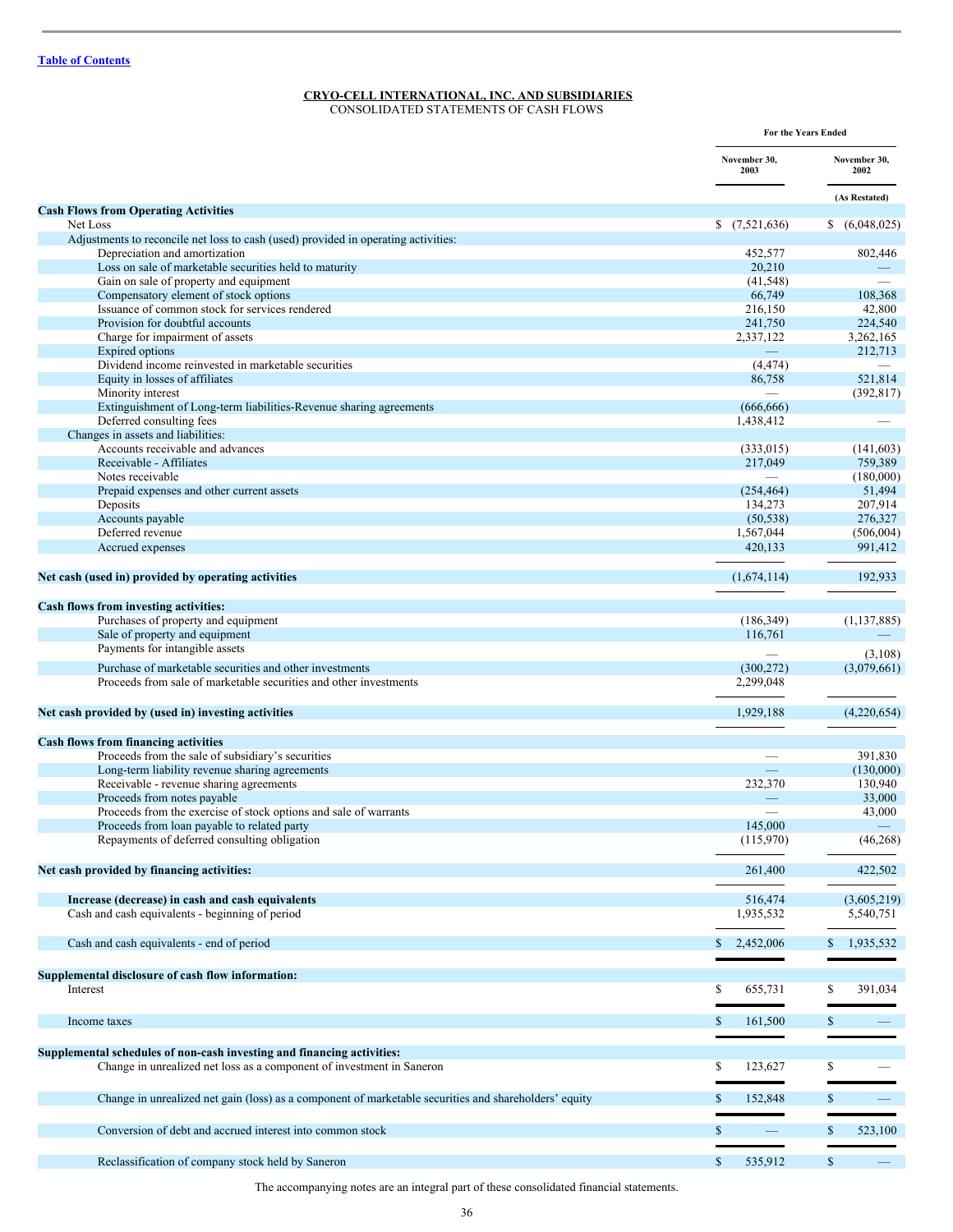#### <span id="page-36-0"></span>**CRYO-CELL INTERNATIONAL, INC. AND SUBSIDIARIES**

CONSOLIDATED STATEMENTS OF STOCKHOLDERS' (DEFICIT) EQUITY

FOR THE YEARS ENDED NOVEMBER 30, 2003 AND 2002

|                                                                                                    | <b>Common Stock</b> |           | <b>Additional</b><br>Paid-In |                          | Accumulated<br>Other           |                        | Total<br>Stockholders' |
|----------------------------------------------------------------------------------------------------|---------------------|-----------|------------------------------|--------------------------|--------------------------------|------------------------|------------------------|
|                                                                                                    | <b>Shares</b>       | Amount    | Capital                      | Treasury<br><b>Stock</b> | Comprehensive<br>Income (Loss) | Accumulated<br>Deficit | (Deficit) Equity       |
| Balance at December 1, 2001, as restated                                                           | 11,329,379          | \$113,285 | \$22,296,718                 |                          | \$.<br>42,496                  | \$(12,983,097)         | \$9,469,402            |
| Gain on sale of minority interest in Stem Cell<br>Preservation Technologies, Inc.                  |                     |           | 391,830                      |                          |                                |                        | 391,830                |
| Conversion of debt into Stem Cell Preservation<br>Technologies, Inc., common stock                 |                     |           | 523,100                      |                          |                                |                        | 523,100                |
| Minority interest share of capital contribution to<br>Stem Cell Preservation Technologies, Inc. by |                     |           |                              |                          |                                |                        |                        |
| Parent Company                                                                                     |                     |           | (521,049)                    |                          |                                |                        | (521,049)              |
| Reclassification of minority interest                                                              |                     |           | 128,232                      |                          |                                |                        | 128,232                |
| Net decrease in value of marketable securities                                                     |                     |           |                              |                          | (430, 493)                     |                        | (430, 493)             |
| Shares issued for services rendered                                                                | 10.000              | 109       | 42,691                       |                          |                                |                        | 42,800                 |
| Compensatory element of non-employee stock<br>options                                              |                     |           | 108,368                      |                          |                                |                        | 108,368                |
| Shares issued upon exercise of options                                                             | 13,000              | 130       | 42,870                       |                          |                                |                        | 43,000                 |
| Net loss                                                                                           |                     | _         | -                            |                          |                                | (6,048,025)            | (6,048,025)            |
| Balance at November 30, 2002, as restated                                                          | 11,352,379          | 113,524   | 23,012,760                   |                          | (387,997)                      | (19,031,122)           | 3,707,165              |
| Shares issued for services rendered                                                                |                     |           | 216,150                      |                          |                                |                        | 216,150                |
| Net increase in value of marketable securities                                                     |                     |           |                              |                          | 12,780                         |                        | 12,780                 |
| Compensatory element of non-employee stock<br>options                                              |                     |           | 66,749                       |                          |                                |                        | 66,749                 |
| Reclassification of Company shares to treasury<br>stock                                            |                     |           |                              | (535, 912)               | 263,695                        |                        | (272, 217)             |
| Net loss                                                                                           |                     |           |                              |                          |                                | (7,521,636)            | (7,521,636)            |
| Balance at November 30, 2003                                                                       | 11,352,379          | \$113,524 | \$23,295,659                 | \$ (535,912)             | (111, 522)<br>\$               | \$(26, 552, 758)       | \$(3,791,009)          |

The accompanying notes are an integral part of these consolidated financial statements.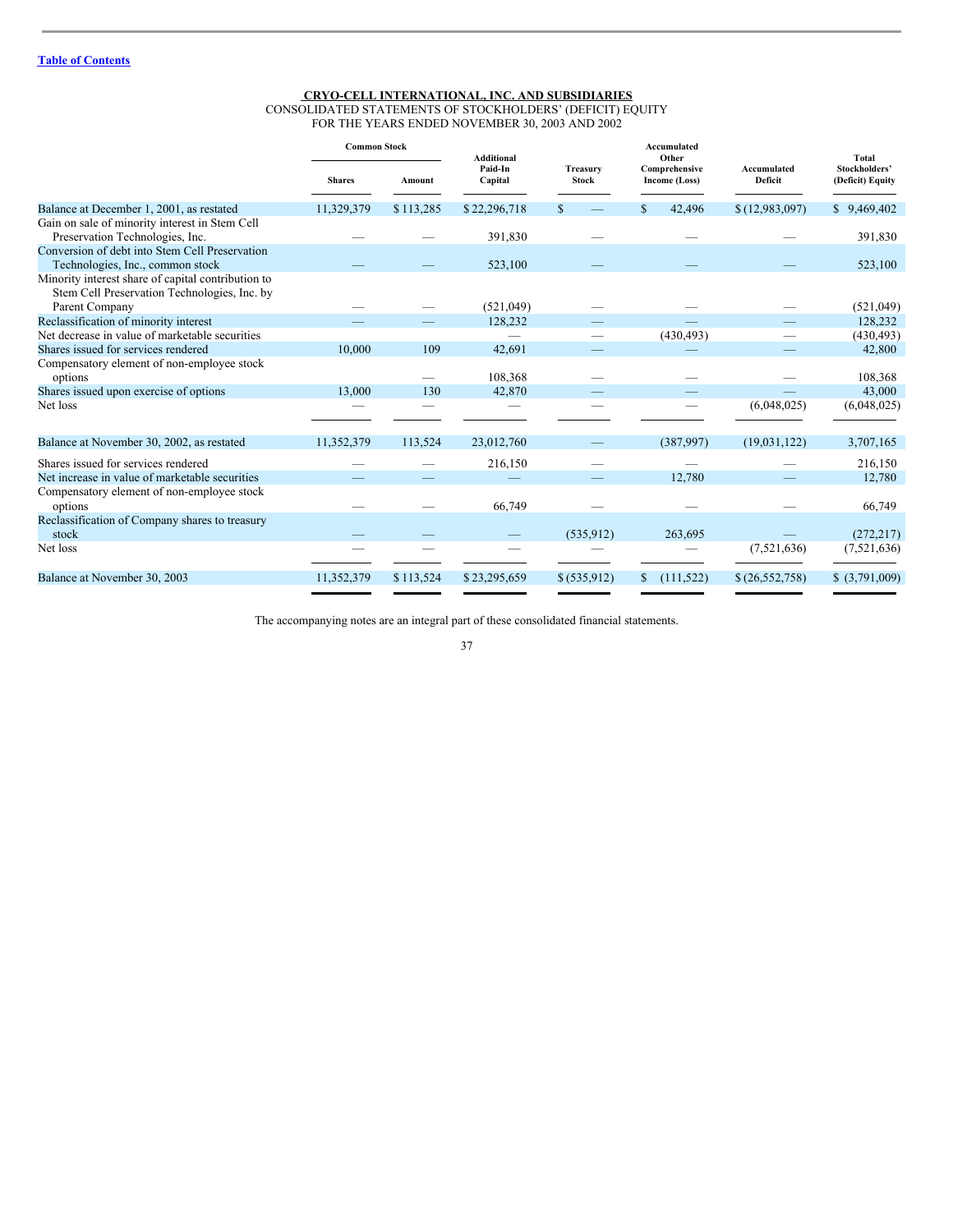#### <span id="page-37-0"></span>**CRYO-CELL INTERNATIONAL, INC. AND SUBSIDIARIES NOTES TO CONSOLIDATED FINANCIAL STATEMENTS NOVEMBER 30, 2003 and 2002**

# **NOTE 1 - SUMMARY OF CRITICAL AND SIGNIFICANT ACCOUNTING POLICIES**

# **Description of Business.**

CRYO-CELL International, Inc. ("the Company" or "CRYO-CELL") was incorporated in Delaware on September 11, 1989 and is located in Clearwater, FL. The Company is engaged in cryogenic cellular storage, with a focus on the processing and preservation of umbilical cord (U-Cord™) blood stem cells for autologous/sibling use. The revenues recognized to date have been from the sales of the U-Cord program to customers. The Company's headquarters facility in Clearwater, Florida handles all aspects of its business operations including the processing and storage of specimens. In October 2002 the Company introduced a dual storage program whereby a portion of newly processed specimens will be stored in the Company's Clearwater, Florida facility and the balance of the collected specimen will be stored at a facility in Arizona owned by a related party. The specimens are stored in commercially available cryogenic storage equipment.

The Company formed its then wholly owned Delaware subsidiaries, Safti-Cell, Inc., CCEL Immune System Technologies, Inc., Stem Cell Preservation Technologies, Inc. (formerly CCEL Expansion Technologies, Inc.) and CCEL Bio-Therapies, Inc., in 1993. In 2000 the Company formed Tumor Tissue Technology, Inc. and Stem Cell Preservation, Inc. CCEL Immune Technologies, Inc., Tumor Tissues Technology, Inc. and Stem Cell Preservation, Inc. did not have operations during fiscal years ended November 30, 2003 and 2002. As of November 30, 2001, no shares had been issued for any of these subsidiaries except for Stem Cell Preservation Technologies, Inc. (Note 2).

On October 10, 2001, Saneron Therapeutics, Inc. merged into one of the Company's wholly owned subsidiaries, CCEL Bio-Therapies, Inc. ('CCBT'), which then changed its name to Saneron CCEL Therapeutics, Inc. ('SCTI'). As part of the merger, the Company contributed 260,000 shares of its common stock, whose fair value was \$1,924,000 and 195,000 common shares of another of its subsidiaries, Stem Cell Preservation Technologies, Inc., whose fair value was \$3,900. At the conclusion of the merger, the Company retained a 43.42% minority interest in SCTI. The accompanying consolidated financial statements as of November 30, 2003 and 2002 reflect the investment in SCTI under the equity method of accounting.

On September 20, 2001, the Board of Directors authorized the exchange of a 90% interest in one of its subsidiaries, Safti-Cell, Inc., to Redrock Partners. Redrock Partners contributed land and plans to construct a new storage and preservation facility in Arizona that is now in use as described above. Prior to the exchange this subsidiary had no assets, liabilities or equity. In May 2001, Redrock Partners paid \$200,000 to acquire warrants that expire on May 31, 2006 for 100,000 shares of the Company's common stock at \$6.00 per share. One of the Redrock Partners became a director of the Company in October 2001 and is a shareholder of the Company.

In September 2000, the Company purchased a 6% equity interest in CRYO-CELL Europe, N.V. ('CCEU') for \$1,000,000. In fiscal 2001 the Company through a subsidiary, Stem Cell Preservation Technologies, Inc., ('SCPT') acquired an additional 1% of CCEU for \$150,000. The Company had an independent appraisal performed in February 2003 to determine the fair market value of this investment. As a result of this appraisal, the Company determined that the value of its investment has been impaired. Accordingly, the Company charged \$265,333 to operations as an asset impairment in fiscal 2002. The Company reviewed this investment during 2003 and determined that the investment had suffered further impairment. As a result, the Company charged \$739,667 to operations in fiscal 2003 which is included as an impairment of assets in the accompanying consolidated statements of operations and comprehensive loss.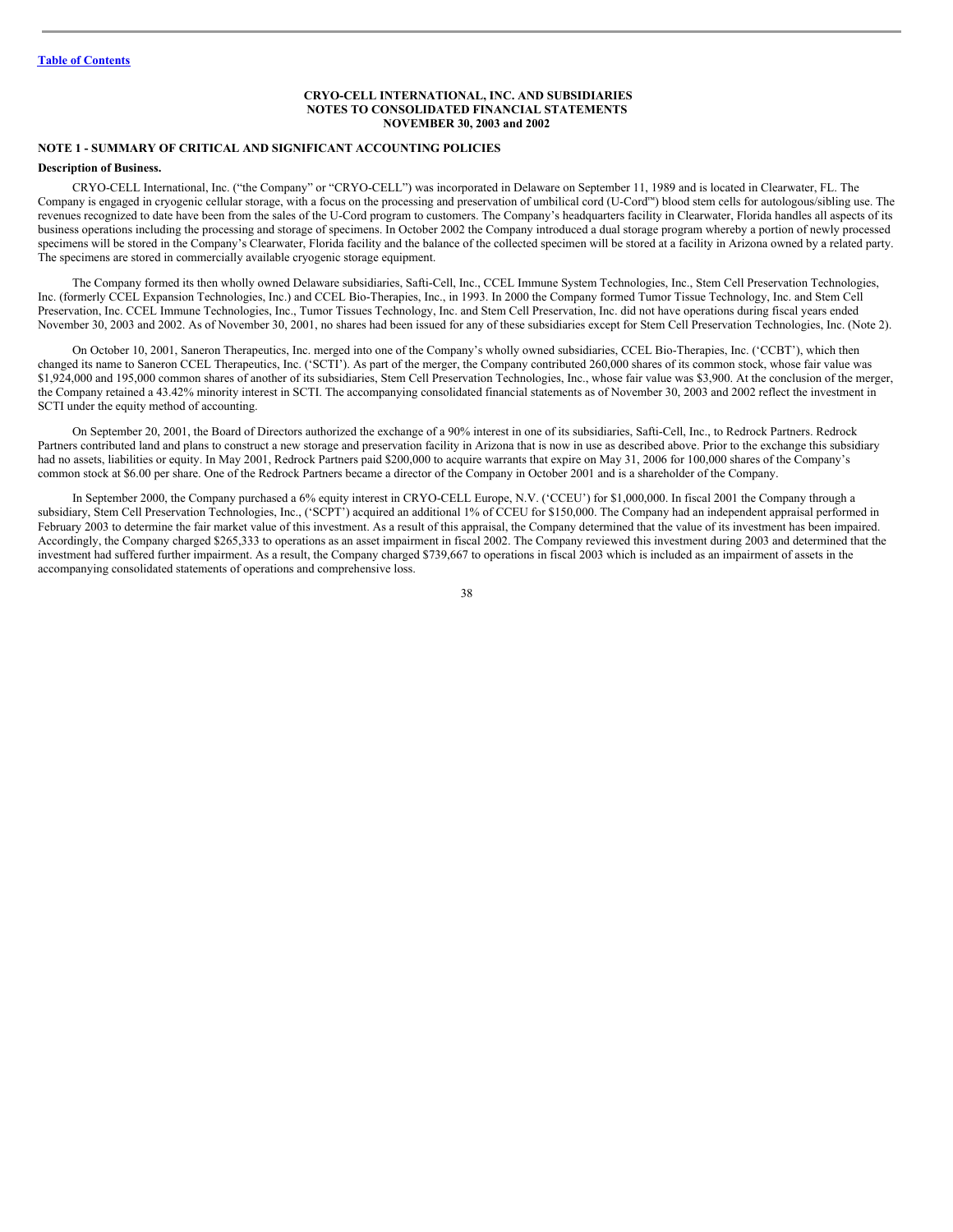The Company on August 28, 2001 purchased 21.9% of CRYO-CELL Italia, S.r.l. ('CCI') from CCEU for \$1,800,000. The purchase was effectively paid for through the exercise of stock options by CCEU to purchase 200,000 shares of the Company's common stock. SCPT in October 2001 acquired a 2.19% interest in CCI from CCEU for \$150,000. The purchase price of the interests in CCI by both the Company and SCPT included a 21.9% and 2.19% interest, respectively, in a yet to be formed umbilical cord blood bank entity which is planned to commence operations. The Company has the first right of refusal to purchase from CCEU its remaining 18.91% interest in CCI. On October 3, 2001, the Company issued CCEU 17,750 shares of the Company's common stock whose fair value at issuance was \$112,713 as payment for an option to acquire an additional 60% interest in CCEU for \$13,500,000. During fiscal year 2002 the Company decided not to exercise this option and accordingly, the Company charged to operations as other expense the cost of the option. Experts reviewed both of these investments for impairment and as of November 30, 2002 these assets were deemed to be impaired. As a result of this appraisal, the Company determined that the value of its investment had been impaired by \$1,398,075, which was originally charged to operations in fiscal 2002. In May 2003 the Company was advised that CCI was being forced to liquidate. Accordingly, the Company charged the remaining carrying value of \$478,500 to operations in fiscal 2002 as an asset impairment in connection with the 2002 restated consolidated financial statements.

#### **Basis of Presentation**

The accompanying consolidated financial statements have been prepared in accordance with accounting principles generally accepted in the United States of America.

The accompanying consolidated financial statements as of November 30, 2003 and 2002 and for the years then ended include the accounts of the Company and all of its subsidiaries. All intercompany transactions have been eliminated upon consolidation.

In April 2003, upon the advice of its then auditors, management reviewed its policy of recognition of revenue from the sale of revenue sharing agreements and annual storage fees. Management along with its prior auditors, who had previously opined upon the Company's consolidated financial statements for the years ended November 30, 2002 and 2001, sought the guidance of the staff of the Office of the Chief Accountant of the Securities and Exchange Commission. Based on discussions among the parties, management determined that the accounting treatment of the revenue sharing agreements and the storage revenue policies should be changed and the Company's previously issued consolidated financial statements (refer to Note 17) should be restated.

#### **Concentration of Risks**

Financial instruments that potentially subject the Company to concentrations of credit risk are principally cash and cash equivalent accounts in financial institutions, which often exceed the Federal Depository Insurance limit. The Company places its cash with high quality financial institutions and believes it is not exposed to any significant credit risk. The Company may from time to time invest some of its cash funds in certificates of deposit and bond investments maintained by brokers who are insured under Securities Investor Protection Corporation, (SIPC). The Company believes these are conservative investments with a low risk for any loss of principal. The Company regularly assesses its marketable security investments for impairment and adjusts it investment strategy as is deems appropriate.

The Company depends on one company for the source of its collection kits. However, the Company believes that alternative manufacturing sources are available.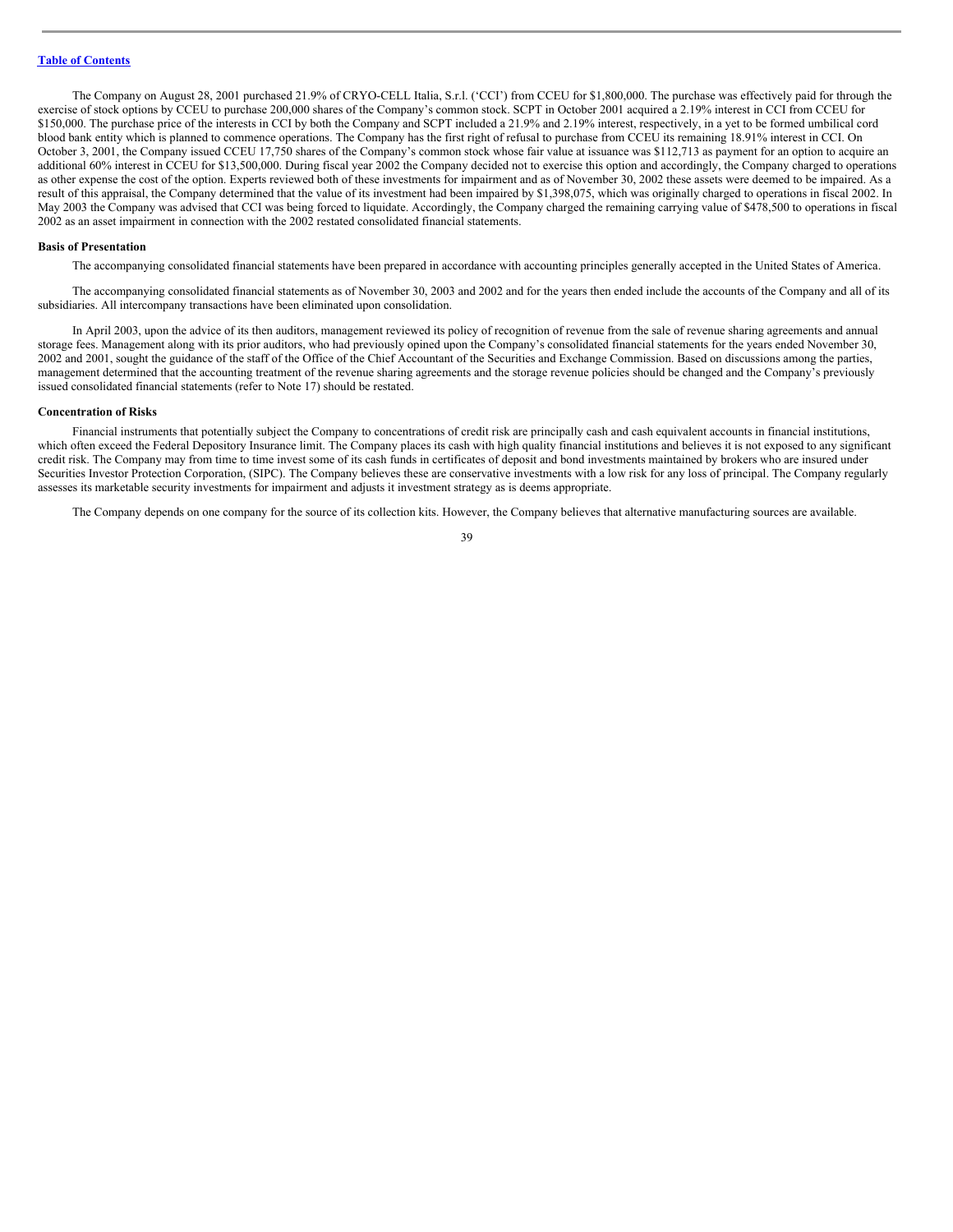#### **Use of Estimates**

The preparation of consolidated financial statements in conformity with accounting principles generally accepted in the United States of America requires management to make estimates and assumptions that affect the amounts and disclosures reported in the consolidated financial statements and accompanying notes. Accordingly, actual results could differ from those estimates.

## **Reclassifications**

Reclassifications have been made to the November 30, 2002 consolidated financial statements to conform to the November 30, 2003 presentation, including the reclassification of the minority interests into additional paid-in-capital. The aggregate losses attributable to the minority interest exceeded the minority's interest in the equity capital of the Company's majority owned subsidiary. As a result the minority interest on the consolidated balance sheet is reflected as \$0 and the Company recognizes 100% of the subsidiaries losses in the consolidated statements of operations and comprehensive loss.

#### **Revenue Recognition**

During the first quarter of 2003, the Company changed its method of recognizing enrollment fee revenue. Through November 30, 2002, the Company recognized enrollment fees upon completion of the enrollment into the U-Cord storage program. Beginning December 1, 2002, enrollment fees and the related direct incremental costs associated with these fees are deferred and recognized once the processing of the specimens is completed. The cumulative effective of the change as of November 30, 2002, would have been a reduction of the accumulated deficit of approximately \$102,000. The cumulative impact of the change is reflected in the twelve months ended November 30, 2003. Management does not believe that the impact of this adjustment is material to the operating results and earnings for the year ending November 30, 2003, or to prior years.

The Company also records revenue from processing and storage of specimens. The Company recognizes revenue from processing fees upon completion of processing and cellular storage fees ratably over the contractual storage period. The Company also records revenue from shipping and handling when earned and includes in revenue. Shipping and handling costs are expensed and included in cost of sales.

### **Revenue Sharing Agreements**

The Company has entered into Revenue Sharing Agreements ("RSAs") with various parties whereby these parties contracted with the Company for a percentage of future storage revenues the Company generates from clients in specific geographical areas. The parties typically pay the Company a non-refundable up-front fee for the rights to these future payments. The Company had recognized these non-refundable fees as revenue. The Company, after discussions with its prior auditors and the staff of the Office of the Chief Accountant at the SEC, presently records this up-front fee as a long-term liability. Given the criteria under which these RSAs are established, cash receipts from these contracts can fluctuate from period to period. The Company periodically, and at least annually, reviews its RSA receivables for collectibility. All payments made to the other parties to the RSAs are recognized as interest expense. At such time as the total payments can be determined, the Company will commence amortizing these liabilities under the effective interest method.

#### **License and Royalty Agreements**

The Company enters into licensing agreements with certain investors in various international markets in an attempt to capitalize on the Company's technology. The investors typically paid a licensing fee to receive Company marketing programs, technology and know-how in a selected area. The investor may be given a right to sell sublicense agreements as well. In addition to the license fee, the Company earns royalties on subsequent processing and storage revenues by the investor in the selected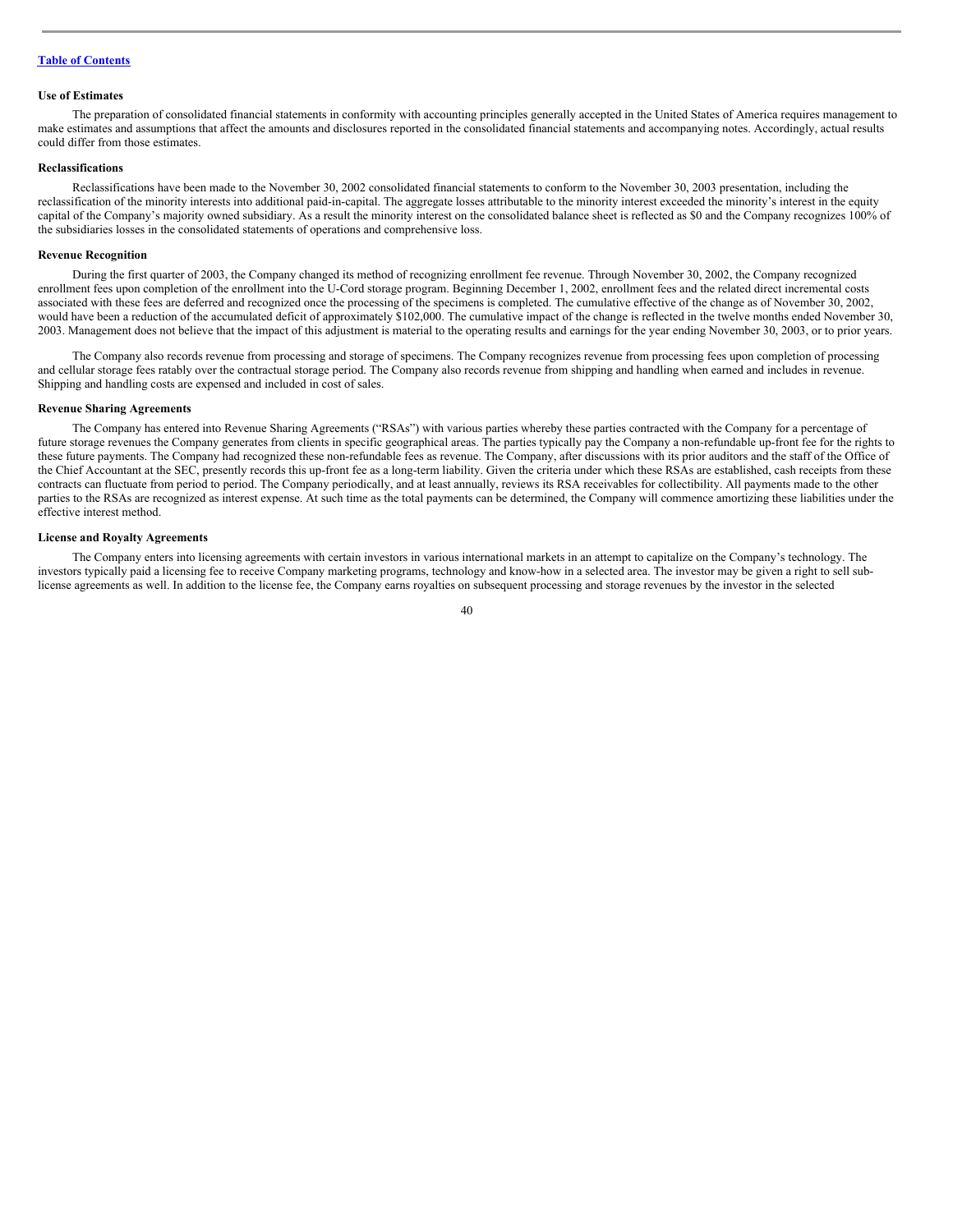area and a fee on any sub-license agreements that are sold by the investor where applicable. As part of the accounting for license and royalty revenue, the Company uses estimates and judgments in determining the timing and amount of revenue to recognize. The Company periodically, and at least annually, reviews license and royalty receivables for collectibility and, if necessary, will record an expense for an allowance for an uncollectible account.

#### **Cash and Cash Equivalents**

Cash and equivalents consist of highly liquid investments with an original maturity date at acquisition of three months or less. Included within cash and cash equivalents is a bond investment for \$1,798,856 as of November 30, 2003.

#### **Marketable Securities and Other Investments**

The Company has certain investments in certificates of deposit, bond investments and equity securities, which are categorized as marketable securities and other investments. The Company believes these are conservative investments with a low risk for any loss of principal. The Company regularly assesses its marketable security investments for impairment and adjusts its investment strategy as it deems appropriate. The Company classifies marketable securities and other investments as current in the accompanying consolidated balance sheets based on original maturity dates of less than one year.

#### **Accounts Receivable and Advances**

Accounts receivable consist of the amounts due from clients that have enrolled in the U-Cord processing and storage program and amounts due from license affiliates. Accounts receivable due from clients are due within 30 days and are stated at amounts due from clients net of an allowance for doubtful accounts. Accounts outstanding longer than the contractual payment terms are considered past due. The Company determines its allowance by considering the length of time accounts receivable are past due. The Company writes-off accounts receivable when they become uncollectible, and payments subsequently received on such receivables are credited to the allowance for doubtful accounts.

#### **Property and Equipment**

Property and equipment are stated at cost. Depreciation is provided primarily by the straight-line method over the estimated useful lives of the related assets. Leasehold improvements are amortized over the shorter of the respective life of the lease or the estimated useful lives of the improvements. Upon the sale or retirement of depreciable assets, the cost and related accumulated depreciation will be removed from the accounts and the resulting profit or loss will be reflected in income. Expenditures for maintenance, repairs and minor betterments are expensed as incurred. Estimated useful lives of property and equipment are as follows:

| Machinery and equipment | $5 - 10$ years |
|-------------------------|----------------|
| Furniture and fixtures  | $5 - 7$ years  |

## **Long-Lived Assets**

The Company evaluates the realizability of its long-lived assets in accordance with Statement of Financial Accounting Standards ("SFAS") No. 144, "Accounting for the Impairment or Disposal of Long-Lived Assets" ("SFAS No. 144"). SFAS No. 144 requires that one accounting impairment model be used for long-lived assets held and used and to be disposed of by sale, whether previously held and used or newly acquired, and broadens the presentation of discontinued operations to include more disposal transactions. Impairment is measured by comparing the carrying value of the long-lived asset to the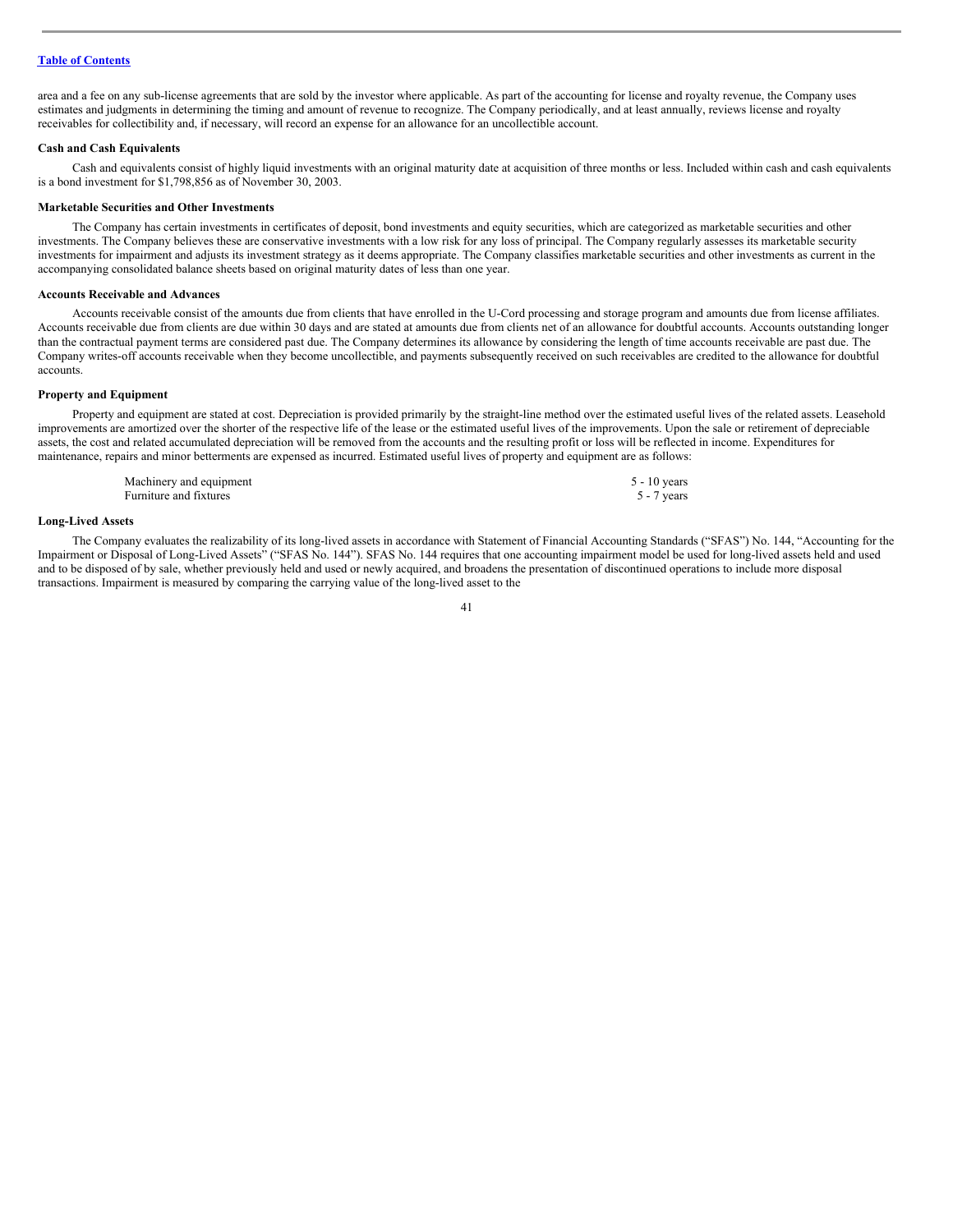estimated undiscounted future cash flows expected to result from uses of the assets and their eventual disposition. As of November 30, 2003 and 2002 the Company evaluated the realizability of its long-lived assets and recorded impairments of assets. As of November 30, 2003, the Company recorded an impairment of assets of \$771,000 with regards to the CCEL Cellular Storage Systems. As of November 20, 2002, the Company recorded an impairment of assets of \$1,117,461, of which \$679,678 related to the Company's third generation cryogenic preservation equipment and \$437,783, which was for the excess quantity of equipment.

#### **Investments**

The Company has made several significant investments in entities that operate in related businesses. The Company has made these investments in order to expand into international markets and be involved in the area of stem cell research. The Company accounts for these investments under either the cost or equity method, as applicable, and at least annually, reviews its investments for possible impairment and, if necessary, adjusts the carrying value of such investments.

#### **Deferred Consulting Fees**

During fiscal 2002, the Company entered into a long-term consulting agreement with the founder and prior Chairman and Chief Executive Officer to provide future consulting services to the Company. The Company initially recognized the present value of this agreement as a deferred consulting fee with a related deferred consulting obligation. During the fourth quarter 2003, the Company determined that the prior Chairman and Chief Executive Officer was no longer able to provide advisory services to the Board. As a result of this determination, the unamortized present value of the deferred consulting fee asset was recognized as an expense for the year ended November 30, 2003.

#### **Income Taxes**

Under the asset and liability method of SFAS No. 109 "Accounting for Income Taxes", deferred tax assets and liabilities are recognized for the estimated future tax consequences attributable to differences between financial statement carrying amounts of existing assets and liabilities and their respective tax bases. Deferred tax assets and liabilities are measured using enacted tax rates expected to be recovered or settled. Management is unable to determine if the utilization of the deferred tax asset is more likely than not and, accordingly, the tax asset has been fully reserved at November 30, 2003 and 2002.

#### **Research, Development and Related Engineering Costs**

Research, development and related engineering costs are expensed as incurred.

#### **Cost of Sales**

Cost of sales represents the associated expenses resulting from the processing, testing and storage of the U-Cord specimens.

#### **Fair Value of Financial Instruments**

The carrying amount of cash and cash equivalents approximates fair value due to the short-term maturity of the instruments. The carrying value of investments in marketable securities and other investments approximates fair value. The carrying amount of notes receivable represents fair value as the interest rate on the notes receivable approximates current interest rates to be received on similar current notes receivable.

Management believes that the carrying amount of the loan payable to related party represents fair value. The fair values of all other financial instruments are estimated by management to approximate carrying amounts.

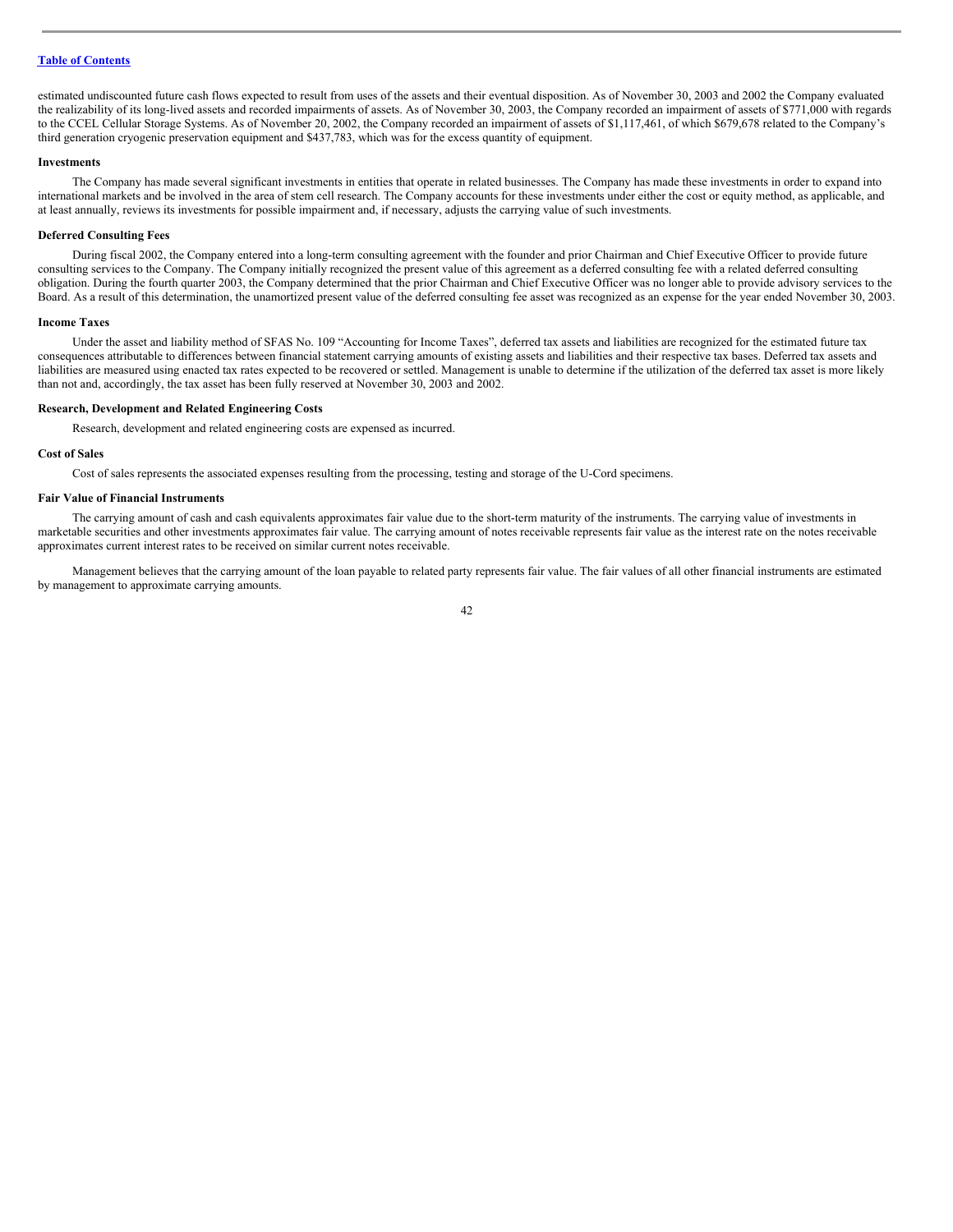#### **Loss per Common Share**

The Company follows the provisions of SFAS No. 128, "Earnings Per Share" ("SFAS 128") which requires the disclosure of basic and diluted earnings per common share for all periods presented. Loss per share is based on net loss and not comprehensive loss. Basic and diluted earnings per share were computed by dividing net loss by the weighted average number of common shares outstanding during the period. The Company did not present diluted earnings per share, as the effect of potentially dilutive shares from outstanding stock options would be antidilutive.

#### **Employees Stock Plans**

The Company accounts for employee stock options under Accounting Principles Board Opinion No. 25 ("APB No. 25"). In October 1995, the FASB issued SFAS No. 123, "Accounting for Stock-Based Compensation" ("SFAS No. 123"), which is effective for years beginning after December 15, 1995. SFAS No. 123 established financial accounting and reporting standards for stock-based employee compensation plans. The statement defines a fair value based method of accounting for an employee stock option or similar equity instrument and encourages all entities to adopt that method of accounting for all of their stock compensation plans. However, it also allows an entity to continue to measure compensation costs for those plans using the intrinsic value based method of accounting prescribed by APB No. 25, but requires pro forma disclosure of net income and earnings per share for the effects on compensation expense had the accounting guidance for SFAS No. 123 been adopted. Certain stock options have been issued to consultants and accounted for under SFAS No. 123.

On December 31, 2002, the FASB issued SFAS No. 148, "Accounting for Stock-Based Compensation-Transition and Disclosure" ("SFAS No. 148"). SFAS No. 148 amends SFAS No. 123 to provide alternative methods of transition to SFAS No. 123's fair value method of accounting for stock-based employee compensation. SFAS No. 148 also amends the disclosure provisions of SFAS No. 123 to require disclosure effects of an entity's accounting policy with respect to stock-based employee compensation on reported earnings in interim consolidated financial statements. The disclosure provisions of SFAS No. 148 are applicable to all companies with stock-based employee compensation. SFAS No. 148 was effective for fiscal years ending after December 15, 2002 and for interim periods beginning after December 15, 2002. The Company does not plan to transition to the fair value based method of accounting for stock-based employee compensation and has adopted the disclosure requirements of SFAS 148 as of December 1, 2002.

Had SFAS No. 123 been implemented, the Corporation's net loss and loss per share would have been increased to the amounts indicated below for the years ended November 30, 2003 and November 30, 2002:

|                                                                                                          | <b>Year Ended</b> |                      |    |                                       |
|----------------------------------------------------------------------------------------------------------|-------------------|----------------------|----|---------------------------------------|
|                                                                                                          |                   | November 30,<br>2003 |    | November 30.<br>2002<br>(as restated) |
| Net Loss, as reported                                                                                    |                   | (7,521,636)          |    | \$ (6,048,025)                        |
| Deduct: Total stock-based employee compensation expense determined under fair value based method for all |                   |                      |    |                                       |
| awards                                                                                                   |                   | (574, 073)           |    | (170, 456)                            |
| Pro forma net loss                                                                                       |                   | \$ (8,095,709)       |    | \$(6,218,481)                         |
| Loss per share:                                                                                          |                   |                      |    |                                       |
| Basic and diluted-as reported                                                                            |                   | (.66)                | \$ | (.53)                                 |
| Basic and diluted-pro forma                                                                              |                   | (.71)                |    | (.55)                                 |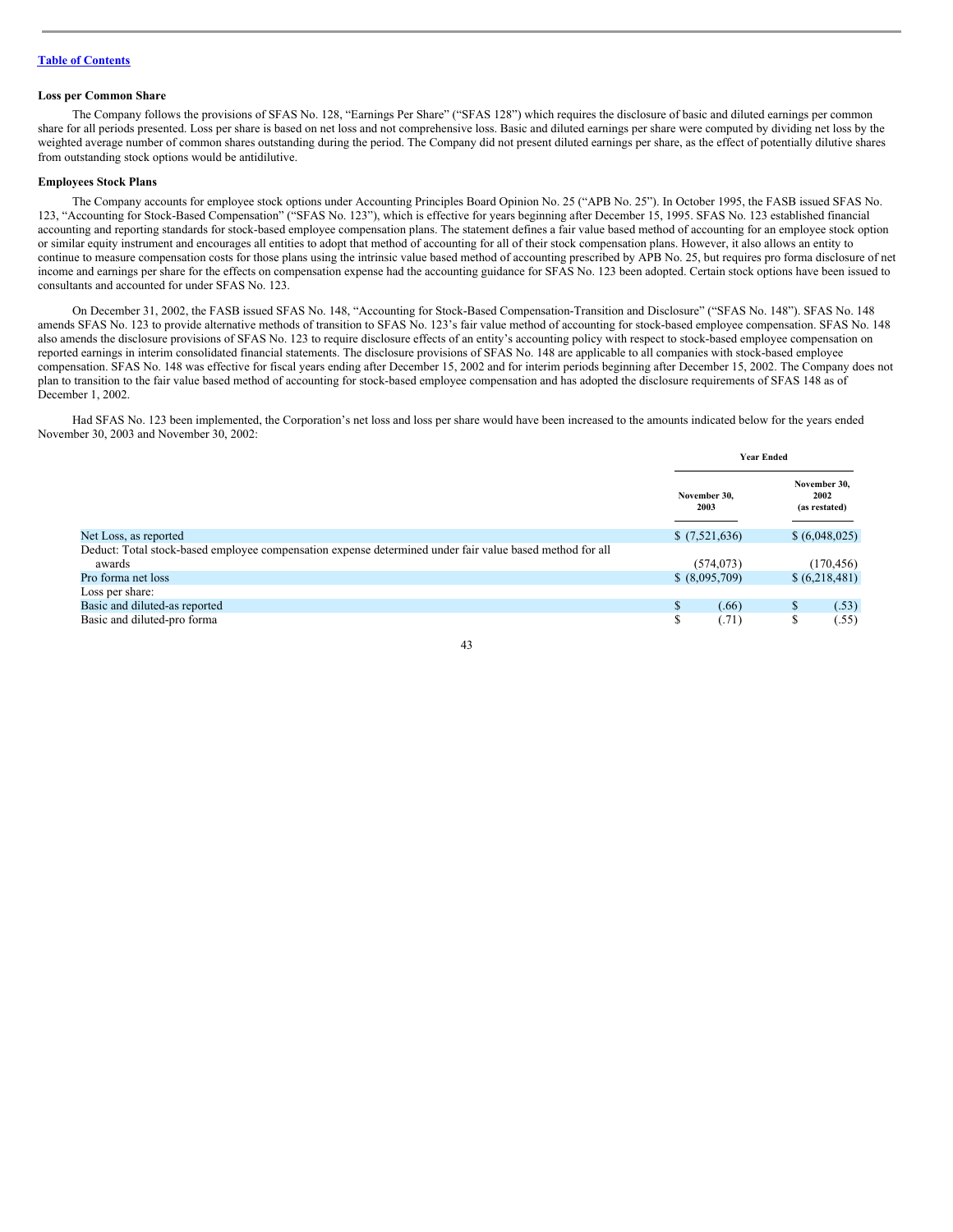#### **Recently Issued Accounting Pronouncements**

In May 2003, the FASB issued SFAS No. 150 "Accounting for Certain Financial Instruments with Characteristics of Both Liabilities and Equity". This statement establishes standards for how an issuer classifies and measures certain financial instruments with characteristics of both liabilities and equity that are entered into or modified after May 31, 2003. The adoption of this statement did not have a material impact on the Company.

In January 2003, the FASB issued FASB Interpretation No. 46 (FIN 46),*Consolidation of Variable Interest Entities,* which was revised in December 2003. Application of FIN 46 is required in financial statements of public entities that have interests in variable interest entities for periods ending after December 15, 2003. Application by public entities for all other types of entities is required in financial statements for periods ending after March 15, 2004. The Company is currently evaluating the impact FIN 46 will have on Company for 2004.

#### **NOTE 2 – STEM CELL PRESERVATION TECHNOLOGIES, INC.**

In 2001, CRYO-CELL announced the decision to spin off its subsidiary, Stem Cell Preservation Technologies, Inc. ("SCPT"), through the distribution of shares of SCPT common stock to CRYO-CELL's stockholders of record on August 31, 2001. These shares were not distributed. SCPT was a development stage company, which was to be involved in the development of marketing programs for the collection and preservation of adult stem cells.

On November 1, 2001, SCPT offered for sale 1,250,000 shares of its common stock at \$2.00 per share in a private placement offering through a private placement agent, Newbridge Securities Corporation, a subsidiary of FHIC. The placement agent was to receive a commission of 10% of the gross proceeds from the offering and a nonaccountable expense reimbursement of 3% of the gross sale proceeds. The placement agent originally was to receive warrants to acquire 25,900 common shares exercisable at \$2.20 per share. As per the May 22, 2002 debt conversion agreement (see below), the warrant issuance was cancelled in exchange for the issuance of 22,500 common shares. The number of shares purchasable under these warrants is equal to 10% of the shares sold under the private offering. The offering period originally terminated on December 31, 2001 but was extended until February 28, 2002. By the closing of the offering on February 28, 2002, accredited investors subscribed for 259,000 common shares at \$2.00 per share for a total of \$518,000. Offering costs amounted to \$126,170.

On May 22, 2002, FHIC agreed to convert the \$500,000 note and accrued interest thereon into 250,000 shares of SCPT's common stock and was paid an incentive fee of \$20,000 to convert the note into the common shares. The conversion agreement also required FHIC to reduce the 250,000 shares of SCPT's common stock received as additional compensation under the original terms of the July 2001 financing agreement to 150,000 shares in full satisfaction.

In August 2002, CRYO-CELL contributed \$600,000 cash and 645,161 shares of its common stock (valued at \$2,400,000 on the date of contribution) to SCPT to acquire a revenue sharing agreement for the States of Illinois and New York from SCPT. The transaction was accounted for on each entity's books at historical cost, with no cost basis for the stock. The additional contribution and the related revenue sharing agreement are eliminated upon consolidation.

Through November 30, 2003, aggregate losses attributable to the minority interest exceeded the minority's interest in the equity capital of SCPT. As a result, minority interest on the balance sheet as of November 30, 2003 and 2002 is reflected at \$0, and CRYO-CELL has recognized 100% of the losses of SCPT in its statements of operations and comprehensive loss during the fiscal year ended November 30, 2003 and 2002, of approximately \$93,000 and \$128,000, respectively.

In August 2003, SCPT received a \$100,000 interest-bearing loan from an officer, director and shareholder of SCPT (and who is a shareholder of CRYO-CELL) to fund its operations. On November 20, 2003, the loan agreement was amended to allow additional loans to SCPT of \$45,000. The note, including interest of 4%, is due on September 5, 2004. SCPT has pledged 345,161 shares of the CRYO-CELL common stock held by SCPT to secure this note. On December 28, 2003, SCPT entered into an additional, separate loan agreement with the officer, director and shareholder of SCPT for up to \$50,000. The loan, including accrued interest at a rate of 5%, is due on demand, no later than December 31, 2004. SCPT pledged an additional 100,000 shares of the CRYO-CELL common stock held by SCPT as collateral for this note.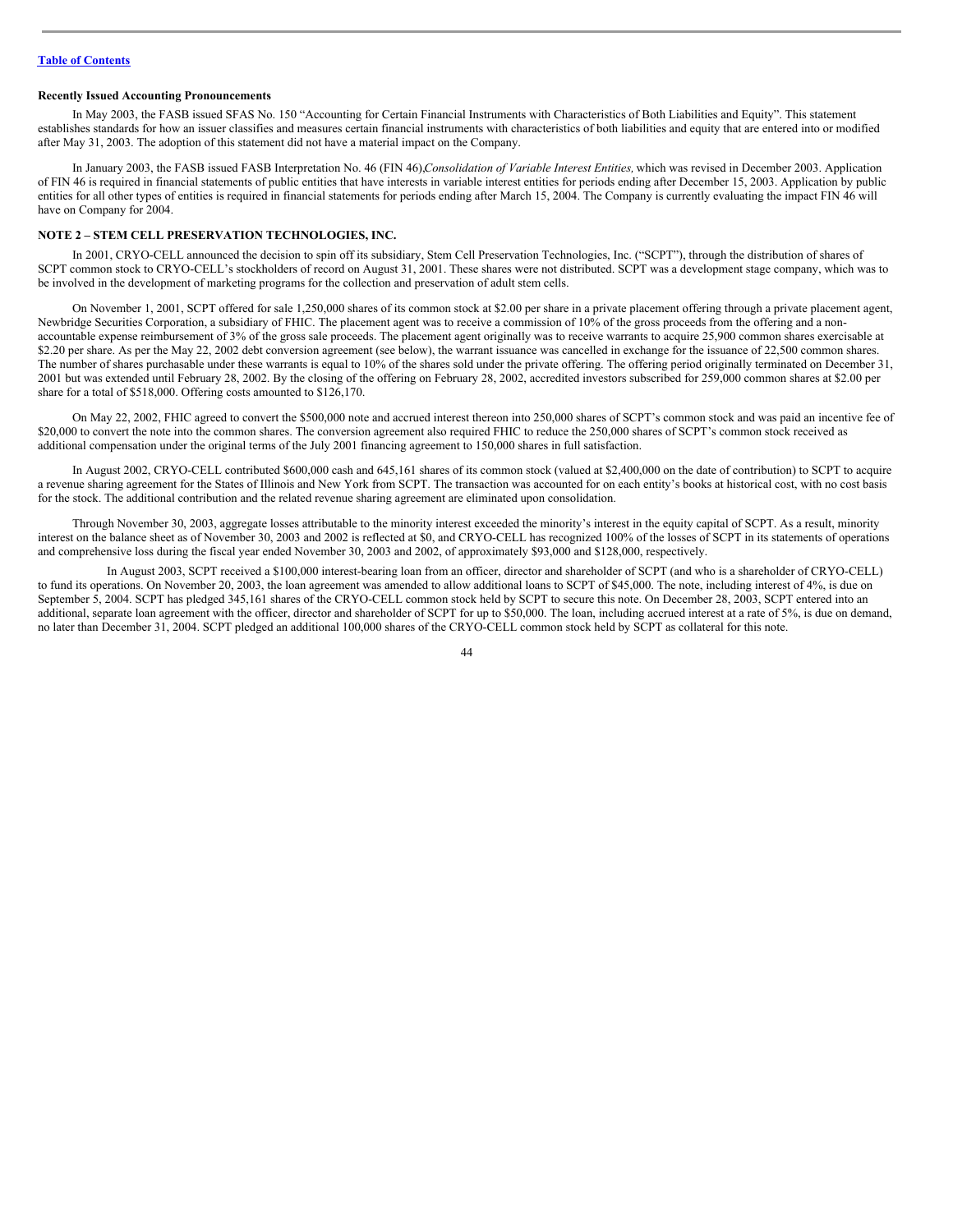On January 29, 2004, CRYO-CELL announced the decision to close SCPT, following the resignation of SCPT's Board of Directors and management, and advised the CRYO-CELL shareholders that the distribution of SCPT shares would not be completed. CRYO-CELL rejected restructuring proposals made by SCPT's management. SCPT's management proposed to repurchase the SCPT stock held by CRYO-CELL, so that SCPT would not longer be a subsidiary of CRYO-CELL. CRYO-CELL's Board of Directors formed a special sub-committee to consider the restructuring proposals presented by SCPT's management. CRYO-CELL concluded that SCPT required significant additional funding to complete the repurchase and to remain in operation, and SCPT's proposals all would have required CRYO-CELL to make significant cash expenditures. In rejecting the SCPT proposals, CRYO-CELL's investment to date in SCPT, the failure of SCPT management to submit acceptable business plans, and the need for CRYO-CELL to conserve its capital for its core business were all considered. CRYO-CELL had no assurance that SCPT had concrete credible operational, marketing, or financing plans. At November 30, 2003 and 2002, CRYO-CELL owned 11,500,000 (86.6%) shares of SCPT. See Note 14 and 15 regarding Revenue Sharing Agreements and Related Party Transactions. In accordance with SFAS No. 144, the closing of SCPT does not represent a discontinued operation as of November 30, 2003.

The CRYO-CELL Board intends to pursue every available option to minimize the losses incurred from the terminated spin-off. CRYO-CELL may pursue the SCPT business opportunity in the future.

## **NOTE 3- MARKETABLE SECURITIES AND OTHER INVESTMENTS.**

The Company has certain investments in marketable securities and a bond investment, which are categorized as marketable securities on the accompanying balance sheets and accounted for under SFAS 115, "Accounting for Certain Debt and Equity Instruments" ("SFAS No. 115"). Marketable securities were \$1,266,179 and \$3,127,843 at November 30, 2003 and 2002, respectively. In accordance with SFAS 115, the Company recorded a realized loss of approximately \$20,210 and \$0 for the twelve months ended November 30, 2003 and 2002, respectively, in conjunction with certain marketable securities. The bond investment of approximately \$1,800,000 as of November 30, 2002, had been classified as held to maturity and has been recorded at amortized cost in accordance with SFAS 115. Also included within marketable securities on the accompanying consolidated balance sheet as of November 30, 2003 are certificates of deposits of approximately \$1,068,000 recorded at cost that are not accounted for under SFAS 115.

#### Other Investments

The Company uses the guidance in SFAS No. 115 as described above, to account for the other investment. The fair value of other investments as of November 30, 2003 and 2002 was \$30,780 and \$12,960, respectively, and the unrealized holding loss recorded as a component of stockholders equity on other investments was \$185,220 and \$203,040 as of November 30, 2003 and 2002, respectively.

#### **NOTE 4 - INVESTMENTS IN AFFILIATES.**

#### **Saneron CCEL Therapeutics, Inc.**

For the year ended November 30, 2002 and 2003, the Company has ownership interest of approximately 43% in Saneron, which is accounted for under the equity method of accounting, along with approximately \$1,300,000 and \$684,000, respectively, that represents goodwill and is reflected in the investment balance. In February 2003 and November 30, 2003, independent valuations appraised the Company's approximate 43% interest in Saneron at \$3,000,000 and \$900,000, respectively. As of November 30, 2003, the decline is considered other than temporary due to the permanent decline in the value of the Company's 43% interest in 2003, the Company recorded a charge of approximately \$616,000 to impairment of assets, to properly reflect the investment balance as of November 30, 2003. As of November 30, 2003 and 2002, the net Saneron investment, is reflected on the consolidated balance sheets at approximately \$799,300 and \$1,915,000, respectively.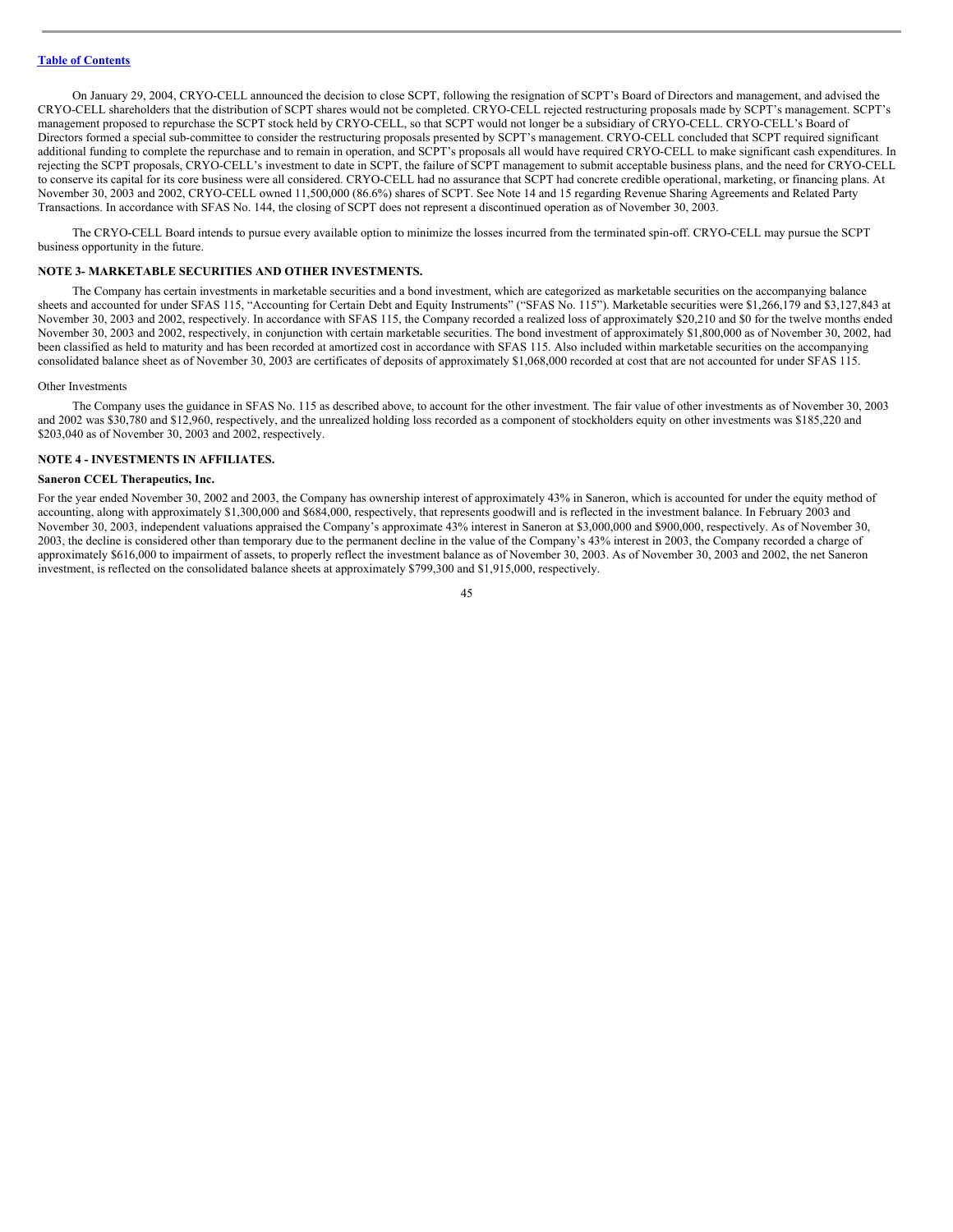For the fiscal year ended November 30, 2003 and 2002, the Company recorded equity in losses of Saneron operations of approximately \$86,800 and \$303,000, respectively. During fiscal year 2003, the Company identified certain stock awards that were granted by SCTI at below fair market value to certain members of SCTI management who represent owners of SCTI and serve on the SCTI's board of directors. As a result, the Company recorded approximately \$258,000 in equity losses of affiliates related to compensation expense that resulted from the stock awards.

As of November 30, 2003, the Company has classified the initial value of Company stock held by Saneron of approximately \$835,000 within stockholders' equity including \$536,000 in treasury stock.

#### **CRYO-CELL Europe N V**

In September 2000, the Company purchased a 6% equity interest in CCEU for \$1,000,000. In October 2001 the Company's subsidiary, SCPT acquired a 1% interest in CCEU for \$150,000. The Company charged operations \$145,000 in fiscal 2002 to reflect its pro rata share of CCEU's operations. The Company had an independent appraisal performed in February 2003 to determine the fair market value of this investment. As a result of this appraisal, the Company determined that the value of its investment has been impaired. Accordingly, the Company charged \$265,333 to operations as an asset impairment for the year ended November 30, 2002. In fiscal 2003, the Company evaluated its investment in CCEU taking into consideration declines in CCEU's financial results through December 31, 2002, independent valuations performed on CCEU through May 2003, and verbal representations from CCEU management to Company management regarding the current value of the Company's investment in CCEU and CCEU's requirements for additional financing to meet obligations in the normal course of business in 2004. As a result, the Company recorded a \$739,670 charge, in 2003, included in impairment of assets, to write-off the investment due to a decrease in the market value that is considered to be other than temporary.

On October 3, 2001, the Company issued to CCEU, 17,750 shares of the Company's common stock, whose fair value at issuance was \$112,713, as payment for an option to acquire an additional 60% interest in CCEU for \$13,500,000. The Company decided not to exercise this option and accordingly, the Company charged \$112,713 to operations as other expense in fiscal 2002.

#### **CRYO-CELL Italia, S.r.l.**

On August 28, 2001, the Company purchased a 21.9% interest in CCI from CCEU valued at \$1,800,000. SCPT, simultaneous with its investment in CCEU referred above, also acquired a 2.19% interest in CCI from CCEU for \$150,000 in cash. The Company's equity purchase of \$1,800,000 was facilitated by the exercise of previously issued stock options from CCEU (see "Note 10 – Commitment and Contingencies"). The Company's investments in shares of CCI were in anticipation of CCI's opening of an umbilical cord blood bank within Italy. In connection with its purchase of an interest in CCI, the Company also received a first right of refusal to purchase from CCEU its remaining 18.91% interest in CCI. The excess of cost of the investment in CCI over the book value of Italia at the time of acquisition was approximately \$1,950,000. The Company originally recorded its effective 24.09% interest (on a combined basis with SCPT) in CCI under the equity method, with approximately the cost of the Company's cost of the equity investment. The Company charged operations \$73,425 in fiscal 2002 to reflect its pro rata share of CCI's operations. The Company had an independent appraisal performed in February 2003 to determine the fair market value of this investment. As a result of this appraisal, the Company determined that the value of its investment had been impaired by \$1,398,075, which was originally charged to operations in fiscal 2002. In May 2003 the Company was advised that CCI was being forced to liquidate. Accordingly, the Company charged the remaining carrying value of \$478,500 to operations in fiscal 2002 as an asset impairment in connection with the 2002 restated consolidated financial statements.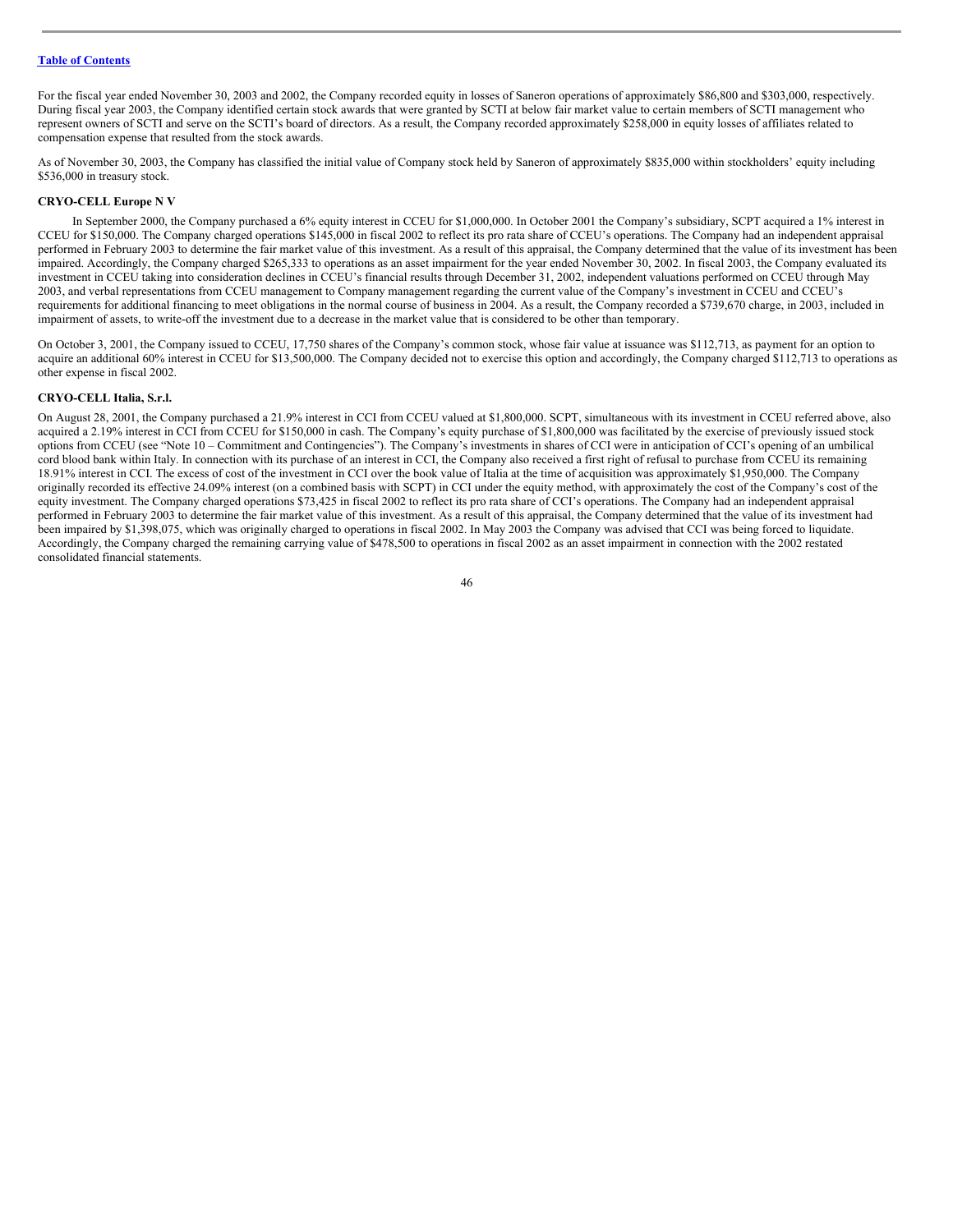# **NOTE 5 - PROPERTY AND EQUIPMENT.**

The major classes of property and equipment are as follows:

|                                 | 2003        | 2002<br>(as restated) |
|---------------------------------|-------------|-----------------------|
| Condominium                     | \$          | 85,000<br>\$          |
| Furniture and equipment         | 1,805,571   | 1,641,041             |
| Cellular storage units          | 150,000     | 150,000               |
| Leasehold improvements          | 417,856     | 402,338               |
| Equipment not placed in service | 246,512     | 1,242,211             |
|                                 |             |                       |
|                                 | 2,619,939   | 3,520,590             |
| Less: Accumulated Depreciation  | (1,265,320) | (887,759)             |
|                                 | \$1,354,619 | \$2,632,831           |
|                                 |             |                       |

Depreciation expense was \$408,348 in 2003 and \$642,218 in 2002 and is included in cost of sales and depreciation and amortization expense in the accompanying consolidated financial statements.

## **NOTE 6 - IMPAIRMENT OF PROPERTY AND EQUIPMENT.**

The Company pioneered several technologies that allow for the processing and storage of specimens in a cryogenic environment.These technologies include the storage of fractionated (separated) U-Cord™ stem cells and the development and patenting of the first computer controlled, robotically operated cryogenic storage system (CCEL Cellular Storage System). During the fourth quarter of fiscal 2003, the Company made the strategic decision to terminate further utilization of the CCEL Cellular Storage System and abandon further construction of the units. The Board of Directors formally approved this decision in January 2004. This decision was based on the conclusion that the Company's resources are best utilized for market development and expansion of services. The decision to terminate utilization of the technology resulted in a \$771,000 impairment charge in fiscal 2003 in order to reflect the CCEL Cellular Storage System at fair value. This impairment charge is included in impairment of assets in the accompanying consolidated statements of operations and comprehensive loss. The CCEL Cellular Storage System is included in cellular storage units and equipment not placed in service in the table in Note 5. The Company intends to dispose of this equipment during 2004. The Company currently stores all specimens in commercially available cryogenic equipment.

During fiscal 2002 the Company reviewed its long-lived assets and determined that certain equipment was not being fully utilized and would be not be utilized in the foreseeable future and had suffered permanent impairment in value. The aggregate charge to operations was \$1,117,461 of which \$679,678 related to the Company's third generation cryogenic preservation equipment ('CCEL III'), which is being abandoned. The other \$437,783 charge to operations was for the excess quantity of equipment.

## **NOTE 7 - ACCRUED EXPENSES.**

Accrued expenses and other withholdings are as follows:

|                                             |      | November 30, |                       |           |
|---------------------------------------------|------|--------------|-----------------------|-----------|
|                                             | 2003 |              | 2002<br>(as restated) |           |
| Consultants and patent costs                | S    | 1,034        | \$                    | 1,137     |
| State income and franchise taxes            |      | 20,876       |                       | 161,500   |
| Legal and accounting                        |      | 185,826      |                       | 606,850   |
| Research, development and engineering costs |      | 43.761       |                       | 210,000   |
| Payroll and payroll taxes                   |      | 66,979       |                       | 116,665   |
| Patent infringement judgment                |      | 1,102,968    |                       |           |
| General expenses                            |      | 216,096      |                       | 121,255   |
|                                             |      |              |                       |           |
|                                             | S    | 1,637,540    | S                     | 1,217,407 |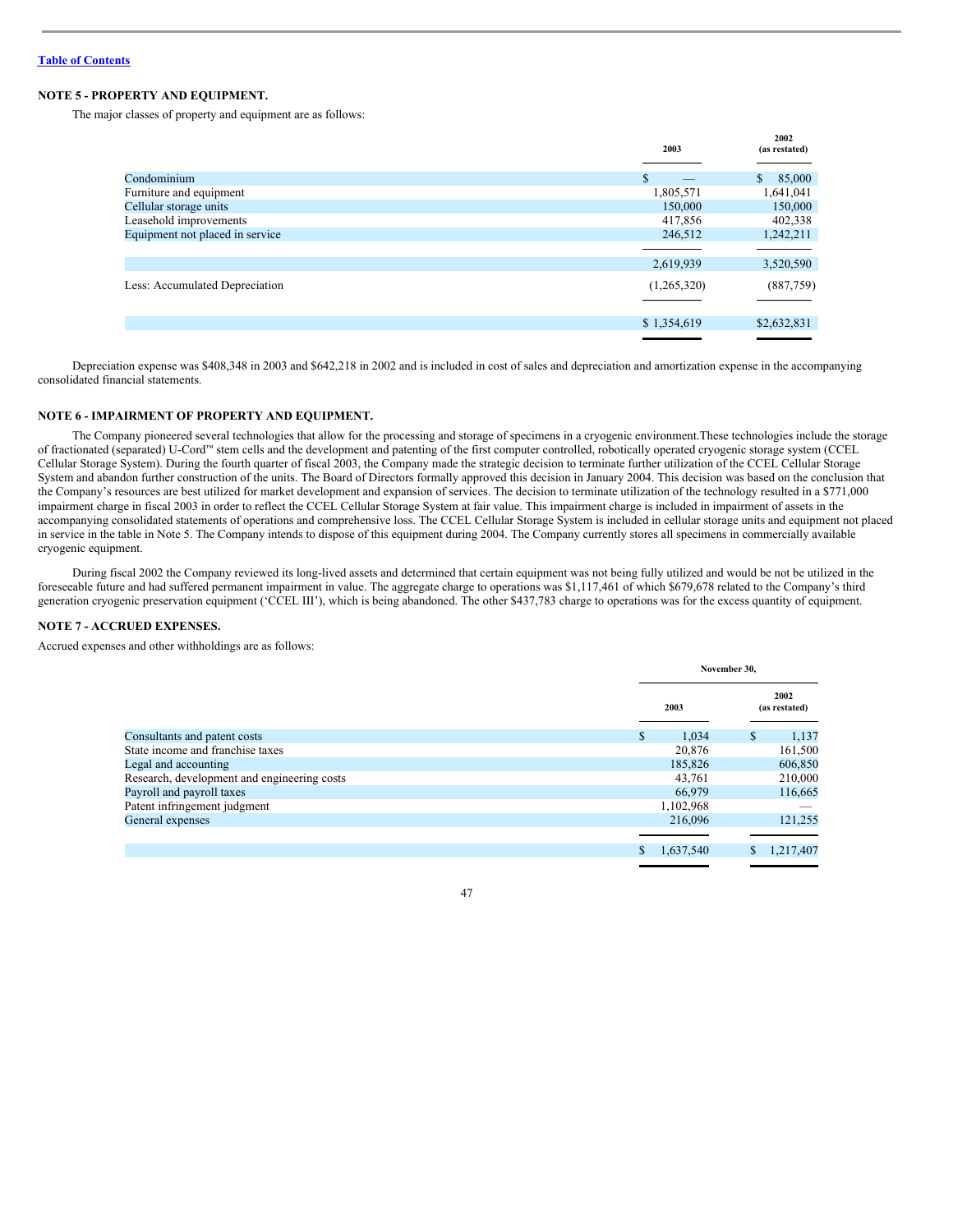## **NOTE 8 - INCOME TAXES.**

The Company has no provisions for current or deferred federal income taxes for the years ended November 30, 2003 and 2002. The tax provision amounts for November 30, 2003 and 2002, relate soley to current state taxes.

As of November 2003 and 2002 the tax effects of temporary differences that give rise to the deferred tax assets are as follows:

|                                                 |              | November 30,          |
|-------------------------------------------------|--------------|-----------------------|
|                                                 | 2003         | 2002<br>(as restated) |
| Deferred tax assets:                            |              |                       |
| Deferred income                                 | \$ 2,079,000 | \$1,992,000           |
| Net operating loss carryforwards                | 4,802,000    | 1,536,000             |
| Tax over book basis in unconsolidated affiliate | 1,876,000    | 1,243,000             |
| Valuation receivables                           | 75,000       | 97,000                |
| Depreciation and amortization                   | (606,000)    | (224,000)             |
| Property asset impairment                       | 695,000      | 366,000               |
| Accrued payroll                                 | 145,000      |                       |
| Other                                           | 98,000       | 157,000               |
|                                                 |              |                       |
|                                                 | 9,164,000    | 5,167,000             |
| Less: Valuation allowance                       | (9,164,000)  | (5,167,000)           |
|                                                 |              |                       |
|                                                 |              | \$                    |
|                                                 |              |                       |

A valuation allowance covering the deferred tax assets of the Company for November 30, 2003 and 2002, has been provided as the Company does not believe it is "more likely than not" that the future income tax benefits will be realized.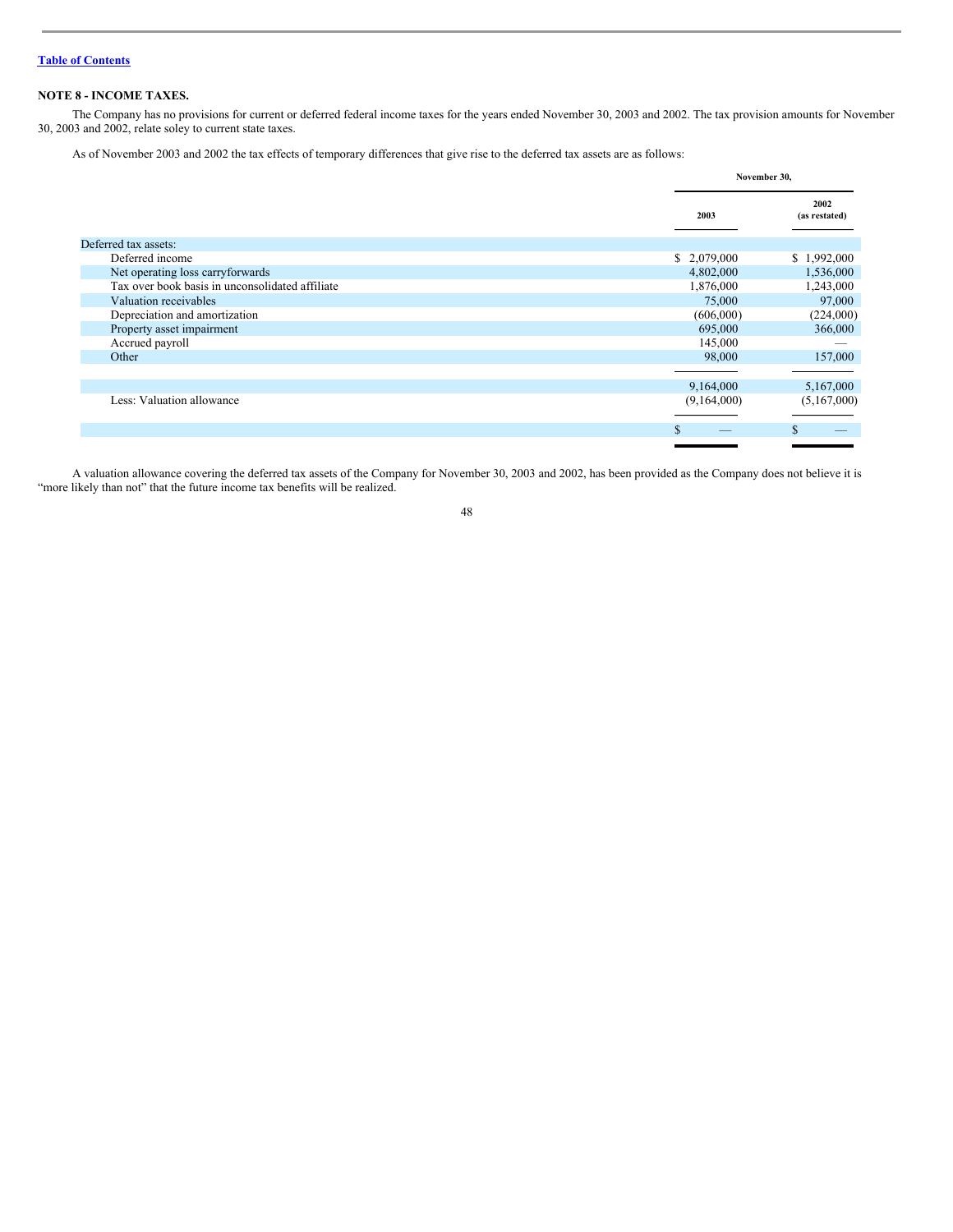The Company has unused net operating losses available for carryforward to offset future federal taxable income. The Tax Reform Act of 1986 contains provisions that limit the utilization of net operating losses if there has been an "ownership change". Such an "ownership change" as described in Section 382 of the Internal Revenue code may limit the Company's utilization of its net operating loss carryforwards. The net operating loss carryforwards expire during the following year and amounts:

| Year | Amount       |
|------|--------------|
|      |              |
| 2009 | S<br>133,252 |
| 2010 | 295,551      |
| 2011 |              |
| 2012 | 1,008,833    |
| 2018 | 1,783,543    |
| 2019 | 577,175      |
| 2020 | 1,357,991    |
| 2021 |              |
| 2022 | 4,221,490    |
| 2023 | 3,355,801    |
|      |              |
|      | \$12,733,636 |
|      |              |

A reconciliation of income tax benefits with the amount of tax computed by applying the federal statutory rate to pretax income follows:

|                                                                              |                   | For the Years Ended November 30, |                    |               |
|------------------------------------------------------------------------------|-------------------|----------------------------------|--------------------|---------------|
|                                                                              | 2003              | $\frac{9}{0}$                    | 2002<br>(restated) | $\frac{0}{0}$ |
| Loss before income taxes, equity in loss of affiliates and minority interest | \$(7,175,695)     |                                  | \$ (5,757,528)     |               |
|                                                                              |                   |                                  |                    |               |
| Tax at Federal Statutory Rate                                                | (2,440,000)       | 34.0                             | (1,958,000)        | 34.0          |
| Contribution of Capital by Parent Corporation that is Taxable                | (1,013,000)       | 14.1                             | 1,013,000          | 17.6          |
| <b>State Income Tax Effect</b>                                               |                   |                                  | 106,500            | 1.8           |
| Increase in valuation allowance                                              | 3,569,000         | (49.7)                           | 1,005,000          | 17.4          |
| Other                                                                        | (114,900)         | 1.6                              | (5,000)            |               |
|                                                                              |                   |                                  |                    |               |
| Total income taxes                                                           | 1,100<br><b>S</b> |                                  | 161.500<br>S       | 2.8           |
|                                                                              |                   |                                  |                    |               |

#### **NOTE 9 - STOCKHOLDERS' EQUITY.**

#### **Common Stock Issuances**

During fiscal 2002, the Company issued 13,000 common shares to option holders who exercised options for \$43,000.

The Company received compensation, consulting, property assets and professional legal services rendered in exchange for 10,000 shares in 2002 of its common stock. The fair value of the shares issued was \$42,800 in 2002. In partial consideration for two RSAs, which the Company purchased from its majority owned subsidiary, SCPT, the Company issued 645,161 shares of its common stock, which had a fair value of \$2,400,000 at the date of issuance during October 2002. These shares are not reflected as outstanding in the accompanying consolidated financial statements as they are eliminated in consolidation.

## **Employee Incentive Stock Option Plan**

In 2000 the Company adopted an Employee Incentive Stock Option Plan ("the Plan"), and has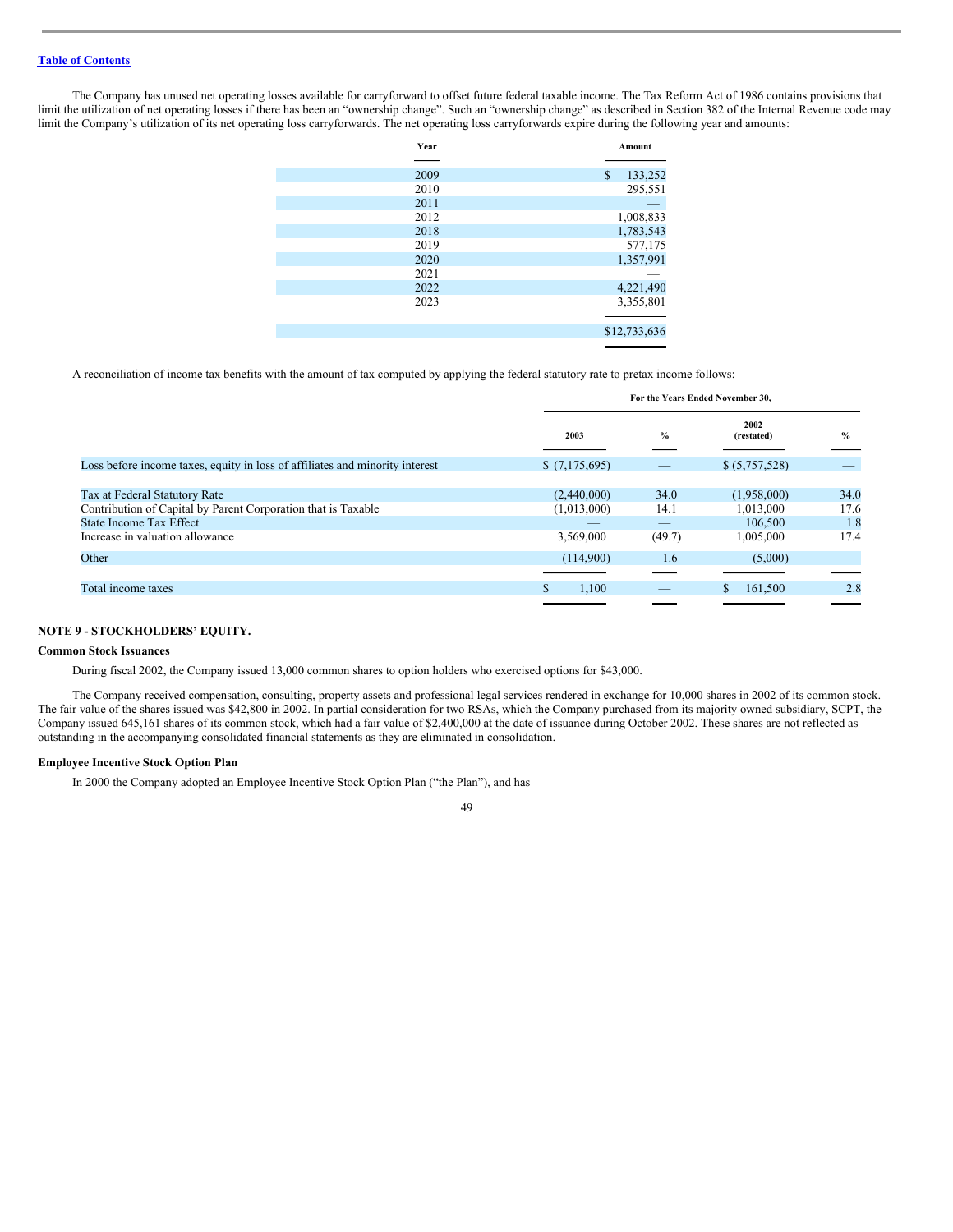reserved 1,500,000 shares of the Company's common stock for issuance under the Plan. In 2002 the Company had an additional 750,000 shares approved for issuance under the Plan. Employee options under the Plan have a term of five years from the date of grant and have a vesting period ranging from immediately upon issuance to three years from the date of grant. The options are exercisable for a period of 90 days after termination.

**Weighted**

## **Stock Options**

Stock option activity for the two years ended November 30, 2003, was as follows:

|                                                  | Number<br>of Shares | weighted<br>Average<br><b>Exercise</b><br>Price |
|--------------------------------------------------|---------------------|-------------------------------------------------|
| Outstanding and exercisable at December 1, 2001  | 1,855,050           | 5.60<br>S.                                      |
| Granted                                          | 456,500             | 3.73                                            |
| Exercised                                        | (13,000)            | 3.25                                            |
| Terminated                                       | (335,750)           | 4.51                                            |
| Outstanding and exercisable at November 30, 2002 | 1,962,800           | 5.37                                            |
| Granted                                          | 1,001,400           | .67                                             |
| Exercised                                        |                     | $\hspace{0.1mm}-\hspace{0.1mm}$                 |
| Terminated                                       | (1,656,300)         | 5.67                                            |
| Outstanding and exercisable at November 30, 2003 | 1,307,900           | \$1.38                                          |

Significant option groups outstanding at November 30, 2003 and related price and contractual life information are as follows:

| <b>Range of Exercise Price</b> | Outstanding |     | <b>Weighted Average</b><br><b>Exercise Price</b> | <b>Weighted Average</b><br><b>Average Remaining</b><br><b>Contractual Life</b> |
|--------------------------------|-------------|-----|--------------------------------------------------|--------------------------------------------------------------------------------|
| \$0.54 to \$0.99               | 925,000     | \$. | 0.56                                             | 4.7                                                                            |
| \$1.00 to \$2.00               | 48,000      |     | 1.99                                             | 3.9                                                                            |
| \$2.01 to \$3.00               | 163,400     | \$. | 2.37                                             | 3.9                                                                            |
| \$3.01 to \$4.00               | 77,500      |     | 3.68                                             | 1.2                                                                            |
| \$4.01 to \$5.00               | 36,000      | \$. | 4.93                                             | 2.3                                                                            |
| \$5.01 to \$6.00               | 53,000      |     | 5.70                                             | 3.0                                                                            |
| \$6.01 to \$7.00               | 2,000       |     | 6.50                                             | 2.0                                                                            |
| \$7.01 to \$10.00              | 3,000       | S   | 9.28                                             | 2.7                                                                            |
|                                |             |     |                                                  |                                                                                |
|                                | 1,307,900   |     |                                                  |                                                                                |
|                                |             |     |                                                  |                                                                                |

Certain stock options have been issued to non-employee consultants of the Company and accounted for under SFAS No. 123. The expense recognized for the year ended November 30, 2003 and November 30, 2002 was \$24,816 and \$108,368, respectively.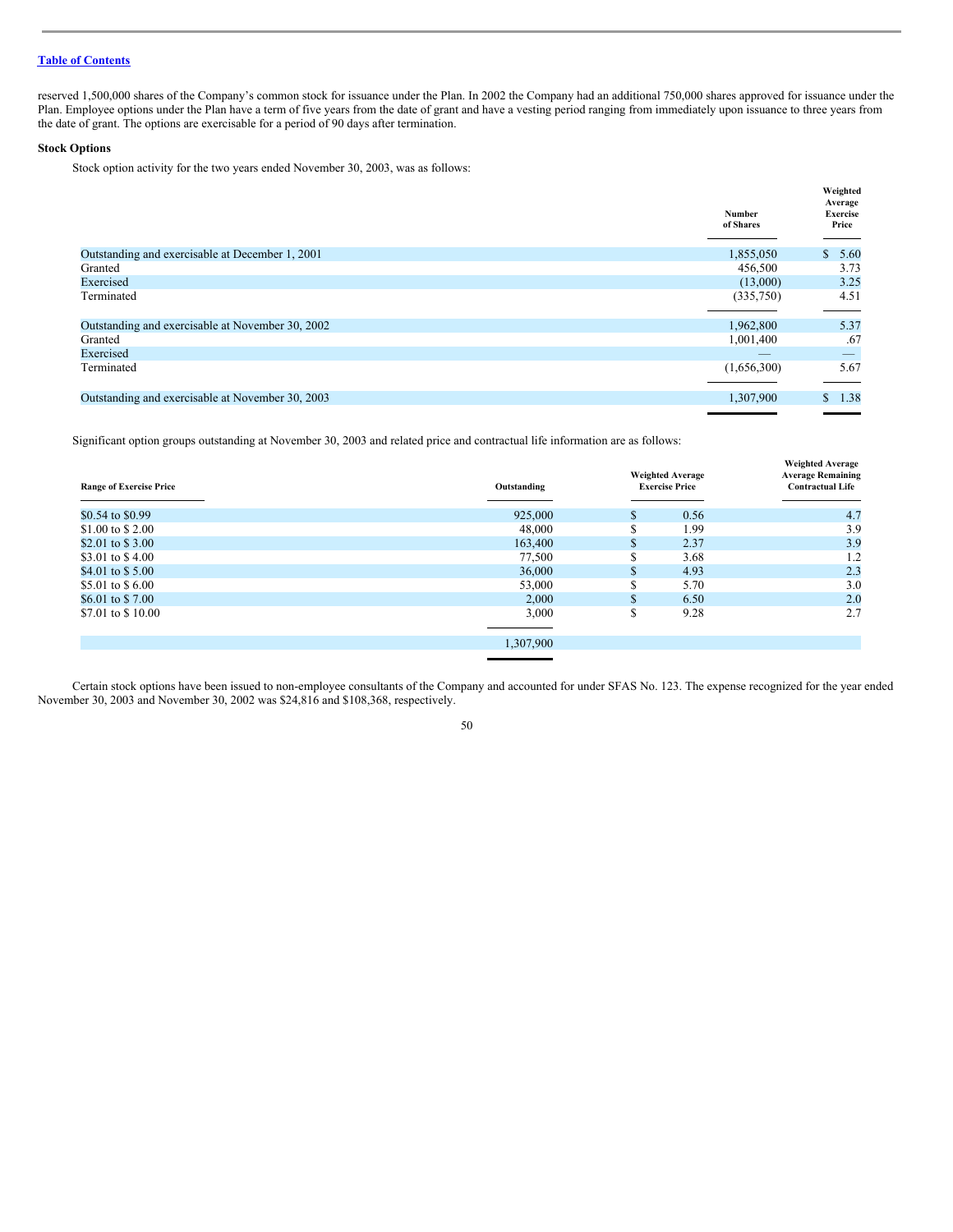Variables used to determine the fair value of the options for fiscal 2003 and 2002 are as follows:

|                          |             | For the Years Ended<br>November 30, |  |
|--------------------------|-------------|-------------------------------------|--|
|                          | 2003        | 2002                                |  |
| Weighted average values: |             |                                     |  |
| Expected dividends       | $0\%$       | $0\%$                               |  |
| Expected volatility      | 119%-208%   | 109%-119%                           |  |
| Risk free interest rate  | 3.09%-4.90% | $2.13\% - 3.03\%$                   |  |
| Expected life            | 4 years     | 2-4 years                           |  |

Weighted average grant date fair values are shown below for options granted in 2003 and 2002.

|                                | <b>Weighted Average</b><br><b>Fair Value/Share</b> | <b>Weighted Average</b><br><b>Exercise Price/Share</b> |
|--------------------------------|----------------------------------------------------|--------------------------------------------------------|
| 2003                           |                                                    |                                                        |
| Stock price - exercise price   | .56                                                | .57                                                    |
| Stock price > exercise price   | _                                                  |                                                        |
| Stock price < exercise price   | .75                                                | 3.00                                                   |
| 2002                           |                                                    |                                                        |
| Stock price - exercise price   |                                                    |                                                        |
| Stock price $>$ exercise price |                                                    |                                                        |
| Stock price < exercise price   | 1.38                                               | 3.62                                                   |

## **NOTE 10 - COMMITMENTS AND CONTINGENCIES.**

On April 6, 2000, the Company entered into a renewable two-year agreement with COLTEC, Ltd., a holding company, for the exclusive license to market the Company's U-Cord program in Europe. The marketing rights allowed COLTEC, Ltd. and its affiliates to directly market the U-Cord program, sell revenue sharing agreements or further sub-license the marketing rights throughout Europe. The Company received \$1,400,000 in cash in 2000 as an up front licensing fee, of which \$465,000 and \$700,000 were recorded in fiscal 2000 and 2001, respectively. The Company recognized the remaining \$235,000 of the licensing fee income in fiscal 2002. Pursuant to the agreement the Company is entitled to receive royalties of 10.5% to 18% of adjusted U-Cord processing and storage revenues generated in Europe. The Company recognized as other income \$0 and \$360,289 in fiscal 2003 and 2002, respectively, relating to the royalty fees.

The agreement also provided for a grant, to COLTEC, Ltd., to purchase 200,000 shares of the Company's common stock. The options were exercised on August 28, 2001 for an aggregate of \$1,800,000 paid to the Company.

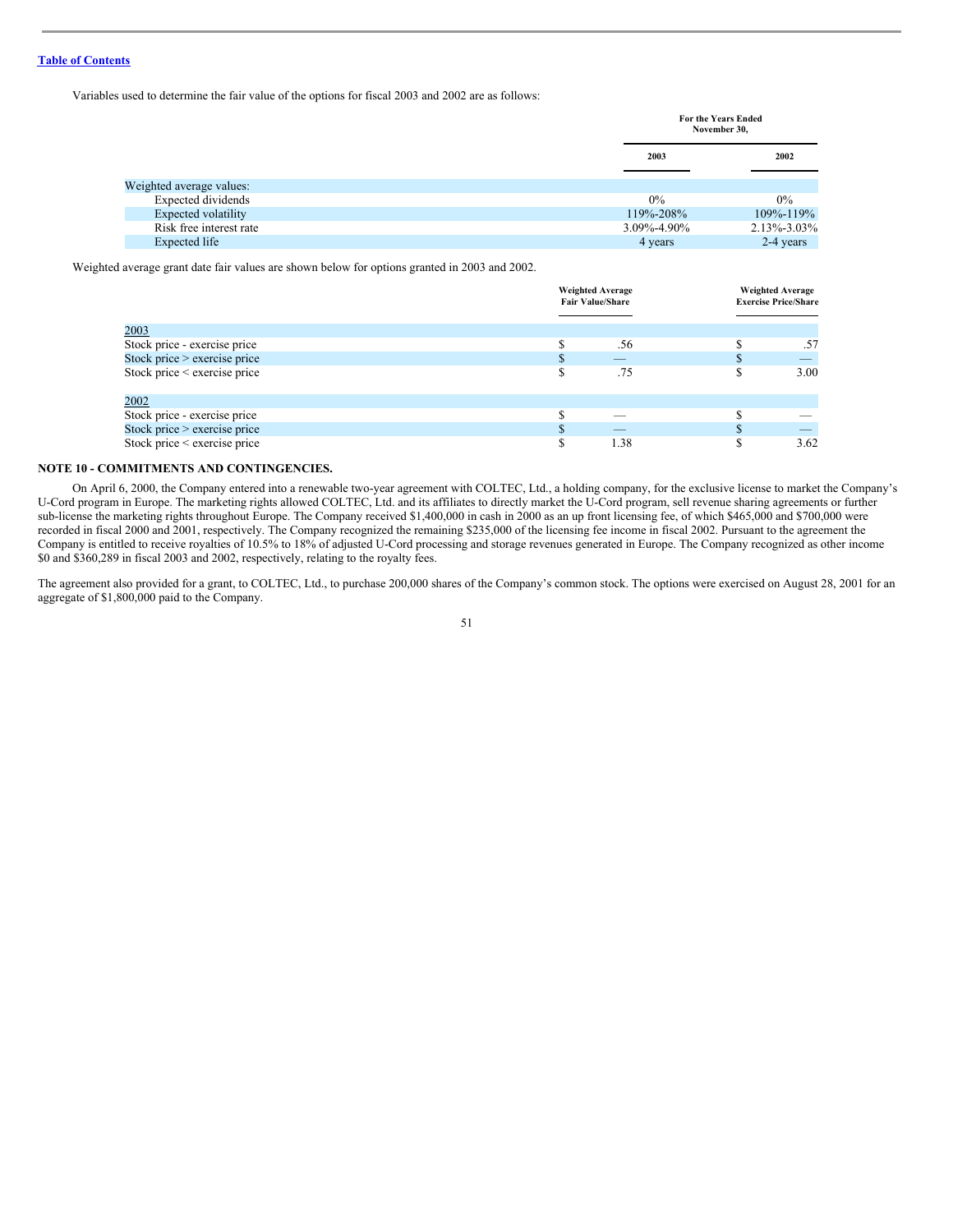Subsequent to entering into the licensing agreement, COLTEC, Ltd. formed affiliated corporations, including CCEU, now known as Life Sciences Group NV, ('CCEU') to engage in the cryogenic cellular storage business under the agreement. On September 19, 2000, the Company entered into an agreement to purchase approximately 6% of CCEU. In October and November 2000, the Company paid \$1,000,000 for 38,760 shares of the capital stock of CCEU. The Company owned these shares on January 24, 2001.

On September 26, 2002, the Company sent a letter to CCEU advising that CCEU was in default under the terms of the license agreement for failure to pay royalty fees. Based upon actual revenues since inception through August 2002, the Company calculated that it had earned royalties of \$380,743. Two payments were made in fiscal 2001 to the Company totaling \$57,181 leaving a balance due of \$323,562. On October 2, 2002, the Company received a letter from CCEU stating that the Company had not fulfilled its obligations under the licensing agreement. As of November 30, 2002, a reserve of \$128,540 was taken to offset the current royalty receivable. Following unsuccessful settlement discussions, in March 2003, CCEU was served with a termination letter. In April 2003, the Company commenced legal proceedings against CCEU and an affiliated corporation, Cryo-Cell Switzerland AG, now known as Life Sciences AG. On February 17, 2004, the Company settled the litigation with CCEU and Life Sciences AG. See "Note 16 – Legal Proceedings".

On October 15, 2001 the Company signed a renewable two-year agreement with CRYO-CELL De Mexico, S.A. De C.V. (CCEL MEX) whereby the Company granted CCEL MEX an exclusive license for the operation and commercialization of the CRYO-CELL U-Cord program in Mexico, Ecuador and Central America. The agreement includes the collection, processing and storage of umbilical cord stem cells and grants CCEL MEX exclusive rights to sublicense the U-Cord program in these geographic areas. The consideration for the license to CCEL MEX is \$600,000 of which \$200,000 was paid to the Company in fiscal 2001, \$200,000 was paid to the Company in 2002 and \$200,000 was paid in fiscal 2003. The Company is entitled to on-going licensing fees of 15% to 25% of adjusted U-Cord processing and storage revenues to be generated in Mexico, Ecuador and Central America as well as 10% from the money received by CCEL MEX for the granting of sublicenses. The Company recognized \$500,000 in licensing fee income in fiscal 2001 with respect to this agreement, with remaining licensing fee income of \$100,000 recognized in fiscal 2002 as other income. The Company recorded royalties and sub-license fees from CRYO-CELL de Mexico in the amount of \$261,494 and \$104,995 for the years ended November 30, 2003 and 2002, respectively, and this is reflected in other income in the accompanying consolidated statements of operations and comprehensive loss.

In October 2001 the Company finalized a renewable three-year contract with CRYO-CELL Middle East, Inc. (CCEL ME) for the exclusive license to market the Company's U-Cord program in Israel, the Middle East and Turkey. The agreement provided for the Company to receive \$1,000,000, (allocated \$500,000 to Israel and \$500,000 to Turkey and the Middle East). The Company is also entitled to licensing fees of 10.5% to 18% of adjusted U-Cord processing and storage revenues to be generated in the licensed area as well as 10% from the money received by CCEL ME for the granting of sublicenses. The Company received \$100,000 of the initial payment in fiscal 2001 and the balance was to be paid in three installments of \$200,000 due July 2002, February 2003 and November 2003 and one installment of \$300,000 due July 2004. Per the agreement the licensee had the right to cancel the Middle East and Turkey portion of the agreement and apply all of the \$100,000 initial deposit toward the Israel portion of the contract. The licensee opted to cancel the Middle East and Turkey license and the Company reduced each of its receivable and unearned income by \$500,000 in fiscal year ended November 30, 2002.

As a result of the geography reapportionment, CCEL ME has informed the Company that they will not be able to pay the remaining portion of the license fee. The Company in October 2002 modified the terms of the license in which it forgave \$100,000 due in July 2002 and also forgave the remaining payments of the contract in exchange for the surrender of previously purchased warrants for \$100,000 to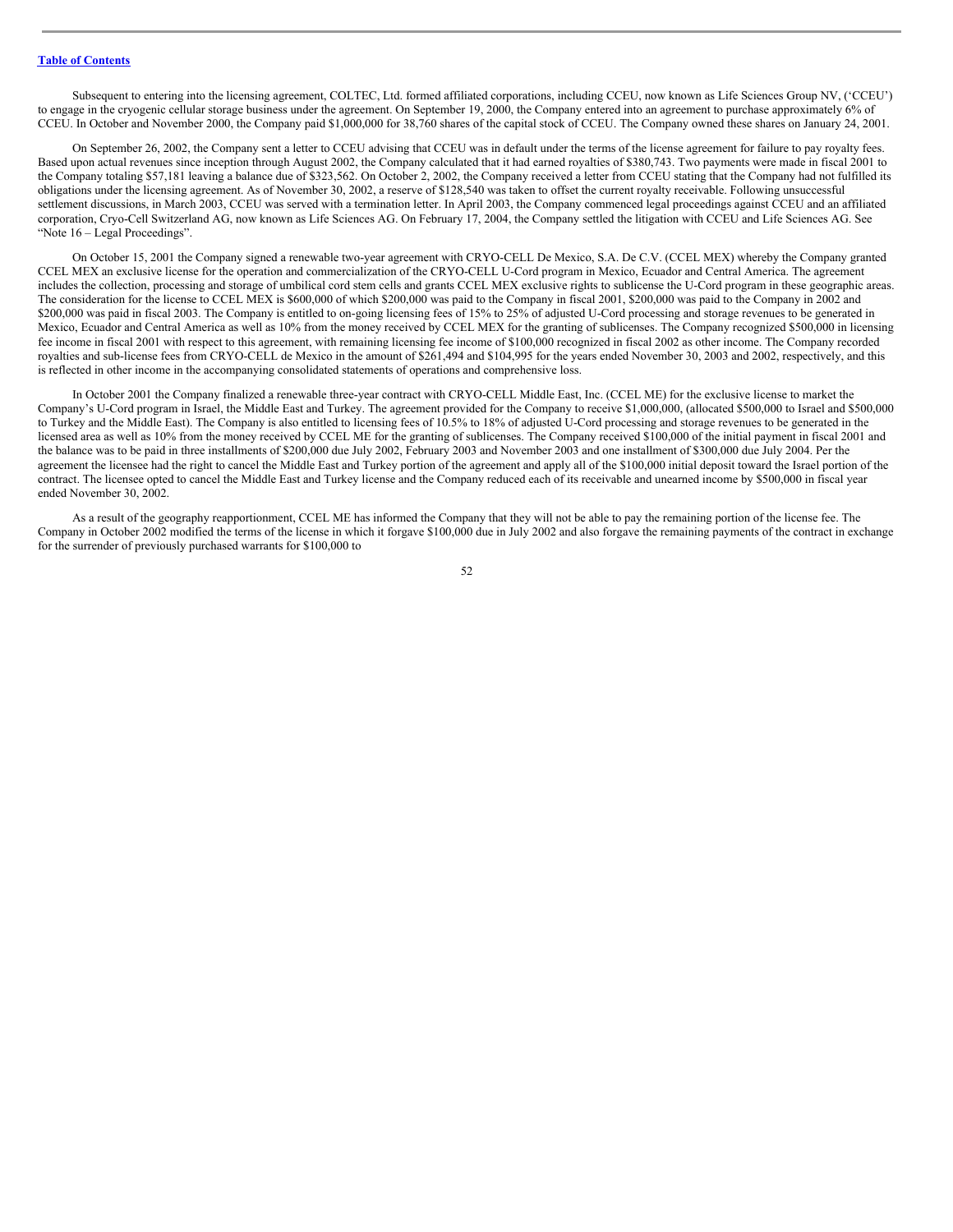acquire 100,000 shares of the Company's common stock at an exercise price of \$9.00 per share. The Company and CCEL ME have agreed to terminate these warrants and apply their current value aggregating \$100,000 toward the remaining portion of the license fee. The Company had previously recognized \$125,000 as licensing fee income. Due to the proposed revised terms of the contract, \$25,000 had to be reversed from Other Income in fiscal 2002 and at November 30, 2002 the entire receivable of \$400,000 and unearned income of \$400,000 from the sale of this license had been written-off.

On February 27, 2004, the Company sent a letter to CCEL ME advising that CCEL ME was in default under the terms of the license agreement. The Company has not received any royalties to date under the agreement with CCEL ME. CCEL ME has thirty days from the date of the notice of default to cure the breaches and defaults under the terms of the agreement.

On June 18, 2002, Daniel D. Richard resigned from his positions as Chairman and Chief Executive Officer of the Company. The Board awarded Mr. Richard a \$250,000 retirement bonus, which was recorded in fiscal 2002, and agreed to award 200,000 stock options at 110% of market value at the time of grant from the Company's Stock Incentive Plan upon the successful completion of certain performance milestones. A ten-year consulting agreement provides for the payment to Mr. Richard of \$200,000 per year in connection with consulting services to the Company's Board of Directors. The agreement constitutes a survivor's benefit to his widow in the event of death before the expiration of the 10-year period. At November 30, 2002 the unamortized present value of this agreement had been recorded by the Company as a deferred consulting fee of \$1,438,412, with a related deferred consulting obligation as of November 30, 2003 and 2002 of \$1,339,718 and \$1,455,688, respectively. In fiscal 2003 and 2002 the Company recognized \$150,196 and \$63,544, respectively, of consulting expense and \$84,030 and \$38,346, respectively, of interest expense related to this agreement. During the fourth quarter 2003, the Company made the decision that Mr. Richard's was no longer able to provide advisory services to the Board. As a result of this decision, the unamortized present value of the agreement recorded as a deferred consulting fee asset was expensed in the amount of \$1,288,216.

#### **NOTE 11 - LEASES.**

The Company leases two buildings under two separate operating leases with unrelated parties for its storage, laboratory and general office facilities. The leases, expiring in 2004, include provisions for escalations and related costs. Rent charged to operations was \$190,517 and \$193,431 in 2003 and 2002, respectively and are included in the consolidated statements of operations and comprehensive loss.

The future minimum rental payments under these operating leases, as of November 30, 2003, are \$164,893. The operating leases expire during fiscal 2004.

#### **NOTE 12 - RETIREMENT PLAN.**

In January 1997, the Company adopted a 401(k) retirement plan, which allows eligible employees to allocate up to 15% of their salaries. The Company did not make any matching contributions to this plan for the year ended November 30, 2003 and 2002.

## **NOTE 13 - REVENUE SHARING AGREEMENTS.**

The Company has entered into RSAs with various third and related parties. The Company's RSAs provide that in exchange for a non-refundable up-front payment, the Company would share for the duration of the contract a percentage of its future revenue derived from the annual storage fees charged related to a certain number of specimens that originated from specific geographical areas. The RSAs have no definitive term or termination provisions. The sharing applies to the storage fees for all specified specimens in the area up to the number covered in the contract. When the number of specimens is filled, any additional specimens stored in that area are not subject to revenue sharing. As there are empty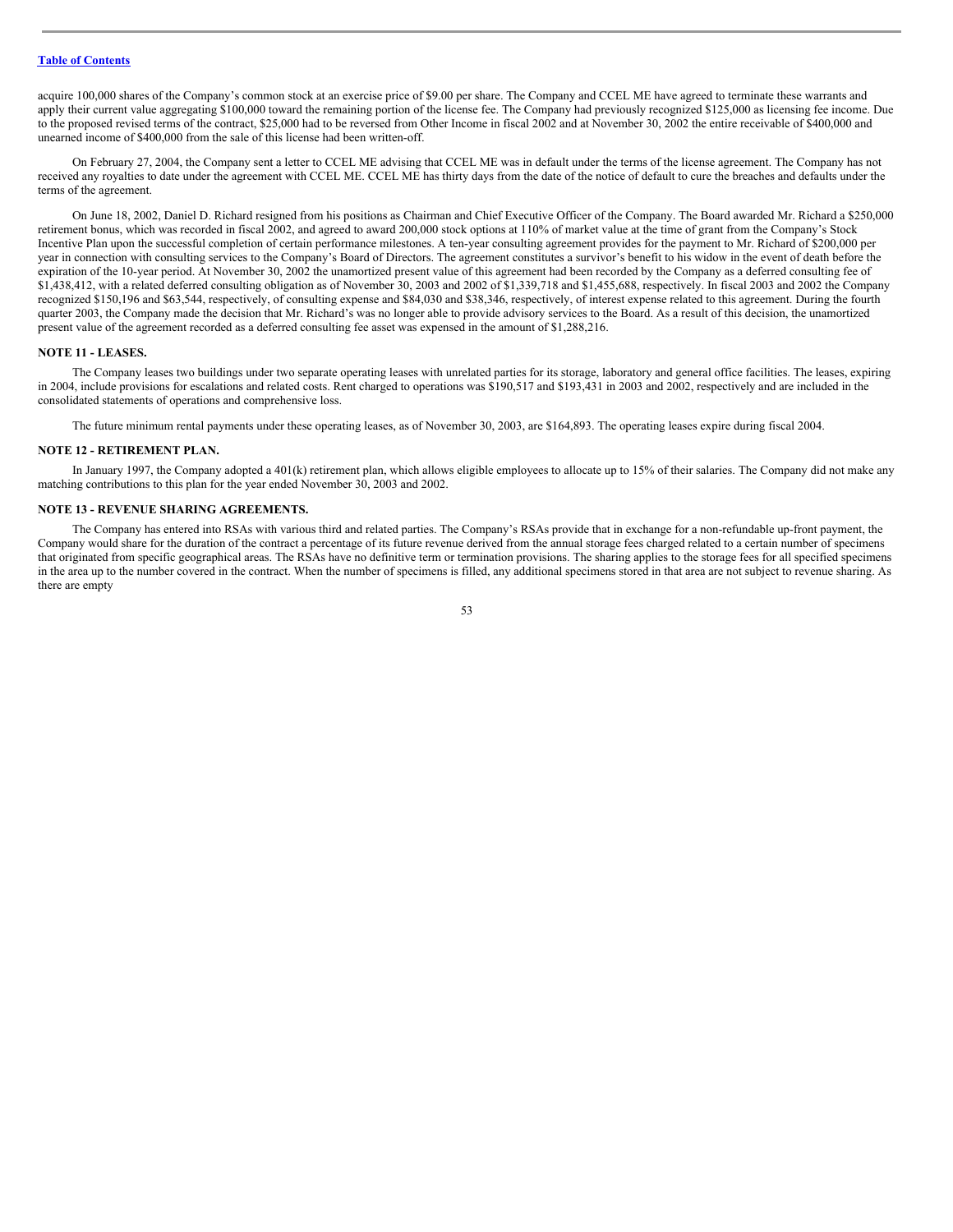spaces resulting from attrition, the Company agrees to fill them as soon as possible. The parties typically pay the Company a non-refundable up-front fee for the rights to these future payments. The Company reflects these up-front payments as long-term liabilities on the accompanying consolidated financial statements. Before the restatement described in Note 17 to the Consolidated Financial Statements, the Company recorded the sale of the RSAs as revenue. The consolidated financial statements have been restated to reflect the payments under the RSAs as a long-term liability relating to RSAs. The Company does not intend to enter into additional RSAs. As described in Note 14 to the Consolidated Financial Statements, SCPT also entered into revenue sharing agreements, including one with the Company.

In the future, the Company could reverse the liability relating to the RSAs over an appropriate period of time, based on the Company's expectations of the total amount of payments it expects to pay to the other party under the particular revenue sharing agreement. However, the RSAs do not establish a finite term or time frame over which to estimate the total payments, and the Company had not previously estimated and has concluded that it is not currently practicable to estimate the projected cash flows under the RSAs. At present, the Company intends to defer the reversal of the liability, until such time as these amounts can be determined. During the periods when the Company defers the reversal of the liability, the payments during these periods will be treated in full as interest expense, which will be recognized as payments under the RSAs become due following the accrual method of accounting. In future periods, if a portion of the liability can be de-recognized based on the effective interest method, the payments will be allocated between interest and amortization of the liability. As cash is paid out to the other party during any period, the liability would be de-recognized based on the portion of the total anticipated payouts made during the period, using the effective interest method. That is, a portion of the payment would be recorded as interest expense, and the remainder would be treated as repayment of principal, which would reduce the liability.

*Florida*. On February 9, 1999, the previous agreements with the Company's Arizona Revenue Sharing investors were modified and replaced by a revenue sharing agreement for the state of Florida for a price of \$1,000,000. Under the terms of this agreement the Company credited the \$450,000 investors had previously paid toward the purchase of the revenue sharing agreement. The balance of \$550,000 was recorded as a receivable and the receivable will be reduced through Revenue Sharing entitlements to their share of net storage revenues. As of November 30, 2003 and 2002, the balance of the receivable is \$100,525 and \$332,895, respectively. The revenue sharing agreement applies to net storage revenues originating from specimens from within the state of Florida. The revenue sharing agreement entitles the investors to net revenues from a maximum of 33,000 storage spaces. Mr. Charles Nyberg, currently a member of the Board of Directors of the Company, is a 50% owner of this revenue sharing agreement. Mr. Nyberg purchased this revenue sharing agreement prior to the time he became a member of the Board.

*Illinois*. In 1996, the Company signed agreements with a group of investors entitling them to an on-going 50% share in the Company's portion of net storage revenues generated by specimens stored in the Illinois Masonic Medical Center for a price of \$1,000,000. The agreements were modified in 1998 to entitle the investors to a 50% share of the Company's portion of net revenues relating to specimens originating in Illinois and its contiguous states and stored in Clearwater, Florida for a maximum of up to 33,000 spaces.

*Tenet Health System Hospitals, Inc.* On November 30, 1996, the Company signed agreements with OrNda HealthCorp. Two "one-third" Revenue Sharing Agreements were purchased in which OrNda paid the Company a total of \$666,666. OrNda was acquired by Tenet Healthsystems ("Tenet"), which agreed to be bound by the terms of the OrNda agreements. The agreements were renegotiated and the Company can store all Tenet originated specimens at its laboratory in Clearwater, Florida while paying Tenet a revenue sharing entitlement. In September 2003, a signed agreement was received from Tenet acknowledging the rescission of the two revenue sharing agreements with Tenet affiliates. This allowed the Company to eliminate the long-term liability related to the Tenet agreements, in the aggregate amount of \$666,666 and record this amount in other income as extinguishment of revenue sharing agreements.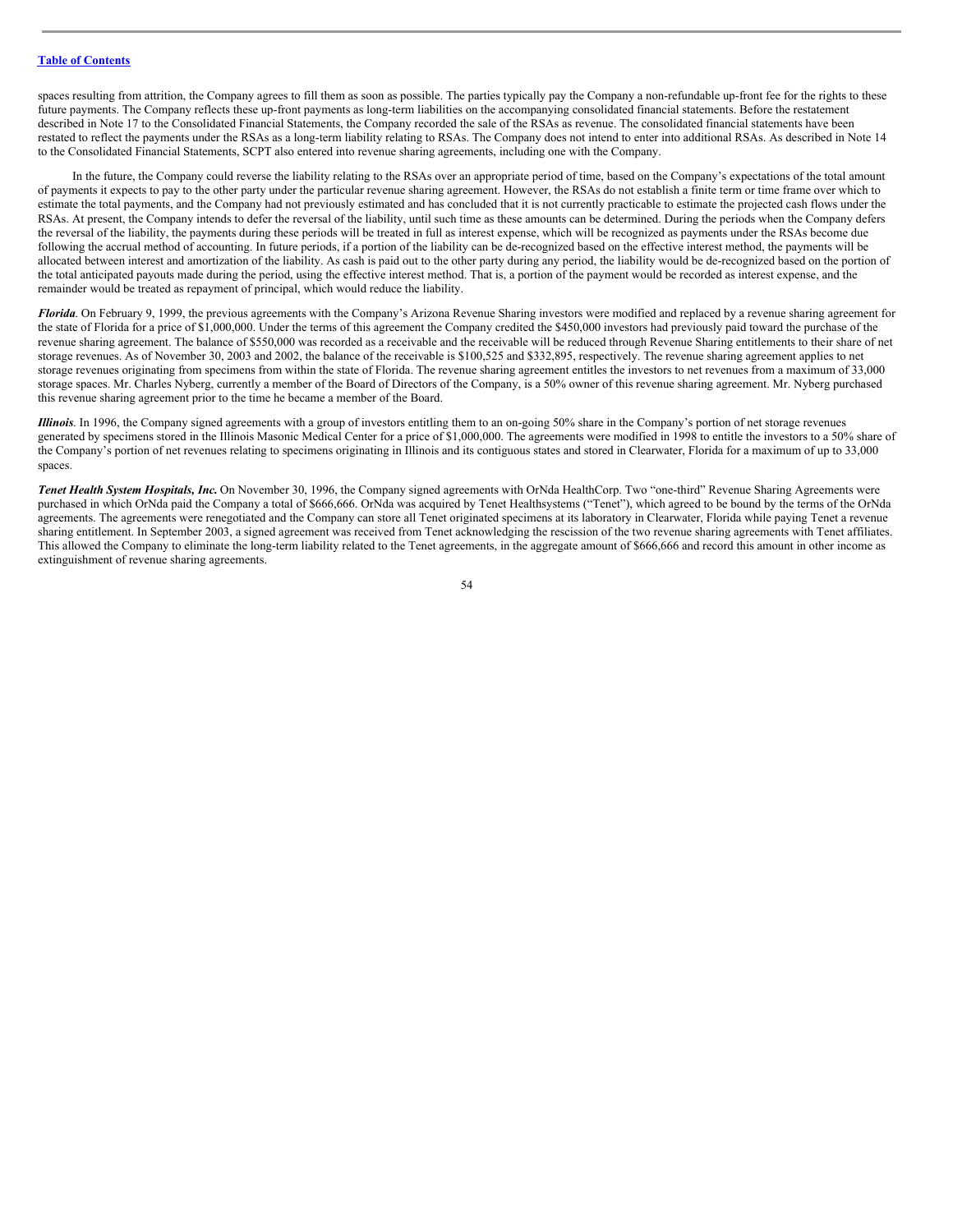*New York*. On February 26, 1999, the Company entered into a modified revenue sharing agreement with Bio-Stor International, Inc. ('Bio-Stor') for the state of New York. The Company will credit the \$900,000 Bio-Stor had previously paid toward the purchase of 90% of the Company's 50% portion of net storage revenues generated from the specimens originating from the Company's clients in the state of New York for up to 33,000 shared spaces. This agreement supersedes all other agreements between Bio-Stor International, Inc and the Company.

On November 5, 1998 an agreement previously entered into by the Company with a private investor was revised. Per the terms of the original agreement, the investor had purchased 10% of a revenue sharing agreement in the state of New Jersey. The new agreement has transferred the \$100,000 investment such that it now applies to the state of New York. Under the revised agreement the investor will receive 10% of the 50% share in the Company's portion of net storage revenues generated by the specimens originating from the Company's clients in the state of New York for up to 33,000 spaces.

*New Jersey.* On November 30, 1999, the Company entered into agreements with two parties entitling them to on-going shares in a portion of CRYO-CELL's net storage revenue generated by specimens originating from within the state of New Jersey for a price of \$500,000. Deposits totaling \$50,000 were received upon signing of the agreements and the remaining \$450,000, was originally due in May 2000. As of August 31, 2002, the Company received \$130,000. The agreement originally required the notes to be paid in full by May 31, 2000. The Company had extended the payment terms of these notes to August 31, 2002. The Company did not receive the final payment due. In conversations with the two investors, the Company was informed that they were unable to pay the notes. The Company foreclosed on the notes and deemed the \$370,000 receivable to be uncollectible. The original long-term liability of \$500,000 was reversed and the payments made under the contract, net of the June 2003 payment of \$86,000, were recognized as revenue during fiscal 2002. In May 2003 the two parties requested that the Company return the \$130,000 that had previously been paid to the Company. In June 2003 the Company agreed to settle the dispute and return \$86,000 to the two parties.

*Texas*. On May 31, 2001 the Company entered into an agreement with two investors one of whom is an affiliate of the Company entitling them to on-going shares in a portion of CRYO-CELL's net storage revenue generated by specimens originating from within the State of Texas for a price of \$750,000. An initial deposit of \$50,000 was received upon signing of the agreement and the remaining balance of \$700,000 was paid in cash on August 30, 2001. The investors are entitled to a 37.5% share of net storage revenues originating in the State of Texas to a maximum of 33,000 storage spaces. Mr. Charles Nyberg, currently a member of the Board of Directors of the Company, is a 50% owner of this revenue sharing agreement. Mr. Nyberg purchased this revenue sharing agreement prior to the time he became a member of the Board.

#### **NOTE 14: STEM CELL PRESERVATION TECHNOLOGIES, INC. REVENUE SHARING AGREEMENTS**

On August 9, 2002, the Company agreed to enter into RSAs with its majority owned subsidiary, SCPT. The Company has determined not to complete the distribution of shares of SCPT and to close SCPT's business (see Note 2). Pursuant to the terms of the RSAs, the Company pays an up-front one-time fee to SCPT in exchange for the right to receive a \$17.50 payment per each primary specimen for each year the specimen remains in storage with SCPT or its storage provider. Such payment shall be payable for all customers originating from the State of Illinois and State of New York up to a maximum of 50,000 stored specimens per state. Of the \$1,500,000 fee paid by the Company for each state, for an aggregate of \$3,000,000, \$600,000 was paid in cash and the balance in 645,161 shares of the Company's common stock whose fair market value at the date of sale was \$2,400,000 as determined by the average of the Company's stock bid and ask prices. These shares are not reflected as outstanding in the accompanying consolidated financial statements as they are eliminated in consolidation.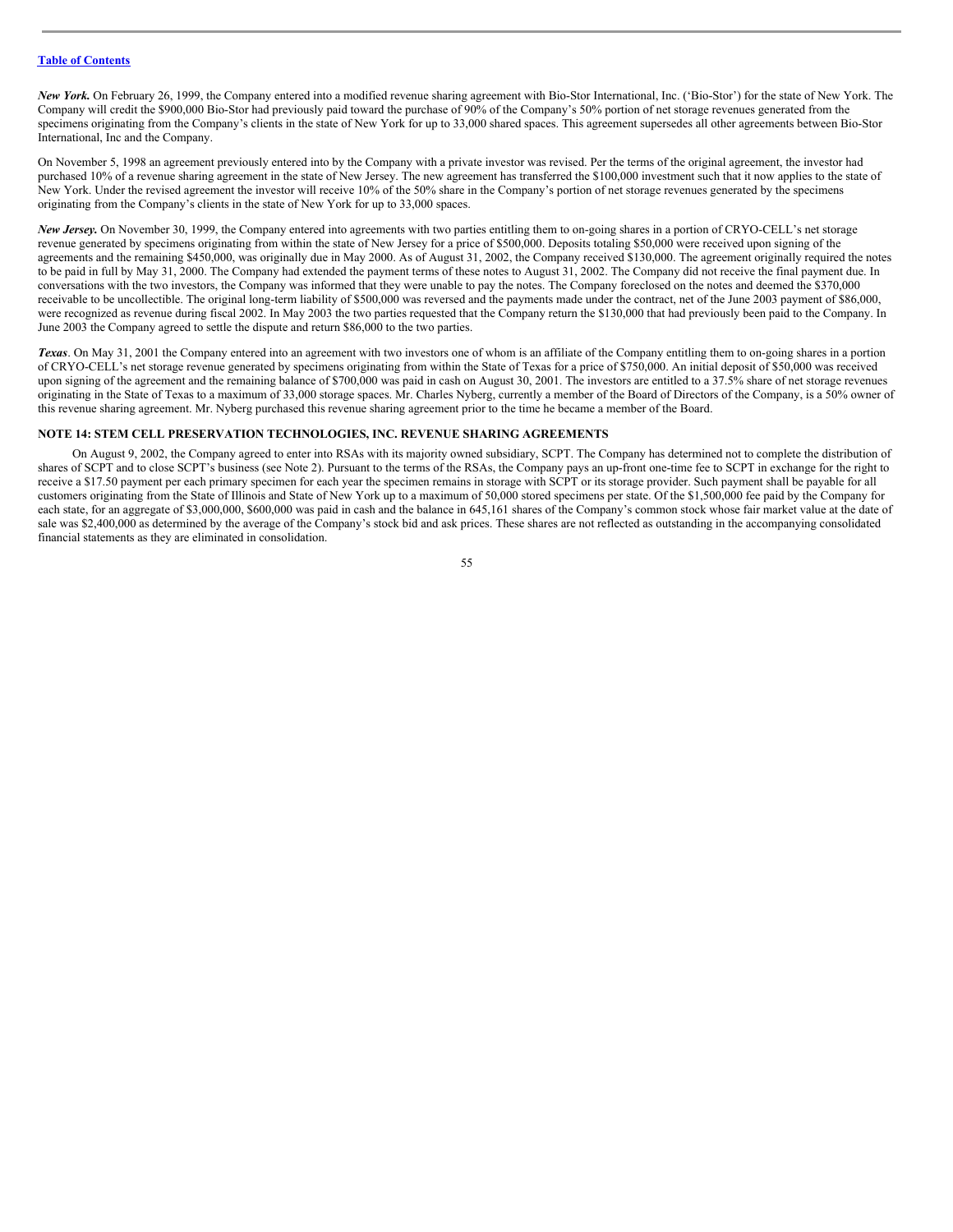In May 2003, SCPT, entered into a Revenue Sharing Agreement (SCPT RSA) with an independent limited liability company ('LLC'). The SCPT RSA provides that the LLC will pay a total of \$2,000,000 to SCPT in varying installments through March 2007 with interest at 4%. SCPT received an initial installment payment from the LLC when the SCPT RSA was executed. The LLC is entitled to receive, for an indefinite period, a fee of \$17.50 per year for each adult stem cell specimen stored by SCPT for persons located in the State of California up to 75,000 specimens. As a result of the execution of the SCPT RSA, the Company recorded a state income tax provision of \$140,000 in the quarter ended May 31, 2003. Currently, the LLC is in default under the SCPT RSA due to non-payment of three required installment payments totaling \$450,000. In September 2003, a representative of the LLC advised CRYO-CELL that it did not intend to honor its obligations under the agreement. As a result, the Company has reversed all prior entries associated with the SCPT RSA in the year ended November 30, 2003. This resulted in a reversal of the \$140,000 tax provision and the recognition of the \$50,000 nonrefundable initial payment as other income in the year ended November 30, 2003.

## **NOTE 15: RELATED PARTY TRANSACTIONS.**

On June 18, 2002, Daniel D. Richard resigned from his positions as Chairman and Chief Executive Officer of the Company. On January 29, 2003, Mr. D. Richard resigned from the Board of Directors. The Board awarded Mr. Richard a \$250,000 retirement bonus which was recorded at May 31, 2002 and agreed to award 200,000 stock options at 110% of market value at the time of grant from the Company's Stock Incentive Plan upon the successful completion of certain performance milestones. A ten-year consulting agreement provides for the payment to Mr. Richard of \$200,000 per year in connection with consulting services to the Company's Board of Directors. The agreement constitutes a survivor's benefit to his widow in the event of death before the expiration of the 10-year period. Mr. D. Richard was Chairman and Chief Executive Officer of SCPT from January 29, 2003 through January 23, 2004, when he resigned from these positions. During the fourth quarter 2003, the Company made the decision that Mr. Richard was no longer able to provide advisory services to the Board. Also refer to Note 10.

On February 9, 1999, the Company's revenue sharing agreement with two individual investors relating to the State of Arizona (the "Arizona Agreement") was modified and replaced by a new revenue sharing agreement relating to the State of Florida (the "Florida Revenue Sharing Agreement"). Under the terms of the new agreement, the Company was to receive an aggregate one time up front payment of \$1,000,000 from the individual investors. The individual investors received a credit from the Company of \$450,000 toward the \$1,000,000 payment as a result of payments previously made by the investors to the Company pursuant to the Arizona Agreement. The Florida revenue sharing agreement entitles the investors to an ongoing fixed percentage of the net storage revenue earned by the Company from specimens originating within the State of Florida up to a maximum of 33,000 storage spaces. The Company is applying all of its payment obligations under the Florida revenue sharing agreement toward the \$550,000 balance owed to the investors until such amount is paid in full. After the \$550,000 payment is satisfied, payments under the Florida Revenue Sharing Agreement will be made to the investors. The Company applied \$232,370 and \$114,660 in fiscal years ending 2003 and 2002, respectively, toward the investors' obligation to pay the \$550,000 balance. One of the Florida revenue sharing agreement investors is Mr. Nyberg, who became a director of the Company in August 2001.

In May 2001, Red Rock Partners, an Arizona general partnership ("Red Rock"), paid \$200,000 to acquire warrants that expire on May 31, 2006 for 100,000 shares of the Company's common stock at \$6.00 per share. Mr. Charles Nyberg, a director of the Company, is a partner of Red Rock.

On May 31, 2001 the Company also entered into a revenue sharing agreement with Red Rock entitling Red Rock to an on-going fixed percentage of the net storage revenue earned by the Company from specimens originating within the State of Texas up to a maximum of 33,000 storage spaces (the "Texas Revenue Sharing Agreement"). Under the terms of the Texas Revenue Sharing Agreement Red Rock paid the Company an aggregate one time up-front payment of \$750,000 and the Company made total payments to Red Rock of \$82,058 and \$52,308 for fiscal years 2003 and 2002, respectively.

In October 2001, the company sold 90% of Safti-Cell, Inc., an inactive subsidiary of the company, to Red Rock. The sale took place prior to the time that Mr. Nyberg became a member of the Company's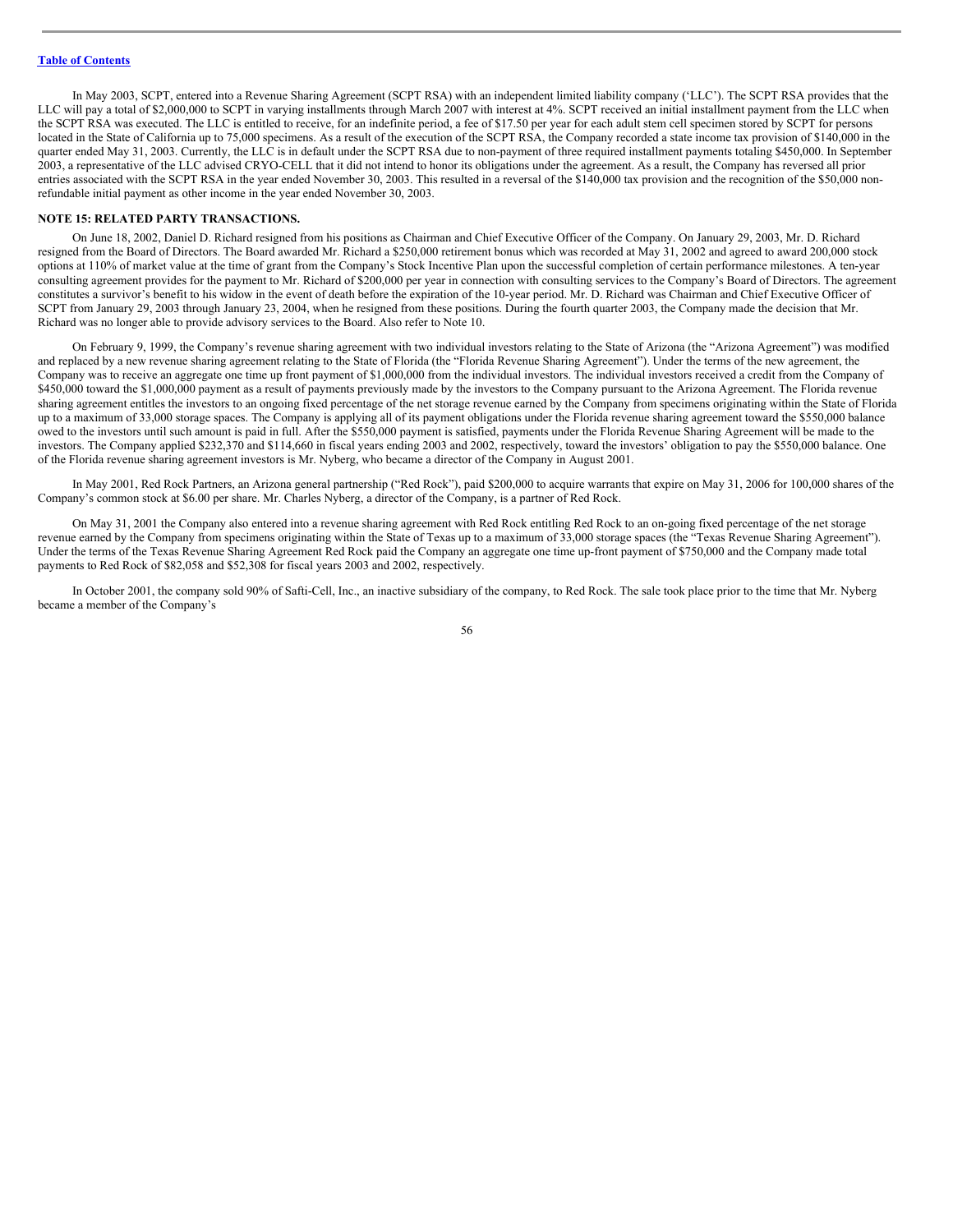Board of Directors. The sale required that the partnership Red Rock invest capital in land, buildings, equipment and personnel sufficient to provide back-up dual cryogenic storage of umbilical cord stem cells for the Company. Red Rock has invested in excess of one million dollars to bring such facilities into operation. . The completion of the Safti-Cell facility in October 2002 allowed the Company to offer a dual storage service to its customers, for which the customers pay additional fees to the Company. Under the Company's agreement with Safti-Cell, the Company pays \$10 for each specimen that is delivered to the Safti-Cell facility for secondary storage. The agreement is for a period of twenty (20) years, during which the Company will own 10% of the equity of Safti-Cell and will also receive 2% of all of Safti-Cell's net profits from secondary storage. Safti-Cell is expected to implement an expanded building and facilities program over the next 18 months, which will facilitate expanded dual cryogenic storage capacity for the Company.

In August 2003, SCPT received a \$100,000 interest-bearing loan from Daniel Richard, a previous officer, director and current shareholder of SCPT (and who is a shareholder of CRYO-CELL) to fund its operations. On November 20, 2003, the loan agreement was amended to allow additional loans to SCPT of \$45,000 that were made at that time. The note is due on September 5, 2004 with interest of 4% due upon payment. SCPT pledged 345,161 shares of the CRYO-CELL common stock held by SCPT as collateral for this note. On December 28, 2003, SCPT entered into an additional, separate loan agreement with Mr. Richard for up to \$50,000. The loan is due on demand, no later than December 31, 2004 with interest of 5% due upon payment. SCPT pledged an additional 100,000 shares of the CRYO-CELL common stock held by SCPT as collateral for this note.

Daniel D. Richard, former Chairman of the Board and Chief Executive Officer of the Company and SCPT is the father of Ronald B. Richard, a former member of the Board of Directors of the Company and the former Chief Executive Officer of the Company's majority owned subsidiary SCPT. While Mr. Ronald Richard was Chief Executive Officer of SCPT he received \$138,936 as compensation in fiscal 2002. Mr. Ronald Richard resigned as a director of the Company in December 2003 and as an officer and director of SCPT in February 2003.

#### **NOTE 16: LEGAL PROCEEDINGS.**

The Company is involved in the following legal proceedings:

On February 22, 2002 the Company was named as a defendant in a complaint filed by Pharmastem in the United States District Court of Delaware (Wilmington), Case No. 02-148-GMS, alleging patent infringement. Pharmastem, a Delaware corporation, named eight companies (three of which are now out of business) involved in cord blood banking. The suit sought an injunction against the companies, an unspecified amount of damages or royalties, treble damages and attorney's fees. The trial was held in October 2003 and pursuant to a jury verdict entered on October 30, 2003, a judgment has been entered against the Company in the amount of \$957,722 for revenues generated for specimens processed and stored from April 11, 2000 through August 31, 2003. The Company recognized a liability in fiscal year ended 2003 in the amount of the judgment and recorded this as an accrued expense in the accompanying consolidated financial statements. The Company accrued an additional expense in the amount of \$145,000 for the fiscal year ended 2003 for revenues generated for specimens processed and stored during the fourth quarter of fiscal 2003 and will continue to accrue an expense at the rate of 6.125% of revenue derived from the processing of new umbilical cord blood collections and for the storage of cord blood units, until the resolution of pending post-trial motions, recognizing that it is possible that damages will continue to accrue at that rate should the judgment remain in effect. In December 2003, the Company transferred \$957,722 into escrow. The defendants, including the Company, have filed motions for post-trial relief, and execution of the judgment has been stayed pending disposition of those motions. The plaintiff has also filed motions seeking an award of approximately \$2,800,000 for enhanced damages, counsel fees and interest, as well as for a permanent injunction against future infringement. Such an injunction, if granted and not stayed or reversed on appeal, would have a material adverse effect on the Company, and could require the Company to enter into an unfavorable license agreement. The Company has not accrued the \$2,800,000 as of November 30, 2003, as the Company feels the likelihood of this judgment is remote. Briefing on the post-trial motions of both sides is complete. The Company believes that its motions for post-trial relief are meritorious, but no assurance can be given as to how the Court will rule on the motions. An appeal is likely to follow disposition of those motions.

As described above in "Note 10 – Commitments and Contingencies", following unsuccessful settlement discussions, in March 2003, CCEU was served with a letter terminating the Company's license agreement with a CCEU affiliate. On April 15, 2003, the Company commenced legal proceedings against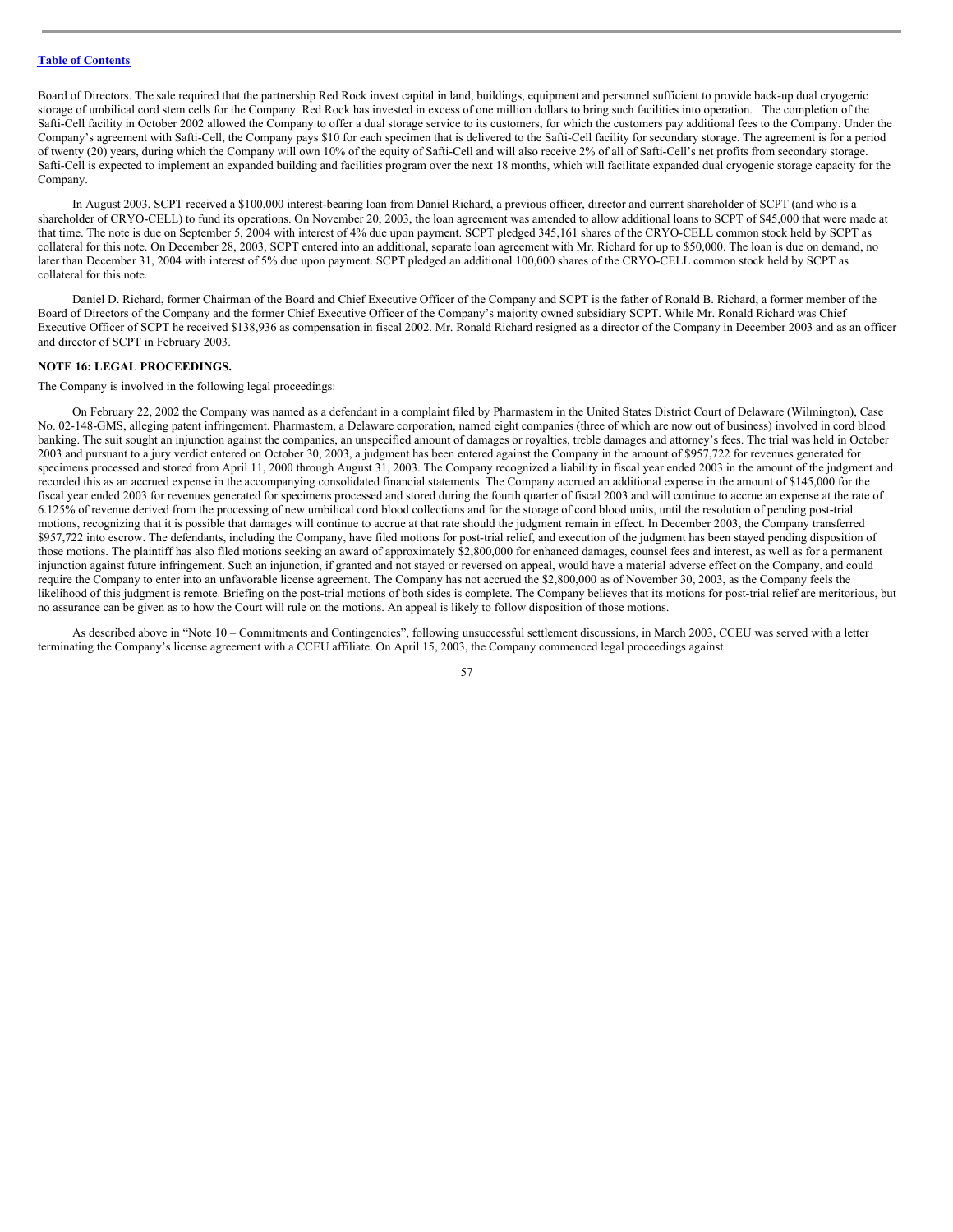CCEU and an affiliated corporation in the Hague, Netherlands, for a preliminary injunction restraining CCEU from using the "CRYO-CELL" name. On or about May 30, 2003, the Company voluntarily withdrew its preliminary injunction application, and it plans to file a new preliminary injunction proceeding seeking the same relief shortly. In July 2003, the Company commenced legal proceedings against CCEU and a affiliated corporation in the Hague, Netherlands, for a preliminary injunction restraining CCEU from using the "CRYO-CELL" name. In September 2003, the Company and CCEU reached a settlement of the issues in the Dutch proceedings, whereby CCEU agreed to stop using "CRYO-CELL" in its name and the names of its affiliates, and to transfer its related internet domain names to the Company.

The Company has settled its lawsuit against CCEU, and its affiliate CRYO-CELL Switzerland AG, now known as Life Sciences AG (collectively, "Life Sciences"), which was pending in the Circuit Court of the Sixth Judicial District in the State of Florida. In the lawsuit, the Company had sought to recover money damages unpaid royalty payments due under a license agreement with the Company, and any other relief. The license agreement granted COLTEC, Ltd. and its affiliates an exclusive license to market the Company's U-Cord program in Europe and allowed them to directly market the U-Cord program, sell revenue sharing agreements or further sub-license the marketing rights throughout Europe. Life Sciences assumed COLTEC's rights and obligations under the license agreement. The Company had previously advised Life Sciences that, by the Company's calculation, it owed the Company \$323,562 in unpaid royalties. Life Sciences denied liability and asserted a counterclaim for damages and rescission of the license agreement. The Company recognized as an expense in fiscal 2002, a provision for doubtful accounts of approximately \$129,000 as an estimate of that portion of the royalty that may not be paid. On February 17, 2004, the Company settled the litigation with Life Sciences. The terms of the settlement are confidential. As a result of the settlement, the claims and counterclaim in the lawsuit will be dismissed with prejudice.

Between May and July 2003, ten putative class action complaints were filed in the United States District Court of the Middle District of Florida against the Company, certain current and former officers and directors of the Company and two accounting firms who previously audited the Company's consolidated financial statements. All ten complaints allege violations of federal securities laws, including improper recognition of revenue in the consolidated financial statements presented in certain public reports of the Company. The complaints generally seek among other things, certification of a class of persons who purchased the Company's common stock between March 16, 1999 and May 20, 2003 and unspecified damages. On October 22, 2003, all ten complaints were consolidated (Case No. 03-CV-1011. On February 17, 2004, the court appointed lead plaintiffs. Pursuant to the court's scheduling order, the lead plaintiffs have 45 days from February 17, 2004 to file an amended complaint, after which the Company will respond to the amended allegations. The Company believes the litigation is without merit and intends to defend the litigation vigorously. The Company's maximum deductible under its Directors and Officers insurance policy for this claim is \$175,000.

#### **NOTE 17 - RESTATEMENT**

Subsequent to the issuance of the Company's 2002 consolidated financial statements, the Company's management determined that the following revisions to the 2002 were required. In April 2003, upon the advice of its prior auditors, management reviewed its policy of recognition of revenue from the sale of the RSAs and annual storage fees. Management along with its prior auditors, who had previously opined upon the Company's consolidated financial statements, sought the guidance of the staff of the Office of the Chief Accountant of the Securities and Exchange Commission. Based on discussions among the parties, management determined that the RSAs and storage revenue policies should be changed and its previously issued consolidated financial statements restated. Subsequent to the issuance of the Company's consolidated financial statements for fiscal 2002, the Company became aware that its investment in CCI and SCTI suffered further impairment and that pending litigation at November 30,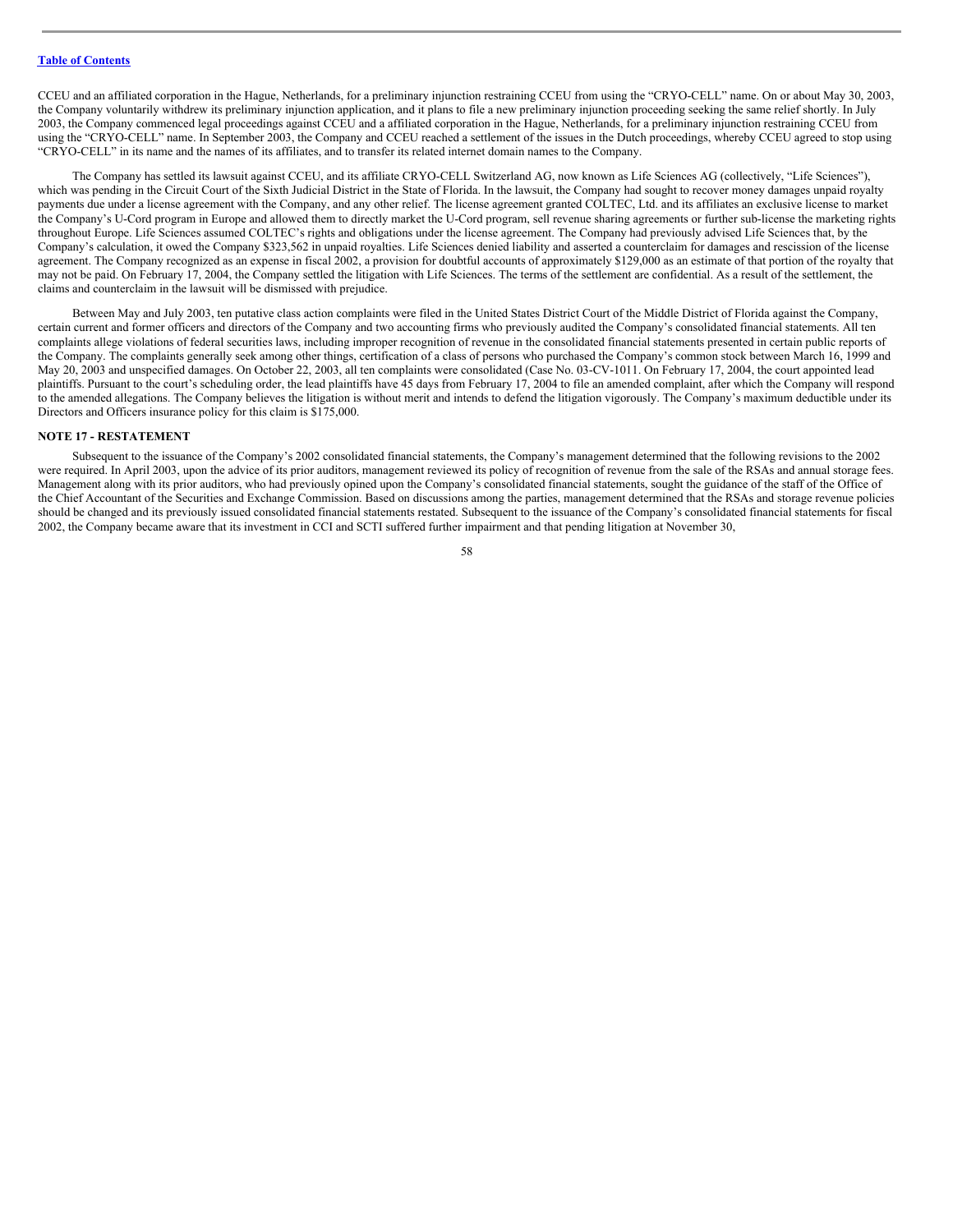2002 was settled in May 2003. The cost of the settlements aggregating approximately \$219,000, the temporary impairment to the investment in SCTI of \$218,000, and the additional permanent impairment to the investment in CCI of \$478,000 have been reflected in the restated consolidated financial statements for fiscal 2002 as required by accounting principles generally accepted in the United States of America.

A summary of the significant effects of the restatement is as follows:

|                                                              | <b>As Previously Reported</b> | <b>As Restated</b> |
|--------------------------------------------------------------|-------------------------------|--------------------|
|                                                              |                               |                    |
| <b>Balance Sheet as of November 30, 2002</b>                 |                               |                    |
| Investment in European Affiliates                            | 1,218,167                     | 739,667            |
| Receivable-Revenue Sharing Agreement                         |                               | 332,895            |
| Investment in Saneron CCEL Therapeutics, Inc.                | 2,132,505                     | 1,914,826          |
| <b>Total Other Assets</b>                                    | 5,066,589                     | 4,703,306          |
| <b>Accrued Expenses</b>                                      | 1,128,925                     | 1,217,407          |
| Long-term liabilities-Revenue Sharing Agreements             |                               | 4,416,666          |
| Deferred Revenue                                             | 1,018,346                     | 2,228,164          |
| Accumulated other comprehensive income                       | (170,318)                     | (387,997)          |
| Stockholders' Equity                                         | 9,569,018                     | 3,707,165          |
| Statement of Operations for the Year Ended November 30, 2002 |                               |                    |
| Revenues                                                     | 7,073,094                     | 6,693,777          |
| Cost of Sales                                                | 2,495,131                     | 2,404,570          |
| <b>Impairment of Assets</b>                                  | 2,637,665                     | 3,262,165          |
| <b>Operating Loss</b>                                        | (5,537,043)                   | (5,963,061)        |
| <b>Interest Expense</b>                                      | 58,854                        | 391,034            |
| Net Loss                                                     | (5,327,485)                   | (6,048,025)        |

The consolidated financial statement for the year ended November 30, 2002 contained hereinhave been restated to reflect all of these adjustments and reclassifications.

- 1.) The Company has historically generated revenue through the sale of the U-Cord<sup>M</sup> storage program to customers including annual renewal fees. The Company charges a fee for the initial blood collection kit sent to the expectant parents, the processing of the umbilical cord blood and the extraction of the stem cells for storage, and the first year's storage of the stem cells. Thereafter, the client is charged an annual fee to store the specimen. In the Company's prior report the Company recognized the revenue from the first year's storage and the recurring annual storage fee at the time of receipt. The Company is amending and restating the prior report to initially record the annual storage fees as a deferred liability and to recognize the revenue over the twelve-month period covered by the annual storage fee.
- 2.) The Company has entered into RSAs with individuals and entities for specific geographic areas. The Company's RSAs provide that in exchange for an up-front payment, the Company would share in perpetuity a percentage of its future revenue derived from the annual storage fees charged related to a certain number of specimens that originated from specific areas. To date, the Company has entered into four RSAs covering the following states: New York, Texas, Florida and Illinois (including contiguous states) and Tenet Health Systems Hospitals, Inc. The Company did not enter into any RSAs in fiscal 2002. In the Company's prior reports the up-front payment received for each RSA was recognized as revenue when the RSA was entered into and the payment under the agreement was reasonably assured. Based upon guidance sought by management from the staff of the Office of the Chief Accountant of the SEC, the Company is amending and restating the prior report to record this up-front payment as a long-term liability.

While the Company may not enter into additional RSAs or receive any further up-front payments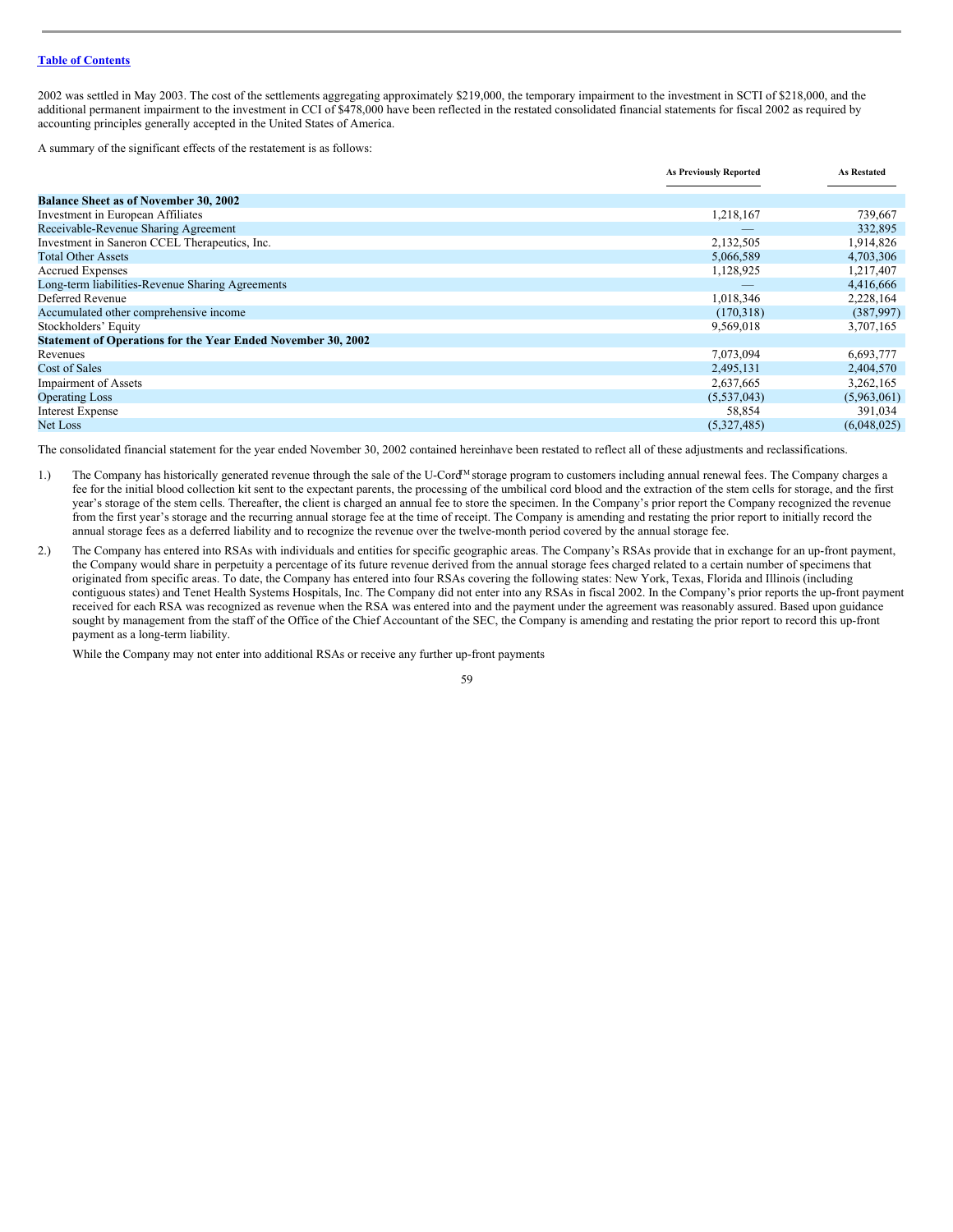from entering into RSAs, its earnings is expected to be impacted by the payments it is obligated to make under the existing RSAs. For the year ended November 30, 2002, the Company incurred expenses of \$332,180, under the RSAs.

Reclassification of \$370,000 that was recorded as an allowance for doubtful accounts from an uncollectible receivable associated with a revenue sharing agreement to a reduction in the long-term liability due to the new accounting treatment for RSAs.

- 3.) On May 9, 2003 the Company was advised that CCI was liquidating. Accordingly, an additional asset impairment of \$478,500 has been recorded as of November 30, 2002 to reduce the Company's consolidated investment to \$0.
- 4.) Reclassification of certain depreciation for certain assets as of November 30, 2001 to impairment of assets as of November 30, 2002.
- 5.) The Company recorded a receivable for the remaining balance due for the revenue sharing agreement for the state of Florida. The receivable will be reduced through revenue sharing entitlements to their share of net storage revenues. As of November 30, 2003 and 2002, the balance of the receivable is \$100,525 and \$332,895, respectively.
- 6.) The Company restated accrued expenses as of November 30, 2002 to reflect a settlement on litigation that occurred in May 2003, subsequent to the balance sheet date.
- 7.) The Company recognized further unrealized losses of \$217,679 in 2002 attributable to its investment in SCTI.
- 8.) Reclassification of payments under the RSAs from cost of sales to interest expense.

## **NOTE 18 - QUARTERLY FINANCIAL INFORMATION (UNAUDITED)**

The following tabular comparisons of the quarterly results of operations reflects a change to the third quarter of 2002 as previously reported in the Company's quarterly Form 10-QSB for the issuance of shares of the Company's common stock for services rendered of \$42,800. The Form 10QSB for the quarter ended August 31, 2002 was not amended because the Board of Directors, the Company's Audit Committee and management deemed the amount of change to be immaterial.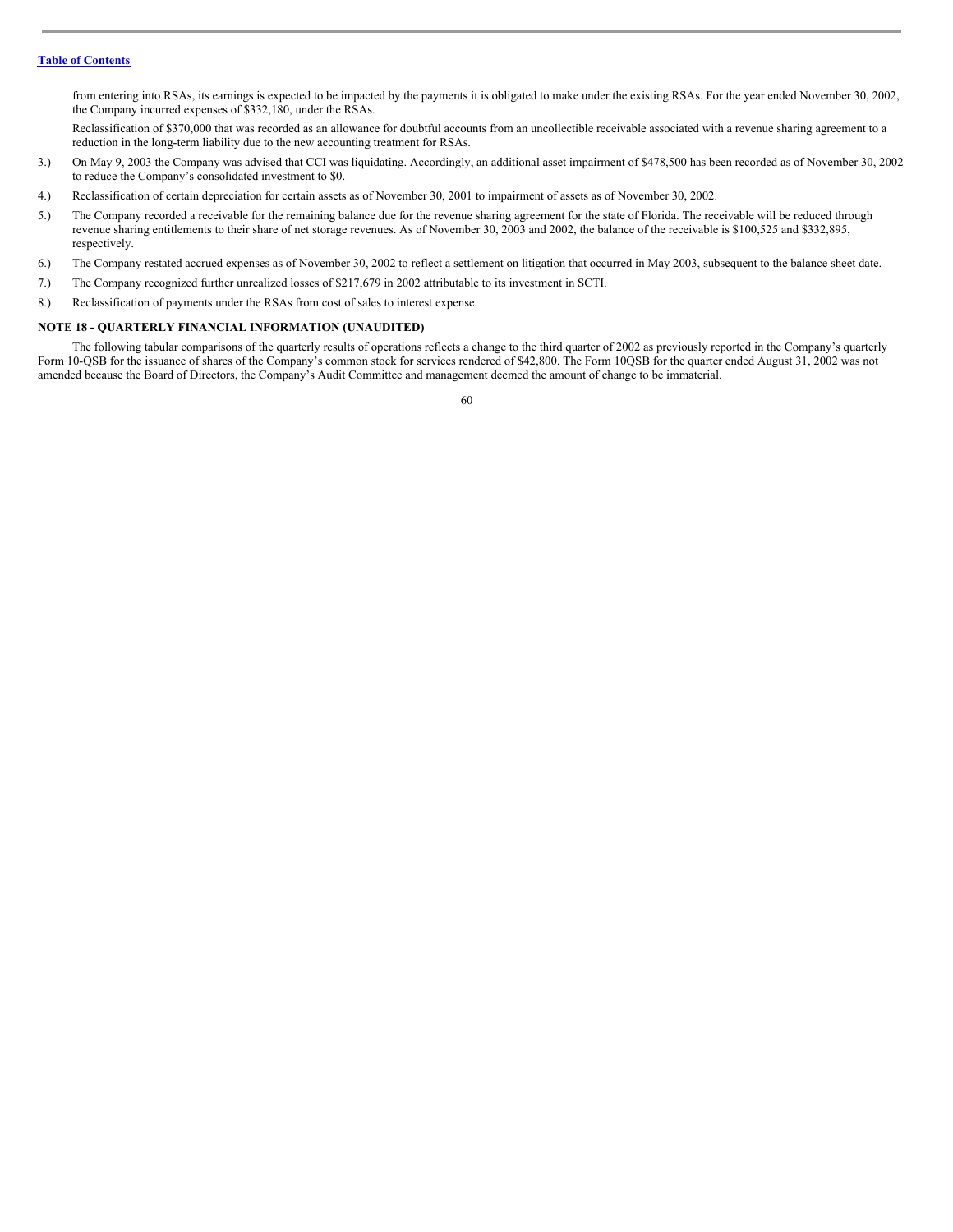| 2003                       | 1st Quarter        | 2nd Quarter       | 3rd Quarter            | 4th Quarter       |
|----------------------------|--------------------|-------------------|------------------------|-------------------|
| Net loss                   | (958, 653)<br>\$   | (1,274,090)<br>S. | (889, 485)<br>\$       | (4,399,408)<br>S. |
| Loss per share             | (0.08)<br>\$       | (0.11)<br>\$      | (0.08)<br>\$           | \$<br>(0.39)      |
| Shares used in computation | 11,352,379         | 11,352,379        | 11,352,379             | 11,352,379        |
| 2002                       | <b>1st Quarter</b> | 2nd Quarter       | 3rd Quarter            | 4th Quarter       |
| Net loss-restated          | (5,936)<br>S       | (621, 561)<br>\$  | (1,157,220)            | (4,263,307)       |
| Loss per share-restated    | \$.                | (0.05)<br>\$      | (0.10)<br>$\mathbb{S}$ | \$<br>(0.37)      |
| Shares used in computation | 11,330,857         | 11,339,379        | 11,339,379             | 11,635,660        |

Refer to Notes 6 and 10 for discussion of significant fourth quarter 2003 adjustments.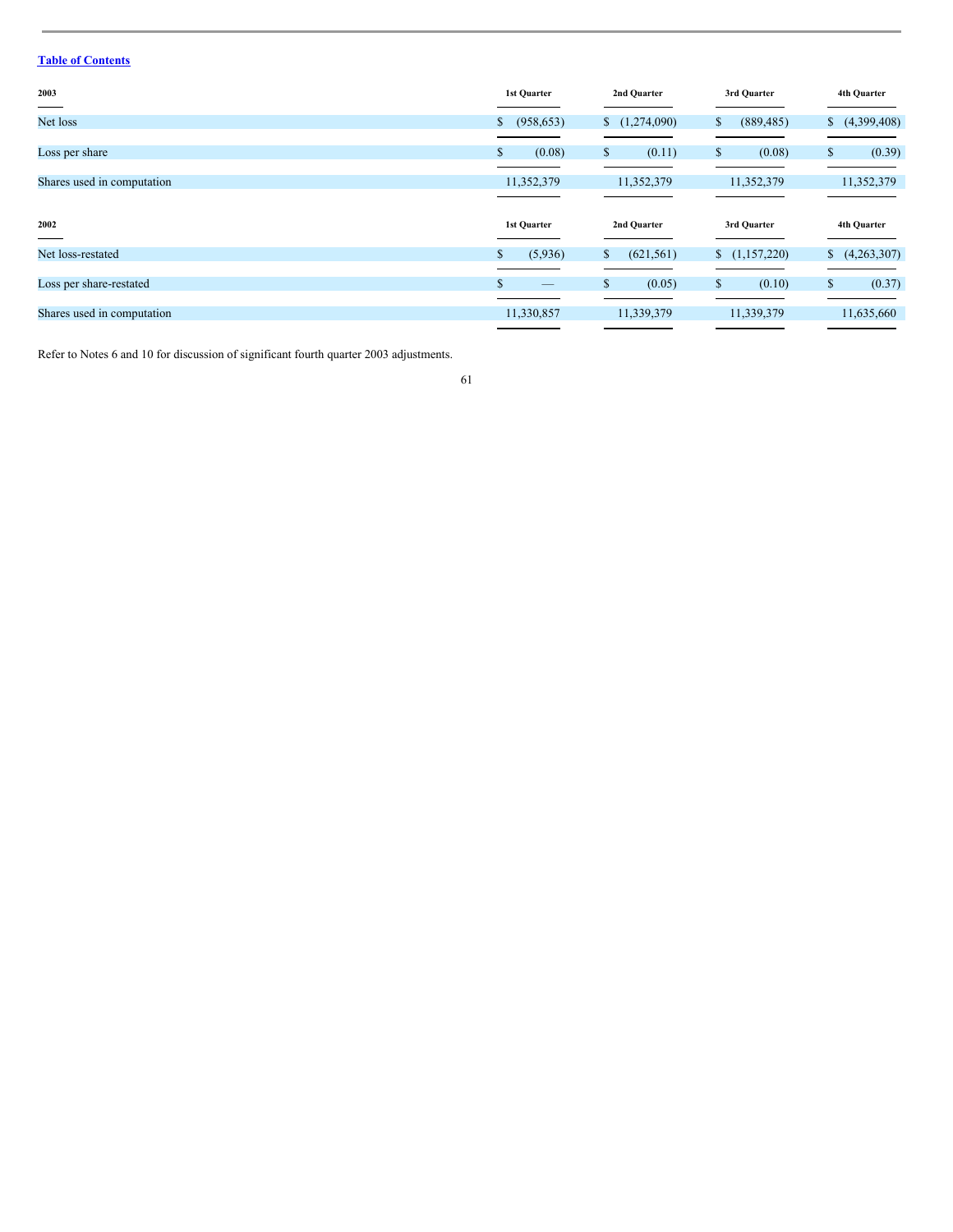#### **ITEM 8. CHANGES IN AND DISAGREEMENTS WITH ACCOUNTANTS ON ACCOUNTING AND FINANCIAL DISCLOSURE.**

None.

#### **ITEM 8A. CONTROLS AND PROCEDURES.**

#### **Evaluation of Disclosure Controls and Procedures**

Within 90 days prior to the date of this report, we carried out an evaluation (the "Evaluation"), under the supervision and with the participation of our President and Chief Executive Officer ("CEO") and Chief Financial Officer ("CFO"), of the effectiveness of the design and operation of our disclosure controls and procedures ("Disclosure Controls"). Based on the Evaluation, our CEO and CFO concluded that, subject to the limitations noted below, our Disclosure Controls are effective in timely alerting them to material information required to be included in our periodic SEC reports.

#### **Changes in Internal Controls**

We have also evaluated our internal controls for financing reporting, and there have been no significant changes in our internal controls or in other factors that could significantly affect those controls subsequent to the date of their last evaluation.

#### **Limitations on the Effectiveness of Controls**

Our management, including our CEO and CFO, does not expect that our Disclosure Controls and internal controls will prevent all error and all fraud. A control system, no matter how well conceived and operated, can provide only reasonable, not absolute, assurance that the objectives of the control system are met. Further, the design of a control system must reflect the fact that there are resource constraints, and the benefits of controls must be considered relative to their costs. Because of the inherent limitations in all control systems, no evaluation of controls can provide absolute assurance that all control issues and instances of fraud, if any, within the company have been detected. These inherent limitations include the realities that judgments in decision-making can be faulty, and that breakdowns can occur because of simple error or mistake. Additionally, controls can be circumvented by the individual acts of some persons, by collusion of two or more people, or by management or board override of the control.

The design of any system of controls also is based in part upon certain assumptions about the likelihood of future events, and there can be no assurance that any design will succeed in achieving its stated goals under all potential future conditions; over time, control may become inadequate because of changes in conditions, or the degree of compliance with the policies or procedures may deteriorate. Because of the inherent limitations in a cost-effective control system, misstatements due to error or fraud may occur and not be detected.

#### **CEO and CFO Certifications**

Appearing as exhibits 31.1 and 31.2 to this report there are Certifications of the CEO and the CFO. The Certifications are required in accordance with Section 302 of the Sarbanes-Oxley Act of 2002 (the Section 302 Certifications). This Item of this report is the information concerning the Evaluation referred to in the Section 302 Certifications and this information should be read in conjunction with the Section 302 Certifications for a more complete understanding of the topics presented.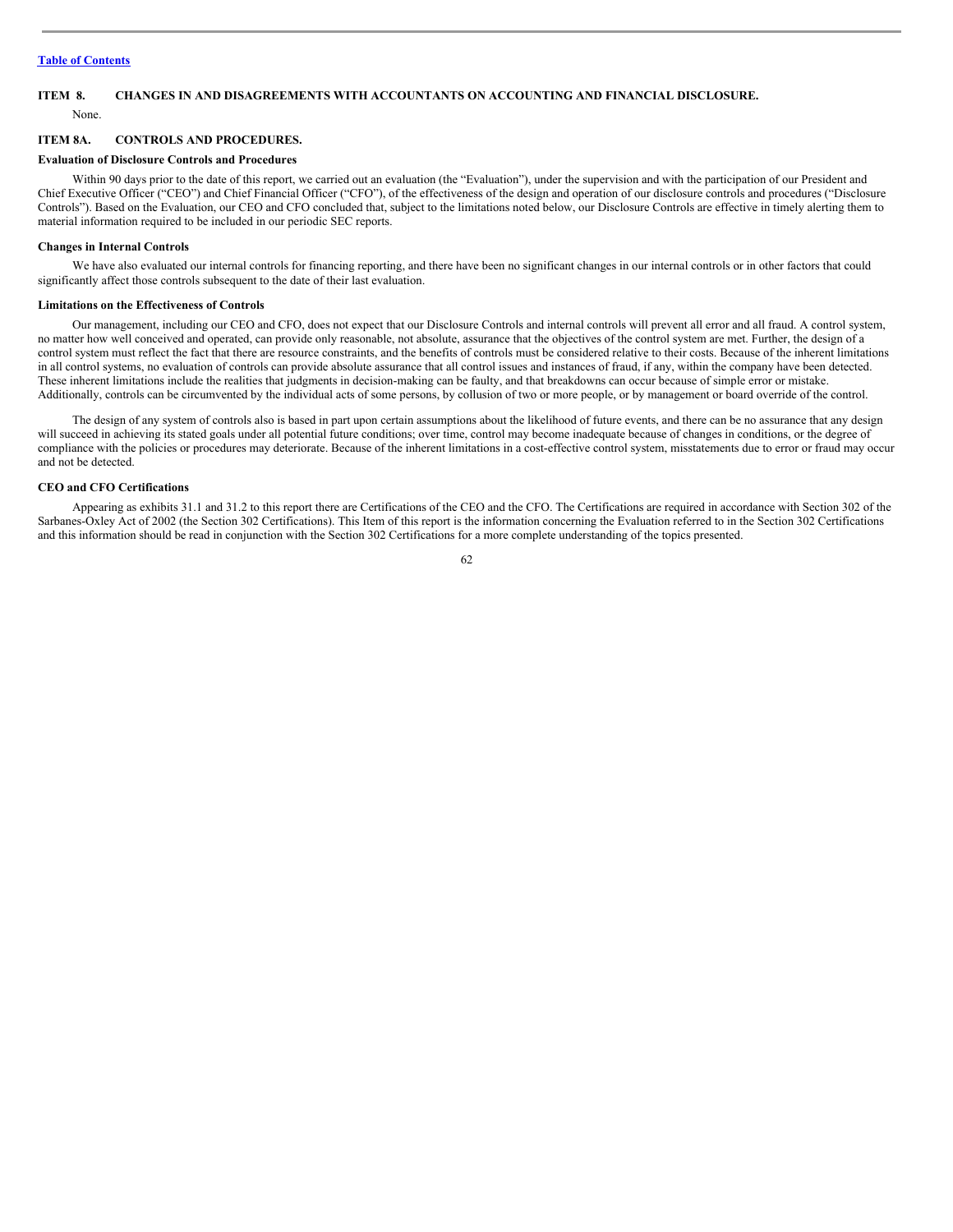#### **Part III**

# **ITEM 9. DIRECTORS AND EXECUTIVE OFFICERS OF THE REGISTRANT.**

The information required by this item is hereby incorporated by reference to the Company's definitive proxy statement relating to the 2004 Annual Meeting of Shareholders, which is expected to be filed with the Securities and Exchange Commission no later than 120 days after November 30, 2003.

#### **ITEM 10. EXECUTIVE COMPENSATION.**

The information required by this item is hereby incorporated by reference to the Company's definitive proxy statement relating to the 2004 Annual Meeting of Shareholders, which is expected to be filed with the Securities and Exchange Commission no later than 120 days after November 30, 2003.

## **ITEM 11. SECURITY OWNERSHIP OF CERTAIN BENEFICIAL OWNERS AND MANAGEMENT AND RELATED STOCKHOLDER MATTERS.**

The information required by this item is hereby incorporated by reference to the Company's definitive proxy statement relating to the 2004 Annual Meeting of Shareholders, which is expected to be filed with the Securities and Exchange Commission no later than 120 days after November 30, 2003.

#### **ITEM 12. CERTAIN RELATIONSHIPS AND RELATED TRANSACTIONS**

The information required by this item is hereby incorporated by reference to the Company's definitive proxy statement relating to the 2004 Annual Meeting of Shareholders, which is expected to be filed with the Securities and Exchange Commission no later than 120 days after November 30, 2003.

#### **ITEM 13. EXHIBITS AND REPORTS ON FORM 8-K**

# **a.) Exhibits**

See Exhibit Index following the signature page.

#### **b.) Reports on Form 8-K.**

Form 8-K filed October 14, 2003, reporting under Item 12 results of operations and financial conditions. Form 8-K filed October 31, 2003, reporting under Item 9 the jury verdict in the Pharmastem litigation and the decision of the Nasdaq appeal.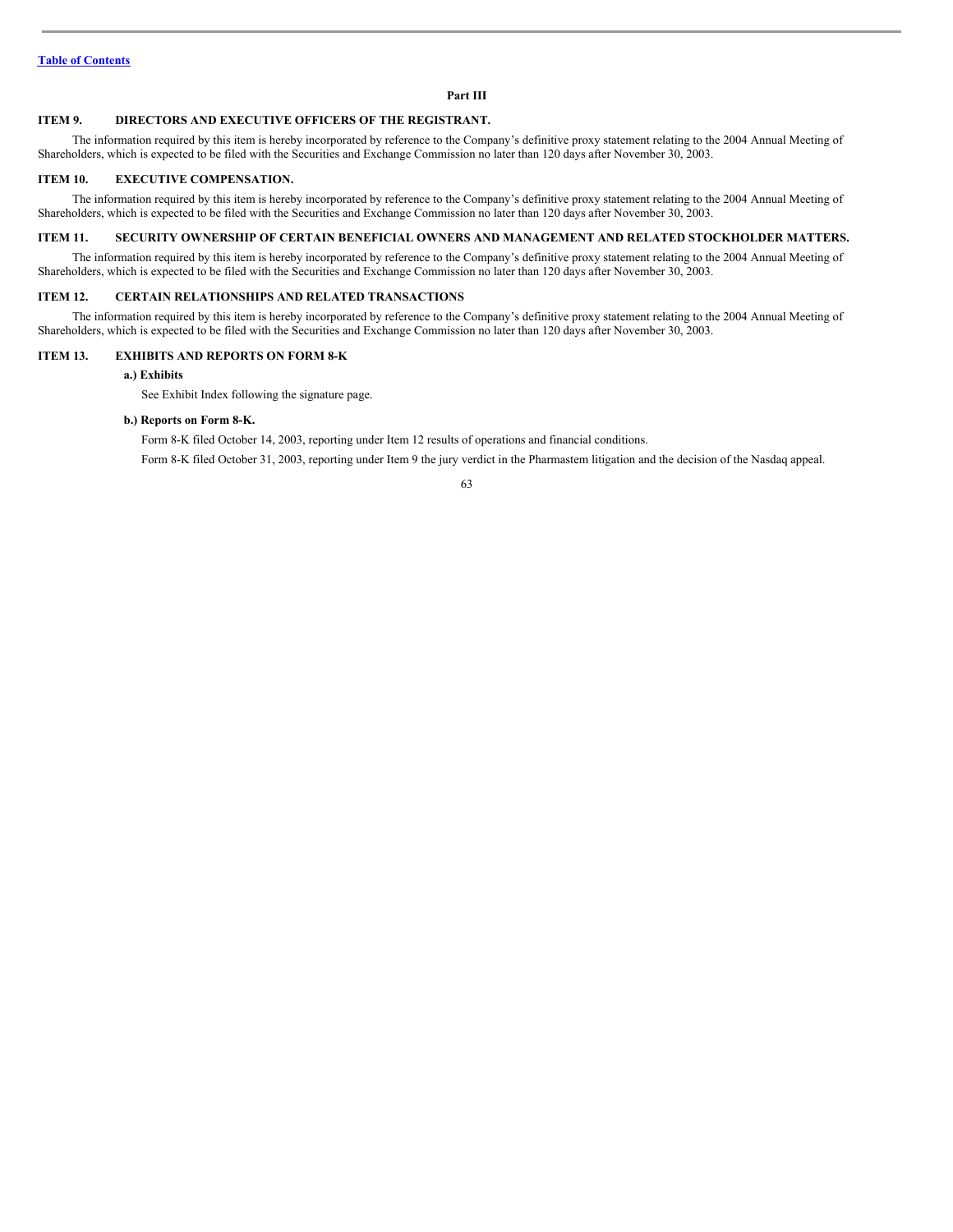# **SIGNATURES**

In accordance with Section 13 or 15(d) of the Securities Exchange Act of 1934, the Registrant has duly caused this Form 10-KSB to be signed on its behalf by the undersigned thereunto duly authorized.

# CRYO-CELL INTERNATIONAL, INC.

By: /s/ Mercedes Walton

Mercedes Walton, Interim Chief Executive Officer

Dated: March 1, 2004

In accordance with the Securities Exchange Act of 1934, this report has been signed below by the following persons in the capacities indicated:

| <b>SIGNATURE</b>    | <b>TITLE</b>                                                          | <b>DATE</b>   |
|---------------------|-----------------------------------------------------------------------|---------------|
| /s/ Mercedes Walton | Chairman of the Board,<br>Interim Chief Executive Officer             |               |
| Mercedes Walton     |                                                                       | March 1, 2004 |
| /s/ Jill Taymans    | Vice President, Finance,<br>The Company's Principal Financial Officer |               |
| Jill Taymans        | and Principal Accounting Officer                                      | March 1, 2004 |
| /s/ Scott Christian | Director                                                              |               |
| Scott Christian     |                                                                       | March 1, 2004 |
| /s/ Charles Nyberg  | Director                                                              |               |
| Charles Nyberg      |                                                                       | March 1, 2004 |
| /s/ Jagdish Sheth   | Director                                                              |               |
| Jagdish Sheth       |                                                                       | March 1, 2004 |
| /s/ Gaby Goubran    | Director                                                              |               |
| Gaby Goubran        |                                                                       | March 1, 2004 |
| /s/ Anthony Finch   | Director                                                              |               |
| Anthony Finch       |                                                                       | March 1, 2004 |
|                     | 64                                                                    |               |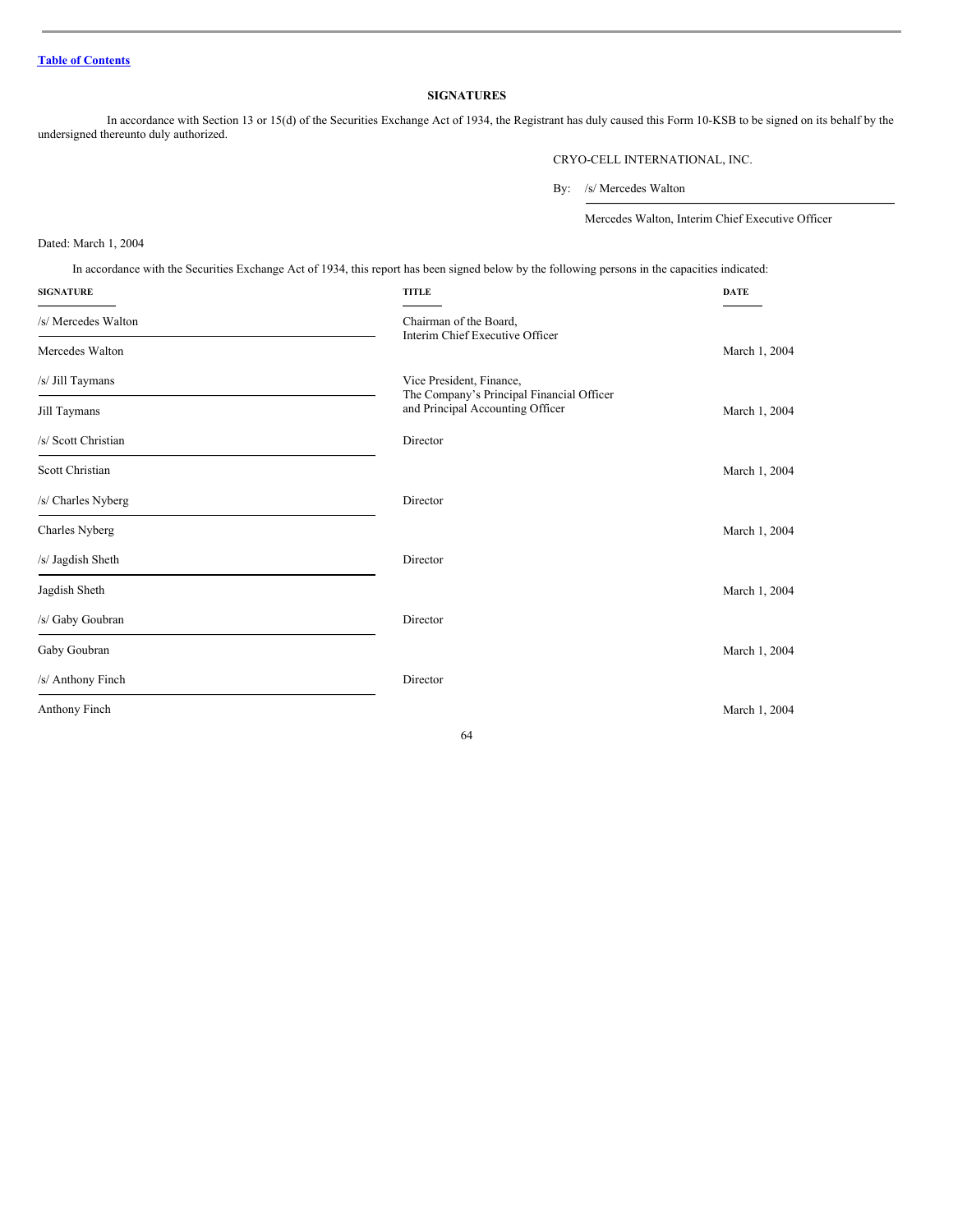# **EXHIBIT INDEX**

| Exhibit No. | <b>Description</b>                                                                                                      |
|-------------|-------------------------------------------------------------------------------------------------------------------------|
| 3.1(2)      | Amended and Restated Certificate of Incorporation                                                                       |
| 3.2(2)      | Amended and Restated By-Laws                                                                                            |
| 10.11(3)    | Amended Agreement with Bio-Stor                                                                                         |
| 10.12(1)    | Revenue Sharing Agreement between Stem Cell Preservation Technologies, Inc. and CRYO-CELL International, Inc.           |
| 10.13(1)    | Chairman of the Board Compensation                                                                                      |
| 10.14(1)    | Employment agreement between John V. Hargiss and CRYO-CELL International, Inc. dated June 18, 2002                      |
| 10.15(1)    | Agreement with Daniel D. Richard and CRYO-CELL International, Inc. dated June 18, 2002.                                 |
| 10.16(4)    | Agreement with Red Rock Partners for the State of Texas Revenue Sharing Agreement dated May 30, 2001.                   |
| 10.17(4)    | Addendum Agreement to Secondary Storage Agreement                                                                       |
| 10.18(4)    | Secondary Storage Agreement                                                                                             |
| 10.19(4)    | Amendment to Dan Richard agreement dated January 29, 2003.                                                              |
| 21          | Subsidiaries of CRYO-CELL International, Inc.                                                                           |
| 23          | <b>Consents of Auditors</b>                                                                                             |
| 31.1        | Certification of CEO Pursuant to Section 302 of the Sarbanes-Oxley Act of 2002.                                         |
| 31.2        | Certification of CFO Pursuant to Section 302 of the Sarbanes-Oxley Act of 2002.                                         |
| 32.1        | Certification Pursuant to 18 U.S.C. Section 1350, as Adopted Pursuant to Section 906 of the Sarbanes-Oxley Act of 2002. |
| (1)         | Incorporated by reference to the Company's Quarterly Report on Form 10-QSB for the quarter ended August 31, 2002.       |

(2) Incorporated by reference to the Company's Quarterly Report on Form 10-QSB for the quarter ended May 31, 2002.

(3) Incorporated by reference to the Company's Annual Report on Form 10-KSB for the year ended November 30, 1997.

(4) Incorporated by reference to the Company's Annual Report on Form 10-KSB for the year ended November 30, 2002.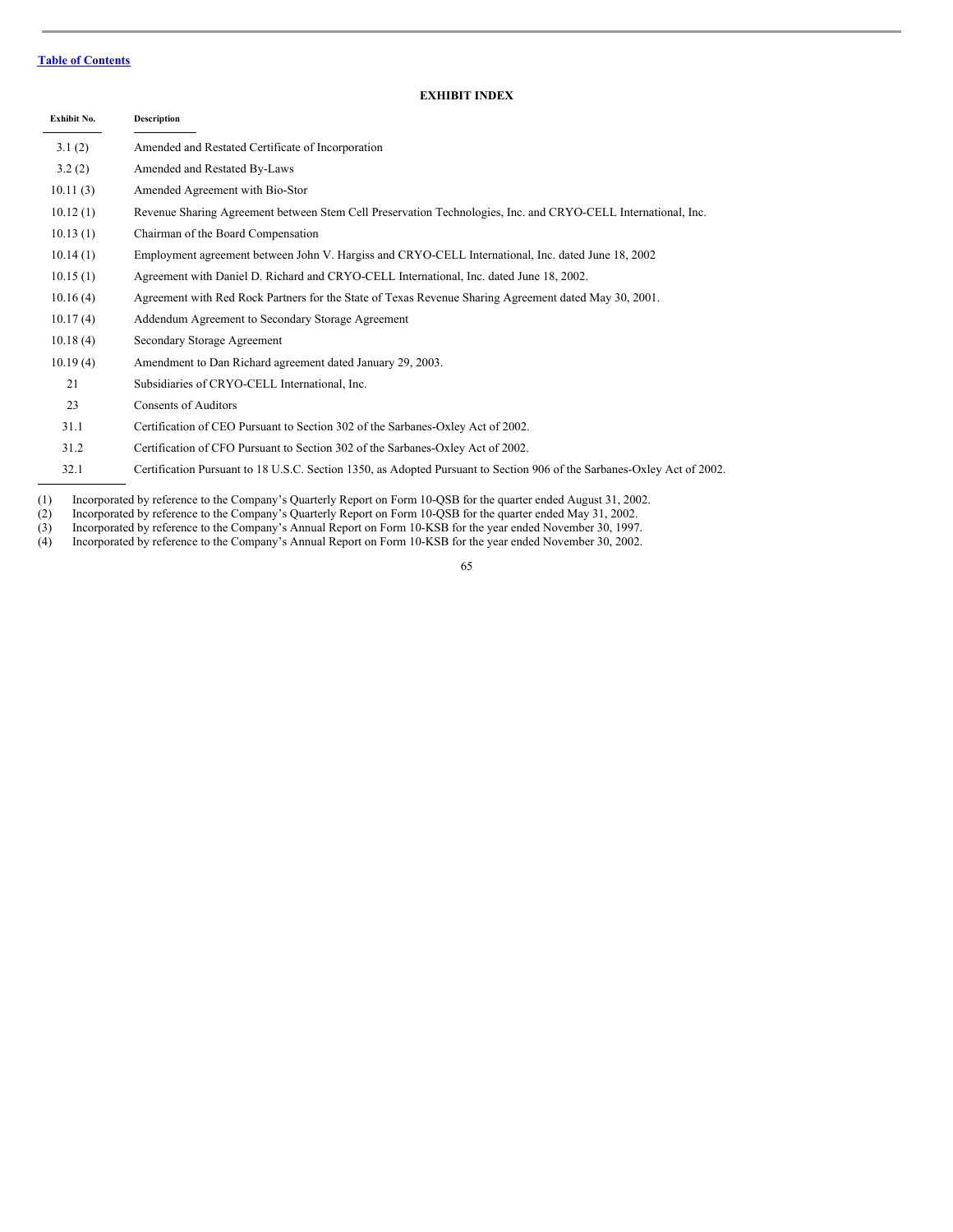# **[WEINICK SANDERS LEVENTHAL & CO., LLP LETTERHEAD]**

## **Consent of Independent Certified Public Accountants**

To CRYO-CELL International, Inc. and Subsidiaries:

We consent to the use in the annual report as at November 30, 2003 in Form 10K under the Securities Exchange Act of 1934 of our report dated February 20, 2003 (except for Note 17 and portions of Notes 1, 4, 5, 8, 10, 13, 14, and 16 as to which the date is June 13, 2003) on the consolidated financial statements and schedules as at November 30, 2002 and the year then ended of CRYO-CELL International, Inc. and subsidiaries.

# **/s/Weinick Sanders Leventhal & Co., LLP**

New York, New York March 1, 2004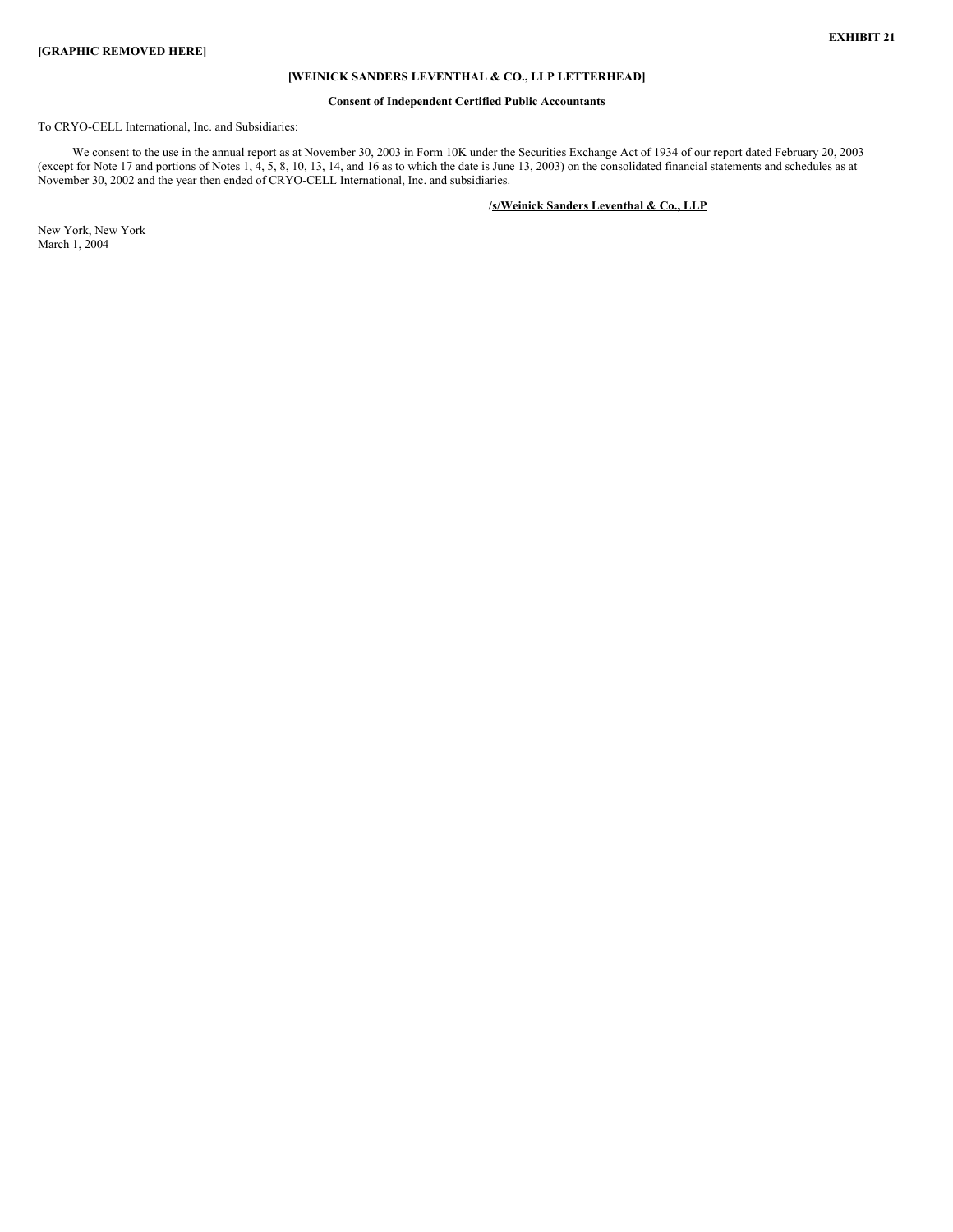# **Consent of Independent Certified Public Accountants**

As independent certified public accountants, we hereby consent to the incorporation by reference of our report dated February 25, 2004, on the consolidated financial statements of Cryo-Cell International, Inc. and Subsidiaries (the Company) as of and for the year then ended November 30, 2003, included in the Company's Form 10-K dated March 1, 2004, into the following registration statements previously filed by the Company: Form S-8 (File No. 333-92991); Form S-8 (File No. 333-65418).

GRANT THORNTON LLP

Tampa, Florida

February 25, 2004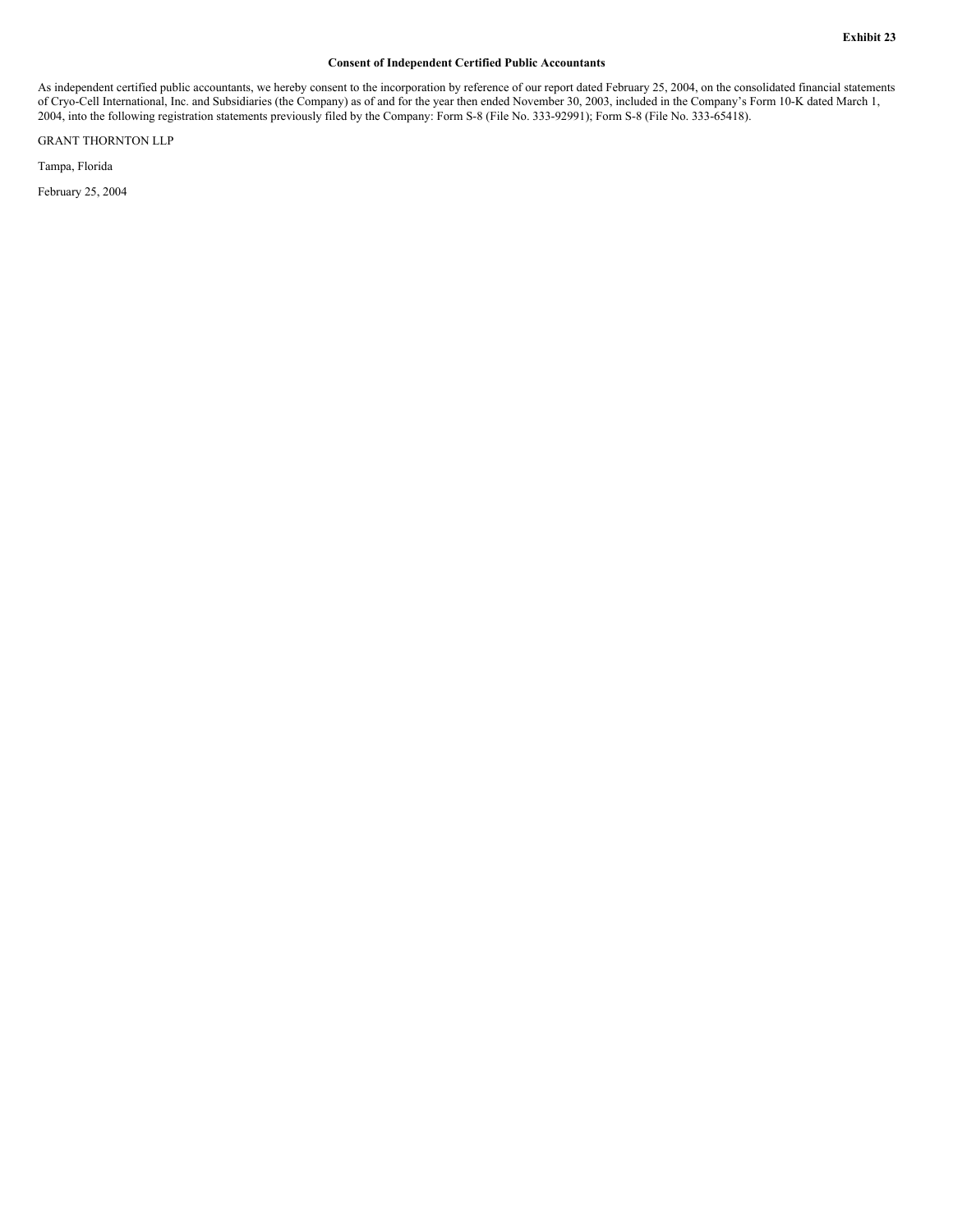# CERTIFICATION OF CHIEF EXECUTIVE OFFICER

I, Mercedes Walton, certify that:

- 1. I have reviewed this annual report on Form 10-KSB of CRYO-CELL International, Inc. (the "Registrant");
- 2. Based on my knowledge, this report does not contain any untrue statement of a material fact or omit to state a material fact necessary to make the statements made, in light of the circumstances under which such statements were made, not misleading with respect to the period covered by this report;
- 3. Based on my knowledge, the consolidated financial statements, and other financial information included in this report, fairly present in all material respects the financial condition, results of operations and cash flows of the registrant as of, and for, the periods presented in this report;
- 4. The Registrant's other certifying officer(s) and I are responsible for establishing and maintaining disclosure controls and procedures (as defined in Exchange Act Rules 13a-15(e) and 15d-15(e)) for the Registrant and have:

(a) Designed such disclosure controls and procedures, or caused such disclosure controls and procedures to be designed under our supervision, to ensure that material information relating to the Registrant, including its consolidated subsidiaries, is made known to us by others within those entities, particularly during the period in which this annual report is being prepared;

(b) Evaluated the effectiveness of the Registrant's disclosure controls and procedures and presented in this report our conclusions about the effectiveness of the disclosure controls and procedures, as of the end of the period covered by this report based on such evaluation; and

(c) disclosed in this report any change in the Registrant's internal control over financial reporting that occurred during the Registrant's most recent fiscal quarter that has materially affected, or is reasonably likely to materially affect, the Registrant's internal control over financial reporting;

5. The Registrant's other certifying officer(s) and I have disclosed, based on our most recent evaluation of internal control over financial reporting, to the Registrant's auditors and the audit committee of the Registrant's board of directors (or persons performing the equivalent functions):

(a) All significant deficiencies and material weaknesses in the design or operation of internal control over financial reporting which are reasonably likely to adversely affect the Registrant's ability to record, process, summarize and report financial information; and

(b) Any fraud, whether or not material, that involves management or other employees who have a significant role in the Registrant's internal control over financial reporting.

Dated: March 1, 2004 /s/ Mercedes Walton

Mercedes Walton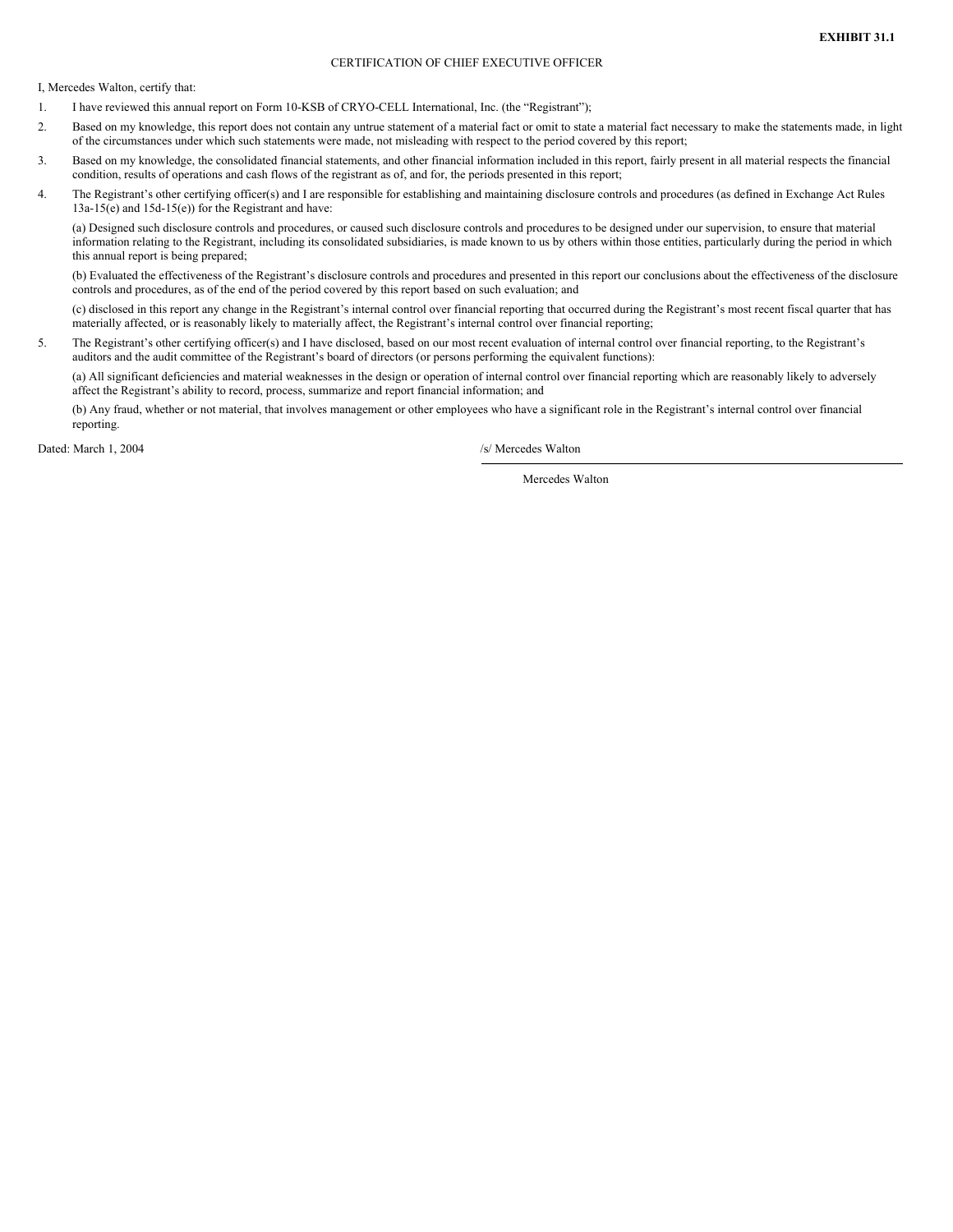## CERTIFICATION OF CHIEF FINANCIAL OFFICER

I, Jill M. Taymans, certify that:

- 1. I have reviewed this annual report on Form 10-KSB of CRYO-CELL International, Inc. (the "Registrant");
- 2. Based on my knowledge, this report does not contain any untrue statement of a material fact or omit to state a material fact necessary to make the statements made, in light of the circumstances under which such statements were made, not misleading with respect to the period covered by this report;
- 3. Based on my knowledge, the consolidated financial statements, and other financial information included in this report, fairly present in all material respects the financial condition, results of operations and cash flows of the registrant as of, and for, the periods presented in this report;
- 4. The Registrant's other certifying officer(s) and I are responsible for establishing and maintaining disclosure controls and procedures and internal control over financial report (as defined in Exchange Act Rules 13a-15(e) and 15d-15(e)) for the Registrant and have:

(a) Designed such disclosure controls and procedures, or caused such disclosure controls and procedures to be designed under our supervision, to ensure that material information relating to the Registrant, including its consolidated subsidiaries, is made known to us by others within those entities, particularly during the period in which this annual report is being prepared;

(b) Evaluated the effectiveness of the Registrant's disclosure controls and procedures and presented in this report our conclusions about the effectiveness of the disclosure controls and procedures, as of the end of the period covered by this report based on such evaluation; and

(c) disclosed in this report any change in the Registrant's internal control over financial reporting that occurred during the Registrant's most recent fiscal quarter that has materially affected, or is reasonably likely to materially affect, the Registrant's internal control over financial reporting;

5. The Registrant's other certifying officer(s) and I have disclosed, based on our most recent evaluation of internal control over financial reporting, to the Registrant's auditors and the audit committee of the Registrant's board of directors (or persons performing the equivalent functions):

(a) All significant deficiencies and material weaknesses in the design or operation of internal control over financial reporting which are reasonably likely to adversely affect the Registrant's ability to record, process, summarize and report financial information; and

(b) Any fraud, whether or not material, that involves management or other employees who have a significant role in the Registrant's internal control over financial reporting.

Dated: March 1, 2004 /s/ Jill M. Taymans

Jill M. Taymans